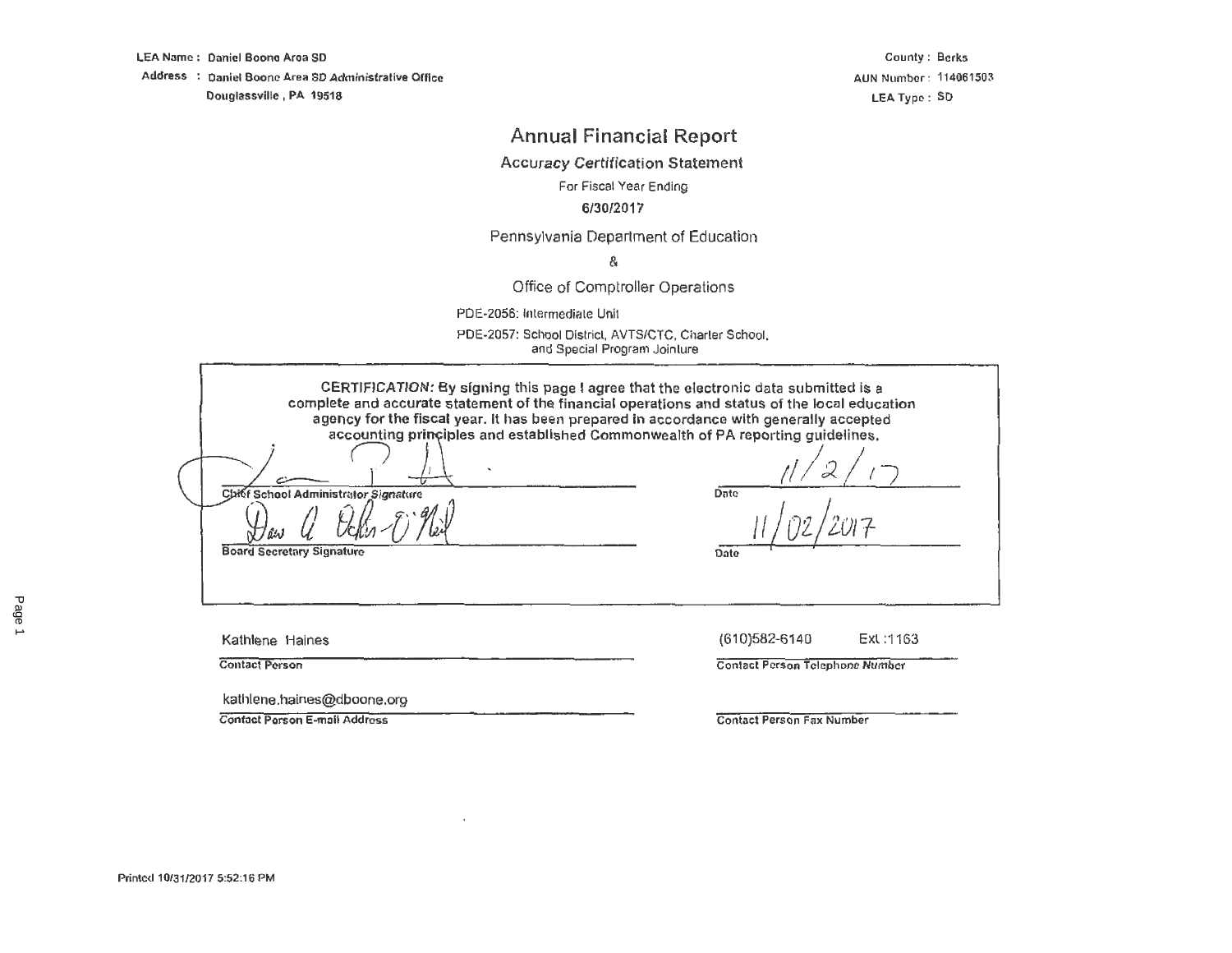# **Audit Certification**

**Annual Financial Report:**

For Fiscal Year Ending **6/30/2017**

### **(Pursuant to PA School Code Section 218(b))**

**Audit Certification Due:** 

CERTIFICATION: By signing this page I agree that the financial statements of the school have been properly audited as noted above pursuant to Article XXIV, and in the auditor's professional opinion, the Annual Financial Report (PDE-2057) submitted on the date referenced is materially consistent with the audited financial statements. **Signature Date Signature Date Chief School Administrator Board Secretary Contact Person Contact Person E-mail Address Contact Person Telephone Number Contact Person Fax Number** Kathlene Haines kathlene.haines@dboone.org (610)582-6140 Ext :1163 **Auditing Firm: Auditor Phone: Auditor E-mail: Auditor Contact Name: AUN Number : 114061503 County : Berks** 12/31/2017 **This certification is applicable to the Annual Financial Report data submitted**  through the Consolidated Financial Reporting System on: **Date**

 **LEA Name : Daniel Boone Area SD**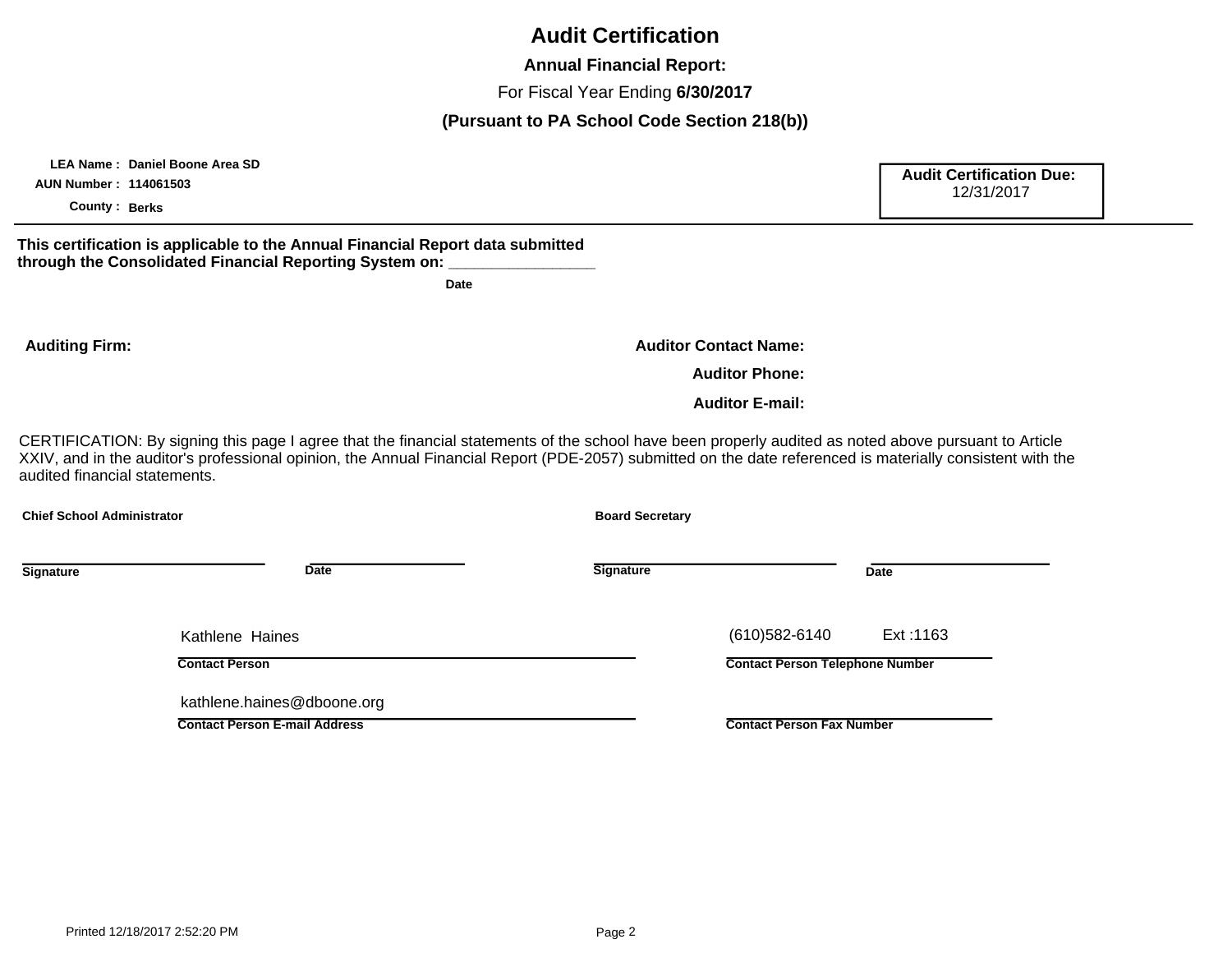#### **2016-2017 Annual Financial Report - 06/30/2017 Fiscal Year End Validations**

#### **LEA : 114061503 Daniel Boone Area SD**

Printed 12/18/2017 2:52:56 PM

**Page - 1 of 1**

| Val Number | <b>Description</b>                                                                                                                                                                                                                                                                            | <b>Justification</b>                                            |
|------------|-----------------------------------------------------------------------------------------------------------------------------------------------------------------------------------------------------------------------------------------------------------------------------------------------|-----------------------------------------------------------------|
| 10245      | NAG - Fund 10: Data has been entered for line 0147 - Due From Component<br>Units. Identify the Component Unit.                                                                                                                                                                                | <b>BLAZER FOUNDATION</b>                                        |
|            | NAG 0147, Fund 10: \$22,667.00                                                                                                                                                                                                                                                                |                                                                 |
| 12124      | REG Fund 32: Data has been entered for Revenue code 9910 - Other Financing<br>Sources. Please provide a description of this entry. Interfund transfers and long<br>term debt proceeds may not be entered on this line.                                                                        | GAIN ON SALE OF ASSETS                                          |
|            | REG 9910, Fund 32: \$85,881.00                                                                                                                                                                                                                                                                |                                                                 |
| 14110      | NAP - Fund 51: Data has been entered for line 0146 - Due From Primary<br>Government. Identify the Primary Government.                                                                                                                                                                         | ADJ RECEIV FROM STATE FOR REVENUE                               |
|            | NAP 0146, Fund 51: \$68,393.00                                                                                                                                                                                                                                                                |                                                                 |
| 30685      | Revenue Detail: Current Tax Revenue amount cannot exceed 50% variance from<br>prior year amount. Correct the data or enter a justification.<br>6153, Current AFR Rev Detail: \$730,256.93                                                                                                     | INCREASE IN PROPERTY TRANSFERS                                  |
|            | 6153, Prior AFR Rev Detail: \$383,361.45                                                                                                                                                                                                                                                      |                                                                 |
| 30720      | A large variance exists between federal revenues (8000's & 6830's) and federal<br>expenditures reported in the General Fund. NOTE: IDEA pass thru, Medical<br>Access, and QSCB/QZAB funded expenditures should be reported as federal<br>expenditures. Correct data or enter a justification. | REVENUE ERROR IF WE PUT IDEA IN 6830<br>AND IF I PUT IT IN 8000 |
|            | General Fund Federal Revenues: \$1,019,941,75                                                                                                                                                                                                                                                 |                                                                 |

General Fund Federal Expenditures: \$1,778,846.92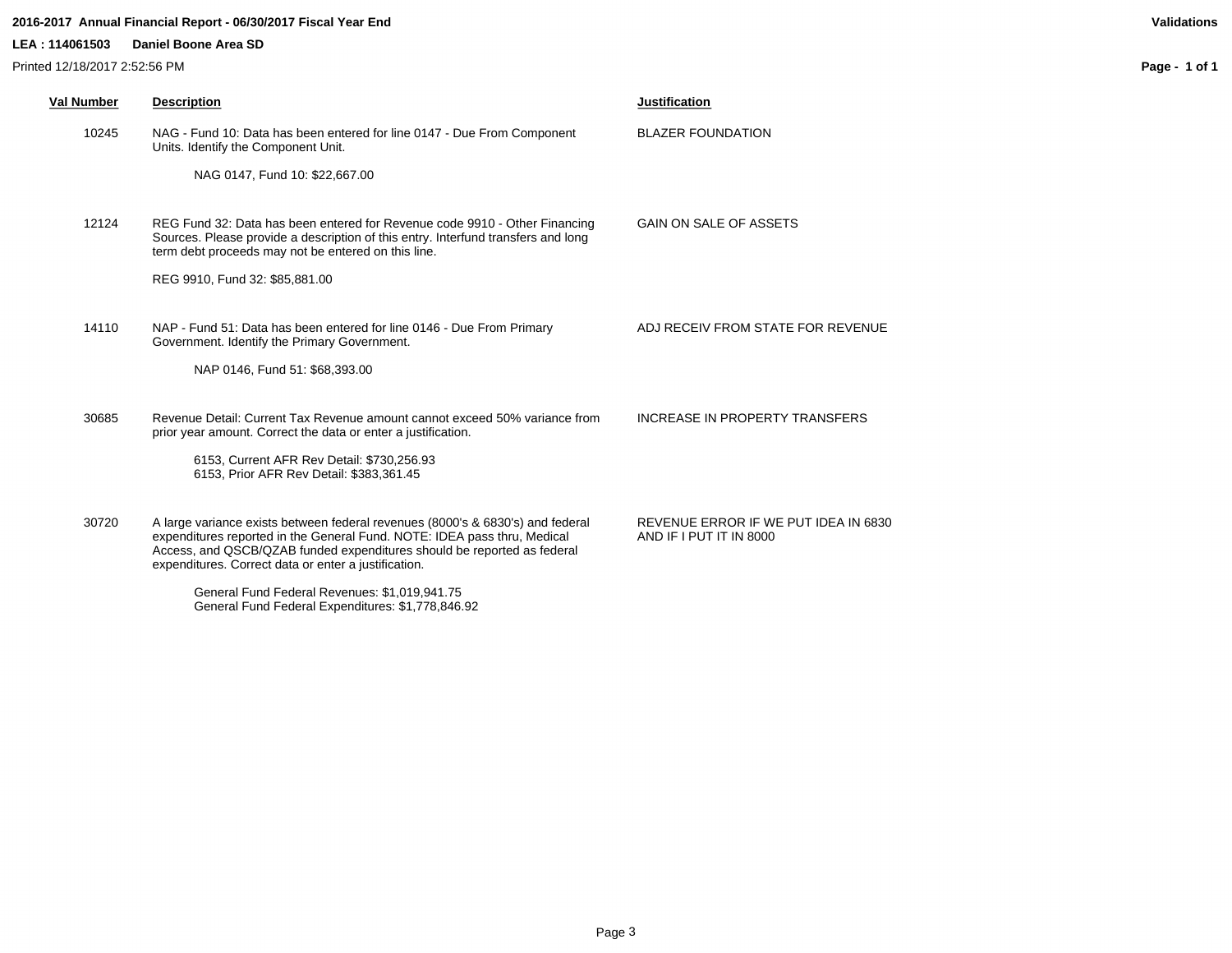### **LEA : 114061503 Daniel Boone Area SD**

Printed 12/18/2017 2:52:20 PM

**Page - 1 of 4**

| Amounts Expressed in Whole Dollars                     | <b>General Fund</b><br>(10) | <b>Public Purpose Trust</b><br>(27) | <b>Other Compt Approved</b><br>(28) | <b>Athletic / Activity</b><br>(29) | <b>Capital Reserve (690,</b><br><u>1850)</u><br>(31) |
|--------------------------------------------------------|-----------------------------|-------------------------------------|-------------------------------------|------------------------------------|------------------------------------------------------|
| <b>Assets And Deferred Outflows Of Resources</b>       |                             |                                     |                                     |                                    |                                                      |
| <b>Assets</b>                                          |                             |                                     |                                     |                                    |                                                      |
| 0100 Cash and Cash Equivalents                         | 3,799,772                   |                                     |                                     |                                    |                                                      |
| 0110 Investments                                       | 5,000,000                   |                                     |                                     |                                    |                                                      |
| 0120 Taxes Receivable                                  | 1,303,084                   |                                     |                                     |                                    |                                                      |
| 0130 Due From Other Funds                              | 552,983                     |                                     |                                     |                                    |                                                      |
| 0141 Due From Other Governments                        |                             |                                     |                                     |                                    |                                                      |
| 0142 State Revenue Receivable                          | 1,611,443                   |                                     |                                     |                                    |                                                      |
| 0143 Federal Revenue Receivable                        | 42,331                      |                                     |                                     |                                    |                                                      |
| 0145 Other Intergovernmental Revenue Receivable        | 365,780                     |                                     |                                     |                                    |                                                      |
| 0146 Due from Primary Government                       |                             |                                     |                                     |                                    |                                                      |
| 0147 Due from Component Unit                           | 22,667                      |                                     |                                     |                                    |                                                      |
| 0150 Other Receivables                                 | 116,341                     |                                     |                                     |                                    |                                                      |
| 0170 Inventories                                       |                             |                                     |                                     |                                    |                                                      |
| 0180 Prepaid Expenses (Expenditures)                   | 193,873                     |                                     |                                     |                                    |                                                      |
| 0190 Other Current Assets                              |                             |                                     |                                     |                                    |                                                      |
| <b>Total Assets</b>                                    | \$13,008,274                |                                     |                                     |                                    |                                                      |
| 0910 Deferred Outflows of Resources                    |                             |                                     |                                     |                                    |                                                      |
| <b>Total Assets And Deferred Outflows Of Resources</b> | \$13,008,274                |                                     |                                     |                                    |                                                      |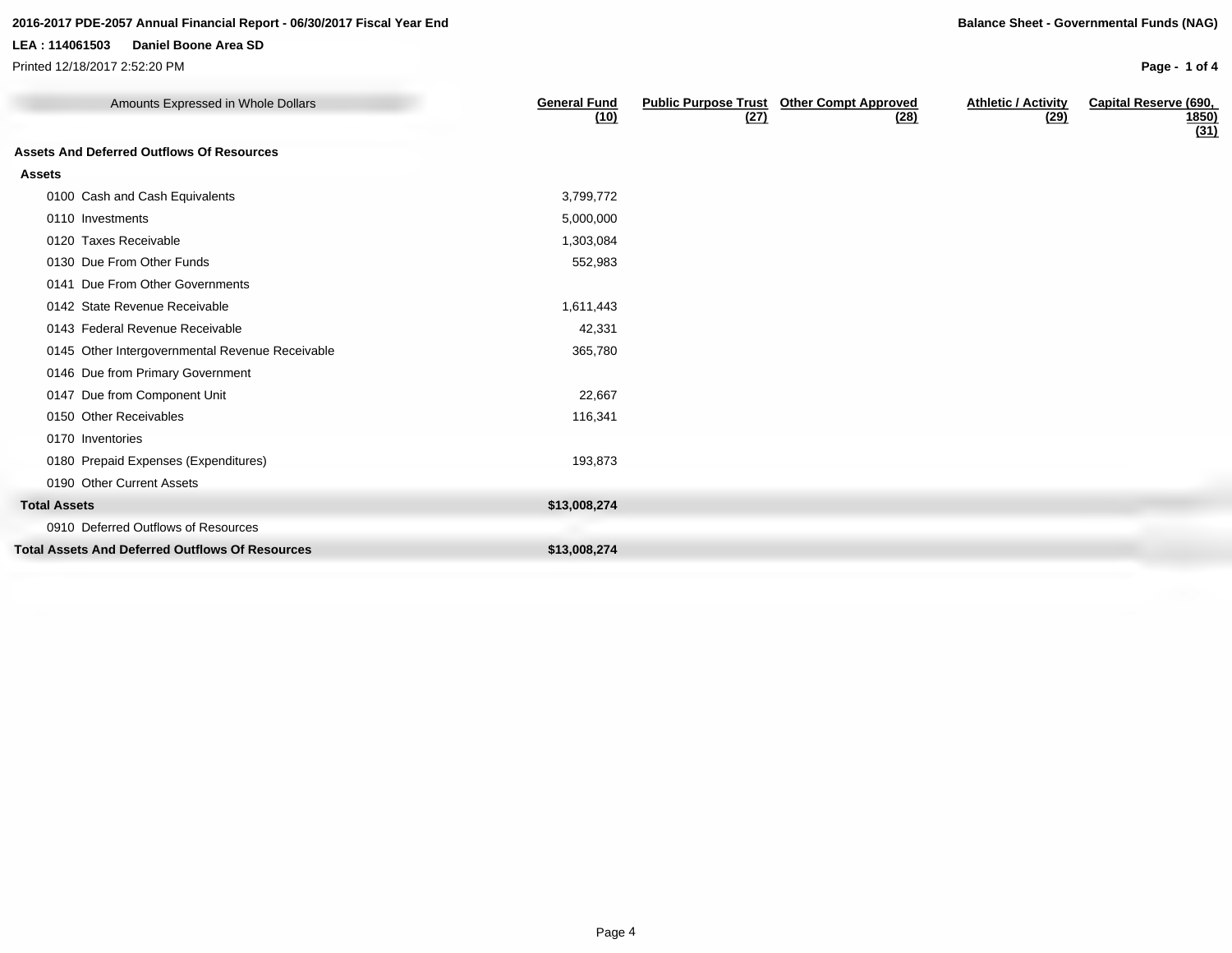#### **LEA : 114061503 Daniel Boone Area SD**

Printed 12/18/2017 2:52:20 PM

**Page - 2 of 4**

| Amounts Expressed in Whole Dollars               | <b>Capital Reserve (1431)</b><br>(32) | <b>Other Capital Projects</b><br>Fund<br>(39) | <b>Debt Service</b><br>(40) | <b>Permanent</b><br>(90) | <b>Total Governmental</b><br><b>Funds</b> |
|--------------------------------------------------|---------------------------------------|-----------------------------------------------|-----------------------------|--------------------------|-------------------------------------------|
| <b>Assets And Deferred Outflows Of Resources</b> |                                       |                                               |                             |                          |                                           |
| <b>Assets</b>                                    |                                       |                                               |                             |                          |                                           |
| 0100 Cash and Cash Equivalents                   | 60,082                                |                                               |                             |                          | 3,859,854                                 |
| 0110 Investments                                 | 10,161                                |                                               |                             |                          | 5,010,161                                 |
| 0120 Taxes Receivable                            |                                       |                                               |                             |                          | 1,303,084                                 |
| 0130 Due From Other Funds                        | 1,215,833                             |                                               |                             |                          | 1,768,816                                 |
| 0141 Due From Other Governments                  |                                       |                                               |                             |                          |                                           |
| 0142 State Revenue Receivable                    |                                       |                                               |                             |                          | 1,611,443                                 |
| 0143 Federal Revenue Receivable                  |                                       |                                               |                             |                          | 42,331                                    |
| 0145 Other Intergovernmental Revenue Receivable  |                                       |                                               |                             |                          | 365,780                                   |
| 0146 Due from Primary Government                 |                                       |                                               |                             |                          |                                           |
| 0147 Due from Component Unit                     |                                       |                                               |                             |                          | 22,667                                    |
| 0150 Other Receivables                           |                                       |                                               |                             |                          | 116,341                                   |
| 0170 Inventories                                 |                                       |                                               |                             |                          |                                           |
| 0180 Prepaid Expenses (Expenditures)             |                                       |                                               |                             |                          | 193,873                                   |
| 0190 Other Current Assets                        |                                       |                                               |                             |                          |                                           |
| <b>Total Assets</b>                              | \$1,286,076                           |                                               |                             |                          | \$14,294,350                              |
| 0910 Deferred Outflows of Resources              |                                       |                                               |                             |                          |                                           |
| Total Assets And Deferred Outflows Of Resources  | \$1,286,076                           |                                               |                             |                          | \$14,294,350                              |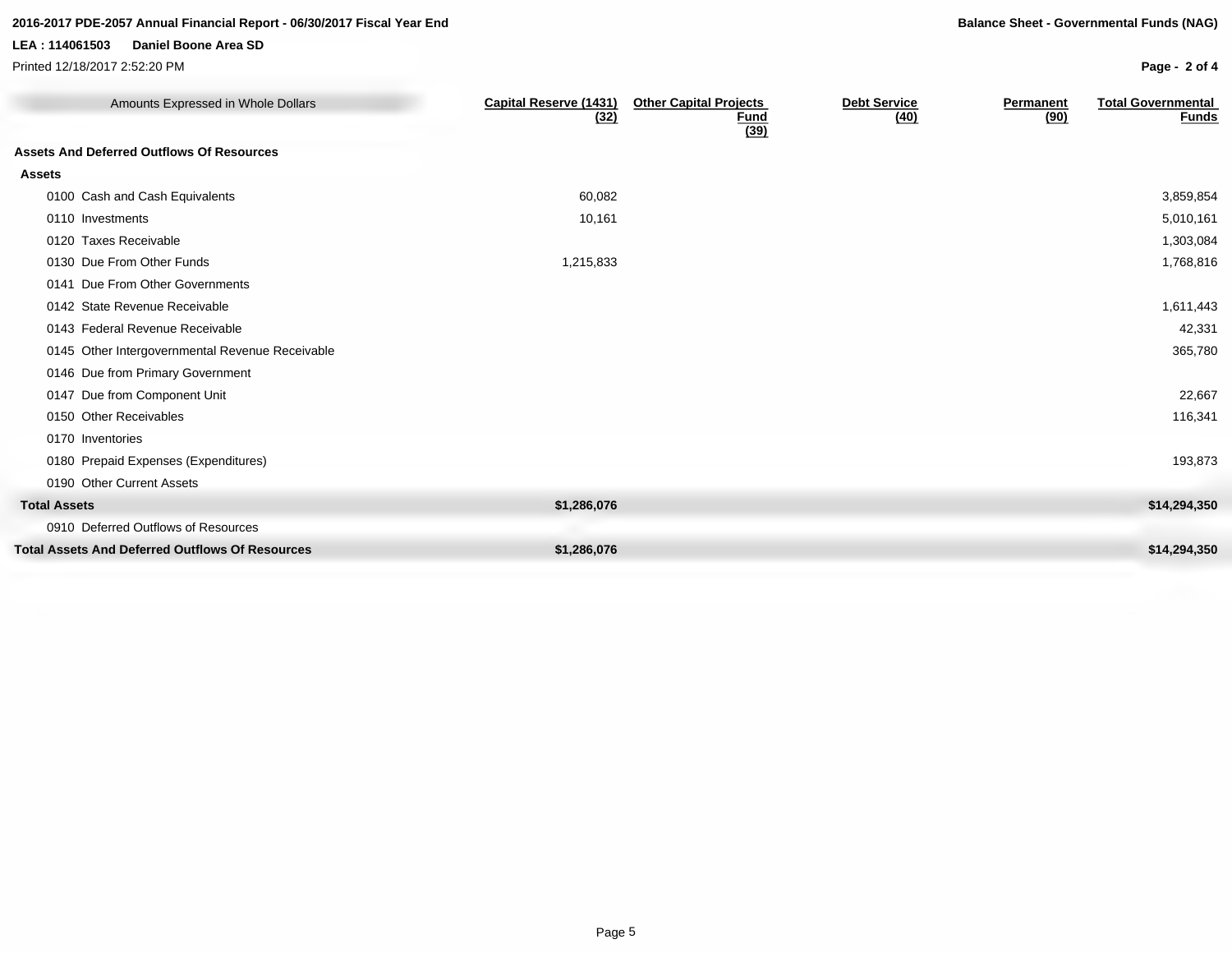### **LEA : 114061503 Daniel Boone Area SD**

Printed 12/18/2017 2:52:20 PM

**Page - 3 of 4**

| Amounts Expressed in Whole Dollars                                 | <b>General Fund</b><br>(10) | <b>Public Purpose Trust</b><br>(27) | <b>Other Compt Approved</b><br>(28) | <b>Athletic / Activity</b><br>(29) | <b>Capital Reserve (690,</b><br><u>1850)</u><br>(31) |
|--------------------------------------------------------------------|-----------------------------|-------------------------------------|-------------------------------------|------------------------------------|------------------------------------------------------|
| Liabilities And Deferred Inflows Of Resources And Fund Balances    |                             |                                     |                                     |                                    |                                                      |
| <b>Liabilities</b>                                                 |                             |                                     |                                     |                                    |                                                      |
| 0400 Due to Other Funds                                            | 1,217,117                   |                                     |                                     |                                    |                                                      |
| 0411 Due to Other Governments                                      | 1,109                       |                                     |                                     |                                    |                                                      |
| 0412 Due to Primary Government                                     |                             |                                     |                                     |                                    |                                                      |
| 0413 Due to Component Unit                                         |                             |                                     |                                     |                                    |                                                      |
| 0420 Accounts Payable                                              | 1,259,260                   |                                     |                                     |                                    |                                                      |
| 0430 Contracts Payable                                             |                             |                                     |                                     |                                    |                                                      |
| 0440 Current Portion of Long-Term Debt                             |                             |                                     |                                     |                                    |                                                      |
| 0450 Short-Term Payables                                           |                             |                                     |                                     |                                    |                                                      |
| 0461 Accrued Salaries and Benefits                                 | 2,715,565                   |                                     |                                     |                                    |                                                      |
| 0462 Payroll Deductions and Withholding                            | 1,968,737                   |                                     |                                     |                                    |                                                      |
| 0480 Unearned Revenues                                             | 78,522                      |                                     |                                     |                                    |                                                      |
| 0490 Other Current Liabilities                                     |                             |                                     |                                     |                                    |                                                      |
| <b>Total Liabilities</b>                                           | \$7,240,310                 |                                     |                                     |                                    |                                                      |
| 0950 Deferred Inflows of Resources                                 | 622,495                     |                                     |                                     |                                    |                                                      |
| <b>Fund Balances</b>                                               |                             |                                     |                                     |                                    |                                                      |
| 0810 Nonspendable Fund Balance                                     |                             |                                     |                                     |                                    |                                                      |
| 0820 Restricted Fund Balance                                       | 193,873                     |                                     |                                     |                                    |                                                      |
| 0830 Committed Fund Balance                                        |                             |                                     |                                     |                                    |                                                      |
| 0840 Assigned Fund Balance                                         | 1,831,000                   |                                     |                                     |                                    |                                                      |
| 0850 Unassigned Fund Balance                                       | 3,120,596                   |                                     |                                     |                                    |                                                      |
| <b>Total Fund Balances</b>                                         | \$5,145,469                 |                                     |                                     |                                    |                                                      |
| Total Liabilities, Deferred Inflows Of Resources And Fund Balances | \$13,008,274                |                                     |                                     |                                    |                                                      |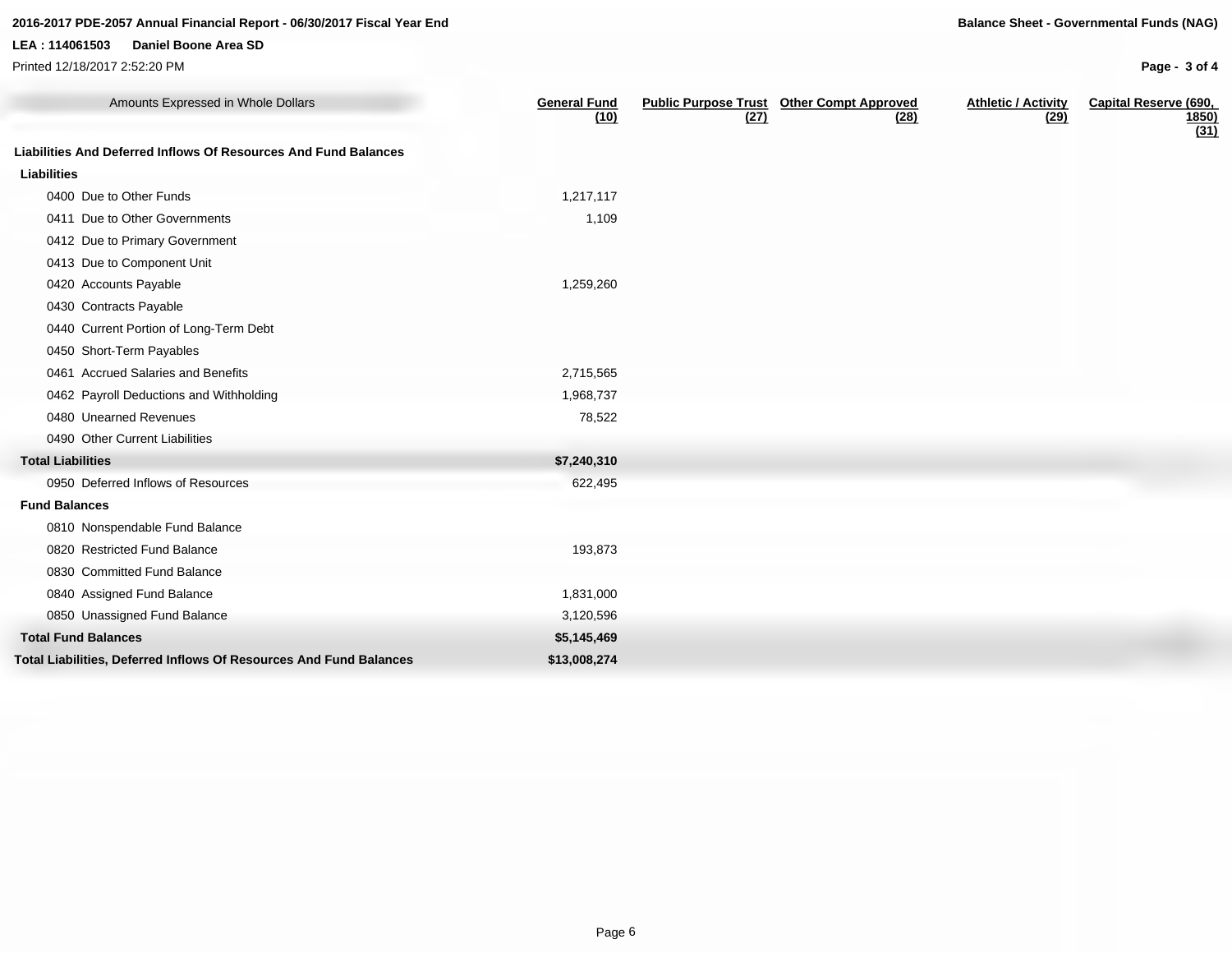### **LEA : 114061503 Daniel Boone Area SD**

Printed 12/18/2017 2:52:20 PM

**Page - 4 of 4**

| Amounts Expressed in Whole Dollars                                 | <b>Capital Reserve (1431)</b><br>(32) | <b>Other Capital Projects</b><br><u>Fund</u><br>(39) | <b>Debt Service</b><br>(40) | <b>Permanent</b><br>(90) | <b>Total Governmental</b><br><u>Funds</u> |
|--------------------------------------------------------------------|---------------------------------------|------------------------------------------------------|-----------------------------|--------------------------|-------------------------------------------|
| Liabilities And Deferred Inflows Of Resources And Fund Balances    |                                       |                                                      |                             |                          |                                           |
| <b>Liabilities</b>                                                 |                                       |                                                      |                             |                          |                                           |
| 0400 Due to Other Funds                                            |                                       |                                                      |                             |                          | 1,217,117                                 |
| 0411 Due to Other Governments                                      |                                       |                                                      |                             |                          | 1,109                                     |
| 0412 Due to Primary Government                                     |                                       |                                                      |                             |                          |                                           |
| 0413 Due to Component Unit                                         |                                       |                                                      |                             |                          |                                           |
| 0420 Accounts Payable                                              | 318,270                               |                                                      |                             |                          | 1,577,530                                 |
| 0430 Contracts Payable                                             | 15,675                                |                                                      |                             |                          | 15,675                                    |
| 0440 Current Portion of Long-Term Debt                             |                                       |                                                      |                             |                          |                                           |
| 0450 Short-Term Payables                                           |                                       |                                                      |                             |                          |                                           |
| 0461 Accrued Salaries and Benefits                                 |                                       |                                                      |                             |                          | 2,715,565                                 |
| 0462 Payroll Deductions and Withholding                            |                                       |                                                      |                             |                          | 1,968,737                                 |
| 0480 Unearned Revenues                                             |                                       |                                                      |                             |                          | 78,522                                    |
| 0490 Other Current Liabilities                                     |                                       |                                                      |                             |                          |                                           |
| <b>Total Liabilities</b>                                           | \$333,945                             |                                                      |                             |                          | \$7,574,255                               |
| 0950 Deferred Inflows of Resources                                 |                                       |                                                      |                             |                          | 622,495                                   |
| <b>Fund Balances</b>                                               |                                       |                                                      |                             |                          |                                           |
| 0810 Nonspendable Fund Balance                                     |                                       |                                                      |                             |                          |                                           |
| 0820 Restricted Fund Balance                                       | 952,131                               |                                                      |                             |                          | 1,146,004                                 |
| 0830 Committed Fund Balance                                        |                                       |                                                      |                             |                          |                                           |
| 0840 Assigned Fund Balance                                         |                                       |                                                      |                             |                          | 1,831,000                                 |
| 0850 Unassigned Fund Balance                                       |                                       |                                                      |                             |                          | 3,120,596                                 |
| <b>Total Fund Balances</b>                                         | \$952,131                             |                                                      |                             |                          | \$6,097,600                               |
| Total Liabilities, Deferred Inflows Of Resources And Fund Balances | \$1,286,076                           |                                                      |                             |                          | \$14,294,350                              |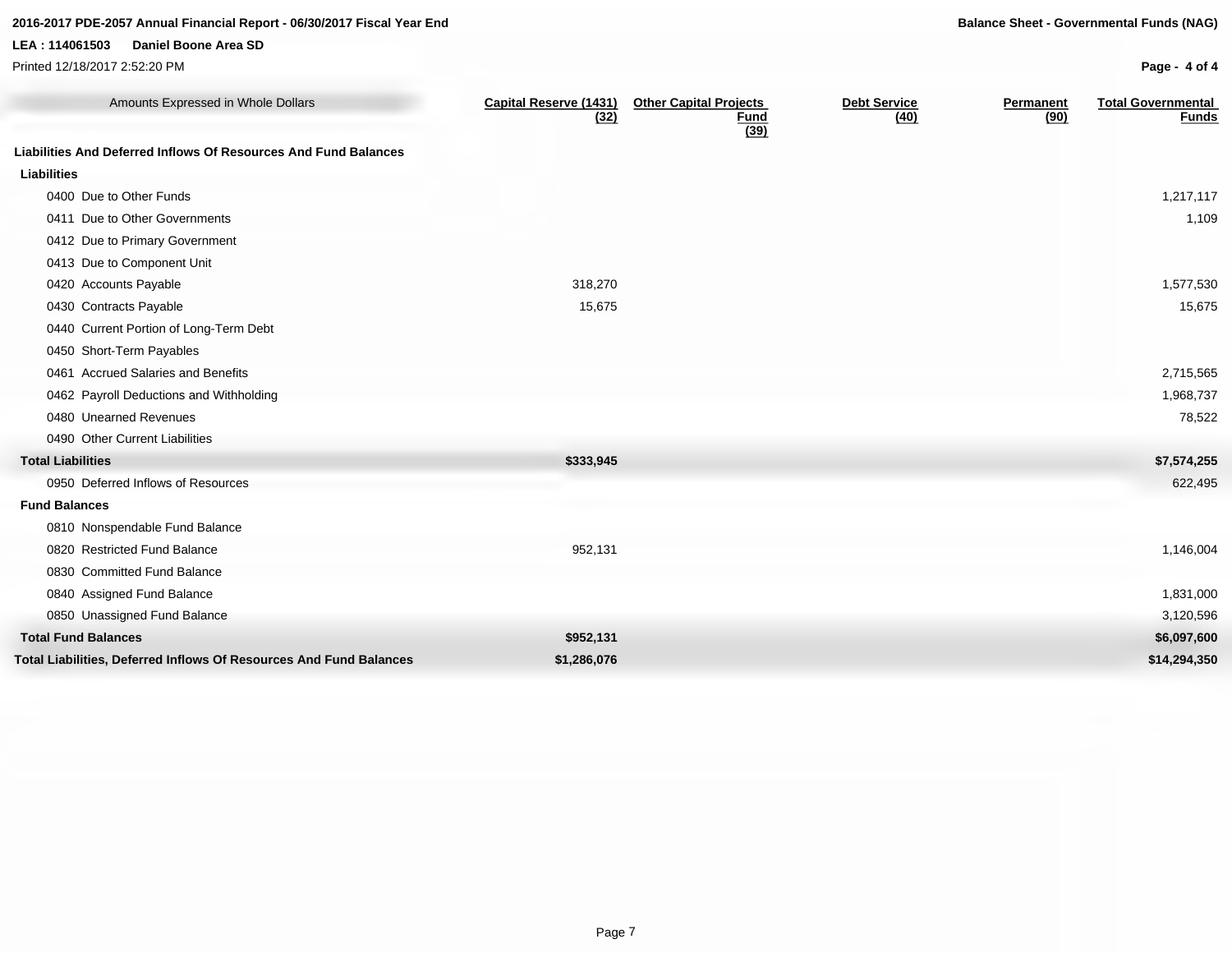Printed 12/18/2017 2:52:23 PM

**Page - 1 of 4**

| Amounts Expressed in Whole Dollars                                 | <b>General Fund</b><br>(10) | (27) | <b>Public Purpose Trust Other Compt Approved</b><br>(28) | <b>Athletic / Activity</b><br>(29) | <b>Capital Reserve (690,</b><br><u>1850)</u><br>(31) |
|--------------------------------------------------------------------|-----------------------------|------|----------------------------------------------------------|------------------------------------|------------------------------------------------------|
| <b>Revenues</b>                                                    |                             |      |                                                          |                                    |                                                      |
| 6000 Revenue from Local Sources                                    | 36,206,714                  |      |                                                          |                                    |                                                      |
| 7000 Revenue from State Sources                                    | 18,656,497                  |      |                                                          |                                    |                                                      |
| 8000 Revenue from Federal Sources                                  | 439,483                     |      |                                                          |                                    |                                                      |
| <b>Total Revenues</b>                                              | \$55,302,694                |      |                                                          |                                    |                                                      |
| <b>Expenditures</b>                                                |                             |      |                                                          |                                    |                                                      |
| 1000 Instruction                                                   | 32,027,648                  |      |                                                          |                                    |                                                      |
| 2000 Support Services                                              | 14,692,509                  |      |                                                          |                                    |                                                      |
| 3000 Operation of Non-Instructional Services                       | 743,327                     |      |                                                          |                                    |                                                      |
| 4000 Facilities Acquisition, Construction and Improvement Services |                             |      |                                                          |                                    |                                                      |
| 5110 Debt Service                                                  | 6,443,770                   |      |                                                          |                                    |                                                      |
| 5130 Refund of Prior Year Revenues / Receipts                      |                             |      |                                                          |                                    |                                                      |
| <b>Total Expenditures</b>                                          | \$53,907,254                |      |                                                          |                                    |                                                      |
| <b>Excess (Deficiency) Of Revenues Over Expenditures</b>           | \$1,395,440                 |      |                                                          |                                    |                                                      |
| <b>Other Financing Sources (Uses)</b>                              |                             |      |                                                          |                                    |                                                      |
| 9110 Face Value of Bonds Issued                                    |                             |      |                                                          |                                    |                                                      |
| 9120 Proceeds from Refunding of Bonds                              | 31,685,000                  |      |                                                          |                                    |                                                      |
| 9130 Bond Premiums                                                 | 4,454,440                   |      |                                                          |                                    |                                                      |
| 9200 Proceeds from Extended-Term Financing                         |                             |      |                                                          |                                    |                                                      |
| 9300 Interfund Transfers - IN                                      |                             |      |                                                          |                                    |                                                      |
| 9400 Sale of or Compensation for Loss of Fixed Assets              |                             |      |                                                          |                                    |                                                      |
| 9710 Transfers from Component Units                                |                             |      |                                                          |                                    |                                                      |
| 9720 Transfers from Primary Governments                            |                             |      |                                                          |                                    |                                                      |
| 9910 Other Financing Sources Not Listed in the 9000 Series         |                             |      |                                                          |                                    |                                                      |
| 9990 Insurance Recoveries                                          |                             |      |                                                          |                                    |                                                      |
| 5120 Debt Service - Refunded Bonds                                 | 36,325,000                  |      |                                                          |                                    |                                                      |
| 5150 Bond Discounts                                                |                             |      |                                                          |                                    |                                                      |
| 5200 Interfund Transfers - Out                                     | 1,150,000                   |      |                                                          |                                    |                                                      |
| 5300 Transfers Out to Component Units/Primary Governments          |                             |      |                                                          |                                    |                                                      |
| <b>Total Other Financing Sources (Uses)</b>                        | (\$1,335,560)               |      |                                                          |                                    |                                                      |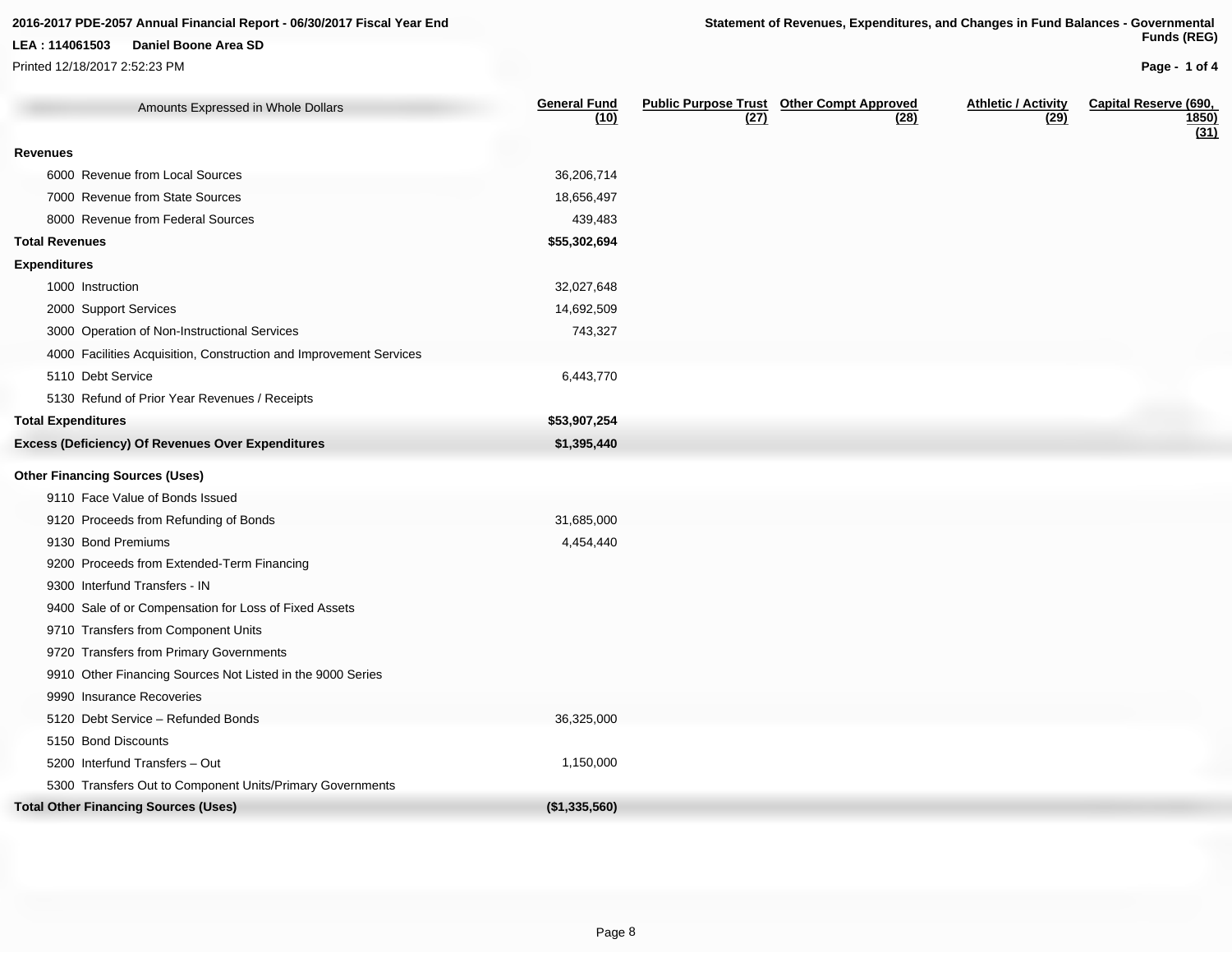Printed 12/18/2017 2:52:23 PM

**Page - 2 of 4**

| Amounts Expressed in Whole Dollars                                 | <b>Capital Reserve (1431)</b><br>(32) | <b>Other Capital Projects</b><br><b>Fund</b><br>(39) | <b>Debt Service</b><br>(40) | <b>Permanent</b><br>(90) | <b>Total Governmental</b><br><b>Funds</b> |
|--------------------------------------------------------------------|---------------------------------------|------------------------------------------------------|-----------------------------|--------------------------|-------------------------------------------|
| <b>Revenues</b>                                                    |                                       |                                                      |                             |                          |                                           |
| 6000 Revenue from Local Sources                                    | 122,155                               |                                                      |                             |                          | 36,328,869                                |
| 7000 Revenue from State Sources                                    |                                       |                                                      |                             |                          | 18,656,497                                |
| 8000 Revenue from Federal Sources                                  |                                       |                                                      |                             |                          | 439,483                                   |
| <b>Total Revenues</b>                                              | \$122,155                             |                                                      |                             |                          | \$55,424,849                              |
| <b>Expenditures</b>                                                |                                       |                                                      |                             |                          |                                           |
| 1000 Instruction                                                   |                                       |                                                      |                             |                          | 32,027,648                                |
| 2000 Support Services                                              | 857,449                               |                                                      |                             |                          | 15,549,958                                |
| 3000 Operation of Non-Instructional Services                       | 172,863                               |                                                      |                             |                          | 916,190                                   |
| 4000 Facilities Acquisition, Construction and Improvement Services |                                       |                                                      |                             |                          |                                           |
| 5110 Debt Service                                                  |                                       |                                                      |                             |                          | 6,443,770                                 |
| 5130 Refund of Prior Year Revenues / Receipts                      |                                       |                                                      |                             |                          |                                           |
| <b>Total Expenditures</b>                                          | \$1,030,312                           |                                                      |                             |                          | \$54,937,566                              |
| <b>Excess (Deficiency) Of Revenues Over Expenditures</b>           | (\$908, 157)                          |                                                      |                             |                          | \$487,283                                 |
| <b>Other Financing Sources (Uses)</b>                              |                                       |                                                      |                             |                          |                                           |
| 9110 Face Value of Bonds Issued                                    |                                       |                                                      |                             |                          |                                           |
| 9120 Proceeds from Refunding of Bonds                              |                                       |                                                      |                             |                          | 31,685,000                                |
| 9130 Bond Premiums                                                 |                                       |                                                      |                             |                          | 4,454,440                                 |
| 9200 Proceeds from Extended-Term Financing                         |                                       |                                                      |                             |                          |                                           |
| 9300 Interfund Transfers - IN                                      | 1,150,000                             |                                                      |                             |                          | 1,150,000                                 |
| 9400 Sale of or Compensation for Loss of Fixed Assets              |                                       |                                                      |                             |                          |                                           |
| 9710 Transfers from Component Units                                |                                       |                                                      |                             |                          |                                           |
| 9720 Transfers from Primary Governments                            |                                       |                                                      |                             |                          |                                           |
| 9910 Other Financing Sources Not Listed in the 9000 Series         | 85,881                                |                                                      |                             |                          | 85,881                                    |
| 9990 Insurance Recoveries                                          |                                       |                                                      |                             |                          |                                           |
| 5120 Debt Service - Refunded Bonds                                 |                                       |                                                      |                             |                          | 36,325,000                                |
| 5150 Bond Discounts                                                |                                       |                                                      |                             |                          |                                           |
| 5200 Interfund Transfers - Out                                     |                                       |                                                      |                             |                          | 1,150,000                                 |
| 5300 Transfers Out to Component Units/Primary Governments          |                                       |                                                      |                             |                          |                                           |
| <b>Total Other Financing Sources (Uses)</b>                        | \$1,235,881                           |                                                      |                             |                          | (\$99,679)                                |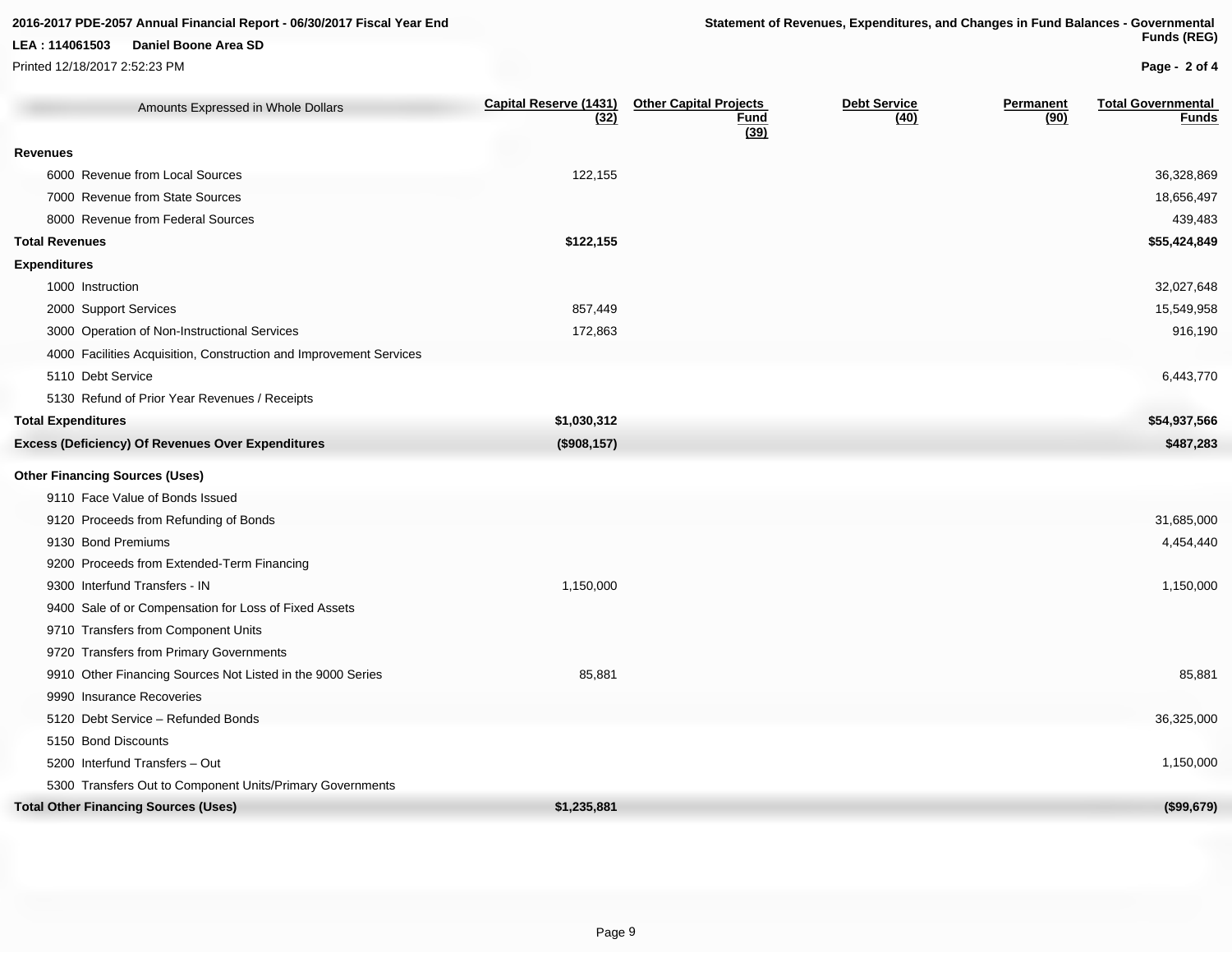#### **Net Change In Fund Balances \$59,880** Amounts Expressed in Whole Dollars **General Fund (10) Public Purpose Trust Other Compt Approved (27) (28) Athletic / Activity (29) Capital Reserve (690, 1850) (31) Special And Extraordinary Items** 9920 Special Items – Gains 9930 Extraordinary Items – Gains 5520 Special Items – Losses 5530 Extraordinary Items – Losses **2016-2017 PDE-2057 Annual Financial Report - 06/30/2017 Fiscal Year End Statement of Revenues, Expenditures, and Changes in Fund Balances - Governmental Funds (REG) Page - 3 of 4 LEA : 114061503 Daniel Boone Area SD** Printed 12/18/2017 2:52:23 PM

**Fund Balance**

0001 Fund Balance - Beginning of Fiscal Year 5,085,589 5,085,589

**Fund Balance - End Of Year <b>\$5,145,469 \$5,145,469**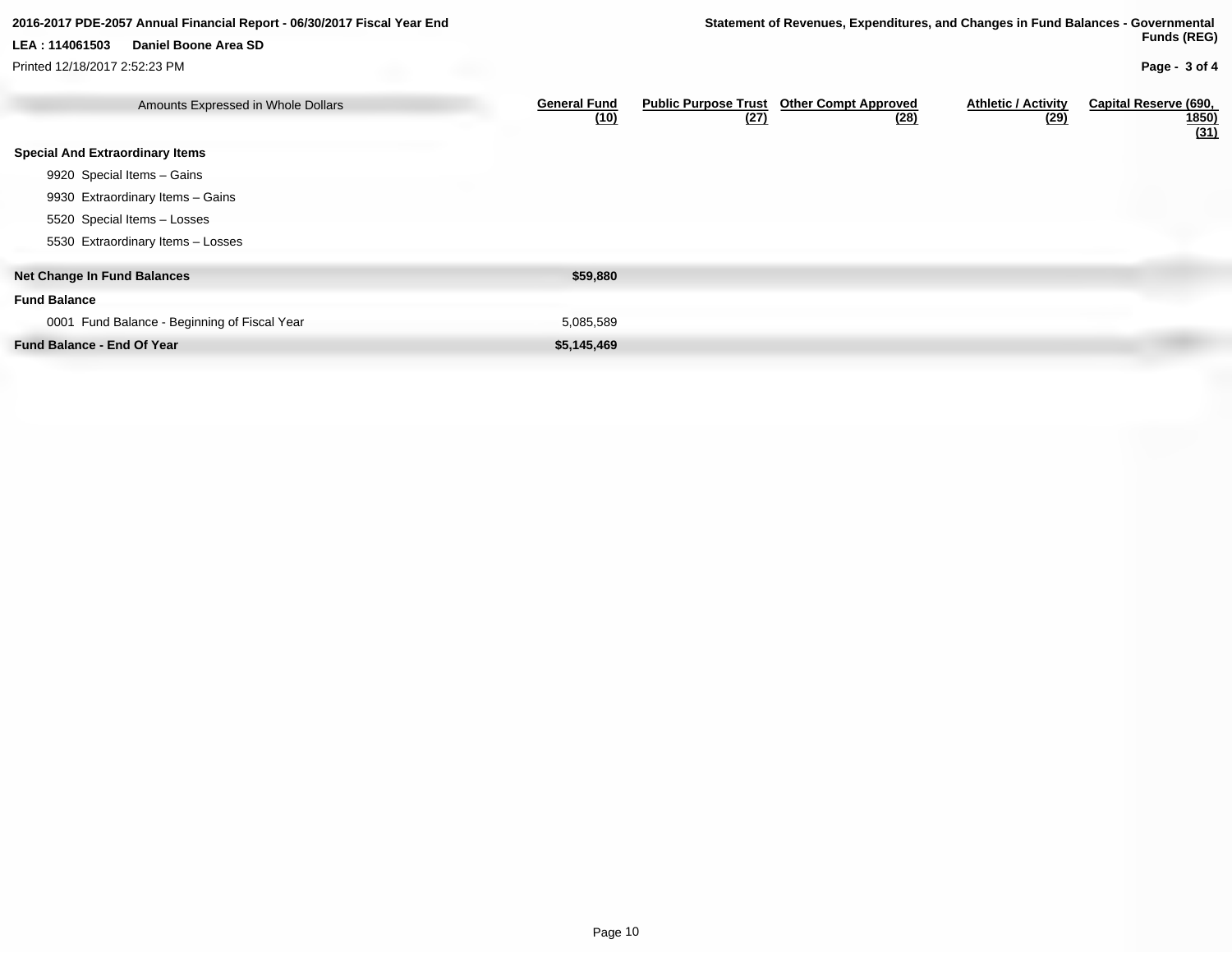Printed 12/18/2017 2:52:23 PM

#### **2016-2017 PDE-2057 Annual Financial Report - 06/30/2017 Fiscal Year End Statement of Revenues, Expenditures, and Changes in Fund Balances - Governmental Funds (REG)**

### **Page - 4 of 4**

| Amounts Expressed in Whole Dollars           | <b>Capital Reserve (1431)</b><br>(32) | <b>Other Capital Projects</b><br><b>Fund</b><br>(39) | <b>Debt Service</b><br>(40) | <b>Permanent</b><br>(90) | <b>Total Governmental</b><br><b>Funds</b> |
|----------------------------------------------|---------------------------------------|------------------------------------------------------|-----------------------------|--------------------------|-------------------------------------------|
| <b>Special And Extraordinary Items</b>       |                                       |                                                      |                             |                          |                                           |
| 9920 Special Items - Gains                   |                                       |                                                      |                             |                          |                                           |
| 9930 Extraordinary Items - Gains             |                                       |                                                      |                             |                          |                                           |
| 5520 Special Items - Losses                  |                                       |                                                      |                             |                          |                                           |
| 5530 Extraordinary Items - Losses            |                                       |                                                      |                             |                          |                                           |
| <b>Net Change In Fund Balances</b>           | \$327,724                             |                                                      |                             |                          | \$387,604                                 |
| <b>Fund Balance</b>                          |                                       |                                                      |                             |                          |                                           |
| 0001 Fund Balance - Beginning of Fiscal Year | 624,406                               |                                                      |                             |                          | 5,709,995                                 |
| <b>Fund Balance - End Of Year</b>            | \$952,130                             |                                                      |                             |                          | \$6,097,599                               |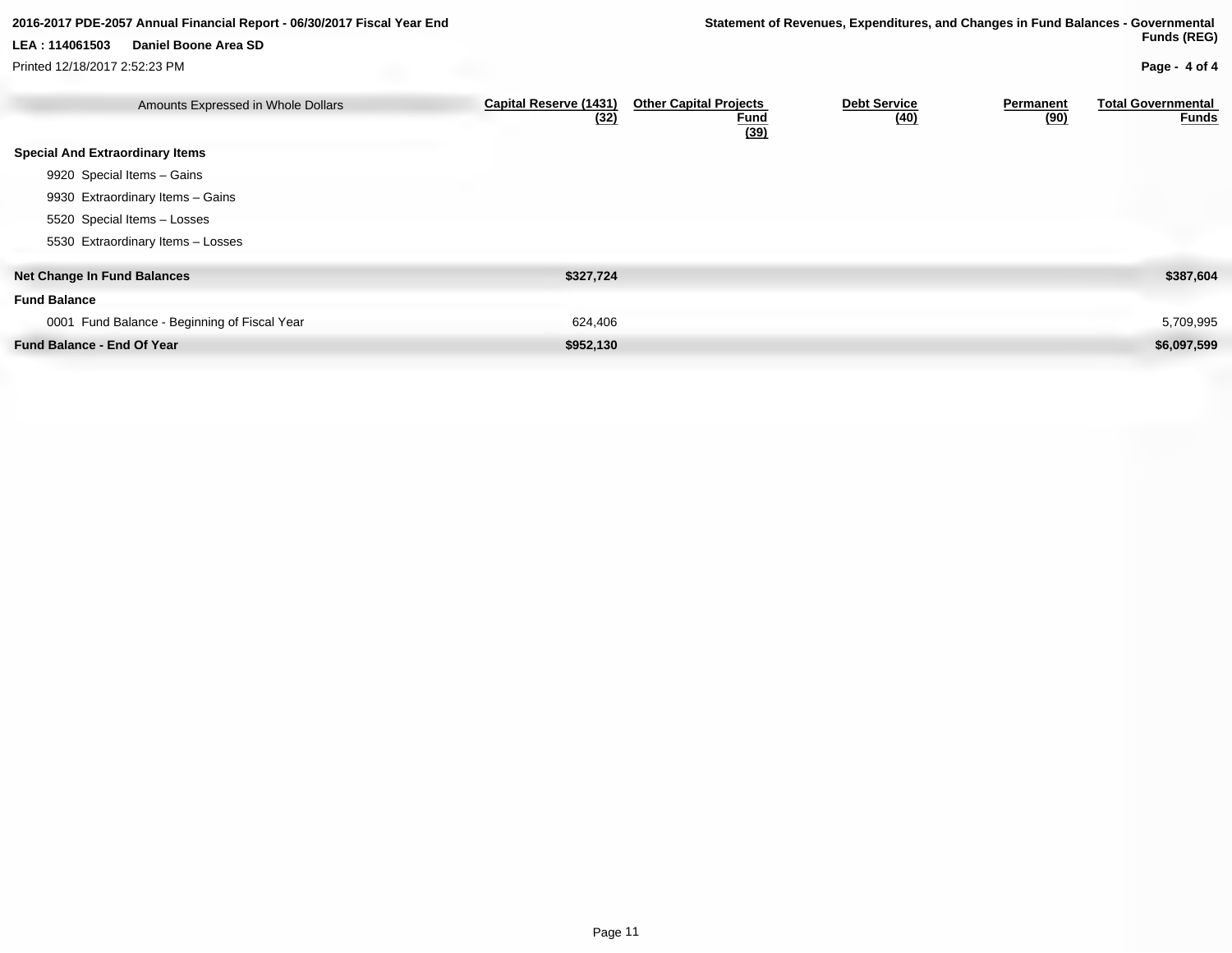### **2016-2017 PDE-2057 Annual Financial Report - 06/30/2017 Fiscal Year End Statement of Net Position - Proprietary Funds (NAP)**

#### **LEA : 114061503 Daniel Boone Area SD**

Printed 12/18/2017 2:52:24 PM **Page - 1 of 2**

| Amounts Expressed in Whole Dollars                     | <b>Food Service</b><br>(51) | <b>Child Care</b><br><b>Operations</b><br>(52) | <b>Other Enterprise</b><br>(58) | <b>TOTAL</b> | <b>Internal Service</b><br>(60) |
|--------------------------------------------------------|-----------------------------|------------------------------------------------|---------------------------------|--------------|---------------------------------|
| <b>Assets And Deferred Outflows Of Resources</b>       |                             |                                                |                                 |              |                                 |
| <b>Current Assets</b>                                  |                             |                                                |                                 |              |                                 |
| 0100 Cash and Cash Equivalents                         | 586,129                     |                                                |                                 | 586,129      |                                 |
| 0110 Investments                                       |                             |                                                |                                 |              |                                 |
| 0130 Due From Other Funds                              | 9,920                       |                                                |                                 | 9,920        |                                 |
| 0141 Due From Other Governments                        |                             |                                                |                                 |              |                                 |
| 0142 State Revenue Receivable                          |                             |                                                |                                 |              |                                 |
| 0143 Federal Revenue Receivable                        |                             |                                                |                                 |              |                                 |
| 0146 Due from Primary Government                       | 68,393                      |                                                |                                 | 68,393       |                                 |
| 0147 Due from Component Unit                           |                             |                                                |                                 |              |                                 |
| 0150 Other Receivables                                 |                             |                                                |                                 |              |                                 |
| 0170 Inventories                                       |                             |                                                |                                 |              |                                 |
| 0180 Prepaid Expenses (Expenditures)                   |                             |                                                |                                 |              |                                 |
| 0190 Other Current Assets                              |                             |                                                |                                 |              |                                 |
| <b>Total Current Assets</b>                            | \$664,442                   |                                                |                                 | \$664,442    |                                 |
| <b>Noncurrent Assets</b>                               |                             |                                                |                                 |              |                                 |
| 0211 Land                                              |                             |                                                |                                 |              |                                 |
| 0212 Site Improvements (Net)                           |                             |                                                |                                 |              |                                 |
| 0220 Buildings and Building Improvements (Net)         |                             |                                                |                                 |              |                                 |
| 0230 Machinery, Equipment and Furniture (Net)          | 43,436                      |                                                |                                 | 43,436       |                                 |
| 0250 Construction in Progress                          |                             |                                                |                                 |              |                                 |
| 0260 Long Term Prepayments                             |                             |                                                |                                 |              |                                 |
| 0290 Other Noncurrent Assets                           |                             |                                                |                                 |              |                                 |
| <b>Total Noncurrent Assets</b>                         | \$43,436                    |                                                |                                 | \$43,436     |                                 |
| 0910 Deferred Outflows of Resources                    |                             |                                                |                                 |              |                                 |
| <b>Total Assets And Deferred Outflows Of Resources</b> | \$707,878                   |                                                |                                 | \$707,878    |                                 |
|                                                        |                             |                                                |                                 |              |                                 |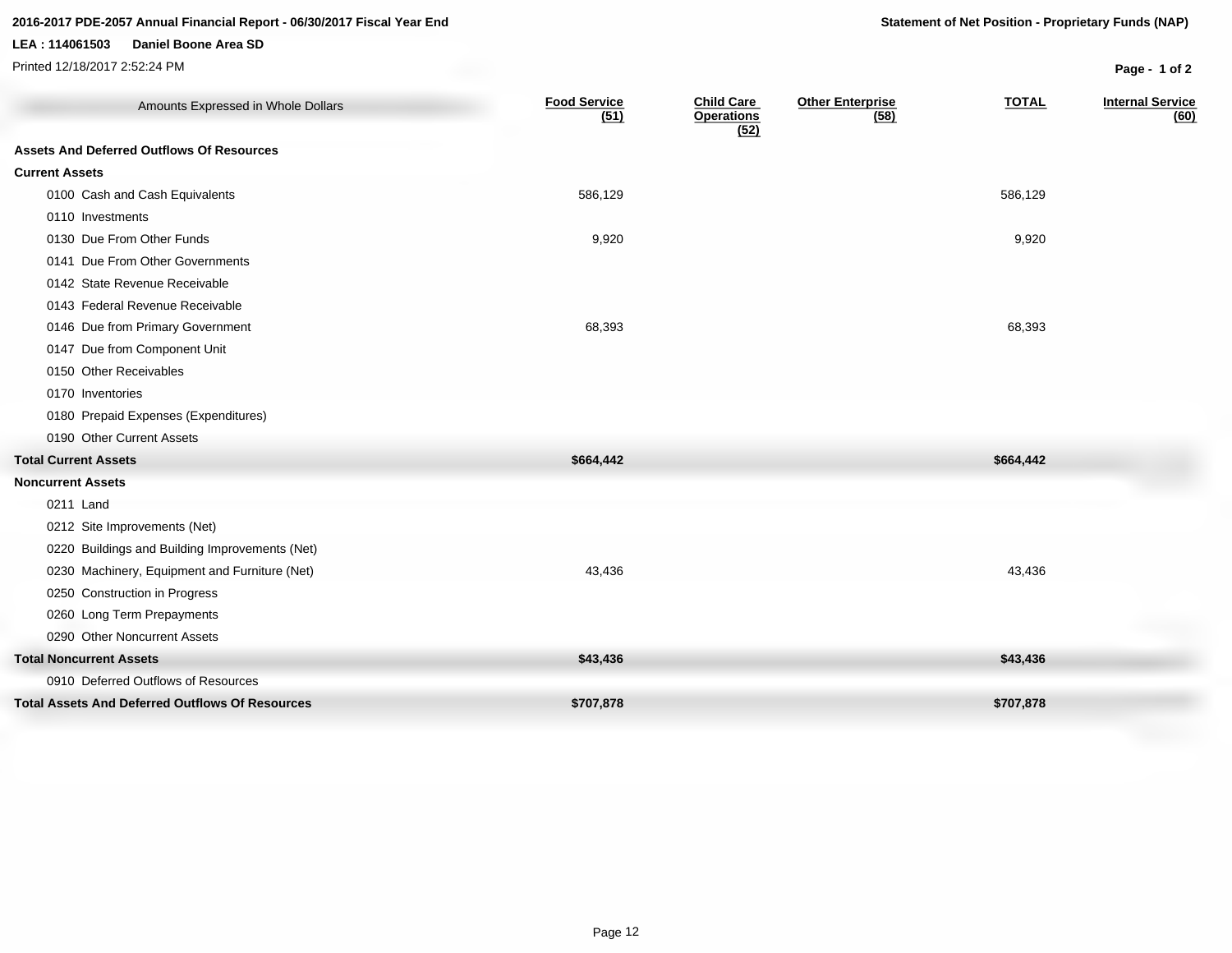### **2016-2017 PDE-2057 Annual Financial Report - 06/30/2017 Fiscal Year End Statement of Net Position - Proprietary Funds (NAP)**

#### **LEA : 114061503 Daniel Boone Area SD**

Printed 12/18/2017 2:52:24 PM **Page - 2 of 2**

| Amounts Expressed in Whole Dollars                                   | <b>Food Service</b><br>(51) | <b>Child Care</b><br><b>Operations</b><br>(52) | <b>Other Enterprise</b><br>(58) | <b>TOTAL</b> | <b>Internal Service</b><br>(60) |
|----------------------------------------------------------------------|-----------------------------|------------------------------------------------|---------------------------------|--------------|---------------------------------|
| Liabilities And Deferred Inflows Of Resources And Net Position       |                             |                                                |                                 |              |                                 |
| <b>Current Liabilities</b>                                           |                             |                                                |                                 |              |                                 |
| 0400 Due to Other Funds                                              | 543,177                     |                                                |                                 | 543,177      |                                 |
| 0411 Due to Other Governments                                        |                             |                                                |                                 |              |                                 |
| 0413 Due to Component Unit                                           |                             |                                                |                                 |              |                                 |
| 0420 Accounts Payable                                                | 36,127                      |                                                |                                 | 36,127       |                                 |
| 0430 Contracts Payable                                               |                             |                                                |                                 |              |                                 |
| 0440 Current Portion of Long-Term Debt                               |                             |                                                |                                 |              |                                 |
| 0450 Short-Term Payables                                             |                             |                                                |                                 |              |                                 |
| 0461 Accrued Salaries and Benefits                                   |                             |                                                |                                 |              |                                 |
| 0462 Payroll Deductions and Withholding                              |                             |                                                |                                 |              |                                 |
| 0480 Unearned Revenues                                               | 30,767                      |                                                |                                 | 30,767       |                                 |
| 0490 Other Current Liabilities                                       |                             |                                                |                                 |              |                                 |
| <b>Total Current Liabilities</b>                                     | \$610,071                   |                                                |                                 | \$610,071    |                                 |
| <b>Noncurrent Liabilities</b>                                        |                             |                                                |                                 |              |                                 |
| 0510 Bonds Payable                                                   |                             |                                                |                                 |              |                                 |
| 0520 Extended-Term Financing Agreements Payable                      |                             |                                                |                                 |              |                                 |
| 0530 Lease-Purchase Obligations                                      |                             |                                                |                                 |              |                                 |
| 0540 Accumulated Compensated Absences                                |                             |                                                |                                 |              |                                 |
| 0550 Authority Lease Obligations                                     |                             |                                                |                                 |              |                                 |
| 0560 Other Post-Employment Benefits (OPEB)                           |                             |                                                |                                 |              |                                 |
| 0570 Net Pension Liability                                           |                             |                                                |                                 |              |                                 |
| 0599 Other Noncurrent Liabilities                                    |                             |                                                |                                 |              |                                 |
| <b>Total Noncurrent Liabilities</b>                                  |                             |                                                |                                 |              |                                 |
| <b>Total Liabilities</b>                                             | \$610,071                   |                                                |                                 | \$610,071    |                                 |
| 0950 Deferred Inflows of Resources                                   |                             |                                                |                                 |              |                                 |
| <b>Net Position</b>                                                  |                             |                                                |                                 |              |                                 |
| 0791 Net Investment in Capital Assets                                |                             |                                                |                                 |              |                                 |
| 0008 Restricted Net Position (0792 - 0798)                           |                             |                                                |                                 |              |                                 |
| 0799 Unrestricted Net Position                                       | 97,807                      |                                                |                                 | 97,807       |                                 |
| <b>Total Net Position</b>                                            | \$97,807                    |                                                |                                 | \$97,807     |                                 |
| Total Liabilities And Deferred Inflows Of Resources And Net Position | \$707,878                   |                                                |                                 | \$707,878    |                                 |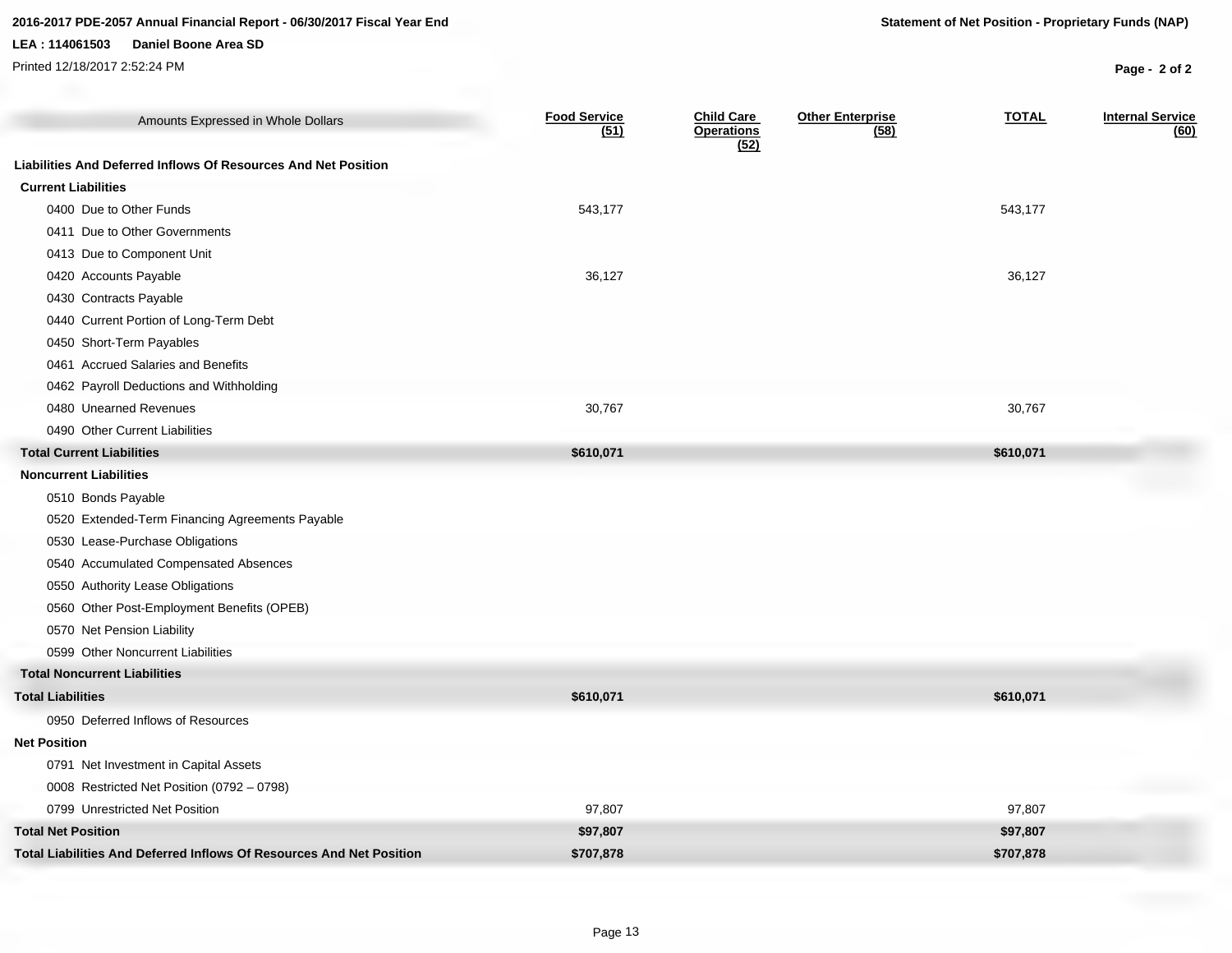Printed 12/18/2017 2:52:25 PM

820 Claims and Judgments Against the LEA

830 Interest

### **Page - 1 of 2**

| Amounts Expressed in Whole Dollars                          | <b>Food Service</b><br>(51) | <b>Child Care Operations</b><br>(52) | <b>Other Enterprise</b><br>(58) | <b>TOTAL</b> | <b>Internal Service</b><br>(60) |
|-------------------------------------------------------------|-----------------------------|--------------------------------------|---------------------------------|--------------|---------------------------------|
| <b>Operating Revenues</b>                                   |                             |                                      |                                 |              |                                 |
| 6600 Food Service Revenue                                   | 624,284                     |                                      |                                 | 624,284      |                                 |
| 0071 Charges for Services                                   |                             |                                      |                                 |              |                                 |
| 0072 Other Operating Revenue                                |                             |                                      |                                 |              |                                 |
| <b>Total Operating Revenues</b>                             | \$624,284                   |                                      |                                 | \$624,284    |                                 |
| <b>Operating Expenses</b>                                   |                             |                                      |                                 |              |                                 |
| 100 Personnel Services - Salaries                           |                             |                                      |                                 |              |                                 |
| Personnel Services - Employee Benefits<br>200               |                             |                                      |                                 |              |                                 |
| <b>Purchased Professional and Technical Services</b><br>300 |                             |                                      |                                 |              |                                 |
| <b>Purchased Property Services</b><br>400                   | 31,727                      |                                      |                                 | 31,727       |                                 |
| <b>Other Purchased Services</b><br>500                      | 1,077,174                   |                                      |                                 | 1,077,174    |                                 |
| 600 Supplies                                                | 79,416                      |                                      |                                 | 79,416       |                                 |
| 740 Depreciation                                            | 11,247                      |                                      |                                 | 11,247       |                                 |
| 810 Dues and Fees                                           | 14                          |                                      |                                 | 14           |                                 |
| 890 Miscellaneous Expenditures                              |                             |                                      |                                 |              |                                 |
| <b>Total Operating Expenses</b>                             | \$1,199,578                 |                                      |                                 | \$1,199,578  |                                 |
| <b>Operating Income (Loss)</b>                              | (\$575,294)                 |                                      |                                 | (\$575,294)  |                                 |
| <b>Non Operating Revenues (Expenses)</b>                    |                             |                                      |                                 |              |                                 |
| 6500 Earnings on Investments                                | 1,378                       |                                      |                                 | 1,378        |                                 |
| 6920 Contributions and Donations from Private Sources       | 3,451                       |                                      |                                 | 3,451        |                                 |
| 6930 Gains or Losses on Sale of Fixed Assets                |                             |                                      |                                 |              |                                 |
| 6991 Refunds of a Prior Year Expenditure                    |                             |                                      |                                 |              |                                 |

7000 Revenue from State Sources 31,449 31,449 8000 Revenue from Federal Sources 508,112 508,112

**TOTAL Non Operating Revenues (Expenses) \$544,390 \$544,390 Income (Loss) Before Contributions And Transfers (\$30,904) (\$30,904)**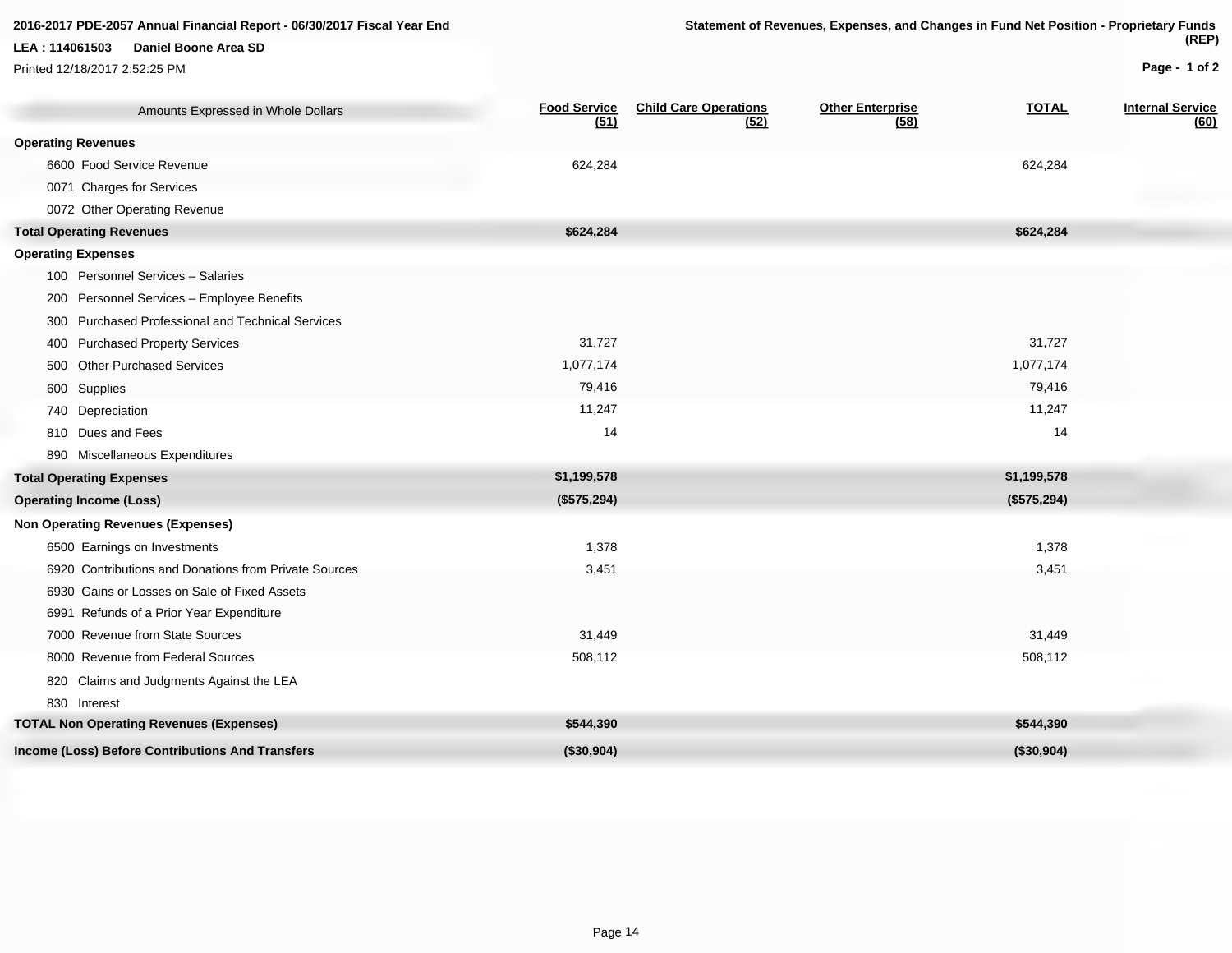| 2016-2017 PDE-2057 Annual Financial Report - 06/30/2017 Fiscal Year End |                                                               |                             |                                      | Statement of Revenues, Expenses, and Changes in Fund Net Position - Proprietary Funds |              |                                 |
|-------------------------------------------------------------------------|---------------------------------------------------------------|-----------------------------|--------------------------------------|---------------------------------------------------------------------------------------|--------------|---------------------------------|
| LEA: 114061503                                                          | Daniel Boone Area SD                                          |                             |                                      |                                                                                       |              | (REP)                           |
| Printed 12/18/2017 2:52:25 PM                                           |                                                               |                             |                                      |                                                                                       |              | Page - 2 of 2                   |
|                                                                         | Amounts Expressed in Whole Dollars                            | <b>Food Service</b><br>(51) | <b>Child Care Operations</b><br>(52) | <b>Other Enterprise</b><br>(58)                                                       | <b>TOTAL</b> | <b>Internal Service</b><br>(60) |
|                                                                         | Contributions, Transfers, and Special and Extraordinary Items |                             |                                      |                                                                                       |              |                                 |
|                                                                         | 5200 Interfund Transfers - Out                                |                             |                                      |                                                                                       |              |                                 |
|                                                                         | 5300 Transfers Out to Component Units/Primary Governments     |                             |                                      |                                                                                       |              |                                 |
| 5520 Special Items - Losses                                             |                                                               |                             |                                      |                                                                                       |              |                                 |
|                                                                         | 5530 Extraordinary Items - Losses                             |                             |                                      |                                                                                       |              |                                 |
| 9300 Interfund Transfers - IN                                           |                                                               |                             |                                      |                                                                                       |              |                                 |
| 9500 Capital Contributions                                              |                                                               |                             |                                      |                                                                                       |              |                                 |
|                                                                         | 9700 Transfers IN From Component Units/Primary Governments    |                             |                                      |                                                                                       |              |                                 |
| 9920 Special Items - Gains                                              |                                                               |                             |                                      |                                                                                       |              |                                 |
|                                                                         | 9930 Extraordinary Items - Gains                              |                             |                                      |                                                                                       |              |                                 |
| <b>Change In Net Position</b>                                           |                                                               | (\$30,904)                  |                                      |                                                                                       | (\$30,904)   |                                 |
|                                                                         | 0002 Net Position - Beginning of Fiscal Year                  | 128,709                     |                                      |                                                                                       | 128,709      |                                 |
|                                                                         | 0003 Accounting Changes / Residual Equity Transfers           |                             |                                      |                                                                                       |              |                                 |
| <b>Net Position - End Of Year</b>                                       |                                                               | \$97,805                    |                                      |                                                                                       | \$97,805     |                                 |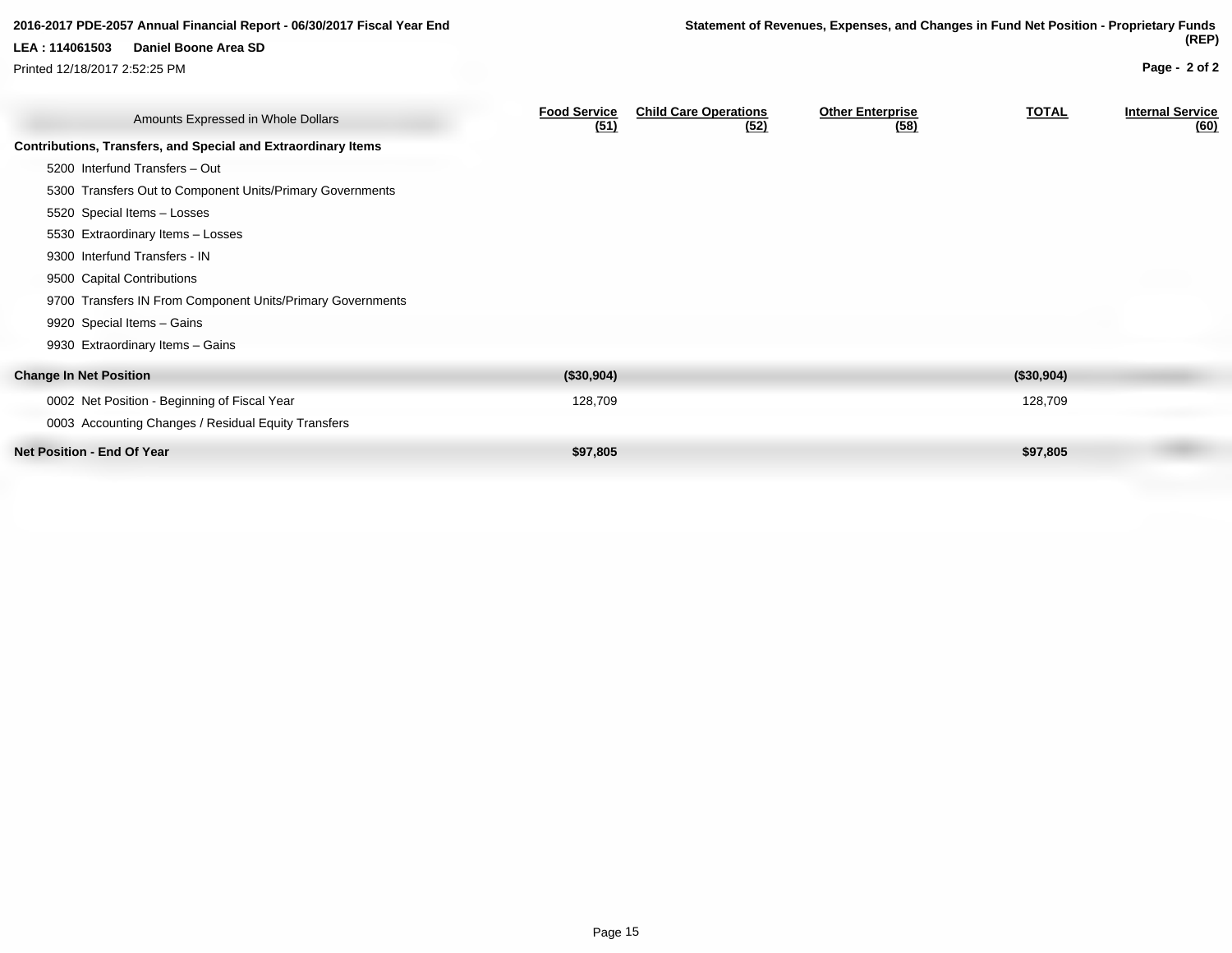#### **2016-2017 PDE-2057 Annual Financial Report - 06/30/2017 Fiscal Year End Statement of Cash Flows - Proprietary Funds (CFP)**

#### **LEA : 114061503 Daniel Boone Area SD**

Printed 12/18/2017 2:52:27 PM

**Page - 1 of 3**

| Amounts Expressed in Whole Dollars                                   | <b>Food Service</b><br>(51) | <b>Child Care Operations</b><br>(52) | <b>Other Enterprise</b><br>(58) | <b>TOTAL</b> | <b>Internal Service(60)</b> |
|----------------------------------------------------------------------|-----------------------------|--------------------------------------|---------------------------------|--------------|-----------------------------|
| <b>Cash Flows From Operating Activities</b>                          |                             |                                      |                                 |              |                             |
| 0011 Cash Receipts From Users                                        | 623,520                     |                                      |                                 | 623,520      |                             |
| 0012 Cash Receipts From Assessments Made to Other Funds              |                             |                                      |                                 |              |                             |
| 0013 Cash Receipts From Earnings on Investments                      |                             |                                      |                                 |              |                             |
| 0014 Cash Receipts From Other Operating Revenue                      |                             |                                      |                                 |              |                             |
| 0015 Cash Payments To Employees For Services                         |                             |                                      |                                 |              |                             |
| 0016 Cash Payments For Insurance Claims                              |                             |                                      |                                 |              |                             |
| 0017 Cash Payments To Suppliers For Goods and Services               | 1,023,938                   |                                      |                                 | 1,023,938    |                             |
| 0018 Cash Payments For Other Operating Expenses                      |                             |                                      |                                 |              |                             |
| Net Cash Provided By (Used For) Operating Activities                 | (\$400, 418)                |                                      |                                 | (\$400, 418) |                             |
| <b>Cash Flows From Non-Capital Financing Activities</b>              |                             |                                      |                                 |              |                             |
| 0021 Receipts From Local Sources - 6000                              | 3,453                       |                                      |                                 | 3,453        |                             |
| 0022 Receipts From State Sources - 7000                              | 27,619                      |                                      |                                 | 27,619       |                             |
| 0023 Receipts From Federal Sources -8000                             | 383,525                     |                                      |                                 | 383,525      |                             |
| 0024 Notes and Loans Received (Repaid)                               |                             |                                      |                                 |              |                             |
| 0025 Interest Paid on Notes/Loans - 5100-830                         |                             |                                      |                                 |              |                             |
| 0026 Operating Transfers In (Out)/Residual Equity Trans              |                             |                                      |                                 |              |                             |
| 0027 Operating Transfers In (Out) Primary Government / Comp Unit     |                             |                                      |                                 |              |                             |
| 0028 Receipts From Refund of Prior Year Expenditures - 6991          |                             |                                      |                                 |              |                             |
| 0029 Special and Extraordinary Gains (losses)                        |                             |                                      |                                 |              |                             |
| Net Cash Prov By (Used for) Non-Capital Financing Activities         | \$414,597                   |                                      |                                 | \$414,597    |                             |
| <b>Cash Flows From Capital and Related Financing Activities</b>      |                             |                                      |                                 |              |                             |
| 0031 Payments For Fac Acq, Const, and Imp - 4000                     |                             |                                      |                                 |              |                             |
| 0032 Gain / (Loss) on Sale of Fixed Assets - 6930                    |                             |                                      |                                 |              |                             |
| 0033 Proceeds From Extended Term Financing - 9200                    |                             |                                      |                                 |              |                             |
| 0034 Principal Paid on Financing Agreements                          |                             |                                      |                                 |              |                             |
| 0035 Interest Paid on Financing Agreements - 5100-830                |                             |                                      |                                 |              |                             |
| 0036 (Inc) Dec in Contributed Capital                                |                             |                                      |                                 |              |                             |
| Net Cash Prov By (Used for) Capital and Related Financing Activities |                             |                                      |                                 |              |                             |
| <b>Cash Flows From Investing Activities</b>                          |                             |                                      |                                 |              |                             |
| 0041 Earnings on Investments - 6500                                  | 1,378                       |                                      |                                 | 1,378        |                             |
| 0042 Purchase of Inv Securities / Deposits to Inv Pools              |                             |                                      |                                 |              |                             |
| 0043 Receipts From Investment Pool Withdrawals                       |                             |                                      |                                 |              |                             |
| 0044 Proceeds from Sale and Maturity of Inv Securities               |                             |                                      |                                 |              |                             |
| 0045 Loans Received (Paid)                                           |                             |                                      |                                 |              |                             |
| Net Cash Prov By (Used for) Investing Activities                     | \$1,378                     |                                      |                                 | \$1,378      |                             |

Page 16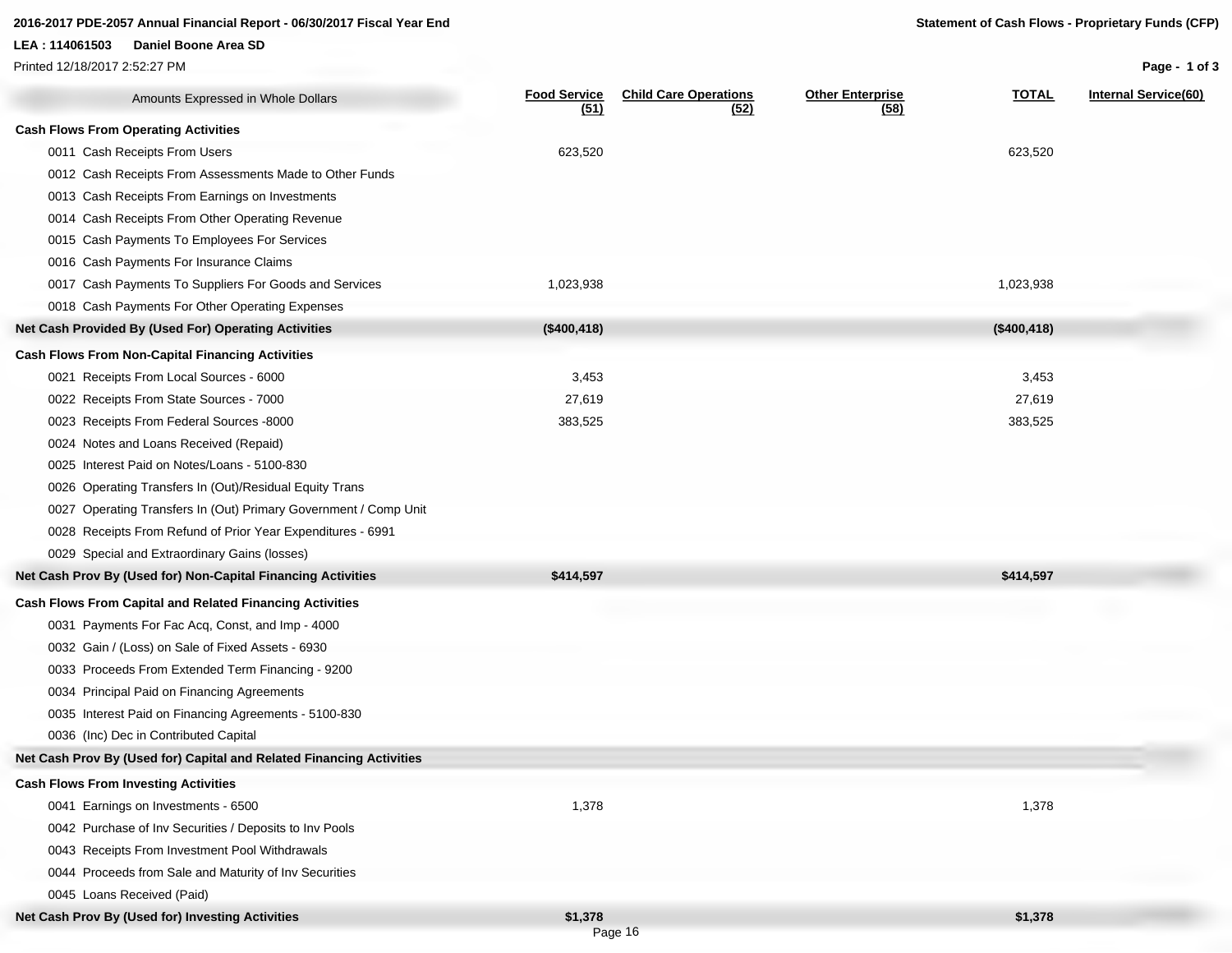### **2016-2017 PDE-2057 Annual Financial Report - 06/30/2017 Fiscal Year End Statement of Cash Flows - Proprietary Funds (CFP)**

#### **LEA : 114061503 Daniel Boone Area SD**

Printed 12/18/2017 2:52:27 PM

**Page - 2 of 3**

| 15,557<br>15,557<br>Net Increase (Decrease) in Cash Flows<br>0004 Cash and Cash Equivalents Beginning of Year<br>570,572<br>570,572<br>\$586,129<br>\$586,129<br>Cash and Cash Equivalents at Year End<br>Reconciliation of Operating Income (Loss) To Net Cash<br><b>Provided by (Used For) Operating Activities</b><br>0005 Operating Income (Loss) per REP<br>(575, 294)<br>(575, 294)<br><b>Adjustments</b><br>0051 Depreciation and Net Amortization<br>11,247<br>11,247<br>0052 Provision for Uncollectible Accounts<br>0053 Other Adjustments<br>71,355<br>71,355<br>Effect of Changes in Assets, Liabilities, Deferred Outflows and Deferred<br><b>Inflows</b><br>0054 (Inc) Dec In Accounts Receivable (0120-0150)<br>100,000<br>100,000<br>0055 Advances to Other Funds (0160)<br>(42, 306)<br>(42, 306)<br>0056 (Inc) Dec in Inventories (0170)<br>0057 (Inc) Dec in Prepaid Expenses (0180)<br>0058 (Inc) Dec in Other Current or Noncurrent Assets<br>0064 Deferred Outflows (0910)<br>0059 Inc (Dec) in Accounts Payable (0400-0450)<br>35,344<br>35,344<br>0060 Inc (Dec) in Accrued Salaries/Benefits (0461)<br>0065 Inc (Dec) in Net Pension Liabilities (0570)<br>0066 Inc (Dec) in Other Postemp Benefit Oblig (0560)<br>0061 Inc (Dec) in Payroll Deductions/Withholding (0462)<br>0062 Inc (Dec) in Unearned Revenue (0480)<br>(764)<br>(764)<br>0063 Inc (Dec) in Other Current or Noncurrent Liabilities<br>0067 Deferred Inflows (0950)<br><b>Total Adjustments</b><br>\$174,876<br>\$174,876 |                                          | <b>Food Service</b><br>(51) | <b>Child Care Operations</b><br>(52) | <b>Other Enterprise</b><br>(58) | <b>TOTAL</b> | <b>Internal Service</b><br>(60) |
|-----------------------------------------------------------------------------------------------------------------------------------------------------------------------------------------------------------------------------------------------------------------------------------------------------------------------------------------------------------------------------------------------------------------------------------------------------------------------------------------------------------------------------------------------------------------------------------------------------------------------------------------------------------------------------------------------------------------------------------------------------------------------------------------------------------------------------------------------------------------------------------------------------------------------------------------------------------------------------------------------------------------------------------------------------------------------------------------------------------------------------------------------------------------------------------------------------------------------------------------------------------------------------------------------------------------------------------------------------------------------------------------------------------------------------------------------------------------------------------------------------------------------|------------------------------------------|-----------------------------|--------------------------------------|---------------------------------|--------------|---------------------------------|
|                                                                                                                                                                                                                                                                                                                                                                                                                                                                                                                                                                                                                                                                                                                                                                                                                                                                                                                                                                                                                                                                                                                                                                                                                                                                                                                                                                                                                                                                                                                       |                                          |                             |                                      |                                 |              |                                 |
|                                                                                                                                                                                                                                                                                                                                                                                                                                                                                                                                                                                                                                                                                                                                                                                                                                                                                                                                                                                                                                                                                                                                                                                                                                                                                                                                                                                                                                                                                                                       |                                          |                             |                                      |                                 |              |                                 |
|                                                                                                                                                                                                                                                                                                                                                                                                                                                                                                                                                                                                                                                                                                                                                                                                                                                                                                                                                                                                                                                                                                                                                                                                                                                                                                                                                                                                                                                                                                                       |                                          |                             |                                      |                                 |              |                                 |
|                                                                                                                                                                                                                                                                                                                                                                                                                                                                                                                                                                                                                                                                                                                                                                                                                                                                                                                                                                                                                                                                                                                                                                                                                                                                                                                                                                                                                                                                                                                       |                                          |                             |                                      |                                 |              |                                 |
|                                                                                                                                                                                                                                                                                                                                                                                                                                                                                                                                                                                                                                                                                                                                                                                                                                                                                                                                                                                                                                                                                                                                                                                                                                                                                                                                                                                                                                                                                                                       |                                          |                             |                                      |                                 |              |                                 |
|                                                                                                                                                                                                                                                                                                                                                                                                                                                                                                                                                                                                                                                                                                                                                                                                                                                                                                                                                                                                                                                                                                                                                                                                                                                                                                                                                                                                                                                                                                                       |                                          |                             |                                      |                                 |              |                                 |
|                                                                                                                                                                                                                                                                                                                                                                                                                                                                                                                                                                                                                                                                                                                                                                                                                                                                                                                                                                                                                                                                                                                                                                                                                                                                                                                                                                                                                                                                                                                       |                                          |                             |                                      |                                 |              |                                 |
|                                                                                                                                                                                                                                                                                                                                                                                                                                                                                                                                                                                                                                                                                                                                                                                                                                                                                                                                                                                                                                                                                                                                                                                                                                                                                                                                                                                                                                                                                                                       |                                          |                             |                                      |                                 |              |                                 |
|                                                                                                                                                                                                                                                                                                                                                                                                                                                                                                                                                                                                                                                                                                                                                                                                                                                                                                                                                                                                                                                                                                                                                                                                                                                                                                                                                                                                                                                                                                                       |                                          |                             |                                      |                                 |              |                                 |
|                                                                                                                                                                                                                                                                                                                                                                                                                                                                                                                                                                                                                                                                                                                                                                                                                                                                                                                                                                                                                                                                                                                                                                                                                                                                                                                                                                                                                                                                                                                       |                                          |                             |                                      |                                 |              |                                 |
|                                                                                                                                                                                                                                                                                                                                                                                                                                                                                                                                                                                                                                                                                                                                                                                                                                                                                                                                                                                                                                                                                                                                                                                                                                                                                                                                                                                                                                                                                                                       |                                          |                             |                                      |                                 |              |                                 |
|                                                                                                                                                                                                                                                                                                                                                                                                                                                                                                                                                                                                                                                                                                                                                                                                                                                                                                                                                                                                                                                                                                                                                                                                                                                                                                                                                                                                                                                                                                                       |                                          |                             |                                      |                                 |              |                                 |
|                                                                                                                                                                                                                                                                                                                                                                                                                                                                                                                                                                                                                                                                                                                                                                                                                                                                                                                                                                                                                                                                                                                                                                                                                                                                                                                                                                                                                                                                                                                       |                                          |                             |                                      |                                 |              |                                 |
|                                                                                                                                                                                                                                                                                                                                                                                                                                                                                                                                                                                                                                                                                                                                                                                                                                                                                                                                                                                                                                                                                                                                                                                                                                                                                                                                                                                                                                                                                                                       |                                          |                             |                                      |                                 |              |                                 |
|                                                                                                                                                                                                                                                                                                                                                                                                                                                                                                                                                                                                                                                                                                                                                                                                                                                                                                                                                                                                                                                                                                                                                                                                                                                                                                                                                                                                                                                                                                                       |                                          |                             |                                      |                                 |              |                                 |
|                                                                                                                                                                                                                                                                                                                                                                                                                                                                                                                                                                                                                                                                                                                                                                                                                                                                                                                                                                                                                                                                                                                                                                                                                                                                                                                                                                                                                                                                                                                       |                                          |                             |                                      |                                 |              |                                 |
|                                                                                                                                                                                                                                                                                                                                                                                                                                                                                                                                                                                                                                                                                                                                                                                                                                                                                                                                                                                                                                                                                                                                                                                                                                                                                                                                                                                                                                                                                                                       |                                          |                             |                                      |                                 |              |                                 |
|                                                                                                                                                                                                                                                                                                                                                                                                                                                                                                                                                                                                                                                                                                                                                                                                                                                                                                                                                                                                                                                                                                                                                                                                                                                                                                                                                                                                                                                                                                                       |                                          |                             |                                      |                                 |              |                                 |
|                                                                                                                                                                                                                                                                                                                                                                                                                                                                                                                                                                                                                                                                                                                                                                                                                                                                                                                                                                                                                                                                                                                                                                                                                                                                                                                                                                                                                                                                                                                       |                                          |                             |                                      |                                 |              |                                 |
|                                                                                                                                                                                                                                                                                                                                                                                                                                                                                                                                                                                                                                                                                                                                                                                                                                                                                                                                                                                                                                                                                                                                                                                                                                                                                                                                                                                                                                                                                                                       |                                          |                             |                                      |                                 |              |                                 |
|                                                                                                                                                                                                                                                                                                                                                                                                                                                                                                                                                                                                                                                                                                                                                                                                                                                                                                                                                                                                                                                                                                                                                                                                                                                                                                                                                                                                                                                                                                                       |                                          |                             |                                      |                                 |              |                                 |
|                                                                                                                                                                                                                                                                                                                                                                                                                                                                                                                                                                                                                                                                                                                                                                                                                                                                                                                                                                                                                                                                                                                                                                                                                                                                                                                                                                                                                                                                                                                       |                                          |                             |                                      |                                 |              |                                 |
|                                                                                                                                                                                                                                                                                                                                                                                                                                                                                                                                                                                                                                                                                                                                                                                                                                                                                                                                                                                                                                                                                                                                                                                                                                                                                                                                                                                                                                                                                                                       |                                          |                             |                                      |                                 |              |                                 |
|                                                                                                                                                                                                                                                                                                                                                                                                                                                                                                                                                                                                                                                                                                                                                                                                                                                                                                                                                                                                                                                                                                                                                                                                                                                                                                                                                                                                                                                                                                                       |                                          |                             |                                      |                                 |              |                                 |
|                                                                                                                                                                                                                                                                                                                                                                                                                                                                                                                                                                                                                                                                                                                                                                                                                                                                                                                                                                                                                                                                                                                                                                                                                                                                                                                                                                                                                                                                                                                       |                                          |                             |                                      |                                 |              |                                 |
|                                                                                                                                                                                                                                                                                                                                                                                                                                                                                                                                                                                                                                                                                                                                                                                                                                                                                                                                                                                                                                                                                                                                                                                                                                                                                                                                                                                                                                                                                                                       | <b>Cash Provided By (Used for) Total</b> | (\$400, 418)                |                                      |                                 | (\$400, 418) |                                 |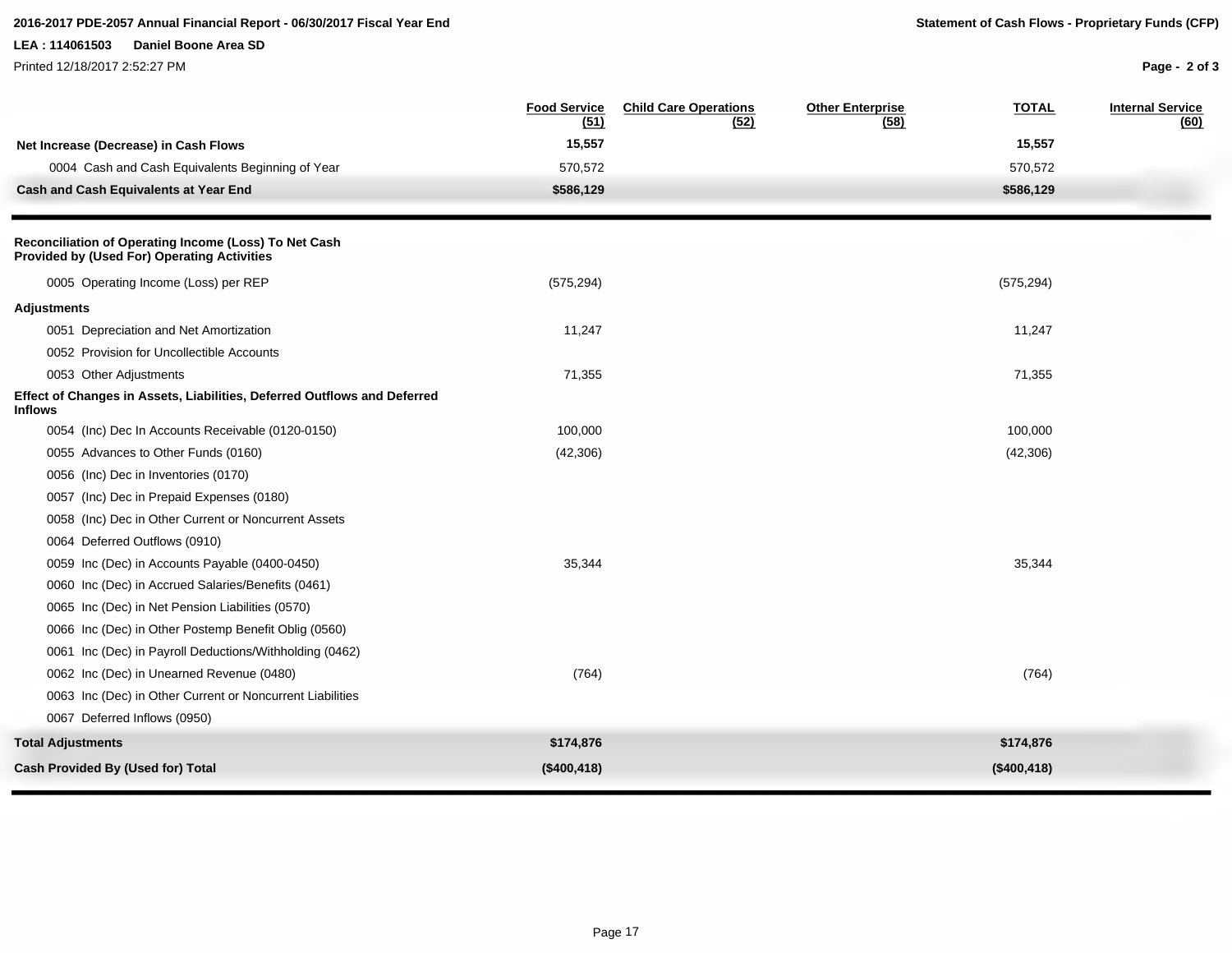Printed 12/18/2017 2:52:27 PM

**Page - 3 of 3**

#### **COMBINED STATEMENT OF CASH FLOWS**

### **SCHEDULE OF NONCASH INVESTING, CAPITAL, AND FINANCING ACTIVITIES**

**Explanation of Transaction and Balance Sheet Effect Amount**

**Total**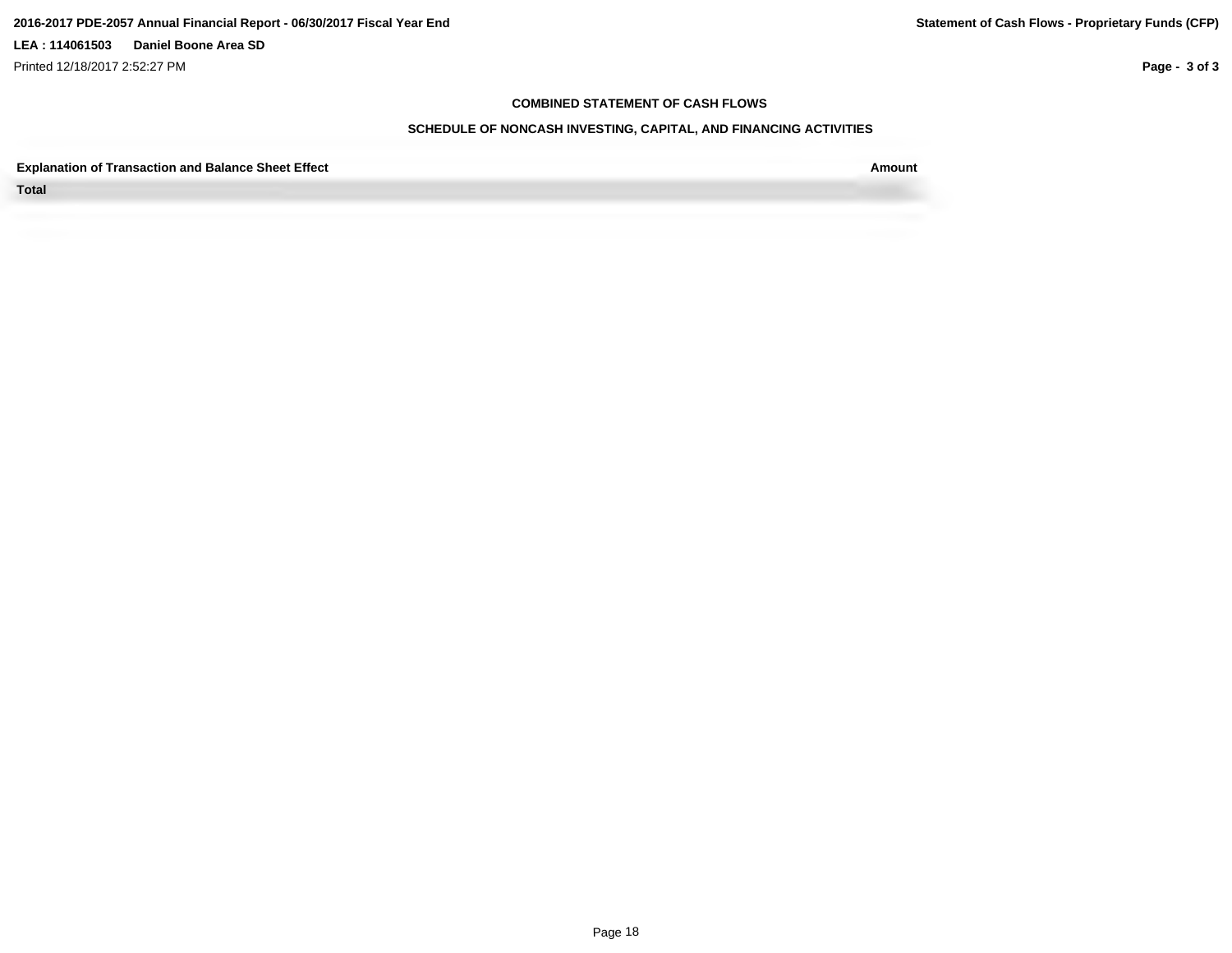### **2016-2017 PDE-2057 Annual Financial Report - 06/30/2017 Fiscal Year End Statement of Net Position - Fiduciary Funds (NAF)**

**Page - 1 of 4**

**LEA : 114061503 Daniel Boone Area SD**

Printed 12/18/2017 2:52:28 PM

| Amounts Expressed in Whole Dollars                     | <b>Private Purpose Trust</b><br>(71) | <b>Investment Trust</b><br>(72) | <b>Pension Trust</b><br>(73) | <b>Activity</b><br>(81) |
|--------------------------------------------------------|--------------------------------------|---------------------------------|------------------------------|-------------------------|
| <b>Assets And Deferred Outflows Of Resources</b>       |                                      |                                 |                              |                         |
| Assets                                                 |                                      |                                 |                              |                         |
| 0100 Cash and Cash Equivalents                         |                                      |                                 |                              | 277,420                 |
| 0110 Investments                                       |                                      |                                 |                              |                         |
| 0130 Due From Other Funds                              |                                      |                                 |                              |                         |
| 0147 Due from Component Unit                           |                                      |                                 |                              |                         |
| 0150 Other Receivables                                 |                                      |                                 |                              |                         |
| 0170 Inventories                                       |                                      |                                 |                              |                         |
| 0180 Prepaid Expenses (Expenditures)                   |                                      |                                 |                              |                         |
| 0190 Other Current Assets                              |                                      |                                 |                              |                         |
| 0220 Buildings and Building Improvements (Net)         |                                      |                                 |                              |                         |
| 0230 Machinery, Equipment and Furniture (Net)          |                                      |                                 |                              |                         |
| <b>Total Assets</b>                                    |                                      |                                 |                              | \$277,420               |
| 0910 Deferred Outflows of Resources                    |                                      |                                 |                              |                         |
| <b>Total Assets And Deferred Outflows Of Resources</b> |                                      |                                 |                              | \$277,420               |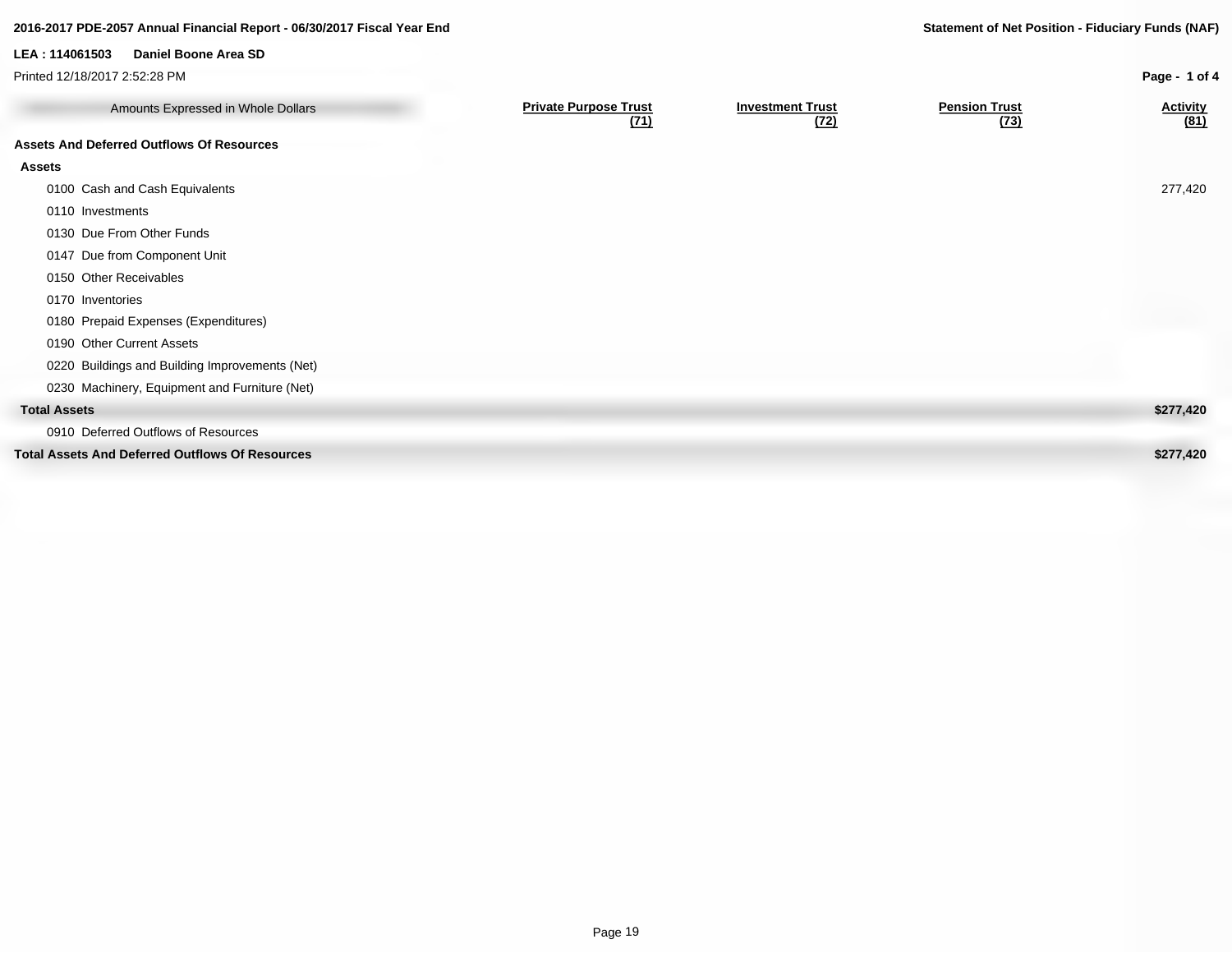#### Amounts Expressed in Whole Dollars **Community Community Community Community Community Community Community Community (89) Discrete Component Units (98) Discrete Component Units (99) Total Fiduciary Funds Assets And Deferred Outflows Of Resources Assets** 0100 Cash and Cash Equivalents 277,420 0110 Investments 0130 Due From Other Funds 0147 Due from Component Unit 0150 Other Receivables 0170 Inventories 0180 Prepaid Expenses (Expenditures) 0190 Other Current Assets 0220 Buildings and Building Improvements (Net) 0230 Machinery, Equipment and Furniture (Net) **Total Assets \$277,420** 0910 Deferred Outflows of Resources **Total Assets And Deferred Outflows Of Resources \$277,420 2016-2017 PDE-2057 Annual Financial Report - 06/30/2017 Fiscal Year End Statement of Net Position - Fiduciary Funds (NAF) Page - 2 of 4 LEA : 114061503 Daniel Boone Area SD** Printed 12/18/2017 2:52:28 PM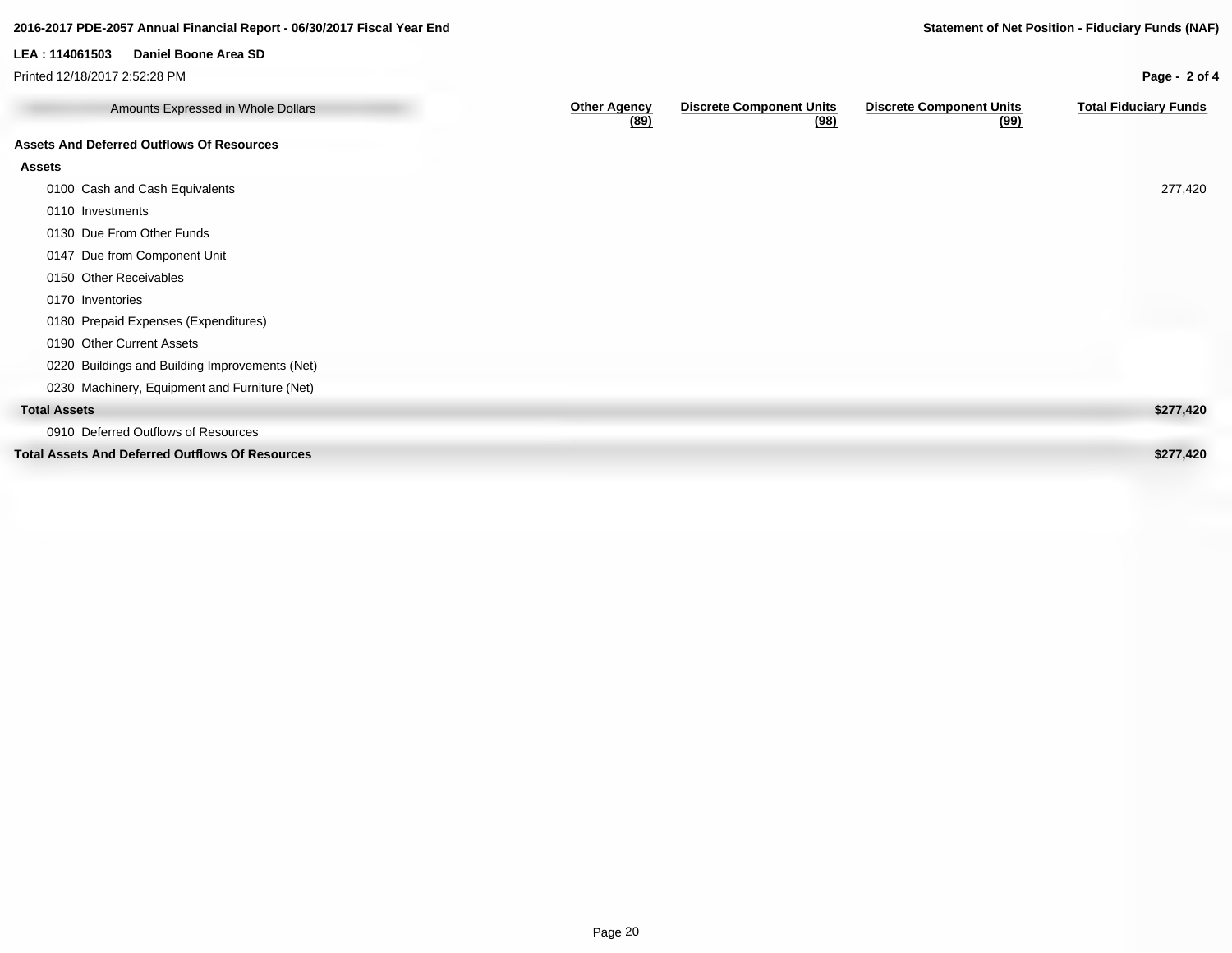### **2016-2017 PDE-2057 Annual Financial Report - 06/30/2017 Fiscal Year End Statement of Net Position - Fiduciary Funds (NAF)**

**LEA : 114061503 Daniel Boone Area SD**

**Page - 3 of 4**

| Printed 12/18/2017 2:52:28 PM                                     |                                      |                                 |                              | Page - 3 of 4           |
|-------------------------------------------------------------------|--------------------------------------|---------------------------------|------------------------------|-------------------------|
| Amounts Expressed in Whole Dollars                                | <b>Private Purpose Trust</b><br>(71) | <b>Investment Trust</b><br>(72) | <b>Pension Trust</b><br>(73) | <b>Activity</b><br>(81) |
| Liabilities, Deferred Inflows Of Resources And Net Position       |                                      |                                 |                              |                         |
| <b>Liabilities</b>                                                |                                      |                                 |                              |                         |
| 0400 Due to Other Funds                                           |                                      |                                 |                              |                         |
| 0411 Due to Other Governments                                     |                                      |                                 |                              |                         |
| 0412 Due to Primary Government                                    |                                      |                                 |                              |                         |
| 0413 Due to Component Unit                                        |                                      |                                 |                              |                         |
| 0420 Accounts Payable                                             |                                      |                                 |                              | 277,420                 |
| 0430 Contracts Payable                                            |                                      |                                 |                              |                         |
| 0450 Short-Term Payables                                          |                                      |                                 |                              |                         |
| 0461 Accrued Salaries and Benefits                                |                                      |                                 |                              |                         |
| 0462 Payroll Deductions and Withholding                           |                                      |                                 |                              |                         |
| 0480 Unearned Revenues                                            |                                      |                                 |                              |                         |
| 0490 Other Current Liabilities                                    |                                      |                                 |                              |                         |
| <b>Total Liabilities</b>                                          |                                      |                                 |                              | \$277,420               |
| 0950 Deferred Inflows of Resources                                |                                      |                                 |                              |                         |
| <b>Net Position</b>                                               |                                      |                                 |                              |                         |
| 0791 Net Investment in Capital Assets                             |                                      |                                 |                              |                         |
| 0009 Restricted Net Position (0792 - 0798)                        |                                      |                                 |                              |                         |
| 0799 Unrestricted Net Position                                    |                                      |                                 |                              |                         |
| <b>Total Net Position</b>                                         |                                      |                                 |                              |                         |
| Total Liabilities, Deferred Inflows Of Resources And Net Position |                                      |                                 |                              | \$277,420               |
|                                                                   |                                      |                                 |                              |                         |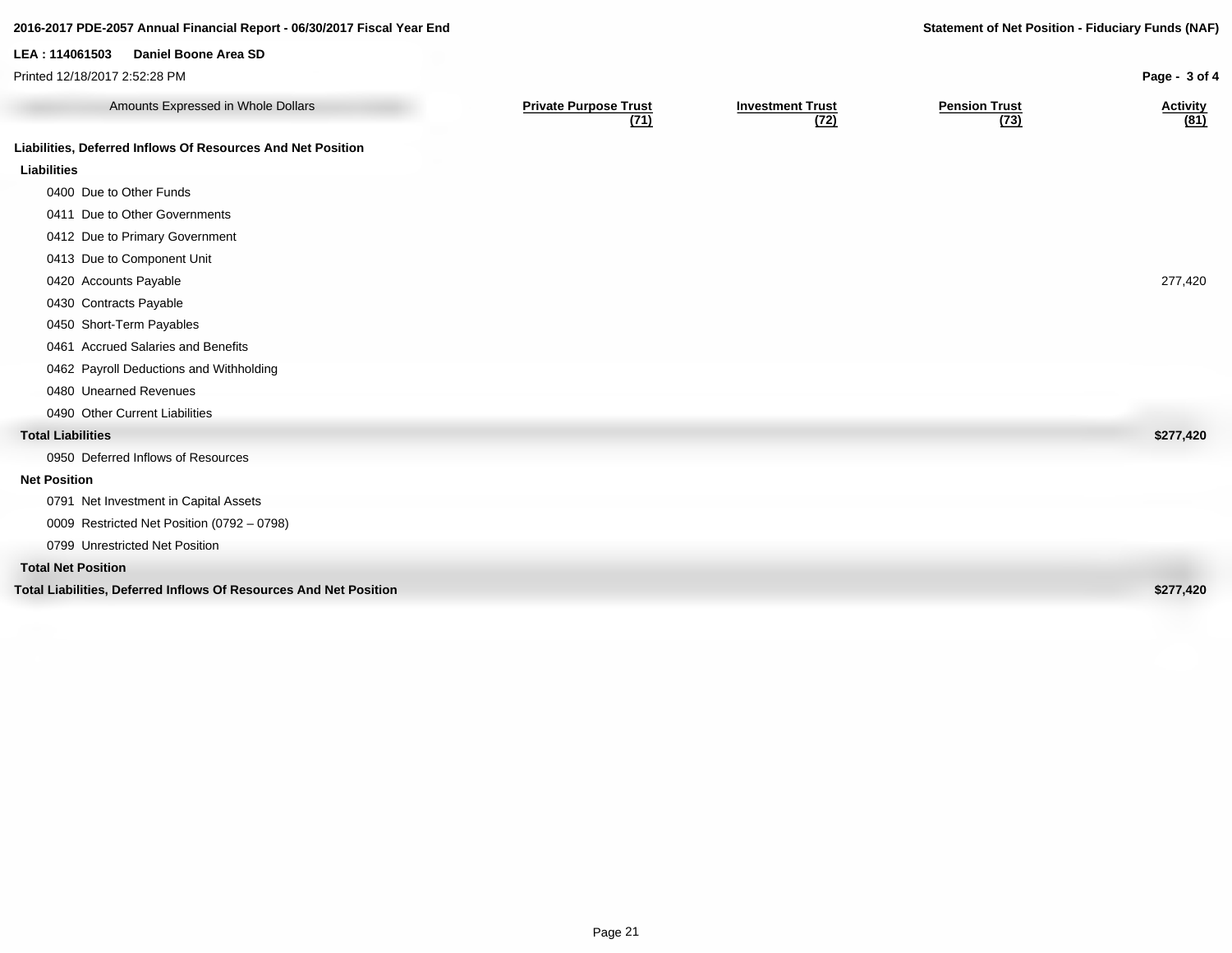### **Amounts Expressed in Whole Dollars** Other Agency<br>(89) **Discrete Component Units (98) Discrete Component Units (99) Total Fiduciary Funds Liabilities, Deferred Inflows Of Resources And Net Position Liabilities** 0400 Due to Other Funds 0411 Due to Other Governments 0412 Due to Primary Government 0413 Due to Component Unit 0420 Accounts Payable 277,420 0430 Contracts Payable 0450 Short-Term Payables 0461 Accrued Salaries and Benefits 0462 Payroll Deductions and Withholding 0480 Unearned Revenues 0490 Other Current Liabilities **Total Liabilities \$277,420** 0950 Deferred Inflows of Resources **Net Position** 0791 Net Investment in Capital Assets 0009 Restricted Net Position (0792 – 0798) 0799 Unrestricted Net Position **Total Net Position Total Liabilities, Deferred Inflows Of Resources And Net Position \$277,420 2016-2017 PDE-2057 Annual Financial Report - 06/30/2017 Fiscal Year End Statement of Net Position - Fiduciary Funds (NAF) Page - 4 of 4 LEA : 114061503 Daniel Boone Area SD** Printed 12/18/2017 2:52:28 PM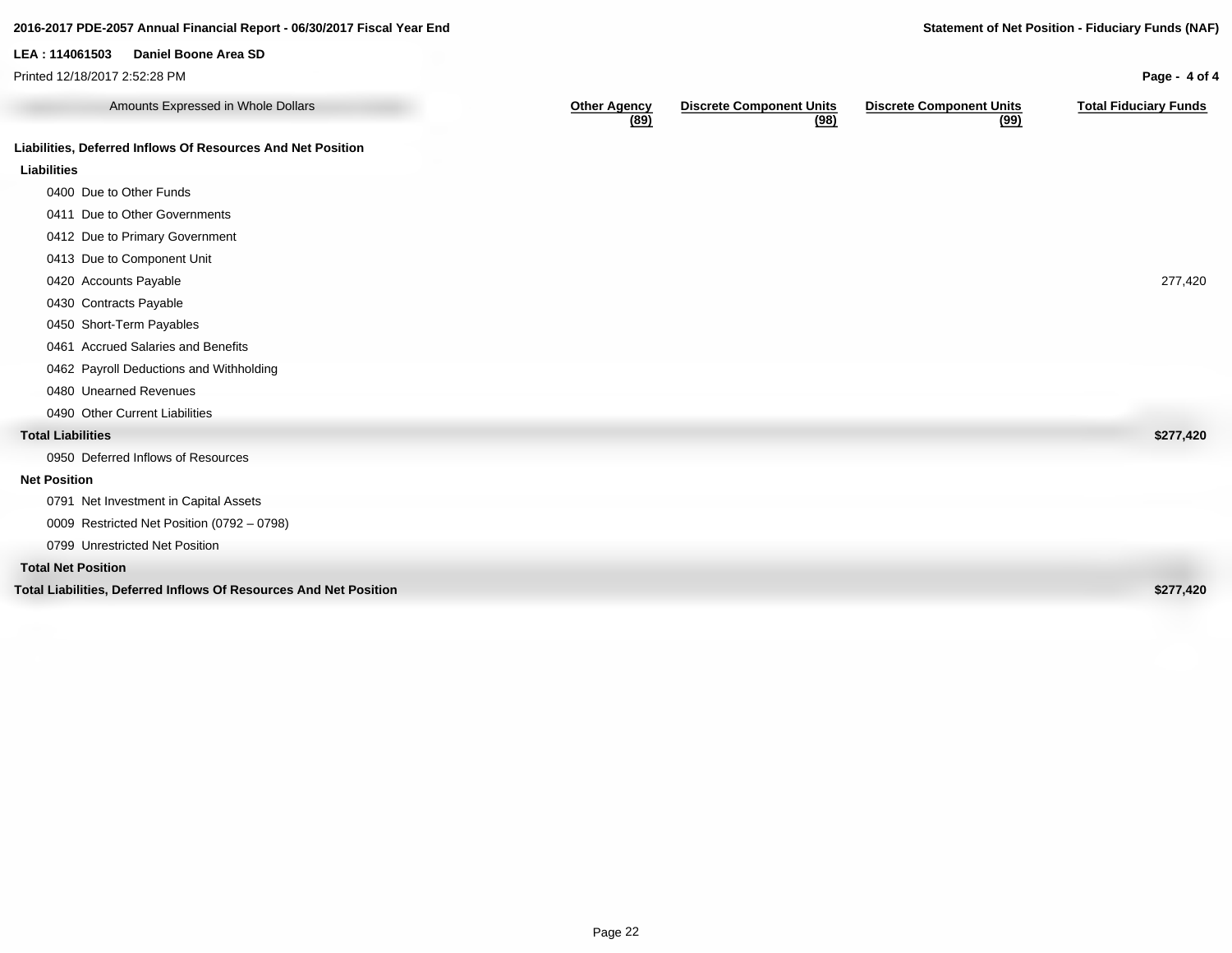#### **2016-2017 PDE-2057 Annual Financial Report - 06/30/2017 Fiscal Year End Detail of General Fund Revenues and Other Financing Sources - (REV)**

#### **LEA : 114061503 Daniel Boone Area SD**

Printed 12/18/2017 2:52:29 PM

**General Fund (10)**

**Page - 1 of 4**

|                                                              | <b>Revenue Reported</b><br>In Current Year | <b>Current Year</b><br><b>Tax Accrual</b> | <b>Prior Year</b><br><b>Tax Accrual</b> | <b>Taxes Collected</b><br>In Current Year |
|--------------------------------------------------------------|--------------------------------------------|-------------------------------------------|-----------------------------------------|-------------------------------------------|
| <b>Revenue from Local Sources</b>                            |                                            |                                           |                                         |                                           |
| 6111 Current Real Estate Taxes                               | 29,182,779.97                              |                                           |                                         | 29, 182, 779. 97                          |
| 6112 Interim Real Estate Taxes                               | 247,984.40                                 |                                           |                                         | 247,984.40                                |
| 6113 Public Utility Realty Taxes                             | 37,261.57                                  |                                           |                                         | 37,261.57                                 |
| 6114 Payments in Lieu of Current Taxes - State / Local       | 5,217.93                                   |                                           |                                         | 5,217.93                                  |
| 6120 Current Per Capita Taxes, Section 679                   | 53,139.50                                  |                                           |                                         | 53,139.50                                 |
| 6141 Current Act 511 Per Capita Taxes                        | 53,139.50                                  |                                           |                                         | 53,139.50                                 |
| 6151 Current Act 511 Earned Income Taxes                     | 3,110,597.63                               |                                           |                                         | 3,110,597.63                              |
| 6153 Current Act 511 Real Estate Transfer Taxes              | 730,256.93                                 |                                           |                                         | 730,256.93                                |
| 6411 Delinquent Real Estate Taxes                            | 1,055,075.35                               |                                           |                                         | 1,055,075.35                              |
| 6412 Delinquent Interim Real Estate Taxes                    | 4,296.55                                   |                                           |                                         | 4,296.55                                  |
| 6420 Delinquent Per Capita Taxes, Section 679                | 12,516.00                                  |                                           |                                         | 12,516.00                                 |
| 6440 Delinquent Local Enabling Taxes - Flat Rate Assessments | 12,515.93                                  |                                           |                                         | 12,515.93                                 |
| 6500 Earnings on Investments                                 | 580,757.52                                 |                                           |                                         |                                           |
| 6700 Revenues from LEA Activities                            | 171,018.00                                 |                                           |                                         |                                           |
| 6832 Federal IDEA Revenue Received as Pass Through           | 1,964.00                                   |                                           |                                         |                                           |
| 6833 Federal ARRA IDEA Revenue Received as Pass Through      | 578,495.25                                 |                                           |                                         |                                           |
| 6910 Rentals                                                 | 124,827.85                                 |                                           |                                         |                                           |
| 6920 Contributions and Donations from Private Sources        | 81,992.85                                  |                                           |                                         |                                           |
| 6942 Summer School Tuition                                   | 17,309.50                                  |                                           |                                         |                                           |
| 6991 Refunds of a Prior Year Expenditure                     | 98,429.03                                  |                                           |                                         |                                           |
| 6999 Other Revenues Not Specified Above                      | 47,138.78                                  |                                           |                                         |                                           |
| <b>TOTAL Revenue from Local Sources</b>                      | \$36,206,714.04                            |                                           |                                         | \$34.504.781.26                           |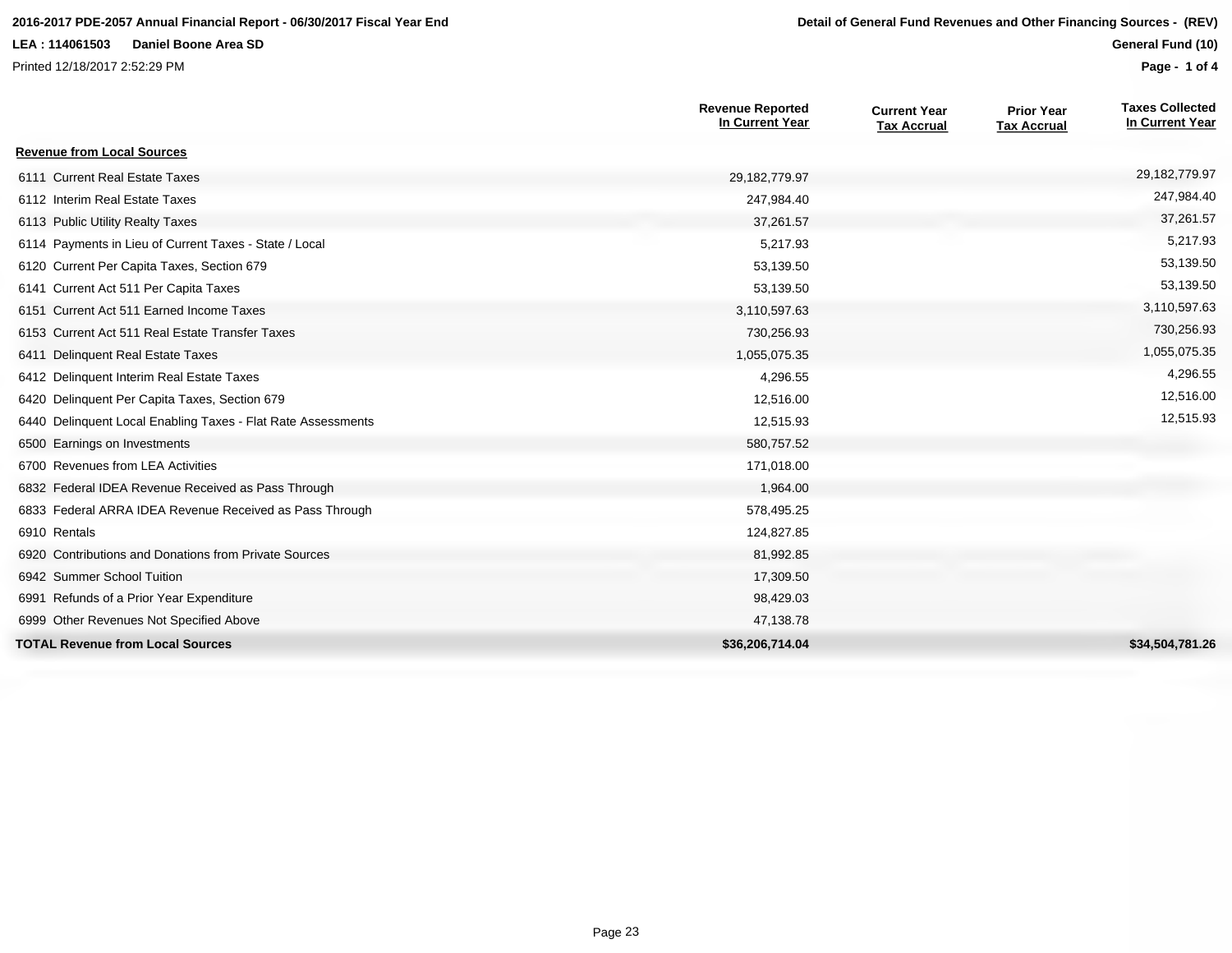Printed 12/18/2017 2:52:29 PM

**Page - 2 of 4**

|                                                                        | <b>Revenue Reported</b><br>In Current Year |
|------------------------------------------------------------------------|--------------------------------------------|
| <b>Revenue from State Sources</b>                                      |                                            |
| 7110 Basic Education Funding                                           | 8,431,754.21                               |
| 7160 Tuition for Orphans Subsidy                                       | 54,121.64                                  |
| 7271 Special Education funds for School-Aged Pupils                    | 1,551,814.05                               |
| 7299 Program Revenues Not Listed Previously in the 7200 Series         | 2,921.14                                   |
| 7311 Pupil Transportation Subsidy                                      | 1,356,799.84                               |
| 7312 Nonpublic and Charter School Pupil Transportation Subsidy         | 149,765.00                                 |
| 7320 Rental and Sinking Fund Payments / Building Reimbursement Subsidy | 715,815.82                                 |
| 7330 Health Services (Medical, Dental, Nurse, Act 25)                  | 61,246.06                                  |
| 7340 State Property Tax Reduction Allocation                           | 1,201,749.90                               |
| 7505 Ready to Learn Block Grant                                        | 489,146.00                                 |
| 7810 State Share of Social Security and Medicare Taxes                 | 949,781.20                                 |
| 7820 State Share of Retirement Contributions                           | 3,691,582.02                               |
| <b>TOTAL Revenue from State Sources</b>                                | \$18,656,496,88                            |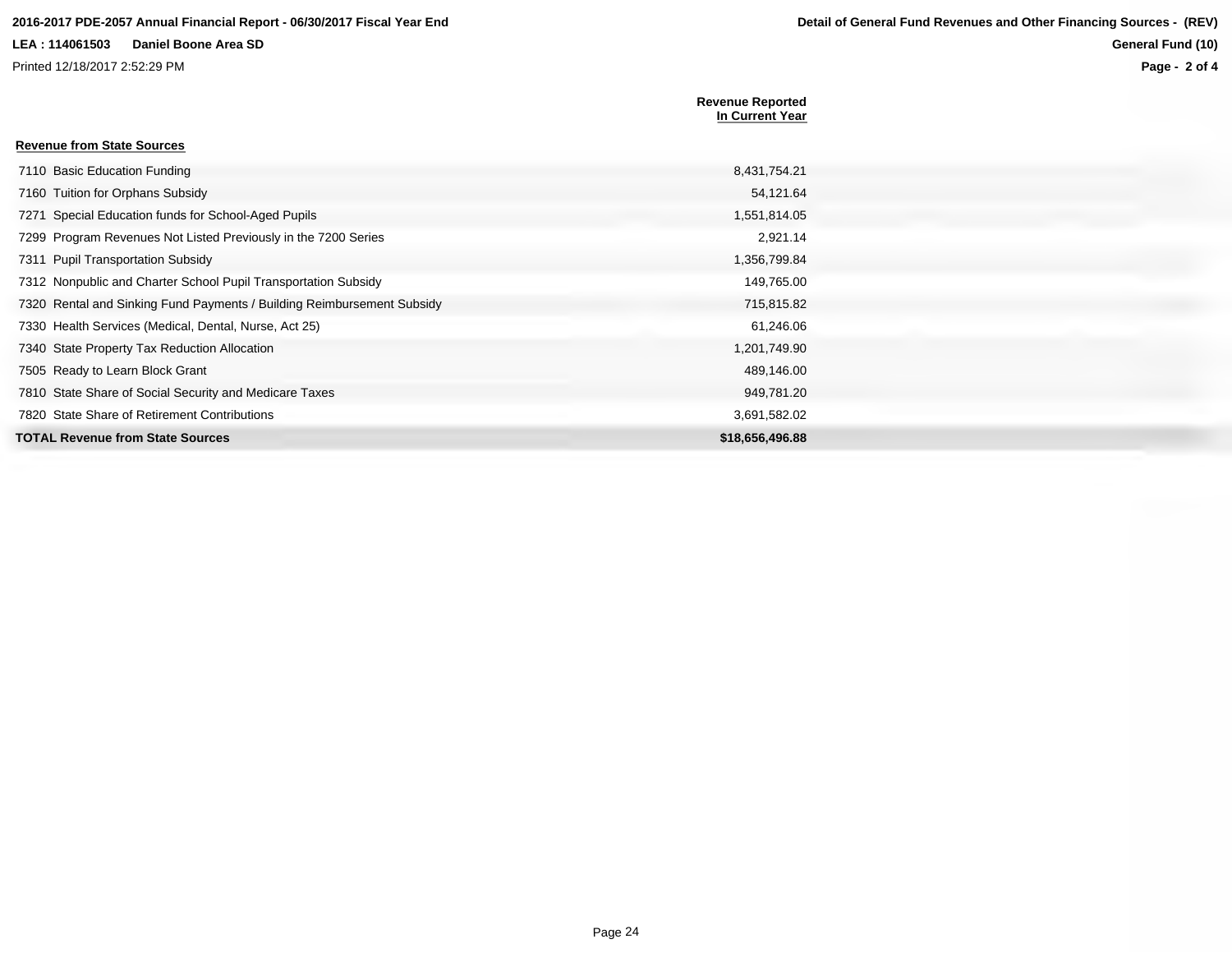Printed 12/18/2017 2:52:29 PM

**Revenue from Federal Sources**

**Revenue Reported In Current Year**

| 8514 NCLB, Title I - Improving the Academic Achievement of the Disadvantaged                  | 393.850.84   |
|-----------------------------------------------------------------------------------------------|--------------|
| 8515 NCLB, Title II - Preparing, Training and Recruiting High Quality Teachers and Principals | 41.376.00    |
| 8820 Medical Assistance Reimbursement for Administrative Claiming (Quarterly) Program         | 4.255.66     |
| <b>TOTAL Revenue from Federal Sources</b>                                                     | \$439,482.50 |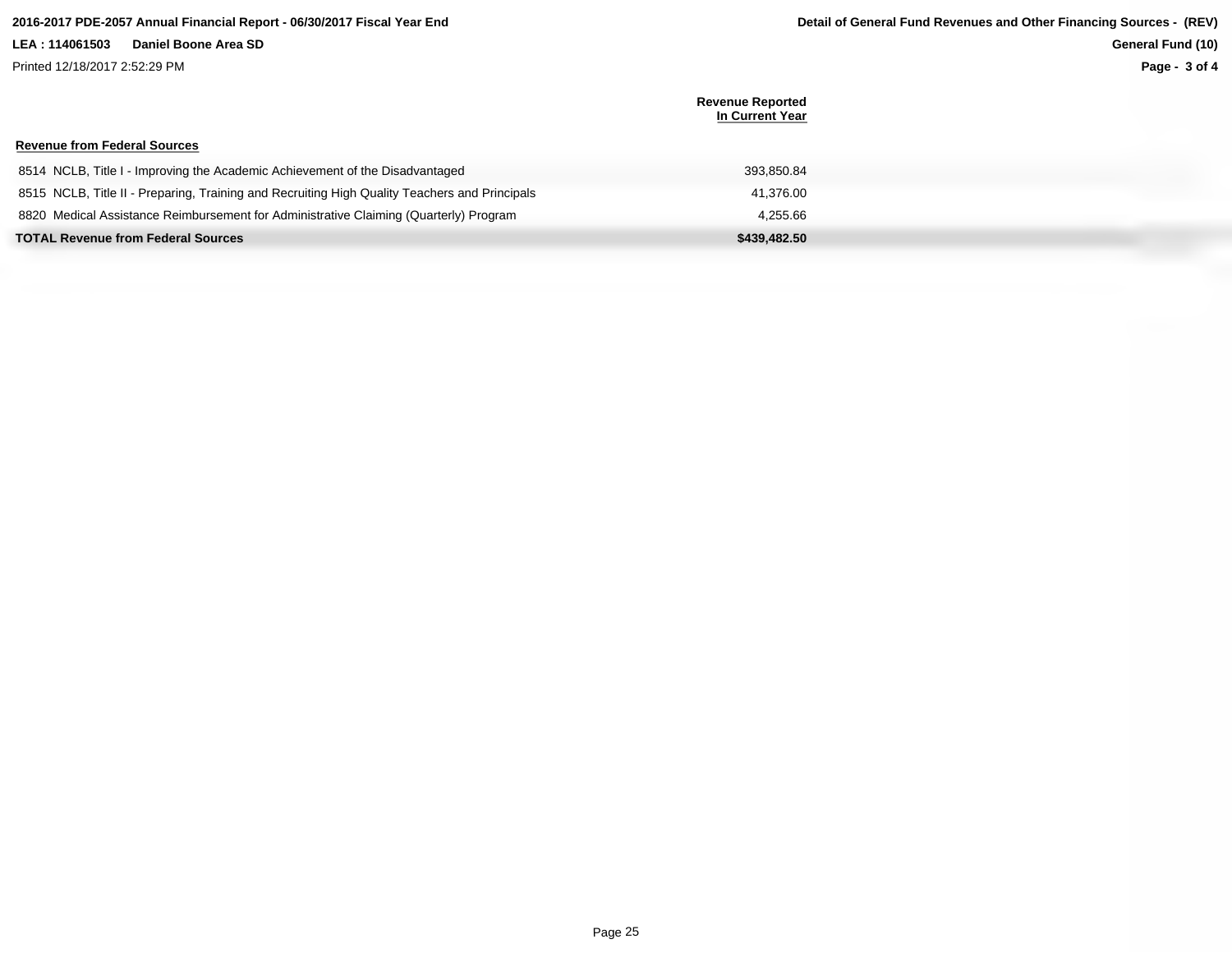Printed 12/18/2017 2:52:29 PM

# **Page - 4 of 4**

| <b>Other Financing Sources</b>        | <b>Revenue Reported</b><br>In Current Year |                 |
|---------------------------------------|--------------------------------------------|-----------------|
| 9120 Proceeds from Refunding of Bonds | 31,685,000.00                              |                 |
| 9130 Bond Premiums                    | 4,454,440.35                               |                 |
| <b>TOTAL Other Financing Sources</b>  | \$36,139,440.35                            |                 |
| <b>TOTAL FROM ALL SOURCES</b>         | \$91,442,133.77                            | \$34,504,781.26 |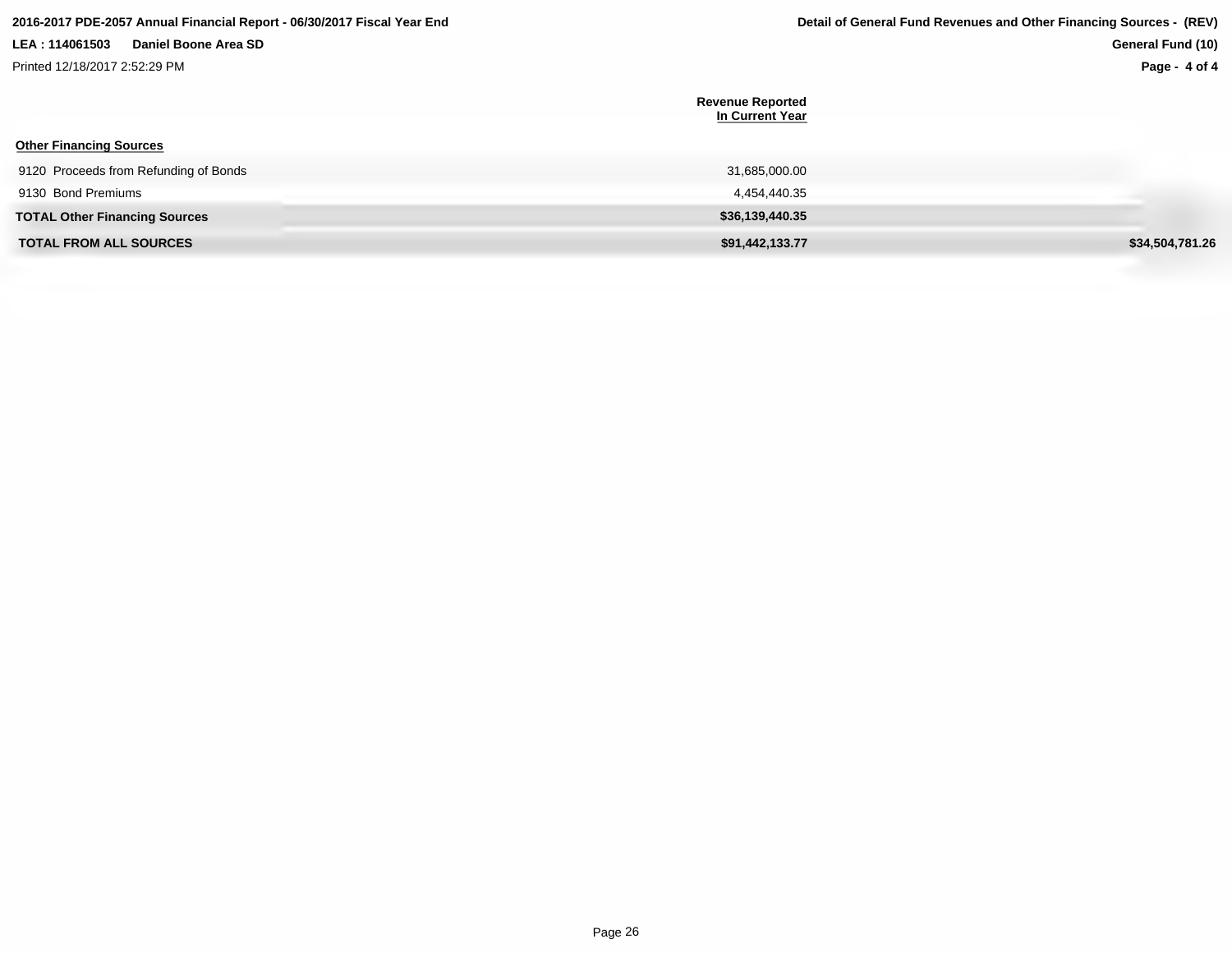| Revenue from Local Sources     | 36,206,714.04   |
|--------------------------------|-----------------|
| Revenue from State Sources     | 18,656,496.88   |
| Revenue from Federal Sources   | 439,482.50      |
| <b>Other Financing Sources</b> | 36,139,440.35   |
| <b>TOTAL FROM ALL SOURCES</b>  | \$91,442,133.77 |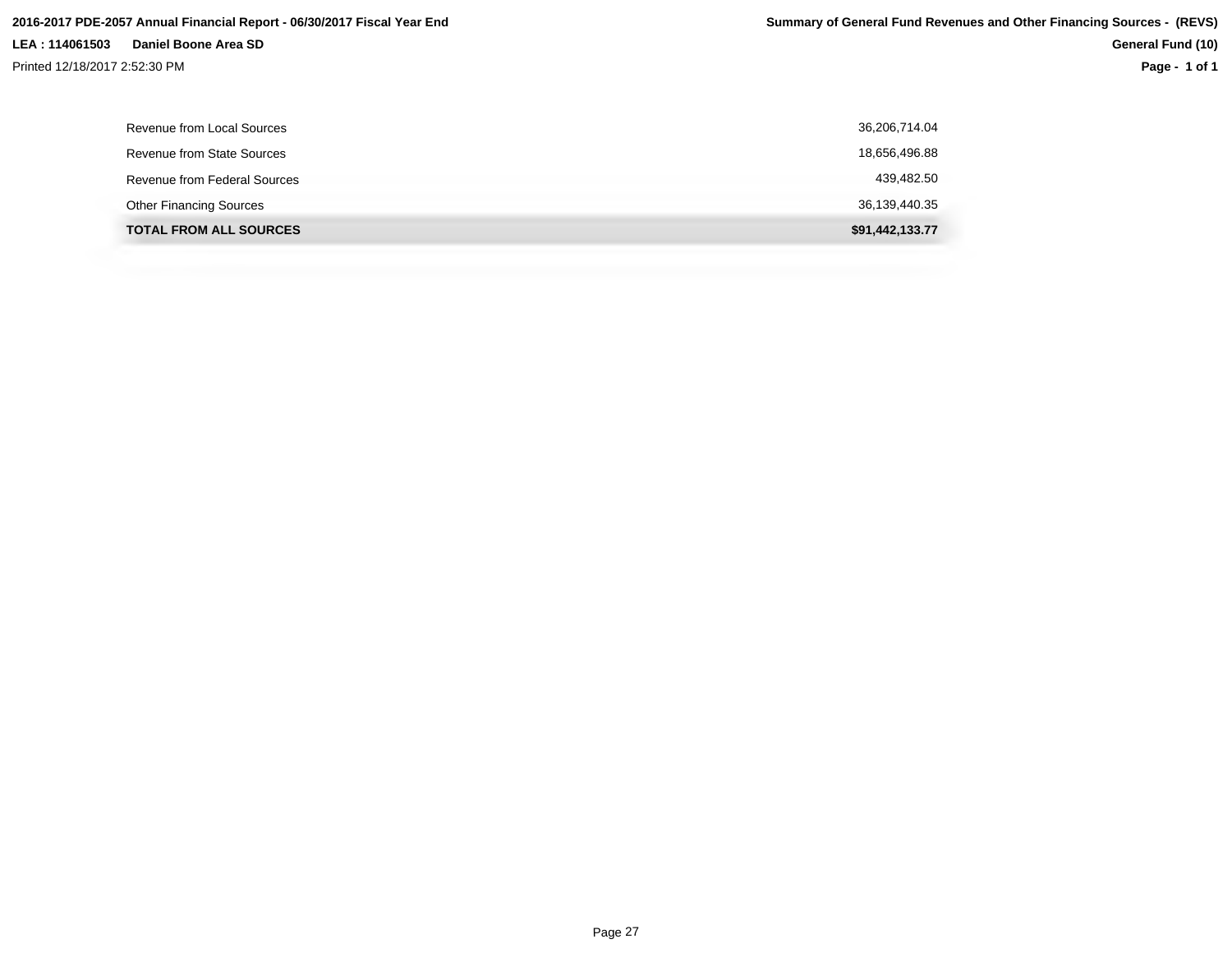Printed 12/18/2017 2:52:32 PM

| Printed 12/18/2017 2:52:32 PM                                                                                                 | Page - 1 of 17        |
|-------------------------------------------------------------------------------------------------------------------------------|-----------------------|
| General Fund (10)                                                                                                             |                       |
| 1000 Instruction                                                                                                              | <b>Total</b>          |
| 100 Personnel Services - Salaries                                                                                             |                       |
| 100 Personnel Services - Salaries                                                                                             | 17,647,581.85         |
| <b>Total Personnel Services - Salaries</b>                                                                                    | \$17,647,581.85       |
| 200 Personnel Services - Employee Benefits                                                                                    |                       |
| 210 Group Insurance - Contracted Provider                                                                                     | 3,264,874.76          |
| 220 Social Security Contributions                                                                                             | 1,305,618.73          |
| 230 PSERS Retirement Contributions                                                                                            | 5,240,835.35          |
| 250 Unemployment Compensation                                                                                                 | 108,489.33            |
| 260 Workers' Compensation                                                                                                     | 96,369.00             |
| <b>Total Personnel Services - Employee Benefits</b>                                                                           | \$10,016,187.17       |
| 300 Purchased Professional and Technical Services                                                                             |                       |
| 322 Professional Educational Services - lus                                                                                   | 218,880.31            |
| 329 Professional Educational Services - Other                                                                                 | 371,462.59            |
| 330 Other Professional Services                                                                                               | 143,667.57            |
| <b>Total Purchased Professional and Technical Services</b>                                                                    | \$734,010.47          |
| 400 Purchased Property Services                                                                                               |                       |
| 430 Repairs and Maintenance Services                                                                                          | 2,644.63              |
| 440 Rentals                                                                                                                   | 50,935.42             |
| 490 Other Purchased Property Services                                                                                         | 300.00                |
| <b>Total Purchased Property Services</b>                                                                                      | \$53,880.05           |
| 500 Other Purchased Services                                                                                                  |                       |
| 510 Student Transportation Services                                                                                           | 2,017.04              |
| 530 Communications                                                                                                            | (18.75)               |
| 550 Printing and Binding                                                                                                      | 1,608.10              |
| 561 Tuition To Other School Districts Within the State                                                                        | 218,489.19            |
| 562 Tuition To Pennsylvania Charter Schools                                                                                   | 1,150,986.42          |
| 563 Tuition To Nonpublic Schools                                                                                              | 616,733.63            |
| 564 Tuition To Career and Technology Centers                                                                                  | 925,182.27            |
| 567 Tuition To Approved Private Schools (APS) and PA Chartered Schools for the Deaf and Blind                                 | 240,484.28            |
| 568 Tuition To Private Residential Rehabilitative Institutions (PRRI) [In-State] and Detention Centers<br>569 Tuition - Other | 9,613.63              |
| 580 Travel                                                                                                                    | 70,437.77<br>4,823.17 |
| <b>Total Other Purchased Services</b>                                                                                         | \$3,240,356.75        |
|                                                                                                                               |                       |
| 600 Supplies<br>610 General Supplies                                                                                          | 245,218.25            |
| 630 Food                                                                                                                      | 65.03                 |
| 640 Books and Periodicals                                                                                                     | 81,257.08             |
| 650 Supplies & Fees - Technology Related                                                                                      | 5,400.00              |
| <b>Total Supplies</b>                                                                                                         | \$331,940.36          |
| 800 Other Objects                                                                                                             |                       |
| 810 Dues and Fees                                                                                                             | 3,691.00              |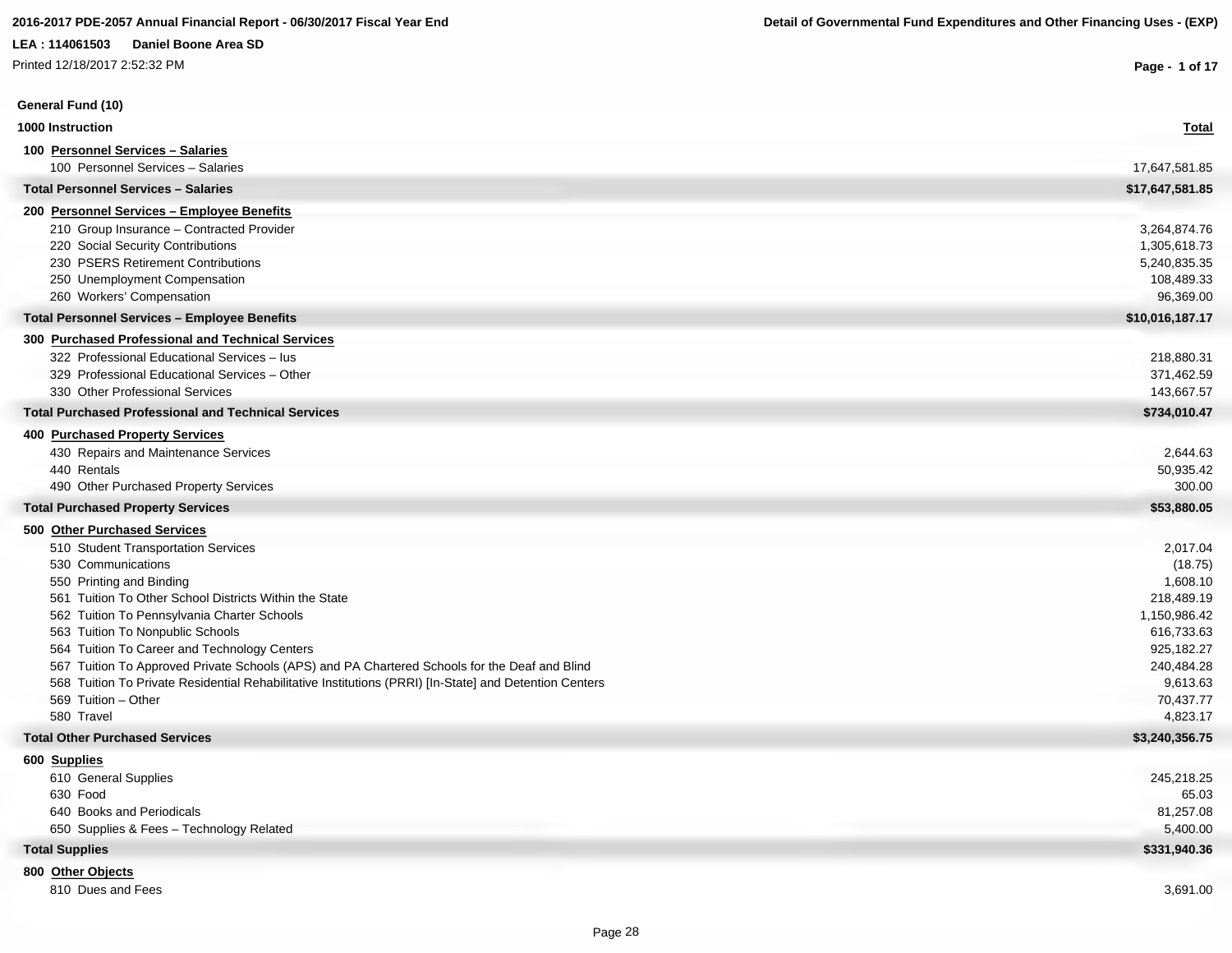**LEA : 114061503 Daniel Boone Area SD** Printed 12/18/2017 2:52:32 PM

**1000 Instruction Total**

**Total Other Objects \$3,691.00**

**Total 1000 Instruction \$32,027,647.65**

**Page - 2 of 17**

Total<br>\$3,691.00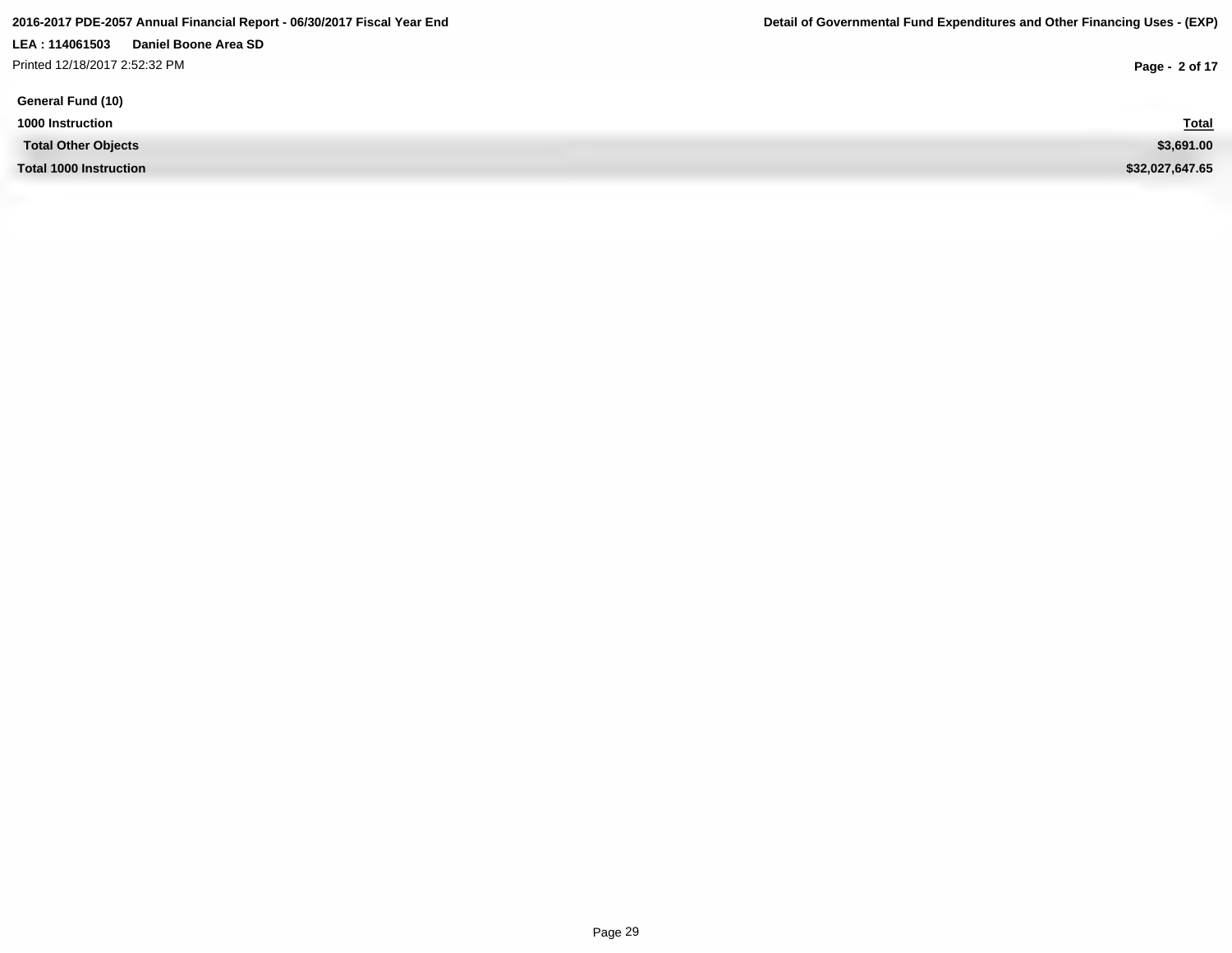Printed 12/18/2017 2:52:32 PM

**General Fund (10)**

**Page - 3 of 17**

| 1100 Regular Programs - Elementary / Secondary                                                         | <b>Elementary</b> | <b>Secondary</b> | Federal      | <b>Total</b>    |
|--------------------------------------------------------------------------------------------------------|-------------------|------------------|--------------|-----------------|
| 100 Personnel Services - Salaries                                                                      |                   |                  |              |                 |
| 100 Personnel Services - Salaries                                                                      | 6,970,592.05      | 6,665,116.56     | 311,269.34   | 13,946,977.95   |
| <b>Total Personnel Services - Salaries</b>                                                             | \$6,970,592.05    | \$6,665,116.56   | \$311,269.34 | \$13,946,977.95 |
| 200 Personnel Services - Employee Benefits                                                             |                   |                  |              |                 |
| 210 Group Insurance - Contracted Provider                                                              | 1,283,283.15      | 1,225,147.53     | 22,552.96    | 2,530,983.64    |
| 220 Social Security Contributions                                                                      | 530,022.40        | 493,725.41       | 10,119.59    | 1,033,867.40    |
| 230 PSERS Retirement Contributions                                                                     | 2,118,233.00      | 1,980,228.02     | 40,041.49    | 4,138,502.51    |
| 250 Unemployment Compensation                                                                          | 37,080.49         | 58,807.38        |              | 95,887.87       |
| 260 Workers' Compensation                                                                              | 61,044.96         | 35,324.04        |              | 96,369.00       |
| <b>Total Personnel Services - Employee Benefits</b>                                                    | \$4,029,664.00    | \$3,793,232.38   | \$72,714.04  | \$7,895,610.42  |
| 300 Purchased Professional and Technical Services                                                      |                   |                  |              |                 |
| 322 Professional Educational Services - lus                                                            | 7,083.21          | 5,069.59         |              | 12,152.80       |
| 329 Professional Educational Services - Other                                                          | 165,528.36        | 129,725.33       | 796.58       | 296,050.27      |
| <b>Total Purchased Professional and Technical Services</b>                                             | \$172,611.57      | \$134,794.92     | \$796.58     | \$308,203.07    |
| <b>400 Purchased Property Services</b>                                                                 |                   |                  |              |                 |
| 430 Repairs and Maintenance Services                                                                   | 98.50             | 2,546.13         |              | 2,644.63        |
| 440 Rentals                                                                                            | 28,361.72         | 22,573.70        |              | 50,935.42       |
| 490 Other Purchased Property Services                                                                  | 147.87            | 152.13           |              | 300.00          |
| <b>Total Purchased Property Services</b>                                                               | \$28,608.09       | \$25,271.96      |              | \$53,880.05     |
| 500 Other Purchased Services                                                                           |                   |                  |              |                 |
| 510 Student Transportation Services                                                                    | 1,809.73          | (164.52)         |              | 1,645.21        |
| 550 Printing and Binding                                                                               |                   | 1,608.10         |              | 1,608.10        |
| 561 Tuition To Other School Districts Within the State                                                 | 61,061.15         | 30,362.19        |              | 91,423.34       |
| 562 Tuition To Pennsylvania Charter Schools                                                            | 432,404.19        | 443,421.85       |              | 875,826.04      |
| 563 Tuition To Nonpublic Schools                                                                       | 37,821.82         | 35,009.16        |              | 72,830.98       |
| 568 Tuition To Private Residential Rehabilitative Institutions (PRRI) [In-State] and Detention Centers | 4,258.13          | 5,355.50         |              | 9,613.63        |
| 580 Travel                                                                                             | 2,552.52          | 926.31           |              | 3,478.83        |
| <b>Total Other Purchased Services</b>                                                                  | \$539,907.54      | \$516,518.59     |              | \$1,056,426.13  |
| 600 Supplies                                                                                           |                   |                  |              |                 |
| 610 General Supplies                                                                                   | 113,038.84        | 123,648.47       | 2,258.13     | 238,945.44      |
| 630 Food                                                                                               | 35.82             |                  |              | 35.82           |
| 640 Books and Periodicals                                                                              | 15,548.61         | 58,579.53        | 1,990.72     | 76,118.86       |
| <b>Total Supplies</b>                                                                                  | \$128,623.27      | \$182,228.00     | \$4,248.85   | \$315,100.12    |
| 800 Other Objects                                                                                      |                   |                  |              |                 |
| 810 Dues and Fees                                                                                      | 1,228.74          | 662.26           |              | 1,891.00        |
| <b>Total Other Objects</b>                                                                             | \$1,228.74        | \$662.26         |              | \$1,891.00      |
| Total 1100 Regular Programs - Elementary / Secondary                                                   | \$11,871,235.26   | \$11,317,824.67  | \$389,028.81 | \$23,578,088.74 |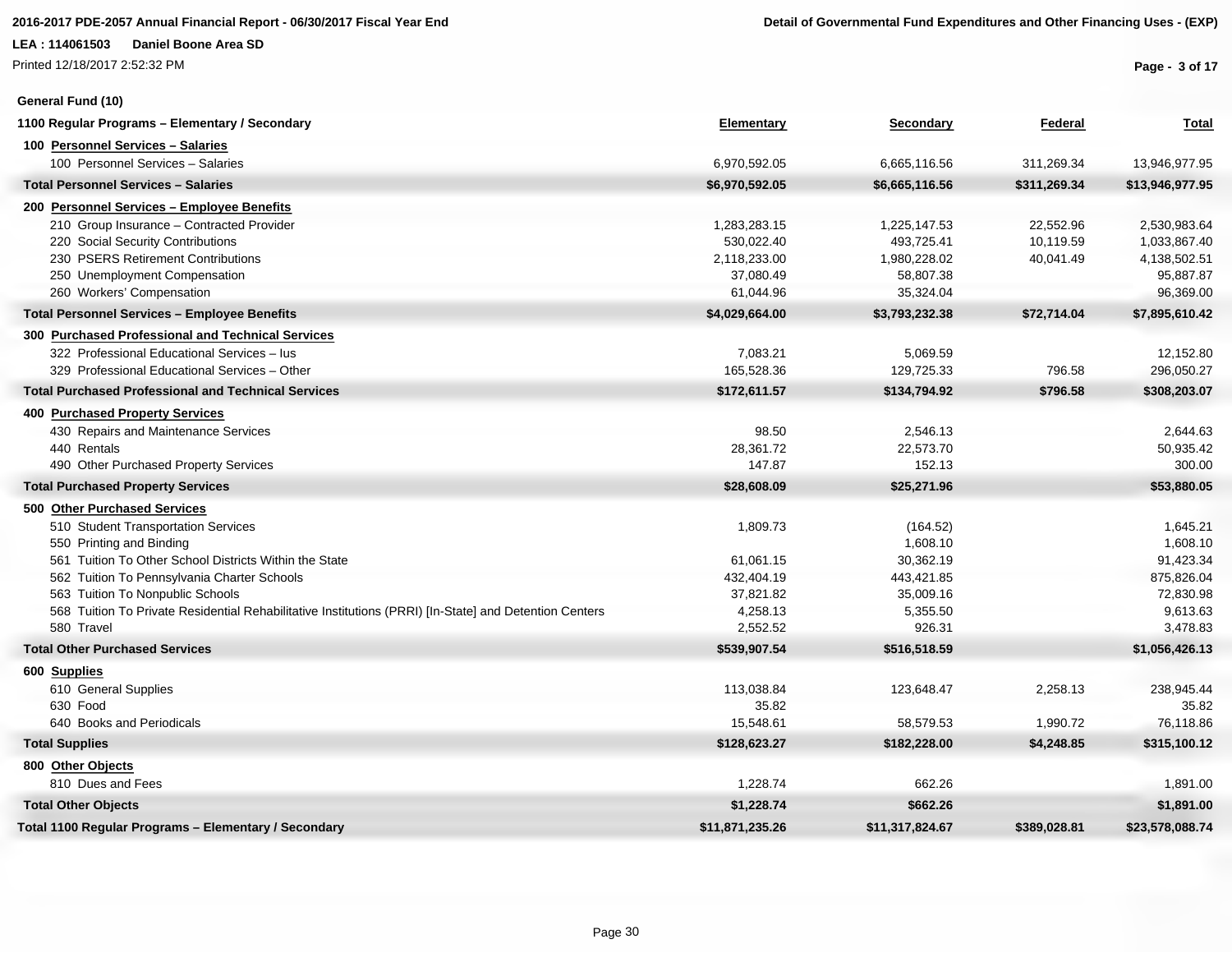Printed 12/18/2017 2:52:32 PM

#### **General Fund (10)**

**Page - 4 of 17**

| 1110 Regular Programs                                                                                  | <b>Elementary</b> | Secondary       | Federal      | <b>Total</b>    |
|--------------------------------------------------------------------------------------------------------|-------------------|-----------------|--------------|-----------------|
| 100 Personnel Services - Salaries                                                                      |                   |                 |              |                 |
| 100 Personnel Services - Salaries                                                                      | 6,970,592.05      | 6,665,116.56    | 311,269.34   | 13,946,977.95   |
| <b>Total Personnel Services - Salaries</b>                                                             | \$6,970,592.05    | \$6,665,116.56  | \$311,269.34 | \$13,946,977.95 |
| 200 Personnel Services - Employee Benefits                                                             |                   |                 |              |                 |
| 210 Group Insurance - Contracted Provider                                                              | 1,283,283.15      | 1,225,147.53    | 22,552.96    | 2,530,983.64    |
| 220 Social Security Contributions                                                                      | 530.022.40        | 493,725.41      | 10,119.59    | 1,033,867.40    |
| 230 PSERS Retirement Contributions                                                                     | 2,118,233.00      | 1,980,228.02    | 40,041.49    | 4,138,502.51    |
| 250 Unemployment Compensation                                                                          | 37,080.49         | 58,807.38       |              | 95,887.87       |
| 260 Workers' Compensation                                                                              | 61,044.96         | 35,324.04       |              | 96,369.00       |
| <b>Total Personnel Services - Employee Benefits</b>                                                    | \$4,029,664.00    | \$3,793,232.38  | \$72,714.04  | \$7,895,610.42  |
| 300 Purchased Professional and Technical Services                                                      |                   |                 |              |                 |
| 322 Professional Educational Services - lus                                                            | 7,083.21          | 5,069.59        |              | 12,152.80       |
| 329 Professional Educational Services - Other                                                          | 165,528.36        | 129,725.33      | 796.58       | 296,050.27      |
| <b>Total Purchased Professional and Technical Services</b>                                             | \$172,611.57      | \$134,794.92    | \$796.58     | \$308,203.07    |
| 400 Purchased Property Services                                                                        |                   |                 |              |                 |
| 430 Repairs and Maintenance Services                                                                   | 98.50             | 2,546.13        |              | 2,644.63        |
| 440 Rentals                                                                                            | 28,361.72         | 22,573.70       |              | 50,935.42       |
| 490 Other Purchased Property Services                                                                  | 147.87            | 152.13          |              | 300.00          |
| <b>Total Purchased Property Services</b>                                                               | \$28,608.09       | \$25,271.96     |              | \$53,880.05     |
| 500 Other Purchased Services                                                                           |                   |                 |              |                 |
| 510 Student Transportation Services                                                                    | 1,809.73          | (164.52)        |              | 1,645.21        |
| 550 Printing and Binding                                                                               |                   | 1,608.10        |              | 1,608.10        |
| 561 Tuition To Other School Districts Within the State                                                 | 61.061.15         | 30,362.19       |              | 91,423.34       |
| 562 Tuition To Pennsylvania Charter Schools                                                            | 432,404.19        | 443,421.85      |              | 875,826.04      |
| 563 Tuition To Nonpublic Schools                                                                       | 37,821.82         | 35,009.16       |              | 72,830.98       |
| 568 Tuition To Private Residential Rehabilitative Institutions (PRRI) [In-State] and Detention Centers | 4,258.13          | 5,355.50        |              | 9,613.63        |
| 580 Travel                                                                                             | 2,552.52          | 926.31          |              | 3,478.83        |
| <b>Total Other Purchased Services</b>                                                                  | \$539,907.54      | \$516,518.59    |              | \$1,056,426.13  |
| 600 Supplies                                                                                           |                   |                 |              |                 |
| 610 General Supplies                                                                                   | 113,038.84        | 123,648.47      | 2,258.13     | 238,945.44      |
| 630 Food                                                                                               | 35.82             |                 |              | 35.82           |
| 640 Books and Periodicals                                                                              | 15,548.61         | 58,579.53       | 1,990.72     | 76,118.86       |
| <b>Total Supplies</b>                                                                                  | \$128,623.27      | \$182,228.00    | \$4,248.85   | \$315,100.12    |
| 800 Other Objects                                                                                      |                   |                 |              |                 |
| 810 Dues and Fees                                                                                      | 1,228.74          | 662.26          |              | 1,891.00        |
| <b>Total Other Objects</b>                                                                             | \$1,228.74        | \$662.26        |              | \$1,891.00      |
| <b>Total 1110 Regular Programs</b>                                                                     | \$11.871.235.26   | \$11,317,824.67 | \$389.028.81 | \$23,578,088.74 |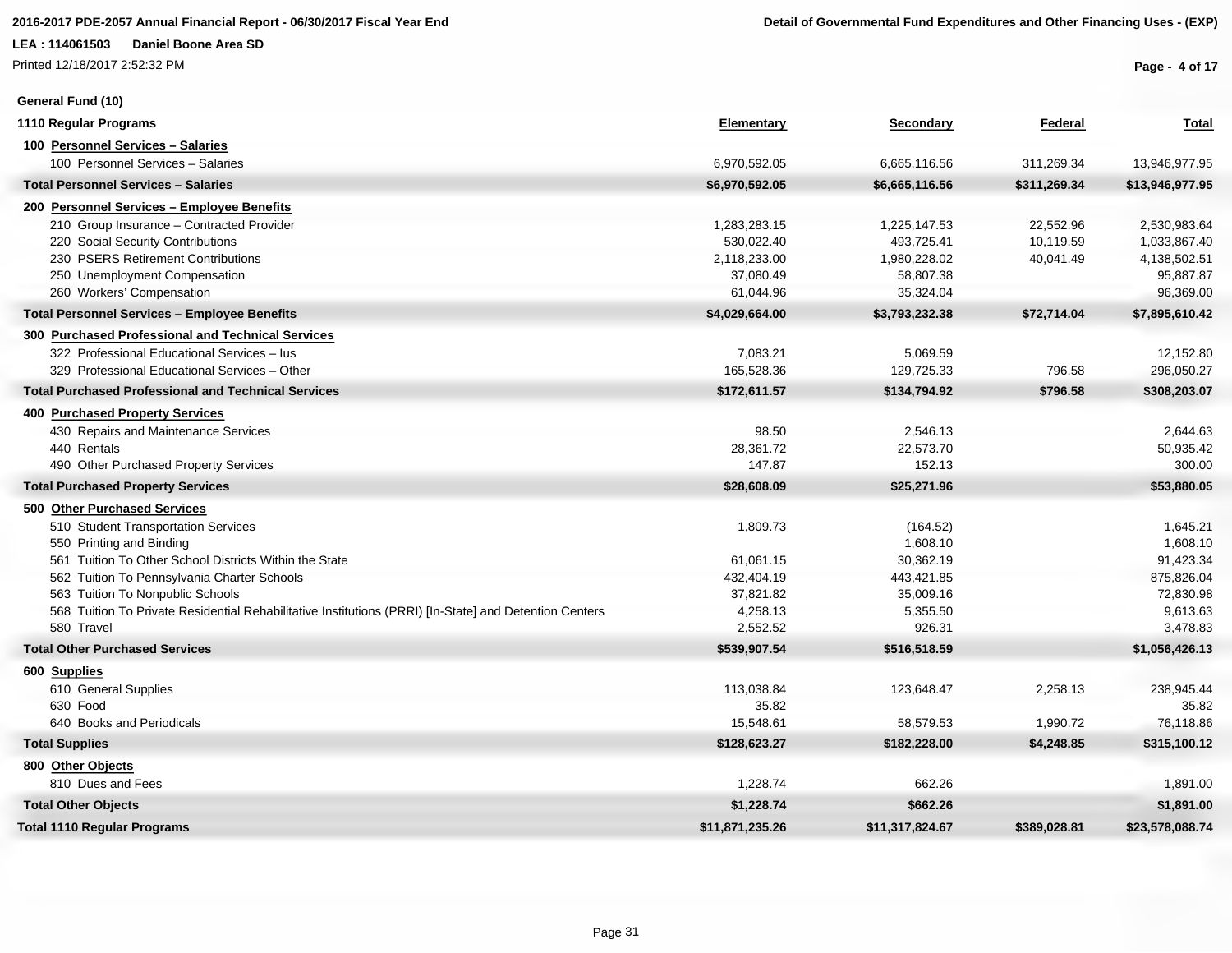Printed 12/18/2017 2:52:32 PM

**General Fund (10)**

**Page - 5 of 17**

| 1200 Special Programs - Elementary / Secondary                                                | Elementary     | <b>Secondary</b> | Federal        | <b>Total</b>   |
|-----------------------------------------------------------------------------------------------|----------------|------------------|----------------|----------------|
| 100 Personnel Services - Salaries                                                             |                |                  |                |                |
| 100 Personnel Services - Salaries                                                             | 1,477,196.10   | 1,268,521.86     | 831,392.67     | 3,577,110.63   |
| <b>Total Personnel Services - Salaries</b>                                                    | \$1,477,196.10 | \$1,268,521.86   | \$831,392.67   | \$3,577,110.63 |
| 200 Personnel Services - Employee Benefits                                                    |                |                  |                |                |
| 210 Group Insurance - Contracted Provider                                                     | 328,271.54     | 267,309.37       | 138,310.21     | 733,891.12     |
| 220 Social Security Contributions                                                             | 130,330.23     | 109,573.25       | 22,414.57      | 262,318.05     |
| 230 PSERS Retirement Contributions                                                            | 524,198.06     | 448,051.17       | 92,998.61      | 1,065,247.84   |
| 250 Unemployment Compensation                                                                 | 6,300.73       | 6,300.73         |                | 12,601.46      |
| <b>Total Personnel Services - Employee Benefits</b>                                           | \$989,100.56   | \$831,234.52     | \$253,723.39   | \$2,074,058.47 |
| 300 Purchased Professional and Technical Services                                             |                |                  |                |                |
| 322 Professional Educational Services - lus                                                   | 113,777.43     | 9,442.81         | 83,507.27      | 206,727.51     |
| 329 Professional Educational Services - Other                                                 | 44,050.34      | 31,361.98        |                | 75,412.32      |
| 330 Other Professional Services                                                               | 63,340.13      | 65,164.90        |                | 128,505.03     |
| <b>Total Purchased Professional and Technical Services</b>                                    | \$221,167.90   | \$105,969.69     | \$83,507.27    | \$410,644.86   |
| 500 Other Purchased Services                                                                  |                |                  |                |                |
| 510 Student Transportation Services                                                           |                |                  | 371.83         | 371.83         |
| 561 Tuition To Other School Districts Within the State                                        | 1,615.45       | 89,006.60        | 34,882.26      | 125,504.31     |
| 562 Tuition To Pennsylvania Charter Schools                                                   | 135,626.56     | 139,533.82       |                | 275,160.38     |
| 563 Tuition To Nonpublic Schools                                                              | 238,803.95     | 262,107.63       | 42,641.07      | 543,552.65     |
| 564 Tuition To Career and Technology Centers                                                  |                | 30,825.27        |                | 30,825.27      |
| 567 Tuition To Approved Private Schools (APS) and PA Chartered Schools for the Deaf and Blind | 118,534.71     | 121,949.57       |                | 240,484.28     |
| 569 Tuition - Other                                                                           | 126.92         | 130.58           | 70,180.27      | 70,437.77      |
| 580 Travel                                                                                    | 661.12         | 683.22           |                | 1,344.34       |
| <b>Total Other Purchased Services</b>                                                         | \$495,368.71   | \$644,236.69     | \$148,075.43   | \$1,287,680.83 |
| 600 Supplies                                                                                  |                |                  |                |                |
| 610 General Supplies                                                                          | 851.72         | 752.50           | 3,000.88       | 4,605.10       |
| 630 Food                                                                                      | 14.40          | 14.81            |                | 29.21          |
| 640 Books and Periodicals                                                                     | 312.70         | 1,491.52         | 3,334.00       | 5,138.22       |
| 650 Supplies & Fees - Technology Related                                                      |                |                  | 5,400.00       | 5,400.00       |
| <b>Total Supplies</b>                                                                         | \$1,178.82     | \$2,258.83       | \$11,734.88    | \$15,172.53    |
| 800 Other Objects                                                                             |                |                  |                |                |
| 810 Dues and Fees                                                                             | 1,011.07       | 788.93           |                | 1,800.00       |
| <b>Total Other Objects</b>                                                                    | \$1,011.07     | \$788.93         |                | \$1,800.00     |
| Total 1200 Special Programs - Elementary / Secondary                                          | \$3,185,023.16 | \$2,853,010.52   | \$1,328,433.64 | \$7,366,467.32 |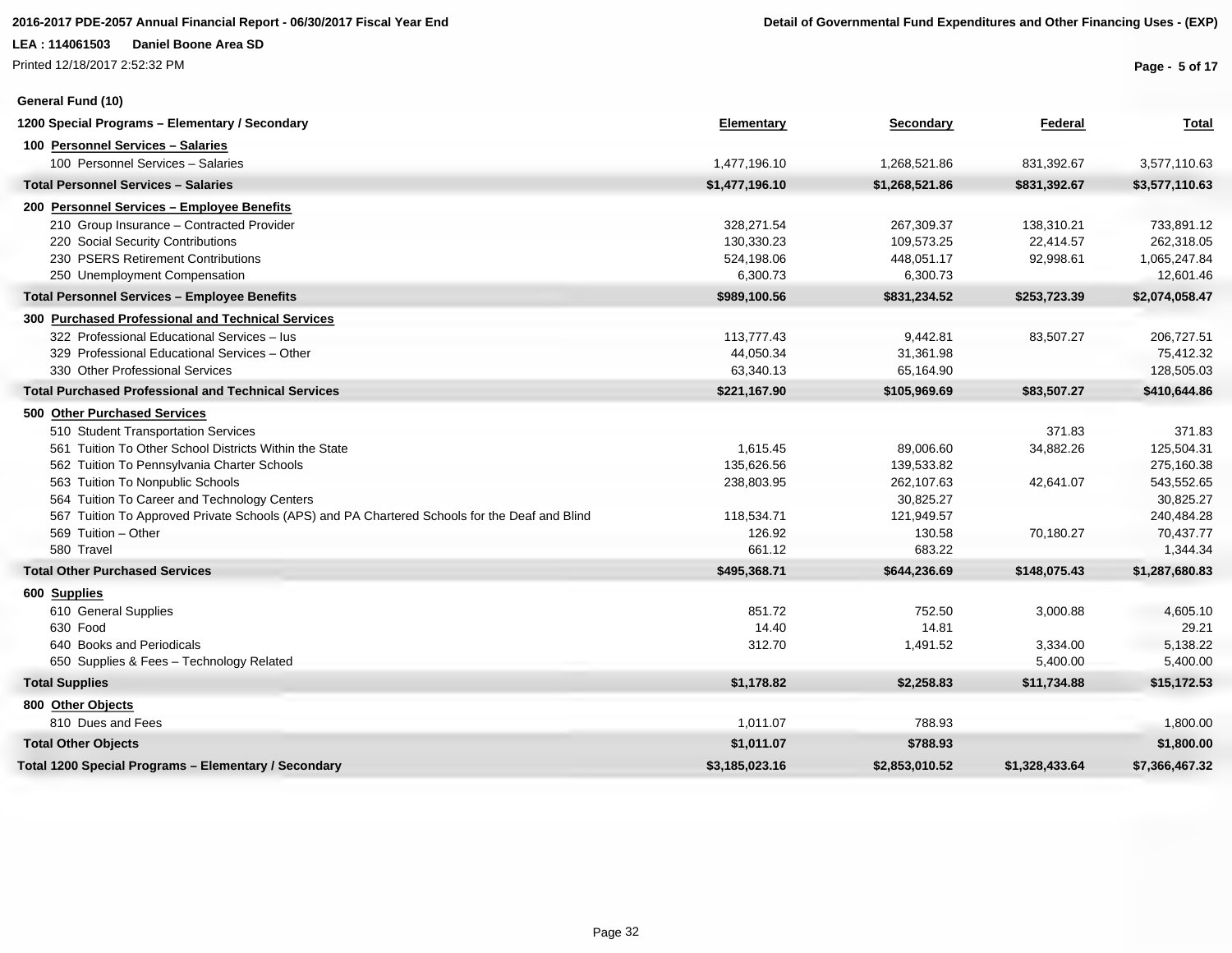Printed 12/18/2017 2:52:32 PM

**General Fund (10)**

**Page - 6 of 17**

| 1210 Life Skills Support                                                                      | Elementary     | Secondary      | Federal        | <b>Total</b>   |
|-----------------------------------------------------------------------------------------------|----------------|----------------|----------------|----------------|
| 100 Personnel Services - Salaries                                                             |                |                |                |                |
| 100 Personnel Services - Salaries                                                             | 1,324,383.47   | 1,183,109.97   | 831,392.67     | 3,338,886.11   |
| <b>Total Personnel Services - Salaries</b>                                                    | \$1,324,383.47 | \$1,183,109.97 | \$831,392.67   | \$3,338,886.11 |
| 200 Personnel Services - Employee Benefits                                                    |                |                |                |                |
| 210 Group Insurance - Contracted Provider                                                     | 283,738.65     | 258,004.00     | 138,310.21     | 680,052.86     |
| 220 Social Security Contributions                                                             | 118.875.25     | 103,116.24     | 22.414.57      | 244,406.06     |
| 230 PSERS Retirement Contributions                                                            | 478,308.24     | 422,402.02     | 92,998.61      | 993,708.87     |
| 250 Unemployment Compensation                                                                 | 6,300.73       | 6,300.73       |                | 12,601.46      |
| <b>Total Personnel Services - Employee Benefits</b>                                           | \$887,222.87   | \$789,822.99   | \$253,723.39   | \$1,930,769.25 |
| 300 Purchased Professional and Technical Services                                             |                |                |                |                |
| 322 Professional Educational Services - lus                                                   | 113,777.43     | 9,442.81       | 83,507.27      | 206,727.51     |
| 329 Professional Educational Services - Other                                                 | 44,050.34      | 31,361.98      |                | 75,412.32      |
| 330 Other Professional Services                                                               | 63,340.13      | 65,164.90      |                | 128,505.03     |
| <b>Total Purchased Professional and Technical Services</b>                                    | \$221,167.90   | \$105,969.69   | \$83,507.27    | \$410,644.86   |
| 500 Other Purchased Services                                                                  |                |                |                |                |
| 510 Student Transportation Services                                                           |                |                | 371.83         | 371.83         |
| 561 Tuition To Other School Districts Within the State                                        | 636.12         | 87,999.05      | 34,882.26      | 123,517.43     |
| 562 Tuition To Pennsylvania Charter Schools                                                   | 135,626.56     | 139,533.82     |                | 275,160.38     |
| 563 Tuition To Nonpublic Schools                                                              | 238,803.95     | 262,107.63     | 42,641.07      | 543,552.65     |
| 564 Tuition To Career and Technology Centers                                                  |                | 30,825.27      |                | 30,825.27      |
| 567 Tuition To Approved Private Schools (APS) and PA Chartered Schools for the Deaf and Blind | 3,622.82       | 3,727.18       |                | 7,350.00       |
| 569 Tuition - Other                                                                           | 126.92         | 130.58         | 70,180.27      | 70,437.77      |
| 580 Travel                                                                                    | 631.47         | 627.43         |                | 1,258.90       |
| <b>Total Other Purchased Services</b>                                                         | \$379,447.84   | \$524,950.96   | \$148,075.43   | \$1,052,474.23 |
| 600 Supplies                                                                                  |                |                |                |                |
| 610 General Supplies                                                                          | 731.44         | 752.50         | 2,532.52       | 4,016.46       |
| 630 Food                                                                                      | 14.40          | 14.81          |                | 29.21          |
| 640 Books and Periodicals                                                                     | 312.70         | 1,491.52       | 3,334.00       | 5,138.22       |
| 650 Supplies & Fees - Technology Related                                                      |                |                | 5,400.00       | 5,400.00       |
| <b>Total Supplies</b>                                                                         | \$1,058.54     | \$2,258.83     | \$11,266.52    | \$14,583.89    |
| 800 Other Objects                                                                             |                |                |                |                |
| 810 Dues and Fees                                                                             | 421.43         | 433.57         |                | 855.00         |
| <b>Total Other Objects</b>                                                                    | \$421.43       | \$433.57       |                | \$855.00       |
| <b>Total 1210 Life Skills Support</b>                                                         | \$2,813,702.05 | \$2,606,546.01 | \$1,327,965.28 | \$6,748,213.34 |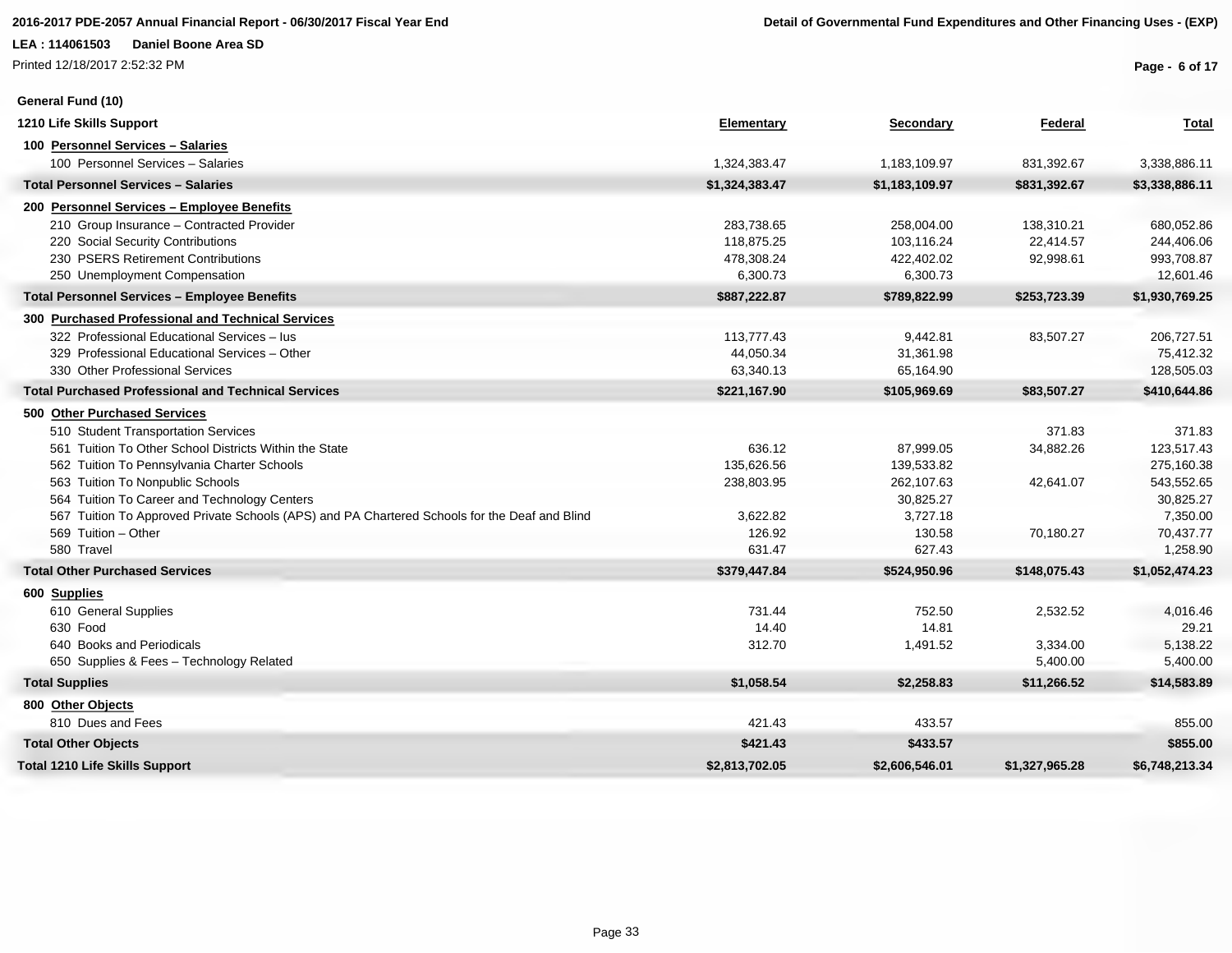Printed 12/18/2017 2:52:32 PM

**Page - 7 of 17**

| <b>1220 Sensory Support</b>                            | Elementary | Secondary  | Federal | <b>Total</b> |
|--------------------------------------------------------|------------|------------|---------|--------------|
| 500 Other Purchased Services                           |            |            |         |              |
| 561 Tuition To Other School Districts Within the State | 979.33     | 1,007.55   |         | 1,986.88     |
| 580 Travel                                             | 45.72      | 55.79      |         | 101.51       |
| <b>Total Other Purchased Services</b>                  | \$1,025.05 | \$1,063.34 |         | \$2,088.39   |
| 800 Other Objects                                      |            |            |         |              |
| 810 Dues and Fees                                      | 210.00     |            |         | 210.00       |
| <b>Total Other Objects</b>                             | \$210.00   |            |         | \$210.00     |
| <b>Total 1220 Sensory Support</b>                      | \$1,235.05 | \$1,063.34 |         | \$2,298.39   |
|                                                        |            |            |         |              |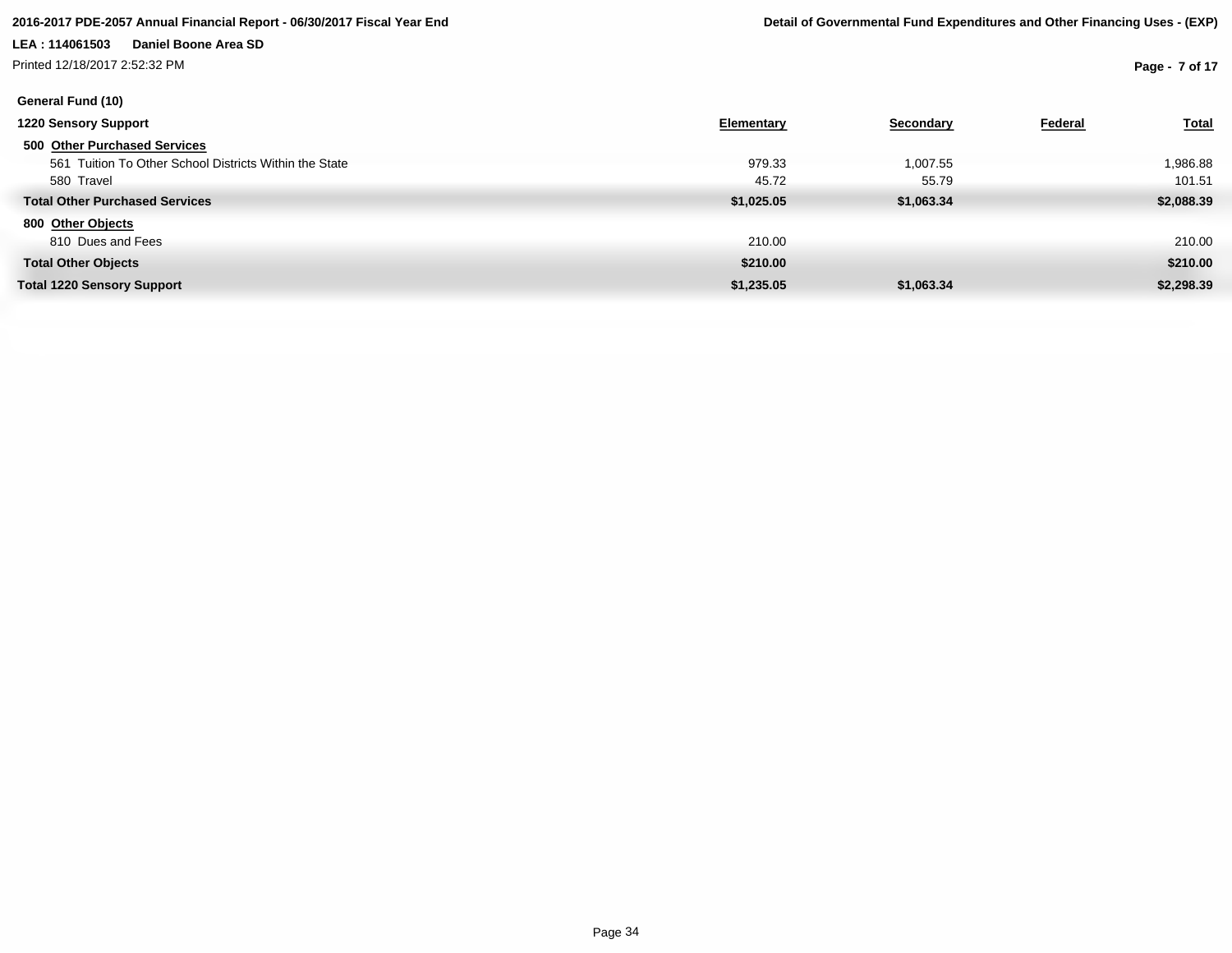Printed 12/18/2017 2:52:32 PM

**Page - 8 of 17**

| General Fund (10)                                   |              |                  |         |              |
|-----------------------------------------------------|--------------|------------------|---------|--------------|
| 1240 Academic Support                               | Elementary   | <b>Secondary</b> | Federal | <b>Total</b> |
| 100 Personnel Services - Salaries                   |              |                  |         |              |
| 100 Personnel Services - Salaries                   | 152,812.63   | 85,411.89        |         | 238,224.52   |
| <b>Total Personnel Services - Salaries</b>          | \$152,812.63 | \$85,411.89      |         | \$238,224.52 |
| 200 Personnel Services - Employee Benefits          |              |                  |         |              |
| 210 Group Insurance - Contracted Provider           | 44,532.89    | 9,305.37         |         | 53,838.26    |
| 220 Social Security Contributions                   | 11,454.98    | 6,457.01         |         | 17,911.99    |
| 230 PSERS Retirement Contributions                  | 45,889.82    | 25,649.15        |         | 71,538.97    |
| <b>Total Personnel Services - Employee Benefits</b> | \$101,877.69 | \$41,411.53      |         | \$143,289.22 |
| 500 Other Purchased Services                        |              |                  |         |              |
| 580 Travel                                          | (16.07)      |                  |         | (16.07)      |
| <b>Total Other Purchased Services</b>               | (\$16.07)    |                  |         | (\$16.07)    |
| 600 Supplies                                        |              |                  |         |              |
| 610 General Supplies                                | 120.28       |                  |         | 120.28       |
| <b>Total Supplies</b>                               | \$120.28     |                  |         | \$120.28     |
| 800 Other Objects                                   |              |                  |         |              |
| 810 Dues and Fees                                   | 379.64       | 355.36           |         | 735.00       |
| <b>Total Other Objects</b>                          | \$379.64     | \$355.36         |         | \$735.00     |
| <b>Total 1240 Academic Support</b>                  | \$255,174.17 | \$127,178.78     |         | \$382,352.95 |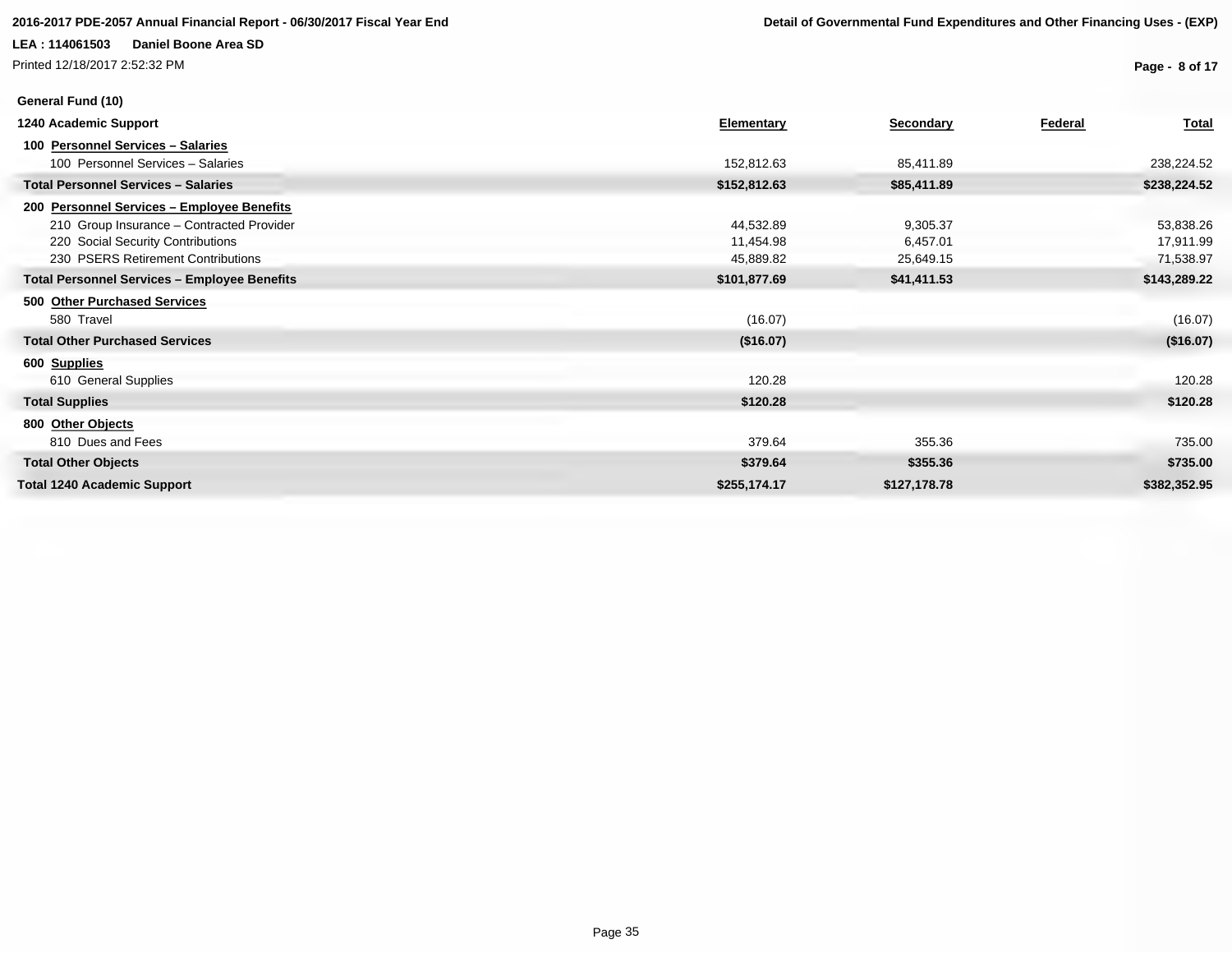Printed 12/18/2017 2:52:32 PM

**Page - 9 of 17**

| General Fund (10)                                   |                   |              |         |              |
|-----------------------------------------------------|-------------------|--------------|---------|--------------|
| 1243 Gifted Support                                 | <b>Elementary</b> | Secondary    | Federal | <b>Total</b> |
| 100 Personnel Services - Salaries                   |                   |              |         |              |
| 100 Personnel Services - Salaries                   | 152,812.63        | 85,411.89    |         | 238,224.52   |
| <b>Total Personnel Services - Salaries</b>          | \$152,812.63      | \$85,411.89  |         | \$238,224.52 |
| 200 Personnel Services - Employee Benefits          |                   |              |         |              |
| 210 Group Insurance - Contracted Provider           | 44,532.89         | 9,305.37     |         | 53,838.26    |
| 220 Social Security Contributions                   | 11,454.98         | 6,457.01     |         | 17,911.99    |
| 230 PSERS Retirement Contributions                  | 45,889.82         | 25,649.15    |         | 71,538.97    |
| <b>Total Personnel Services - Employee Benefits</b> | \$101,877.69      | \$41,411.53  |         | \$143,289.22 |
| 500 Other Purchased Services                        |                   |              |         |              |
| 580 Travel                                          | (16.07)           |              |         | (16.07)      |
| <b>Total Other Purchased Services</b>               | (\$16.07)         |              |         | (\$16.07)    |
| 600 Supplies                                        |                   |              |         |              |
| 610 General Supplies                                | 120.28            |              |         | 120.28       |
| <b>Total Supplies</b>                               | \$120.28          |              |         | \$120.28     |
| 800 Other Objects                                   |                   |              |         |              |
| 810 Dues and Fees                                   | 379.64            | 355.36       |         | 735.00       |
| <b>Total Other Objects</b>                          | \$379.64          | \$355.36     |         | \$735.00     |
| <b>Total 1243 Gifted Support</b>                    | \$255,174.17      | \$127,178.78 |         | \$382,352.95 |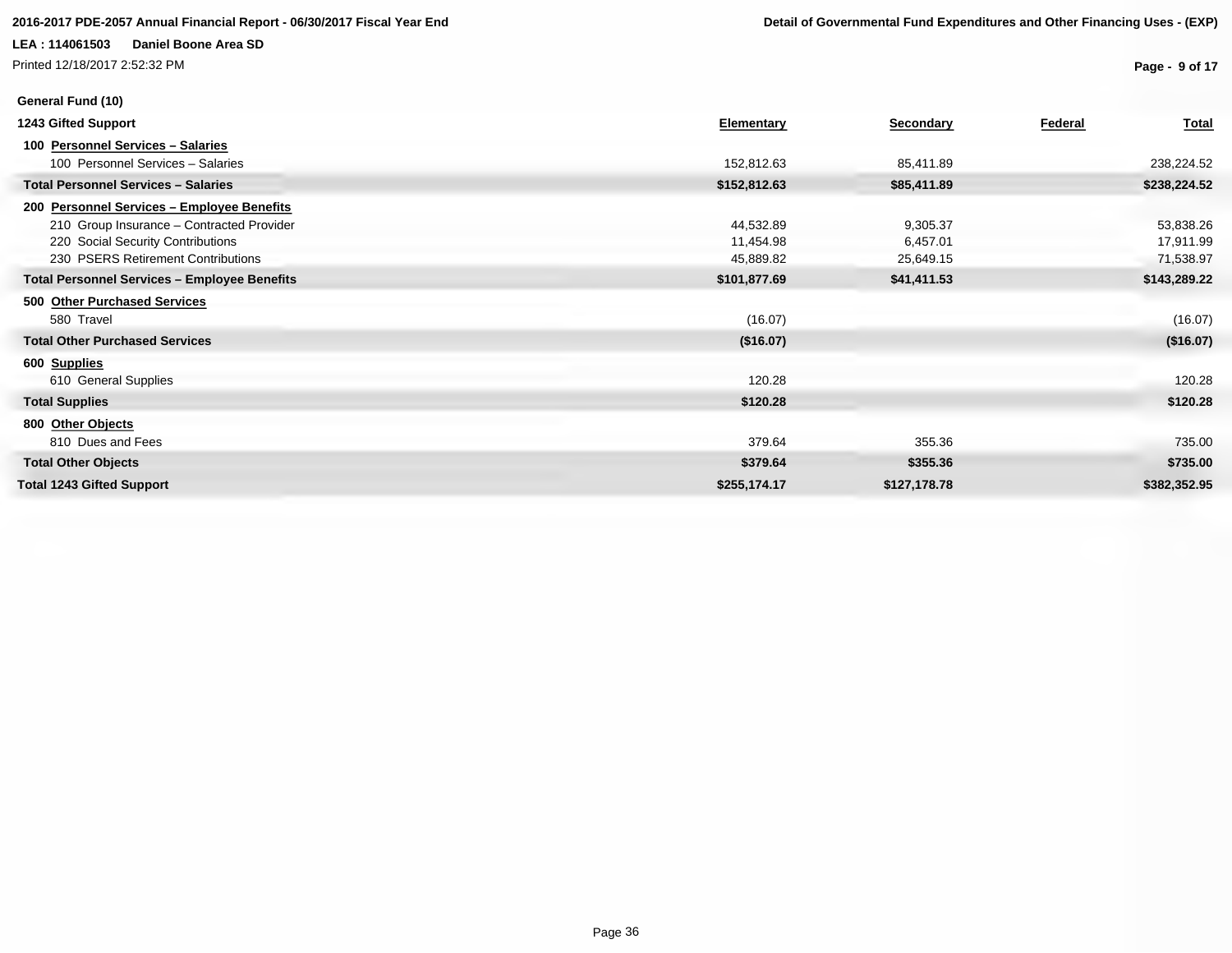Printed 12/18/2017 2:52:32 PM

**Page - 10 of 17**

| General Fund (10)                                                                             |              |              |          |              |
|-----------------------------------------------------------------------------------------------|--------------|--------------|----------|--------------|
| 1290 Special Programs - Other Support                                                         | Elementary   | Secondary    | Federal  | <b>Total</b> |
| 500 Other Purchased Services                                                                  |              |              |          |              |
| 567 Tuition To Approved Private Schools (APS) and PA Chartered Schools for the Deaf and Blind | 114.911.89   | 118.222.39   |          | 233,134.28   |
| <b>Total Other Purchased Services</b>                                                         | \$114,911.89 | \$118,222.39 |          | \$233,134.28 |
| 600 Supplies                                                                                  |              |              |          |              |
| 610 General Supplies                                                                          |              |              | 468.36   | 468.36       |
| <b>Total Supplies</b>                                                                         |              |              | \$468.36 | \$468.36     |
| <b>Total 1290 Special Programs - Other Support</b>                                            | \$114,911.89 | \$118,222,39 | \$468.36 | \$233,602.64 |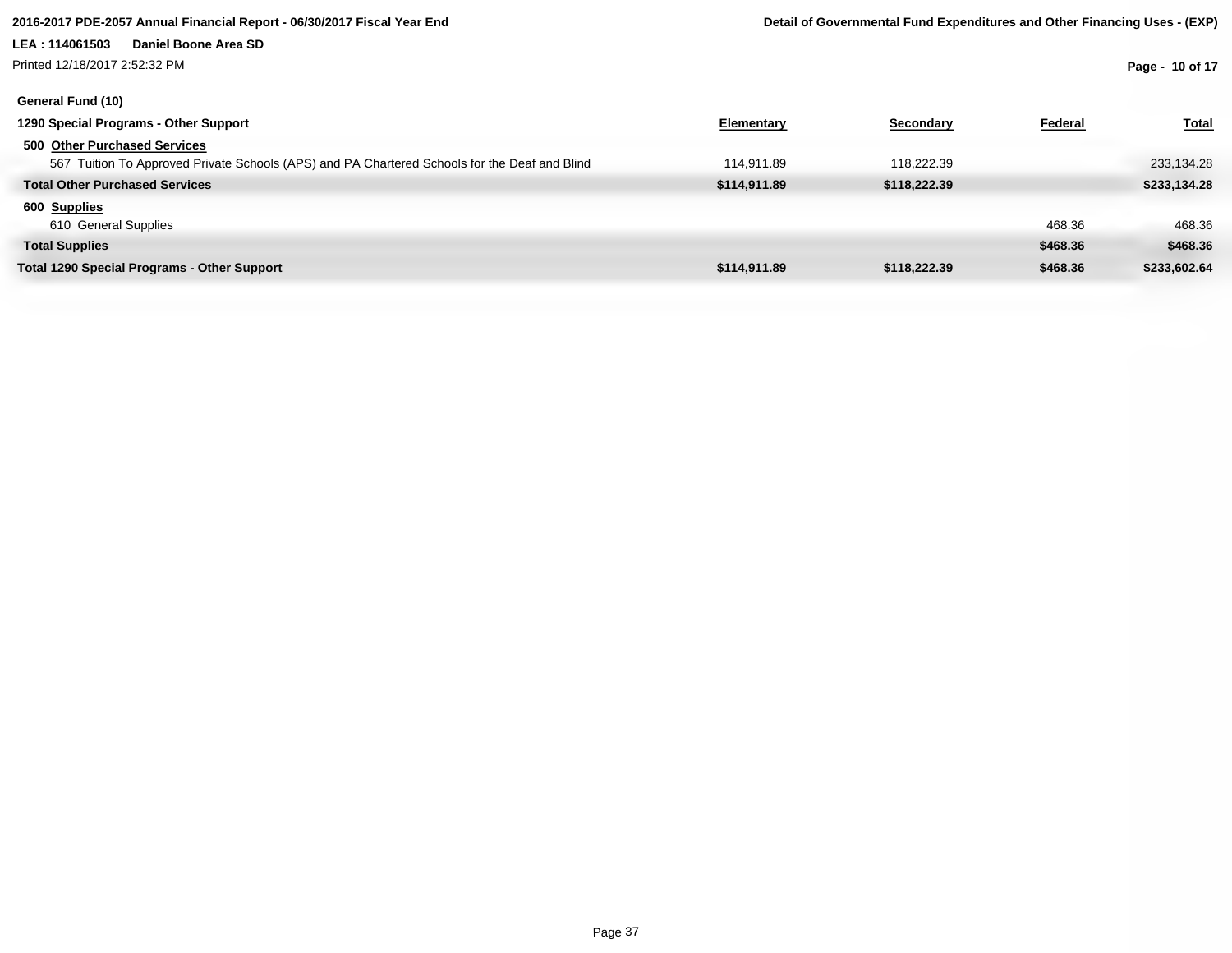Printed 12/18/2017 2:52:32 PM

**Page - 11 of 17**

| General Fund (10)                                                                                                     |            |                       |         |                       |
|-----------------------------------------------------------------------------------------------------------------------|------------|-----------------------|---------|-----------------------|
| <b>1300 Vocational Education</b>                                                                                      | Elementary | <b>Secondary</b>      | Federal | <b>Total</b>          |
| 100 Personnel Services - Salaries<br>100 Personnel Services - Salaries                                                |            | 110,772.02            |         | 110,772.02            |
| <b>Total Personnel Services - Salaries</b>                                                                            |            | \$110,772.02          |         | \$110,772.02          |
| 200 Personnel Services - Employee Benefits<br>220 Social Security Contributions<br>230 PSERS Retirement Contributions |            | 8.474.03<br>33,264.83 |         | 8,474.03<br>33,264.83 |
| <b>Total Personnel Services - Employee Benefits</b>                                                                   |            | \$41,738.86           |         | \$41,738.86           |
| 500 Other Purchased Services<br>530 Communications<br>564 Tuition To Career and Technology Centers                    |            | (18.75)<br>894,357.00 |         | (18.75)<br>894,357.00 |
| <b>Total Other Purchased Services</b>                                                                                 |            | \$894,338.25          |         | \$894,338.25          |
| <b>Total 1300 Vocational Education</b>                                                                                |            | \$1,046,849.13        |         | \$1,046,849.13        |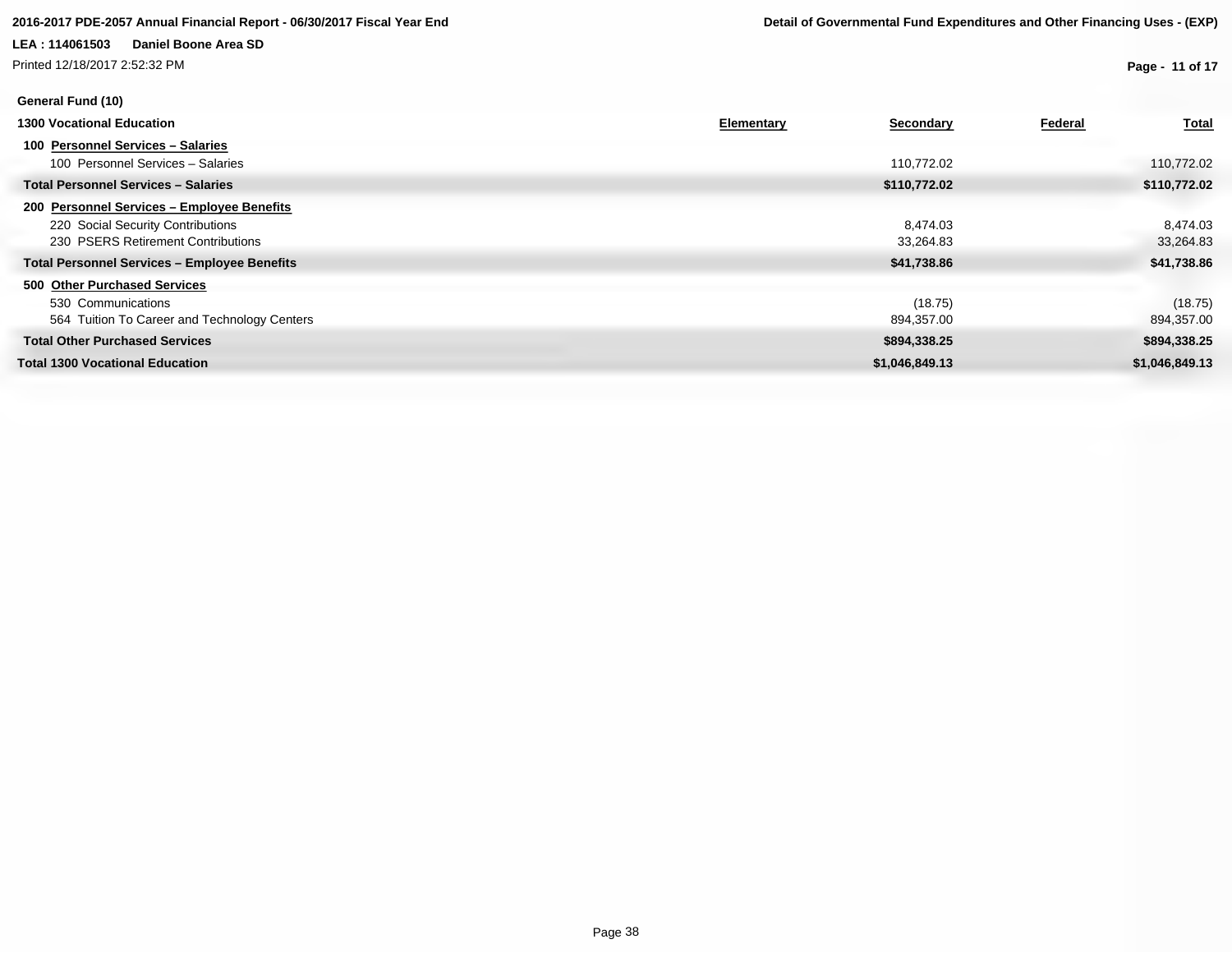Printed 12/18/2017 2:52:32 PM

### **General Fund (10)**

**Page - 12 of 17**

| 1400 Other Instructional Programs - Elementary / Secondary       | <b>Elementary</b> | <b>Secondary</b> | Federal | <b>Total</b> |
|------------------------------------------------------------------|-------------------|------------------|---------|--------------|
| 100 Personnel Services - Salaries                                |                   |                  |         |              |
| 100 Personnel Services - Salaries                                | 1,918.76          | 10,802.49        |         | 12,721.25    |
| <b>Total Personnel Services - Salaries</b>                       | \$1,918.76        | \$10,802.49      |         | \$12,721.25  |
| 200 Personnel Services - Employee Benefits                       |                   |                  |         |              |
| 220 Social Security Contributions                                | 143.65            | 815.60           |         | 959.25       |
| 230 PSERS Retirement Contributions                               | 576.20            | 3,243.97         |         | 3,820.17     |
| <b>Total Personnel Services - Employee Benefits</b>              | \$719.85          | \$4,059.57       |         | \$4,779.42   |
| 500 Other Purchased Services                                     |                   |                  |         |              |
| 561 Tuition To Other School Districts Within the State           | 769.68            | 791.86           |         | 1,561.54     |
| 563 Tuition To Nonpublic Schools                                 |                   | 350.00           |         | 350.00       |
| <b>Total Other Purchased Services</b>                            | \$769.68          | \$1,141.86       |         | \$1,911.54   |
| 600 Supplies                                                     |                   |                  |         |              |
| 610 General Supplies                                             | 1,090.69          | 577.02           |         | 1,667.71     |
| <b>Total Supplies</b>                                            | \$1,090.69        | \$577.02         |         | \$1,667.71   |
| Total 1400 Other Instructional Programs - Elementary / Secondary | \$4,498.98        | \$16,580.94      |         | \$21,079.92  |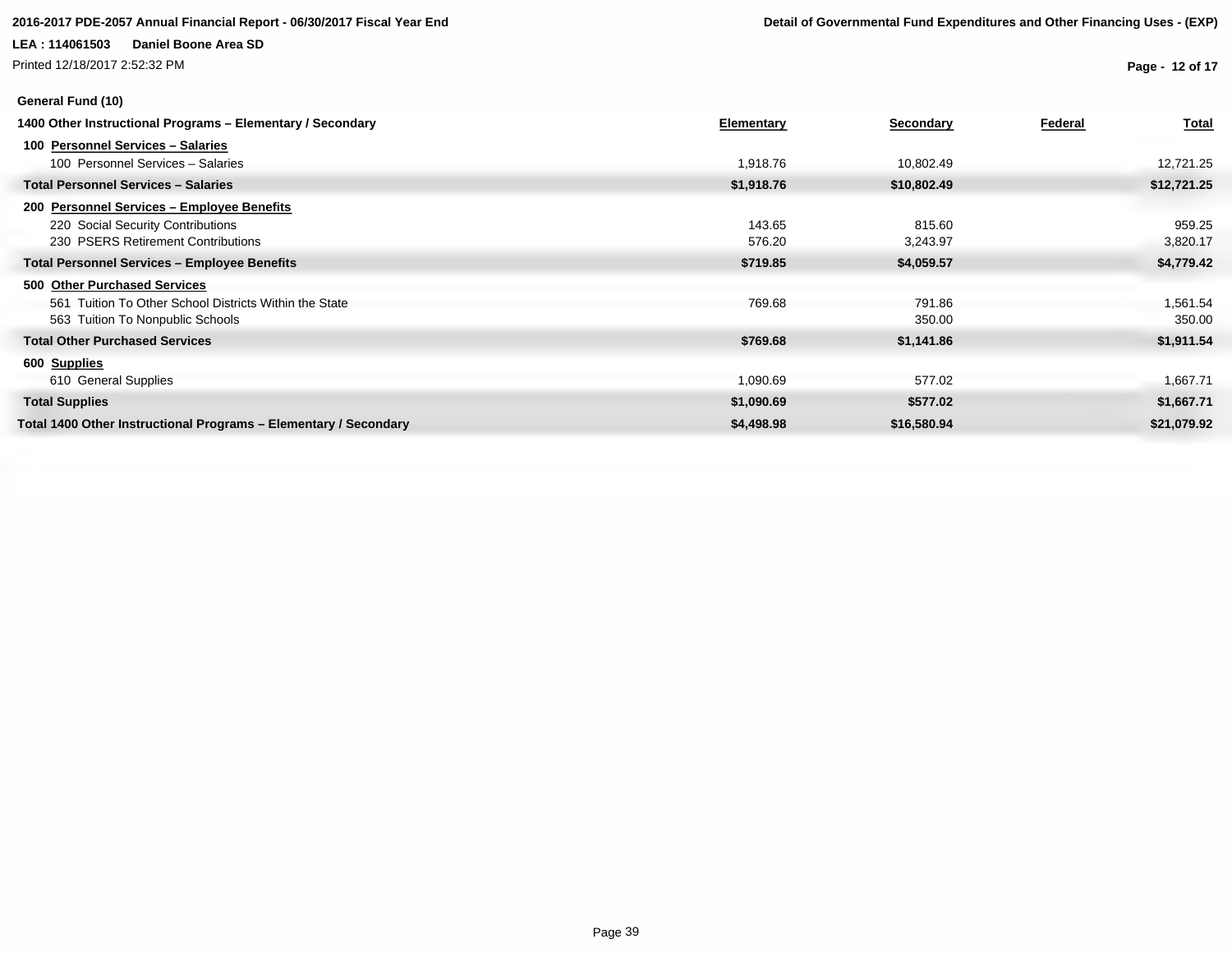### **2016-2017 PDE-2057 Annual Financial Report - 06/30/2017 Fiscal Year End Detail of Governmental Fund Expenditures and Other Financing Uses - (EXP)**

### **LEA : 114061503 Daniel Boone Area SD**

Printed 12/18/2017 2:52:32 PM

**Page - 13 of 17**

| General Fund (10)                                   |                   |             |         |              |
|-----------------------------------------------------|-------------------|-------------|---------|--------------|
| 1420 Summer School                                  | <b>Elementary</b> | Secondary   | Federal | <b>Total</b> |
| 100 Personnel Services - Salaries                   |                   |             |         |              |
| 100 Personnel Services - Salaries                   | 1,487.94          | 8,233.31    |         | 9,721.25     |
| <b>Total Personnel Services - Salaries</b>          | \$1,487.94        | \$8,233.31  |         | \$9,721.25   |
| 200 Personnel Services - Employee Benefits          |                   |             |         |              |
| 220 Social Security Contributions                   | 111.81            | 624.48      |         | 736.29       |
| 230 PSERS Retirement Contributions                  | 446.84            | 2,472.47    |         | 2,919.31     |
| <b>Total Personnel Services - Employee Benefits</b> | \$558.65          | \$3,096.95  |         | \$3,655.60   |
| 600 Supplies                                        |                   |             |         |              |
| 610 General Supplies                                | 1,090.69          | 577.02      |         | 1,667.71     |
| <b>Total Supplies</b>                               | \$1,090.69        | \$577.02    |         | \$1,667.71   |
| <b>Total 1420 Summer School</b>                     | \$3,137.28        | \$11,907.28 |         | \$15,044.56  |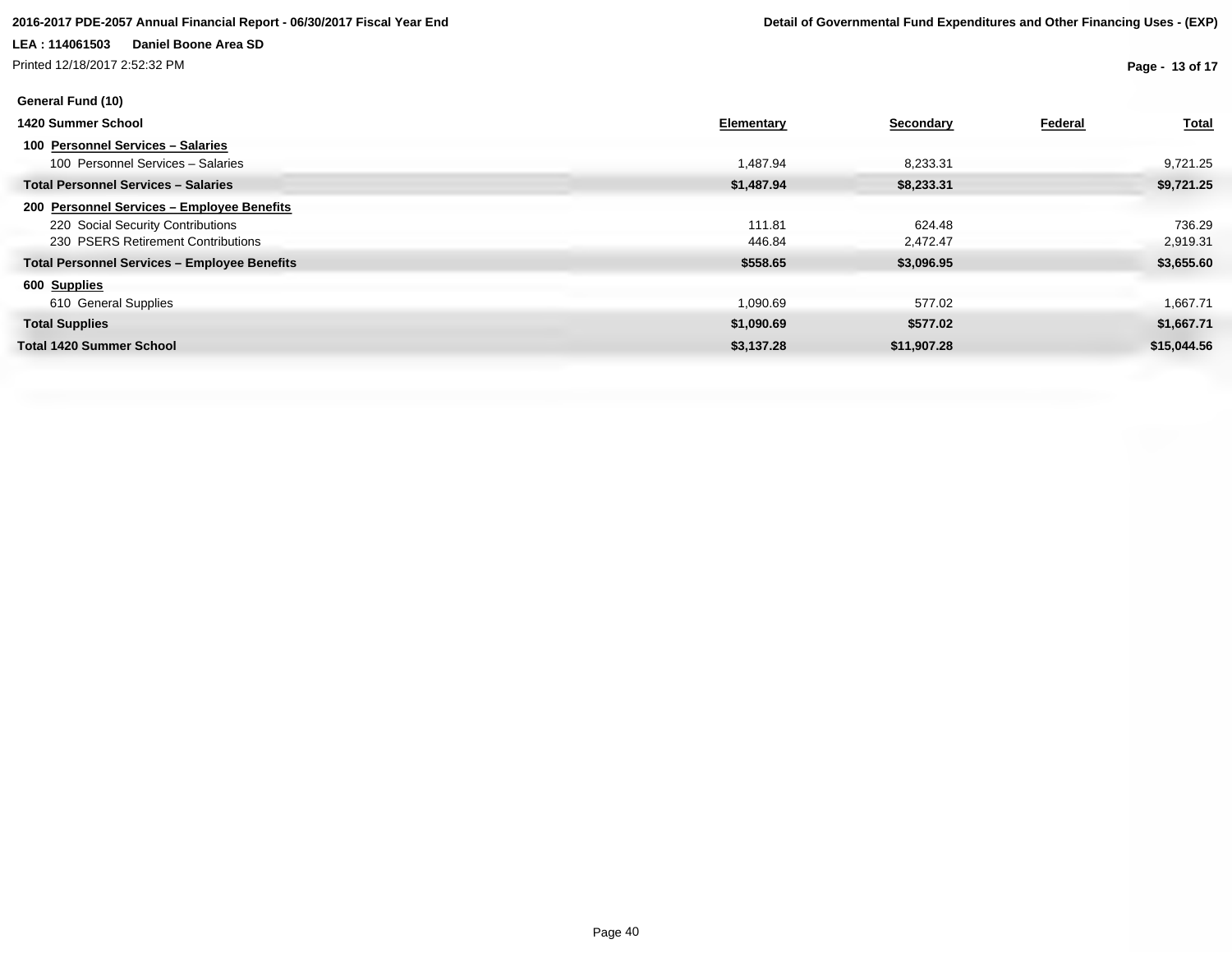Printed 12/18/2017 2:52:32 PM

**Page - 14 of 17**

| General Fund (10)                                                                                                       |                   |                    |         |                      |
|-------------------------------------------------------------------------------------------------------------------------|-------------------|--------------------|---------|----------------------|
| 1430 Homebound Instruction                                                                                              | <b>Elementary</b> | <b>Secondary</b>   | Federal | <b>Total</b>         |
| 100 Personnel Services - Salaries<br>100 Personnel Services - Salaries                                                  | 430.82            | 2,569.18           |         | 3,000.00             |
| <b>Total Personnel Services - Salaries</b>                                                                              | \$430.82          | \$2,569.18         |         | \$3,000.00           |
| 200 Personnel Services - Employee Benefits<br>220 Social Security Contributions<br>230 PSERS Retirement Contributions   | 31.84<br>129.36   | 191.12<br>771.50   |         | 222.96<br>900.86     |
| <b>Total Personnel Services - Employee Benefits</b><br>500 Other Purchased Services<br>563 Tuition To Nonpublic Schools | \$161.20          | \$962.62<br>350.00 |         | \$1,123.82<br>350.00 |
| <b>Total Other Purchased Services</b>                                                                                   |                   | \$350.00           |         | \$350.00             |
| <b>Total 1430 Homebound Instruction</b>                                                                                 | \$592.02          | \$3,881.80         |         | \$4,473.82           |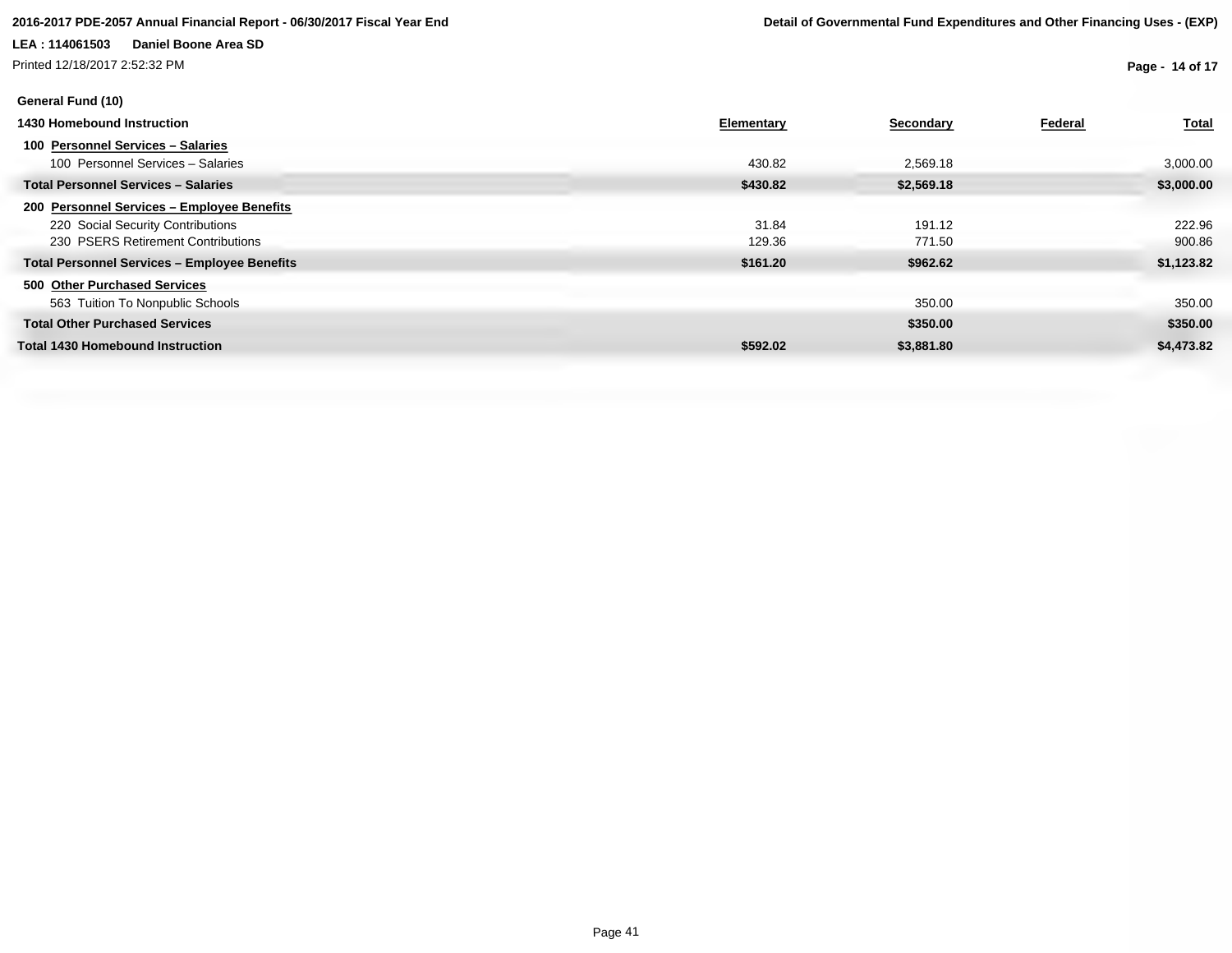Printed 12/18/2017 2:52:32 PM

**Page - 15 of 17**

| General Fund (10)                                        |            |           |         |              |
|----------------------------------------------------------|------------|-----------|---------|--------------|
| 1440 Alternative Regular Education Programs              | Elementary | Secondary | Federal | <u>Total</u> |
| 500 Other Purchased Services                             |            |           |         |              |
| 561 Tuition To Other School Districts Within the State   | 769.68     | 791.86    |         | 1,561.54     |
| <b>Total Other Purchased Services</b>                    | \$769.68   | \$791.86  |         | \$1,561.54   |
| <b>Total 1440 Alternative Regular Education Programs</b> | \$769.68   | \$791.86  |         | \$1,561.54   |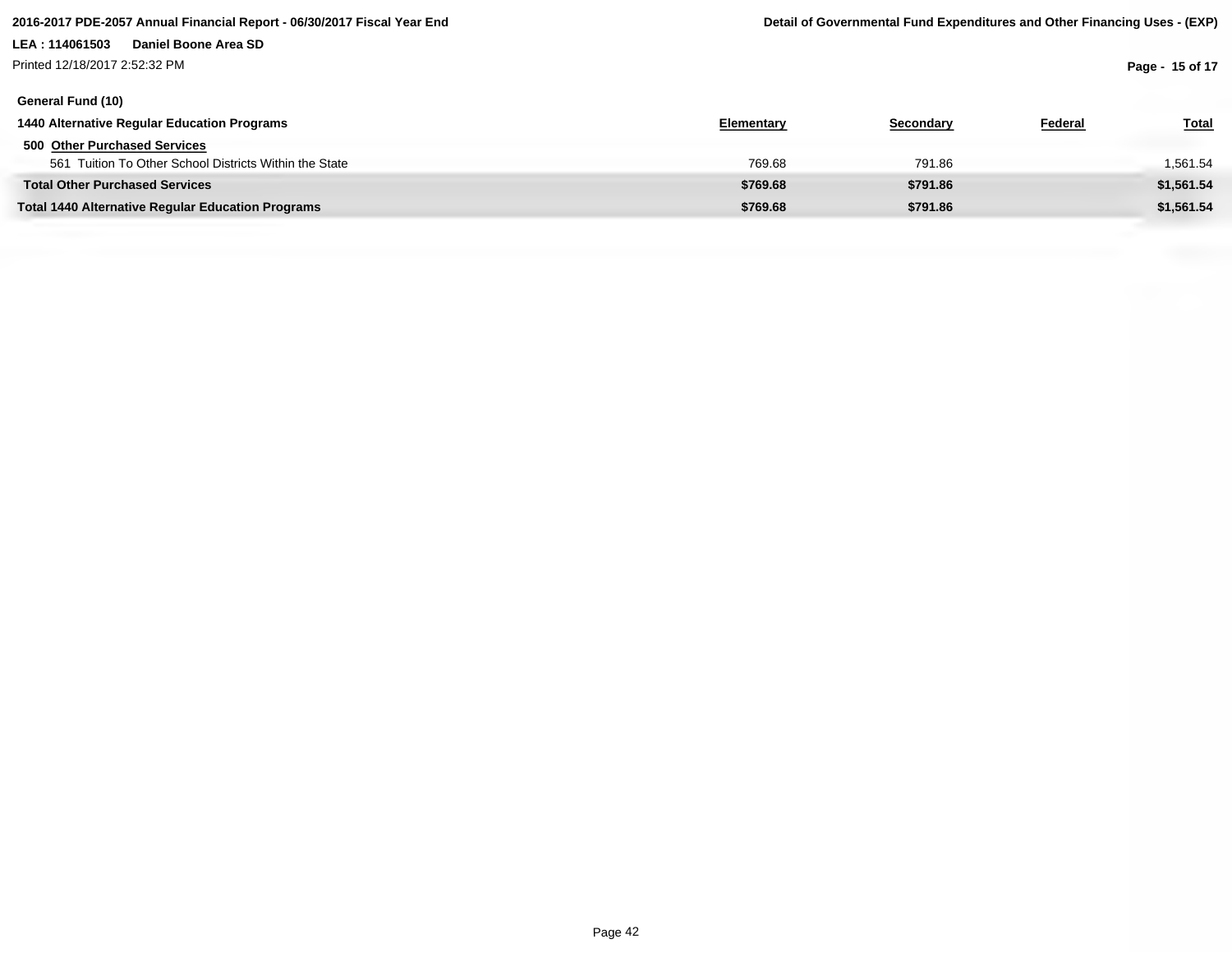Printed 12/18/2017 2:52:32 PM

**Page - 16 of 17**

| General Fund (10)                                      |            |           |         |              |
|--------------------------------------------------------|------------|-----------|---------|--------------|
| 1441 Adjudicated / Court-Placed Programs               | Elementary | Secondary | Federal | <u>Total</u> |
| 500 Other Purchased Services                           |            |           |         |              |
| 561 Tuition To Other School Districts Within the State | 769.68     | 791.86    |         | 1,561.54     |
| <b>Total Other Purchased Services</b>                  | \$769.68   | \$791.86  |         | \$1,561.54   |
| <b>Total 1441 Adjudicated / Court-Placed Programs</b>  | \$769.68   | \$791.86  |         | \$1,561.54   |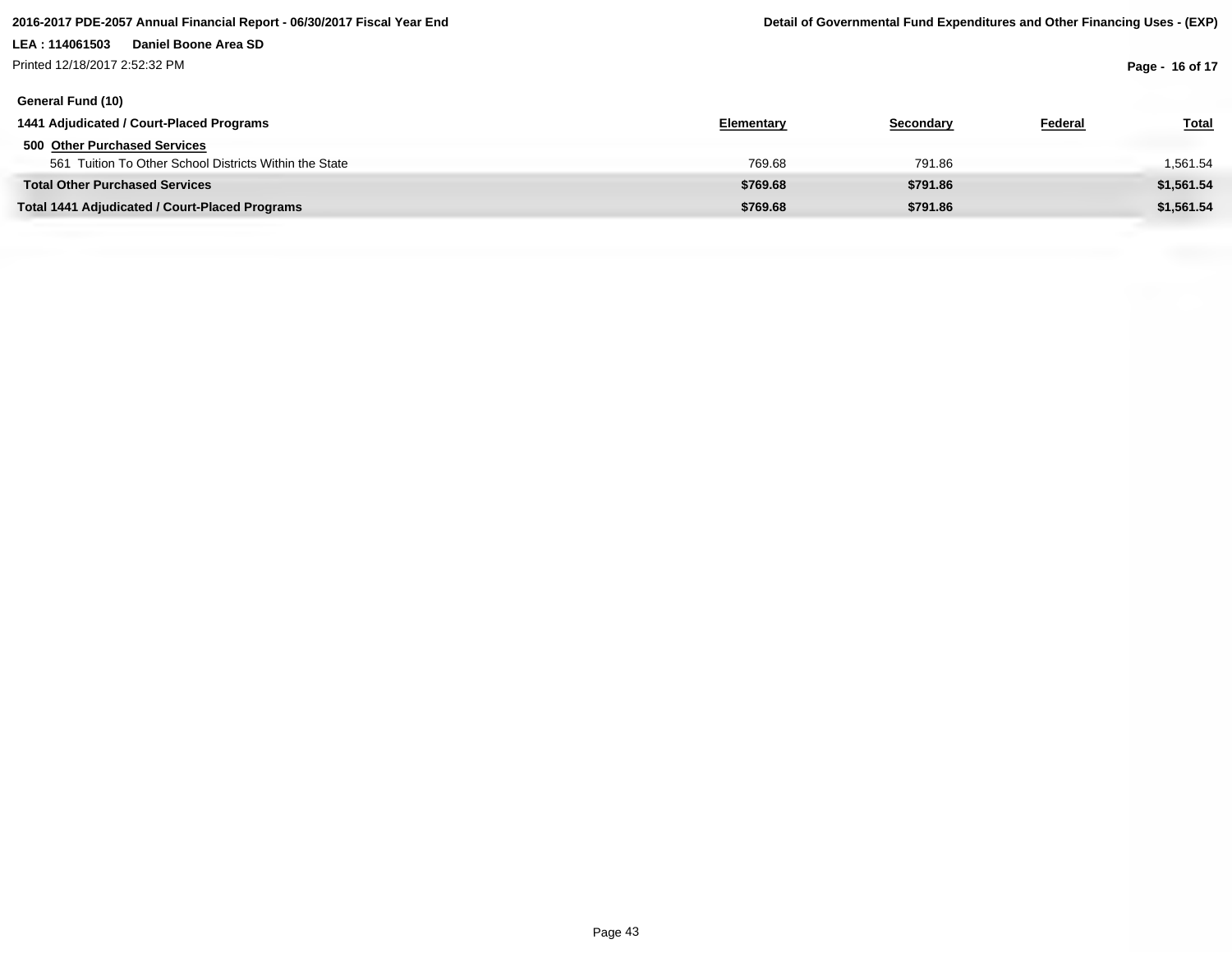## **LEA : 114061503 Daniel Boone Area SD** Printed 12/18/2017 2:52:32 PM

**Page - 17 of 17**

| General Fund (10)                                          |                   |           |             |              |
|------------------------------------------------------------|-------------------|-----------|-------------|--------------|
| 1500 Nonpublic School Programs                             | <b>Elementary</b> | Secondary | Federal     | <b>Total</b> |
| 300 Purchased Professional and Technical Services          |                   |           |             |              |
| 330 Other Professional Services                            |                   |           | 15.162.54   | 15,162.54    |
| <b>Total Purchased Professional and Technical Services</b> |                   |           | \$15,162.54 | \$15,162.54  |
| <b>Total 1500 Nonpublic School Programs</b>                |                   |           | \$15,162.54 | \$15,162.54  |
|                                                            |                   |           |             |              |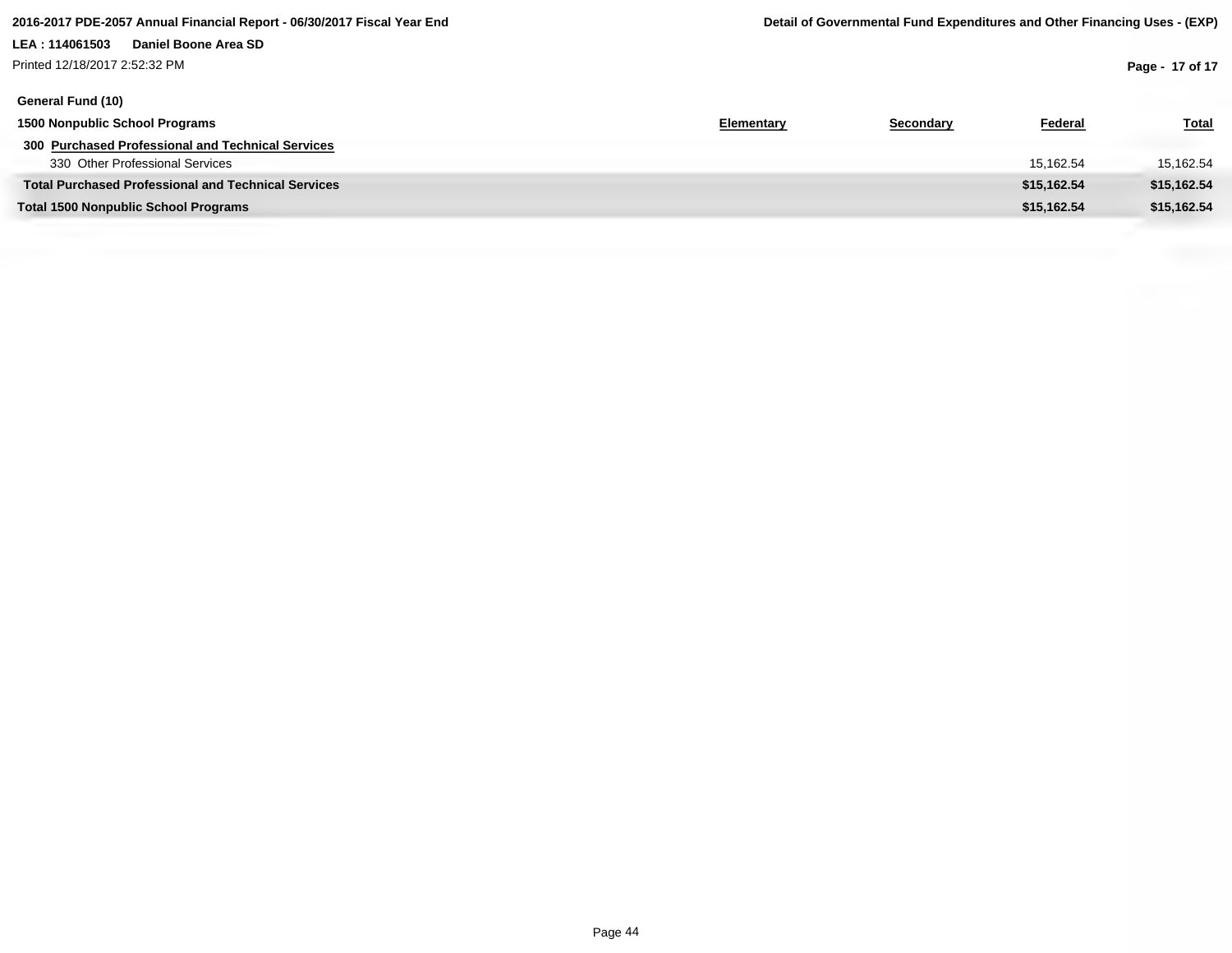Printed 12/18/2017 2:52:36 PM

| Printed 12/18/2017 2:52:36 PM                                                             | Page - 1 of 41        |
|-------------------------------------------------------------------------------------------|-----------------------|
| General Fund (10)                                                                         |                       |
| 2000 Support Services                                                                     | <b>Total</b>          |
| 100 Personnel Services - Salaries                                                         |                       |
| 100 Personnel Services - Salaries                                                         | 3,873,665.20          |
| <b>Total Personnel Services - Salaries</b>                                                | \$3,873,665.20        |
| 200 Personnel Services - Employee Benefits                                                |                       |
| 210 Group Insurance - Contracted Provider                                                 | 736,638.78            |
| 220 Social Security Contributions                                                         | 284,041.71            |
| 230 PSERS Retirement Contributions                                                        | 1,132,082.93          |
| 240 Tuition Reimbursement                                                                 | 95,410.40             |
| 250 Unemployment Compensation                                                             | 18,902.24             |
| 299 All Other Employee Benefits                                                           | 26,618.91             |
| <b>Total Personnel Services - Employee Benefits</b>                                       | \$2,293,694.97        |
| 300 Purchased Professional and Technical Services                                         |                       |
| 310 Official / Administrative Services                                                    | 494,051.63            |
| 323 Professional Educational Services - Other Educational Agencies                        | 1,914.40              |
| 324 Professional Educational Services - Employee Training and Development Services        | 9,197.68              |
| 329 Professional Educational Services - Other                                             | 23,197.00             |
| 330 Other Professional Services                                                           | 319,364.69            |
| 340 Technical Services                                                                    | 181,903.73            |
| 350 Security / Safety Services<br>390 Other Purchased Professional and Technical Services | 50,417.50<br>1,420.40 |
| <b>Total Purchased Professional and Technical Services</b>                                | \$1,081,467.03        |
| <b>400 Purchased Property Services</b>                                                    |                       |
| 410 Cleaning Services                                                                     | 1,353,524.87          |
| 420 Utility Services                                                                      | 233,521.09            |
| 430 Repairs and Maintenance Services                                                      | 781,669.02            |
| 440 Rentals                                                                               | 11,564.17             |
| 460 Extermination Services                                                                | 8,000.00              |
| 490 Other Purchased Property Services                                                     | 1,360.00              |
| <b>Total Purchased Property Services</b>                                                  | \$2,389,639.15        |
| 500 Other Purchased Services                                                              |                       |
| 513 Contracted Carriers                                                                   | 2,797,264.41          |
| 516 Student Transportation Services From the IU                                           | 55,631.78             |
| 520 Insurance - General                                                                   | 880.00                |
| 521 Fire Insurance                                                                        | 92,457.50             |
| 522 Automotive Liability Insurance                                                        | 7,641.00              |
| 523 General Property and Liability Insurance                                              | 5,439.50              |
| 529 Other Insurance                                                                       | 8,199.00              |
| 530 Communications<br>541 Advertising Related to Federal Grant Awards                     | 78,997.75<br>7,290.02 |
| 550 Printing and Binding                                                                  | 4,916.53              |
| 580 Travel                                                                                | 28,273.76             |
| 595 IU Payments By Withholding                                                            | 37,065.85             |
| <b>Total Other Purchased Services</b>                                                     | \$3,124,057.10        |
|                                                                                           |                       |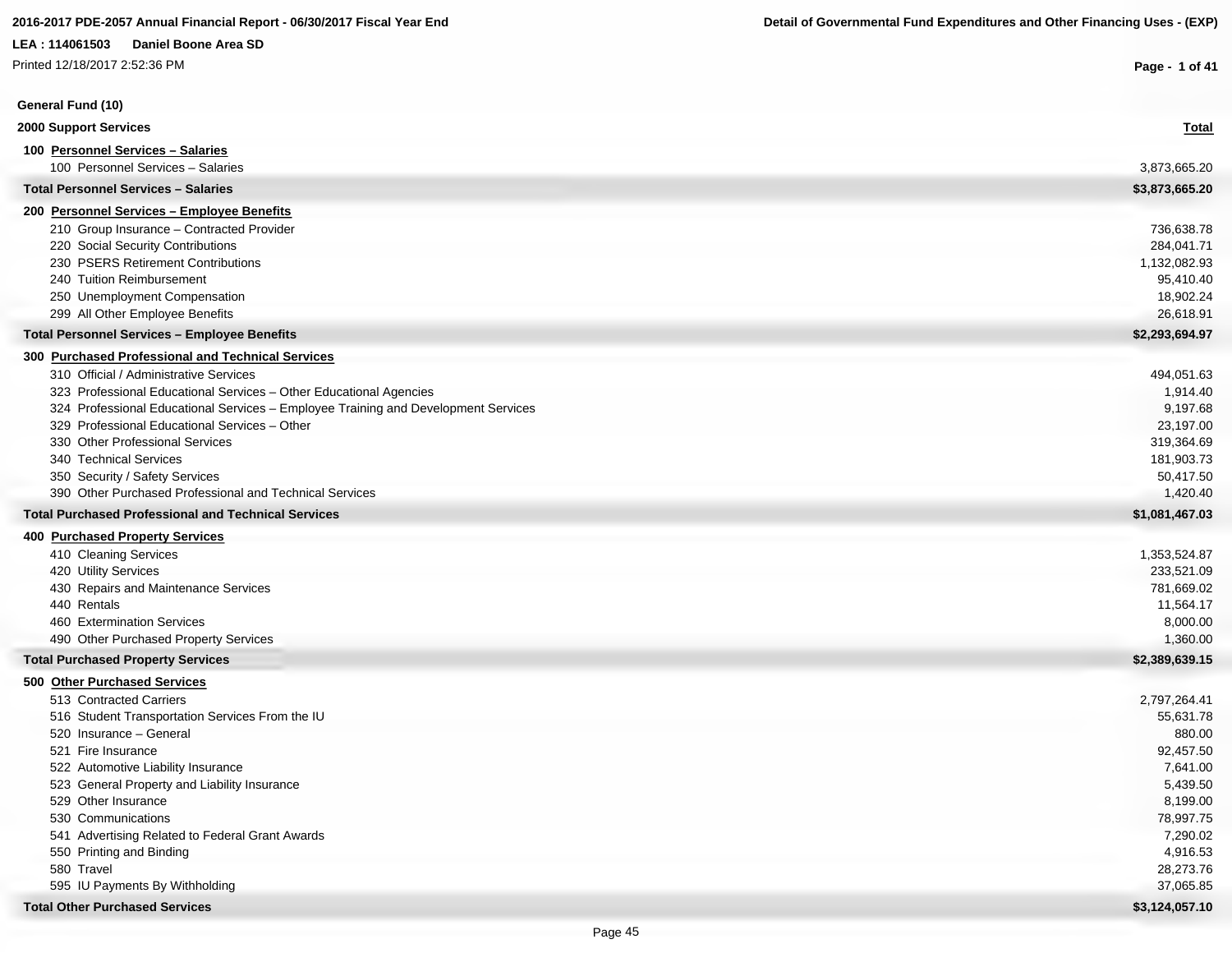# **2016-2017 PDE-2057 Annual Financial Report - 06/30/2017 Fiscal Year End Detail of Governmental Fund Expenditures and Other Financing Uses - (EXP)**

### **LEA : 114061503 Daniel Boone Area SD**

Printed 12/18/2017 2:52:36 PM

| rinted 12/18/2017 2:52:36 PM                                 | Page - 2 of 41  |
|--------------------------------------------------------------|-----------------|
| General Fund (10)                                            |                 |
| <b>2000 Support Services</b>                                 | <b>Total</b>    |
| 600 Supplies                                                 |                 |
| 610 General Supplies                                         | 398,779.39      |
| 620 Energy                                                   | 722,623.58      |
| 630 Food                                                     | 4,813.33        |
| 640 Books and Periodicals                                    | 170,762.69      |
| 650 Supplies & Fees - Technology Related                     | 83,569.73       |
| <b>Total Supplies</b>                                        | \$1,380,548.72  |
| 700 Property                                                 |                 |
| 756 Capitalized Technology Hardware and Equipment - Original | 39,440.96       |
| 768 Capitalized Technology Software - Replacement            | 315,304.15      |
| <b>Total Property</b>                                        | \$354,745.11    |
| 800 Other Objects                                            |                 |
| 810 Dues and Fees                                            | 82,503.39       |
| 820 Claims and Judgments Against the LEA                     | 112,188.53      |
| <b>Total Other Objects</b>                                   | \$194,691.92    |
| <b>Total 2000 Support Services</b>                           | \$14,692,509.20 |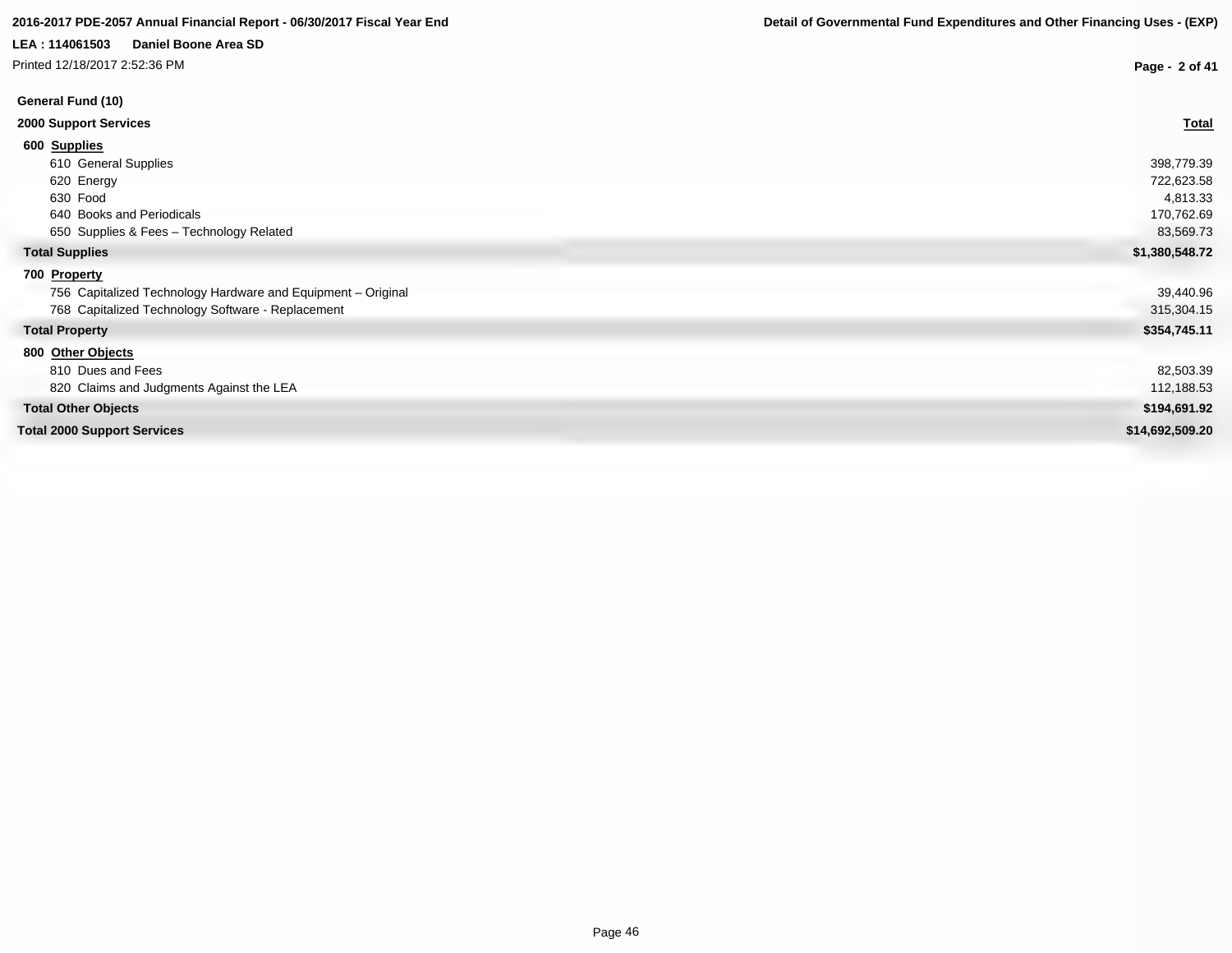Printed 12/18/2017 2:52:36 PM

**General Fund (10)**

**Page - 3 of 41**

| 2100 Support Services - Students                           | Elementary   | Secondary    | Federal     | <b>Total</b>   |
|------------------------------------------------------------|--------------|--------------|-------------|----------------|
| 100 Personnel Services - Salaries                          |              |              |             |                |
| 100 Personnel Services - Salaries                          | 463,725.16   | 582,594.09   | 200.00      | 1,046,519.25   |
| <b>Total Personnel Services - Salaries</b>                 | \$463,725.16 | \$582,594.09 | \$200.00    | \$1,046,519.25 |
| 200 Personnel Services - Employee Benefits                 |              |              |             |                |
| 210 Group Insurance - Contracted Provider                  | 73.710.69    | 146,224.24   |             | 219,934.93     |
| 220 Social Security Contributions                          | 34,701.28    | 42,623.70    | 15.00       | 77,339.98      |
| 230 PSERS Retirement Contributions                         | 138,183.77   | 174,334.30   | 60.06       | 312,578.13     |
| 250 Unemployment Compensation                              | 3,762.56     | 3,798.34     |             | 7,560.90       |
| <b>Total Personnel Services - Employee Benefits</b>        | \$250,358.30 | \$366,980.58 | \$75.06     | \$617,413.94   |
| 300 Purchased Professional and Technical Services          |              |              |             |                |
| 330 Other Professional Services                            | 6,974.54     | 7,175.46     | 7,625.00    | 21,775.00      |
| <b>Total Purchased Professional and Technical Services</b> | \$6,974.54   | \$7,175.46   | \$7,625.00  | \$21,775.00    |
| 500 Other Purchased Services                               |              |              |             |                |
| 580 Travel                                                 | 1,006.06     | 1,035.05     | 621.76      | 2,662.87       |
| <b>Total Other Purchased Services</b>                      | \$1,006.06   | \$1,035.05   | \$621.76    | \$2,662.87     |
| 600 Supplies                                               |              |              |             |                |
| 610 General Supplies                                       | 10.748.13    | 3,428.62     | 3,049.37    | 17,226.12      |
| 640 Books and Periodicals                                  | 448.23       |              | 2,300.87    | 2,749.10       |
| <b>Total Supplies</b>                                      | \$11,196.36  | \$3,428.62   | \$5,350.24  | \$19,975.22    |
| 800 Other Objects                                          |              |              |             |                |
| 810 Dues and Fees                                          | 206.11       | (1,956.95)   |             | (1,750.84)     |
| <b>Total Other Objects</b>                                 | \$206.11     | (\$1,956.95) |             | (\$1,750.84)   |
| Total 2100 Support Services - Students                     | \$733,466.53 | \$959,256.85 | \$13,872.06 | \$1,706,595.44 |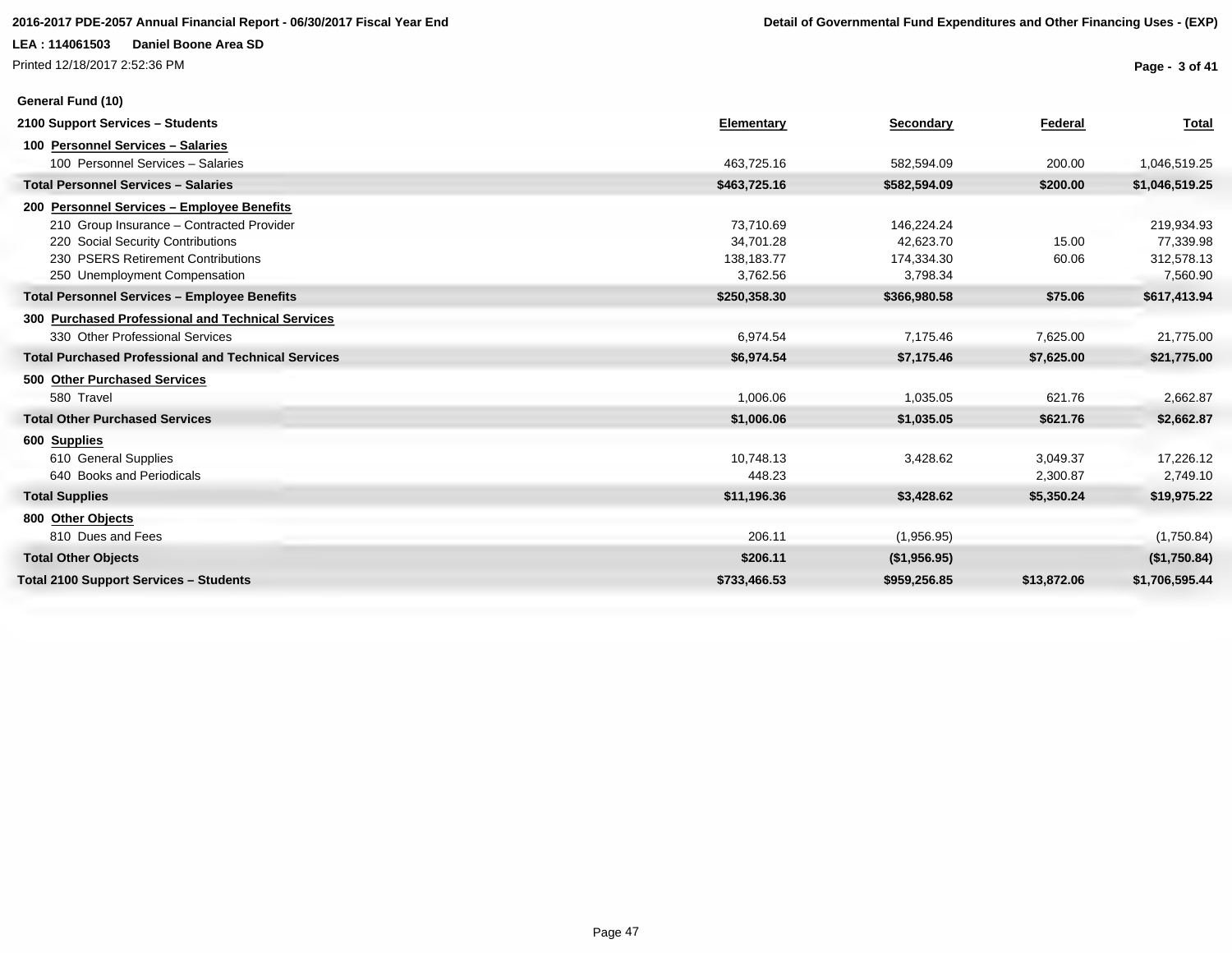Printed 12/18/2017 2:52:36 PM

**Page - 4 of 41**

| General Fund (10)                                   |              |              |            |              |
|-----------------------------------------------------|--------------|--------------|------------|--------------|
| 2110 Supervision of Student Services                | Elementary   | Secondary    | Federal    | <b>Total</b> |
| 100 Personnel Services - Salaries                   |              |              |            |              |
| 100 Personnel Services - Salaries                   | 77,256.49    | 79,482.19    | 200.00     | 156,938.68   |
| <b>Total Personnel Services - Salaries</b>          | \$77,256.49  | \$79,482.19  | \$200.00   | \$156,938.68 |
| 200 Personnel Services - Employee Benefits          |              |              |            |              |
| 210 Group Insurance - Contracted Provider           | 8.694.31     | 8,944.79     |            | 17,639.10    |
| 220 Social Security Contributions                   | 5.820.45     | 5,988.13     | 15.00      | 11,823.58    |
| 230 PSERS Retirement Contributions                  | 22.841.82    | 23,499.88    | 60.06      | 46,401.76    |
| 250 Unemployment Compensation                       | 1,242.26     | 1,278.04     |            | 2,520.30     |
| <b>Total Personnel Services - Employee Benefits</b> | \$38,598.84  | \$39,710.84  | \$75.06    | \$78,384.74  |
| 500 Other Purchased Services                        |              |              |            |              |
| 580 Travel                                          | 1,006.06     | 1,035.05     | 621.76     | 2,662.87     |
| <b>Total Other Purchased Services</b>               | \$1,006.06   | \$1,035.05   | \$621.76   | \$2,662.87   |
| 600 Supplies                                        |              |              |            |              |
| 610 General Supplies                                | 3.55         | 3.65         | 1,085.37   | 1,092.57     |
| 640 Books and Periodicals                           |              |              | 843.50     | 843.50       |
| <b>Total Supplies</b>                               | \$3.55       | \$3.65       | \$1,928.87 | \$1,936.07   |
| 800 Other Objects                                   |              |              |            |              |
| 810 Dues and Fees                                   | 294.83       | 303.33       |            | 598.16       |
| <b>Total Other Objects</b>                          | \$294.83     | \$303.33     |            | \$598.16     |
| <b>Total 2110 Supervision of Student Services</b>   | \$117,159.77 | \$120,535.06 | \$2,825.69 | \$240,520.52 |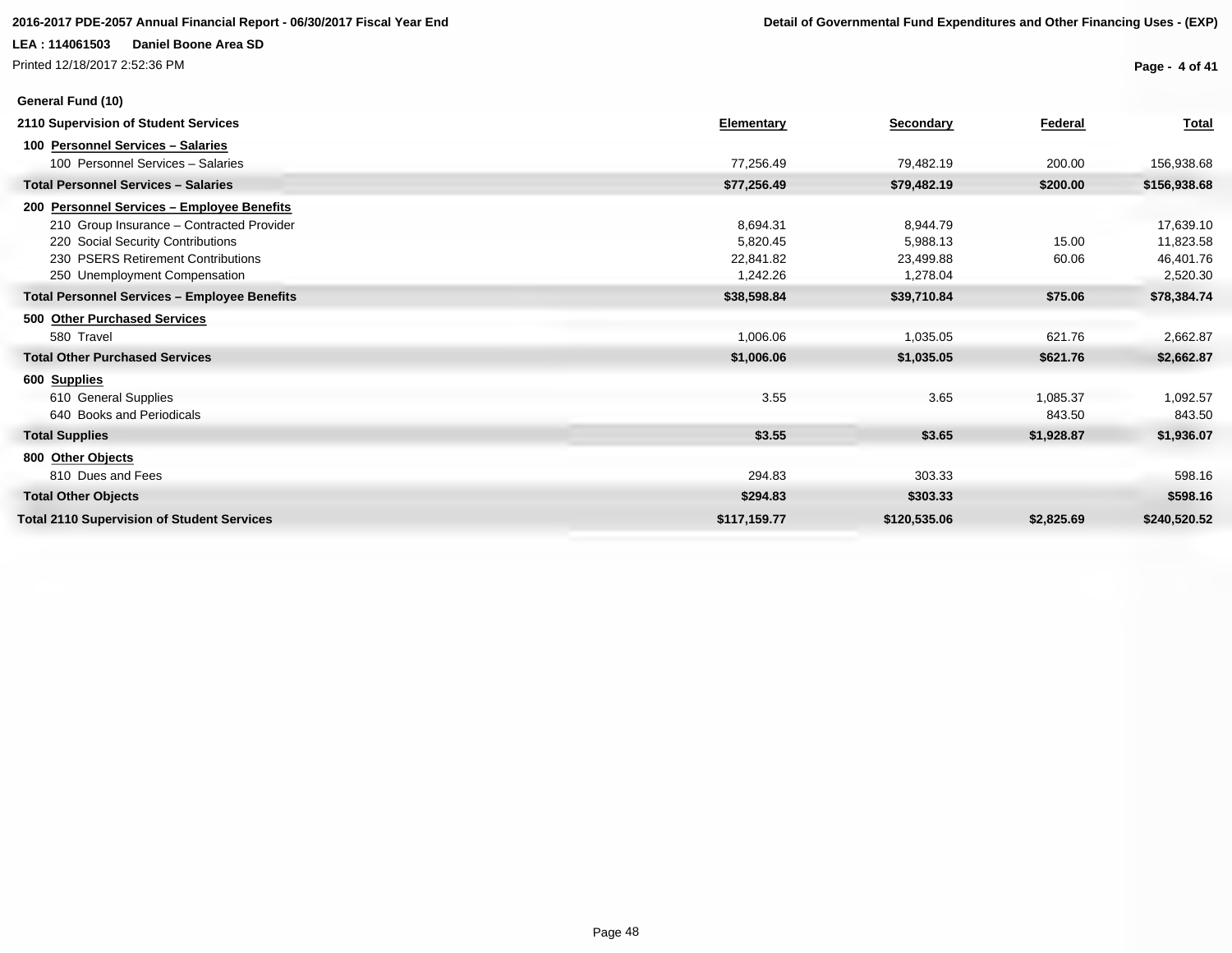### **2016-2017 PDE-2057 Annual Financial Report - 06/30/2017 Fiscal Year End Detail of Governmental Fund Expenditures and Other Financing Uses - (EXP)**

### **LEA : 114061503 Daniel Boone Area SD**

Printed 12/18/2017 2:52:36 PM

**General Fund (10)**

**Page - 5 of 41**

| 2111 Supervision of Student Services - Head of Component       | Elementary   | <b>Secondary</b> | Federal    | <b>Total</b> |
|----------------------------------------------------------------|--------------|------------------|------------|--------------|
| 100 Personnel Services - Salaries                              |              |                  |            |              |
| 100 Personnel Services - Salaries                              | 77,256.49    | 79,482.19        | 200.00     | 156,938.68   |
| <b>Total Personnel Services - Salaries</b>                     | \$77,256.49  | \$79,482.19      | \$200.00   | \$156,938.68 |
| 200 Personnel Services - Employee Benefits                     |              |                  |            |              |
| 210 Group Insurance - Contracted Provider                      | 8,694.31     | 8,944.79         |            | 17,639.10    |
| 220 Social Security Contributions                              | 5,820.45     | 5,988.13         | 15.00      | 11,823.58    |
| 230 PSERS Retirement Contributions                             | 22.841.82    | 23,499.88        | 60.06      | 46,401.76    |
| 250 Unemployment Compensation                                  | 1,242.26     | 1,278.04         |            | 2,520.30     |
| <b>Total Personnel Services - Employee Benefits</b>            | \$38,598.84  | \$39,710.84      | \$75.06    | \$78,384.74  |
| 500 Other Purchased Services                                   |              |                  |            |              |
| 580 Travel                                                     | 1,006.06     | 1,035.05         | 621.76     | 2,662.87     |
| <b>Total Other Purchased Services</b>                          | \$1,006.06   | \$1,035.05       | \$621.76   | \$2,662.87   |
| 600 Supplies                                                   |              |                  |            |              |
| 610 General Supplies                                           | 3.55         | 3.65             | 1,085.37   | 1,092.57     |
| 640 Books and Periodicals                                      |              |                  | 843.50     | 843.50       |
| <b>Total Supplies</b>                                          | \$3.55       | \$3.65           | \$1,928.87 | \$1,936.07   |
| 800 Other Objects                                              |              |                  |            |              |
| 810 Dues and Fees                                              | 294.83       | 303.33           |            | 598.16       |
| <b>Total Other Objects</b>                                     | \$294.83     | \$303.33         |            | \$598.16     |
| Total 2111 Supervision of Student Services - Head of Component | \$117,159.77 | \$120,535.06     | \$2,825.69 | \$240,520.52 |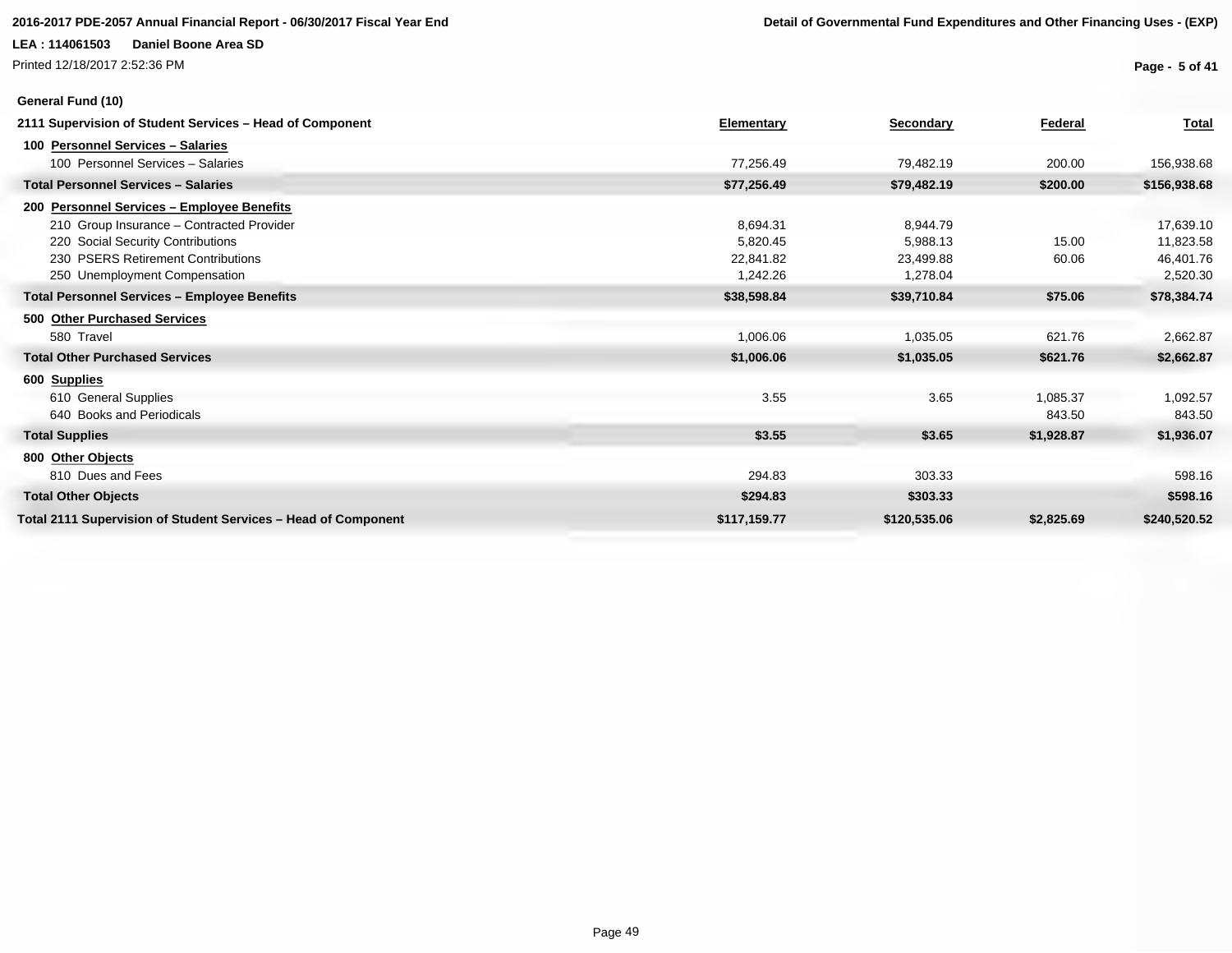Printed 12/18/2017 2:52:36 PM

**Page - 6 of 41**

| General Fund (10)                                   |              |              |                |                |
|-----------------------------------------------------|--------------|--------------|----------------|----------------|
| 2120 Guidance Services                              | Elementary   | Secondary    | <b>Federal</b> | <b>Total</b>   |
| 100 Personnel Services - Salaries                   |              |              |                |                |
| 100 Personnel Services - Salaries                   | 324,256.57   | 439,107.53   |                | 763,364.10     |
| <b>Total Personnel Services - Salaries</b>          | \$324,256.57 | \$439,107.53 |                | \$763,364.10   |
| 200 Personnel Services - Employee Benefits          |              |              |                |                |
| 210 Group Insurance - Contracted Provider           | 45,130.94    | 116,821.12   |                | 161,952.06     |
| 220 Social Security Contributions                   | 24,319.54    | 31,942.88    |                | 56,262.42      |
| 230 PSERS Retirement Contributions                  | 96,659.53    | 131,613.77   |                | 228,273.30     |
| 250 Unemployment Compensation                       | 2,520.30     | 2,520.30     |                | 5,040.60       |
| <b>Total Personnel Services - Employee Benefits</b> | \$168,630.31 | \$282,898.07 |                | \$451,528.38   |
| 600 Supplies                                        |              |              |                |                |
| 610 General Supplies                                | 7,707.12     | 300.00       |                | 8,007.12       |
| 640 Books and Periodicals                           | 448.23       |              | 1,457.37       | 1,905.60       |
| <b>Total Supplies</b>                               | \$8,155.35   | \$300.00     | \$1,457.37     | \$9,912.72     |
| 800 Other Objects                                   |              |              |                |                |
| 810 Dues and Fees                                   |              | (2,169.00)   |                | (2, 169.00)    |
| <b>Total Other Objects</b>                          |              | (\$2,169.00) |                | (\$2,169.00)   |
| <b>Total 2120 Guidance Services</b>                 | \$501,042.23 | \$720,136.60 | \$1,457.37     | \$1,222,636.20 |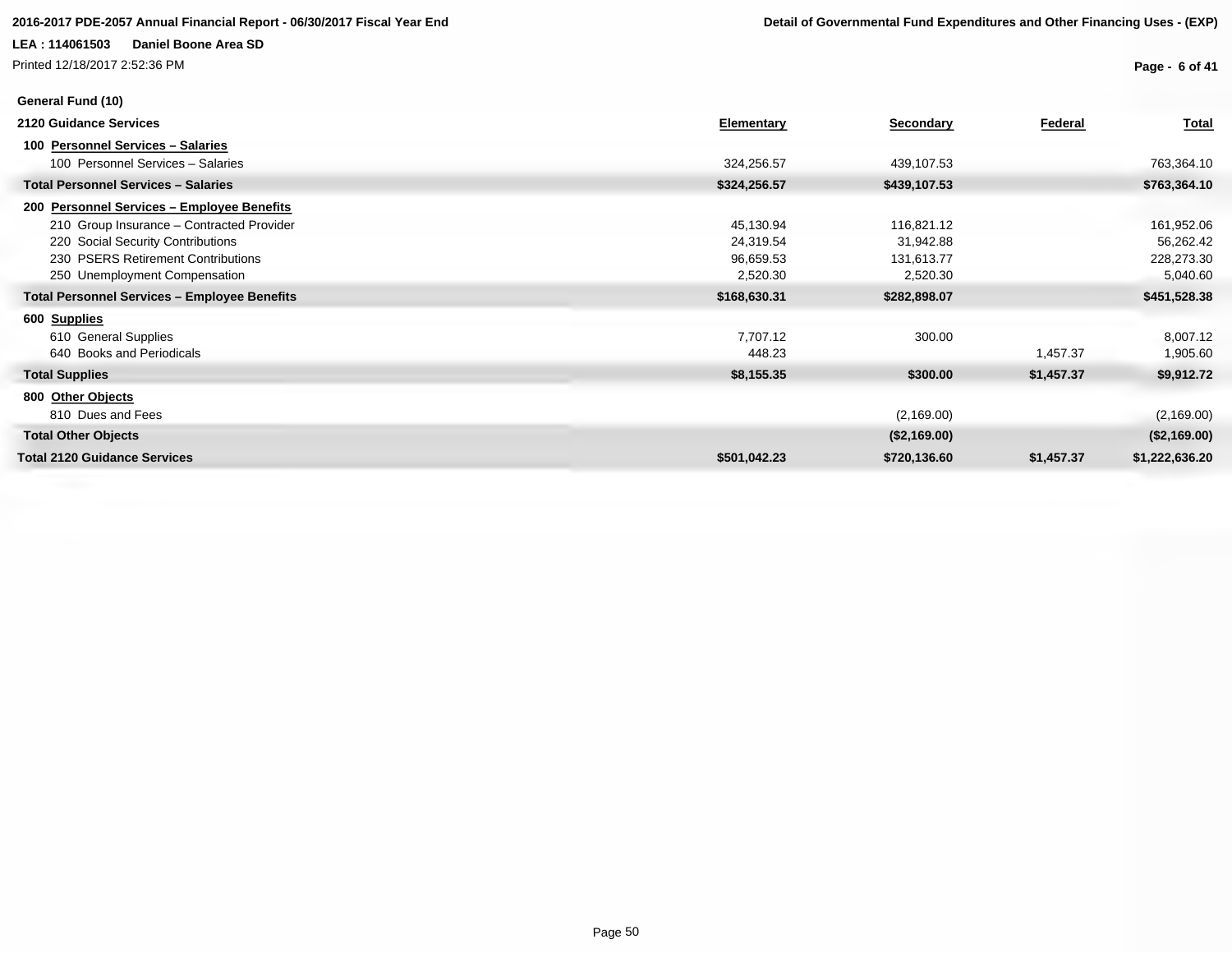Printed 12/18/2017 2:52:36 PM

**General Fund (10)**

**Page - 7 of 41**

| 2140 Psychological Services                                | <b>Elementary</b> | Secondary    | Federal    | <b>Total</b> |
|------------------------------------------------------------|-------------------|--------------|------------|--------------|
| 100 Personnel Services - Salaries                          |                   |              |            |              |
| 100 Personnel Services - Salaries                          | 62,212.10         | 64,004.37    |            | 126,216.47   |
| <b>Total Personnel Services - Salaries</b>                 | \$62,212.10       | \$64,004.37  |            | \$126,216.47 |
| 200 Personnel Services - Employee Benefits                 |                   |              |            |              |
| 210 Group Insurance - Contracted Provider                  | 19,885.44         | 20,458.33    |            | 40,343.77    |
| 220 Social Security Contributions                          | 4,561.29          | 4,692.69     |            | 9,253.98     |
| 230 PSERS Retirement Contributions                         | 18,682.42         | 19,220.65    |            | 37,903.07    |
| <b>Total Personnel Services - Employee Benefits</b>        | \$43,129.15       | \$44,371.67  |            | \$87,500.82  |
| 300 Purchased Professional and Technical Services          |                   |              |            |              |
| 330 Other Professional Services                            | 6,974.54          | 7,175.46     | 7,625.00   | 21,775.00    |
| <b>Total Purchased Professional and Technical Services</b> | \$6,974.54        | \$7,175.46   | \$7,625.00 | \$21,775.00  |
| 600 Supplies                                               |                   |              |            |              |
| 610 General Supplies                                       | 3,037.46          | 3,124.97     | 1,964.00   | 8,126.43     |
| <b>Total Supplies</b>                                      | \$3,037.46        | \$3,124.97   | \$1,964.00 | \$8,126.43   |
| 800 Other Objects                                          |                   |              |            |              |
| 810 Dues and Fees                                          | (88.72)           | (91.28)      |            | (180.00)     |
| <b>Total Other Objects</b>                                 | (\$88.72)         | (\$91.28)    |            | (\$180.00)   |
| <b>Total 2140 Psychological Services</b>                   | \$115,264.53      | \$118,585.19 | \$9,589.00 | \$243,438.72 |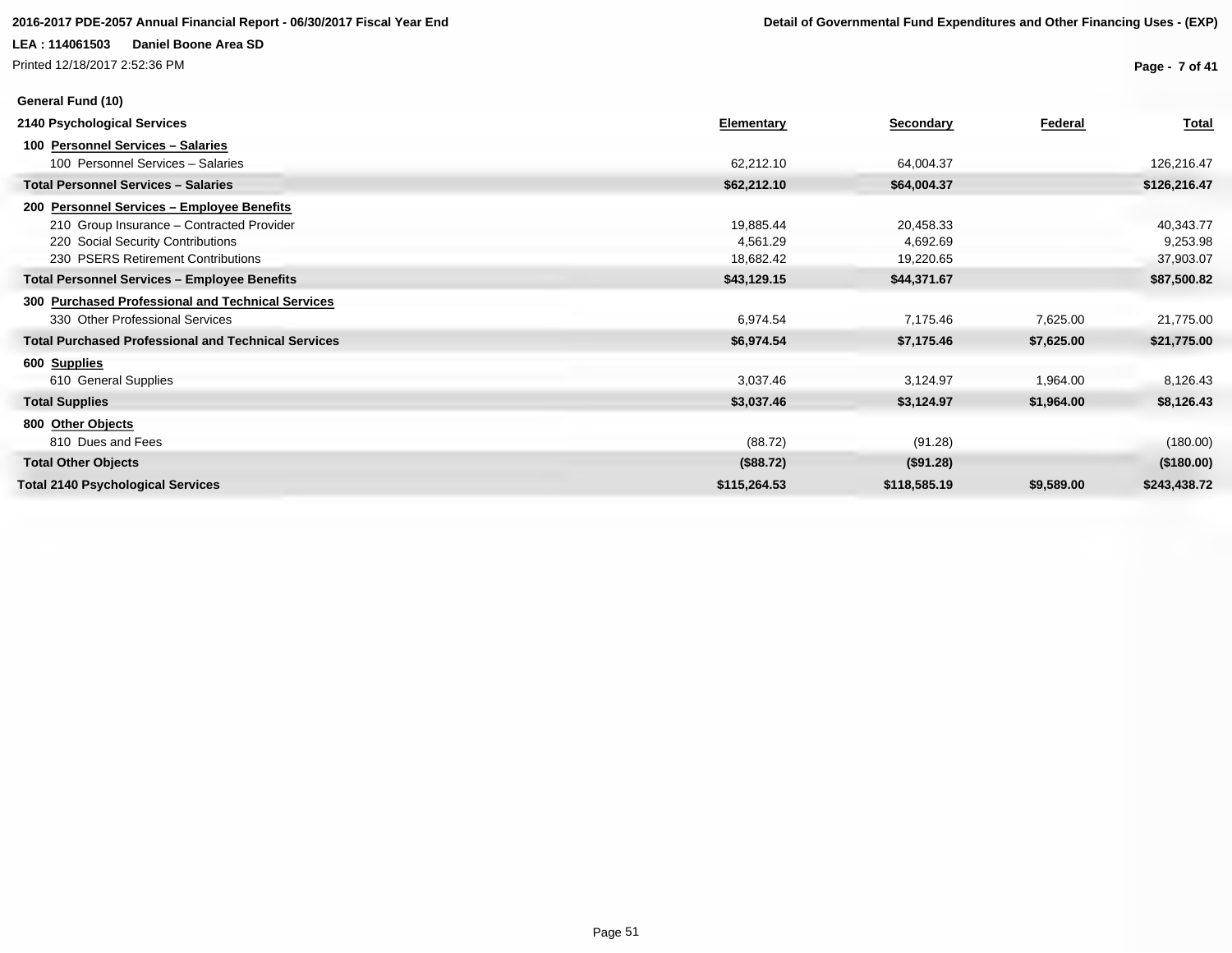Printed 12/18/2017 2:52:36 PM

**General Fund (10)**

**Page - 8 of 41**

| 2200 Support Services - Instructional Staff                                        | <b>Elementary</b> | <b>Secondary</b> | Federal     | <b>Total</b>   |
|------------------------------------------------------------------------------------|-------------------|------------------|-------------|----------------|
| 100 Personnel Services - Salaries                                                  |                   |                  |             |                |
| 100 Personnel Services - Salaries                                                  | 331,652.09        | 334,085.97       |             | 665,738.06     |
| <b>Total Personnel Services - Salaries</b>                                         | \$331,652.09      | \$334,085.97     |             | \$665,738.06   |
| 200 Personnel Services - Employee Benefits                                         |                   |                  |             |                |
| 210 Group Insurance - Contracted Provider                                          | 51,869.09         | 32,639.71        |             | 84,508.80      |
| 220 Social Security Contributions                                                  | 24,605.90         | 25,142.86        |             | 49,748.76      |
| 230 PSERS Retirement Contributions                                                 | 88,356.51         | 88,763.70        |             | 177,120.21     |
| 240 Tuition Reimbursement                                                          | 41,222.83         | 52,812.57        |             | 94,035.40      |
| <b>Total Personnel Services - Employee Benefits</b>                                | \$206,054.33      | \$199,358.84     |             | \$405,413.17   |
| 300 Purchased Professional and Technical Services                                  |                   |                  |             |                |
| 324 Professional Educational Services - Employee Training and Development Services | 1,420.78          | 960.22           |             | 2,381.00       |
| 329 Professional Educational Services - Other                                      | 443.61            | 456.39           | 297.00      | 1,197.00       |
| 340 Technical Services                                                             | 72,809.89         | 74,907.48        | 1,697.17    | 149,414.54     |
| 390 Other Purchased Professional and Technical Services                            | 487.48            | 501.52           |             | 989.00         |
| <b>Total Purchased Professional and Technical Services</b>                         | \$75,161.76       | \$76,825.61      | \$1,994.17  | \$153,981.54   |
| 400 Purchased Property Services                                                    |                   |                  |             |                |
| 430 Repairs and Maintenance Services                                               | 2,996.62          | 3,082.94         |             | 6,079.56       |
| <b>Total Purchased Property Services</b>                                           | \$2,996.62        | \$3,082.94       |             | \$6,079.56     |
| 500 Other Purchased Services                                                       |                   |                  |             |                |
| 530 Communications                                                                 | 3,120.06          | 3,209.94         |             | 6,330.00       |
| 580 Travel                                                                         | 2,965.53          | 2,675.93         | 1,546.14    | 7,187.60       |
| <b>Total Other Purchased Services</b>                                              | \$6,085.59        | \$5,885.87       | \$1,546.14  | \$13,517.60    |
| 600 Supplies                                                                       |                   |                  |             |                |
| 610 General Supplies                                                               | 22,646.74         | 12,242.94        | 27,667.55   | 62,557.23      |
| 640 Books and Periodicals                                                          | 80,928.43         | 86,783.47        |             | 167,711.90     |
| 650 Supplies & Fees - Technology Related                                           | 13,345.29         | 17,704.69        |             | 31,049.98      |
| <b>Total Supplies</b>                                                              | \$116,920.46      | \$116,731.10     | \$27,667.55 | \$261,319.11   |
| 700 Property                                                                       |                   |                  |             |                |
| 756 Capitalized Technology Hardware and Equipment - Original                       | 19,440.45         | 20,000.51        |             | 39,440.96      |
| 768 Capitalized Technology Software - Replacement                                  | 130,783.05        | 184,521.10       |             | 315,304.15     |
| <b>Total Property</b>                                                              | \$150,223.50      | \$204,521.61     |             | \$354,745.11   |
| 800 Other Objects                                                                  |                   |                  |             |                |
| 810 Dues and Fees                                                                  | 495.45            | 574.33           |             | 1,069.78       |
| <b>Total Other Objects</b>                                                         | \$495.45          | \$574.33         |             | \$1,069.78     |
| Total 2200 Support Services – Instructional Staff                                  | \$889,589.80      | \$941,066.27     | \$31,207.86 | \$1,861,863.93 |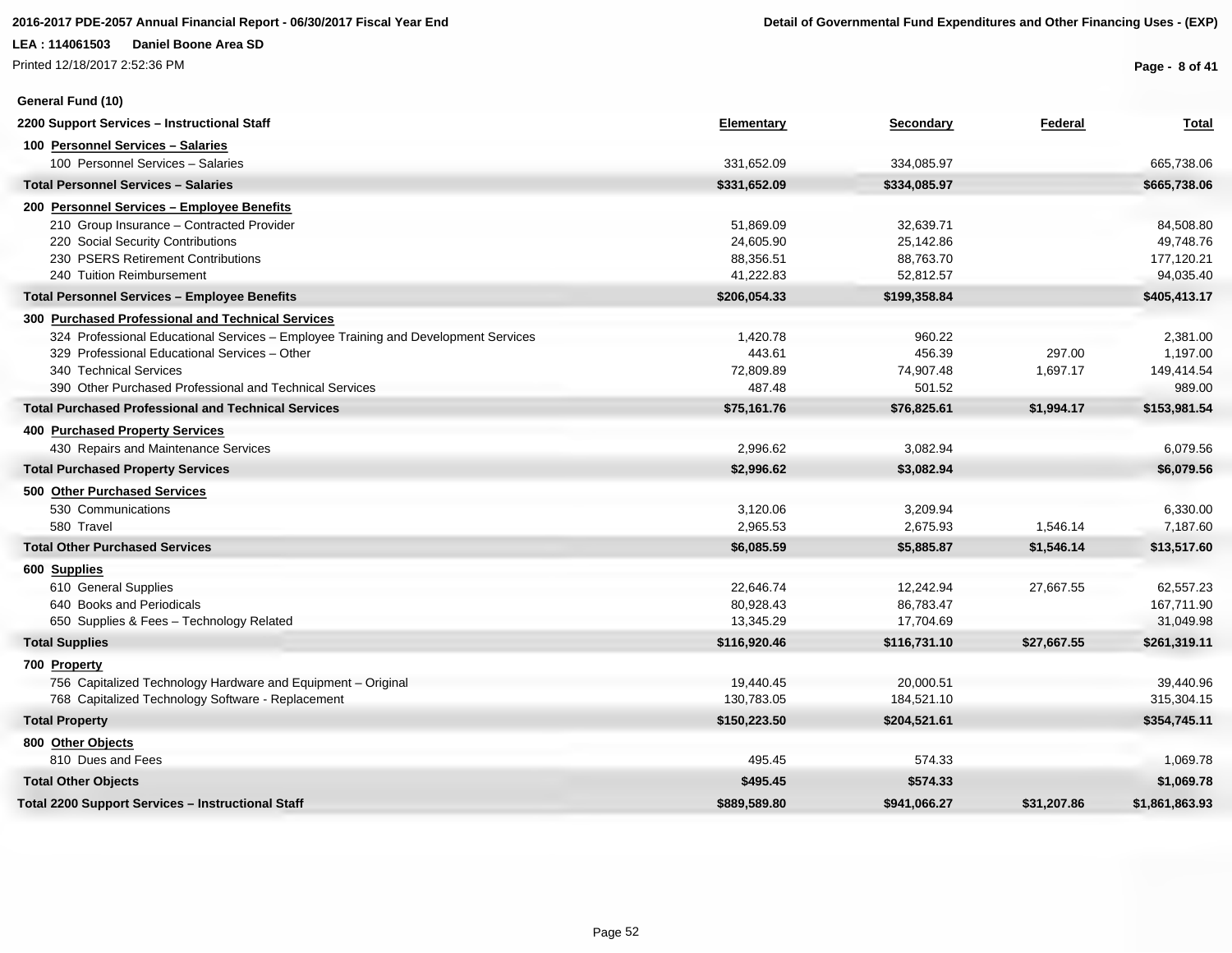Printed 12/18/2017 2:52:36 PM

### **General Fund (10)**

**Page - 9 of 41**

| 2240 Computer-Assisted Instruction Support Services                                | Elementary   | Secondary    | Federal     | <b>Total</b>   |
|------------------------------------------------------------------------------------|--------------|--------------|-------------|----------------|
| 100 Personnel Services - Salaries                                                  |              |              |             |                |
| 100 Personnel Services - Salaries                                                  | 158,731.14   | 163,304.02   |             | 322,035.16     |
| <b>Total Personnel Services - Salaries</b>                                         | \$158,731.14 | \$163,304.02 |             | \$322,035.16   |
| 200 Personnel Services - Employee Benefits                                         |              |              |             |                |
| 210 Group Insurance - Contracted Provider                                          | 24,805.82    | 25,520.45    |             | 50,326.27      |
| 220 Social Security Contributions                                                  | 11,912.84    | 12,256.04    |             | 24,168.88      |
| 230 PSERS Retirement Contributions                                                 | 47,039.80    | 48,394.98    |             | 95,434.78      |
| <b>Total Personnel Services - Employee Benefits</b>                                | \$83,758.46  | \$86,171.47  |             | \$169,929.93   |
| 300 Purchased Professional and Technical Services                                  |              |              |             |                |
| 324 Professional Educational Services - Employee Training and Development Services | 365.78       | 460.22       |             | 826.00         |
| 340 Technical Services                                                             | 72,809.89    | 74,907.48    | 1,697.17    | 149,414.54     |
| <b>Total Purchased Professional and Technical Services</b>                         | \$73,175.67  | \$75,367.70  | \$1,697.17  | \$150,240.54   |
| 400 Purchased Property Services                                                    |              |              |             |                |
| 430 Repairs and Maintenance Services                                               | 2,996.62     | 3,082.94     |             | 6,079.56       |
| <b>Total Purchased Property Services</b>                                           | \$2,996.62   | \$3,082.94   |             | \$6,079.56     |
| 500 Other Purchased Services                                                       |              |              |             |                |
| 580 Travel                                                                         | 1,434.23     | 1,475.55     |             | 2,909.78       |
| <b>Total Other Purchased Services</b>                                              | \$1,434.23   | \$1,475.55   |             | \$2,909.78     |
| 600 Supplies                                                                       |              |              |             |                |
| 610 General Supplies                                                               | 18,159.87    | 9,710.91     | 27,667.55   | 55,538.33      |
| 650 Supplies & Fees - Technology Related                                           | 12,855.47    | 17,200.76    |             | 30,056.23      |
| <b>Total Supplies</b>                                                              | \$31,015.34  | \$26,911.67  | \$27,667.55 | \$85,594.56    |
| 700 Property                                                                       |              |              |             |                |
| 756 Capitalized Technology Hardware and Equipment - Original                       | 19,440.45    | 20,000.51    |             | 39,440.96      |
| 768 Capitalized Technology Software - Replacement                                  | 130,783.05   | 184,521.10   |             | 315,304.15     |
| <b>Total Property</b>                                                              | \$150,223.50 | \$204,521.61 |             | \$354,745.11   |
| 800 Other Objects                                                                  |              |              |             |                |
| 810 Dues and Fees                                                                  | 15.00        | 15.44        |             | 30.44          |
| <b>Total Other Objects</b>                                                         | \$15.00      | \$15.44      |             | \$30.44        |
| <b>Total 2240 Computer-Assisted Instruction Support Services</b>                   | \$501.349.96 | \$560,850,40 | \$29.364.72 | \$1.091.565.08 |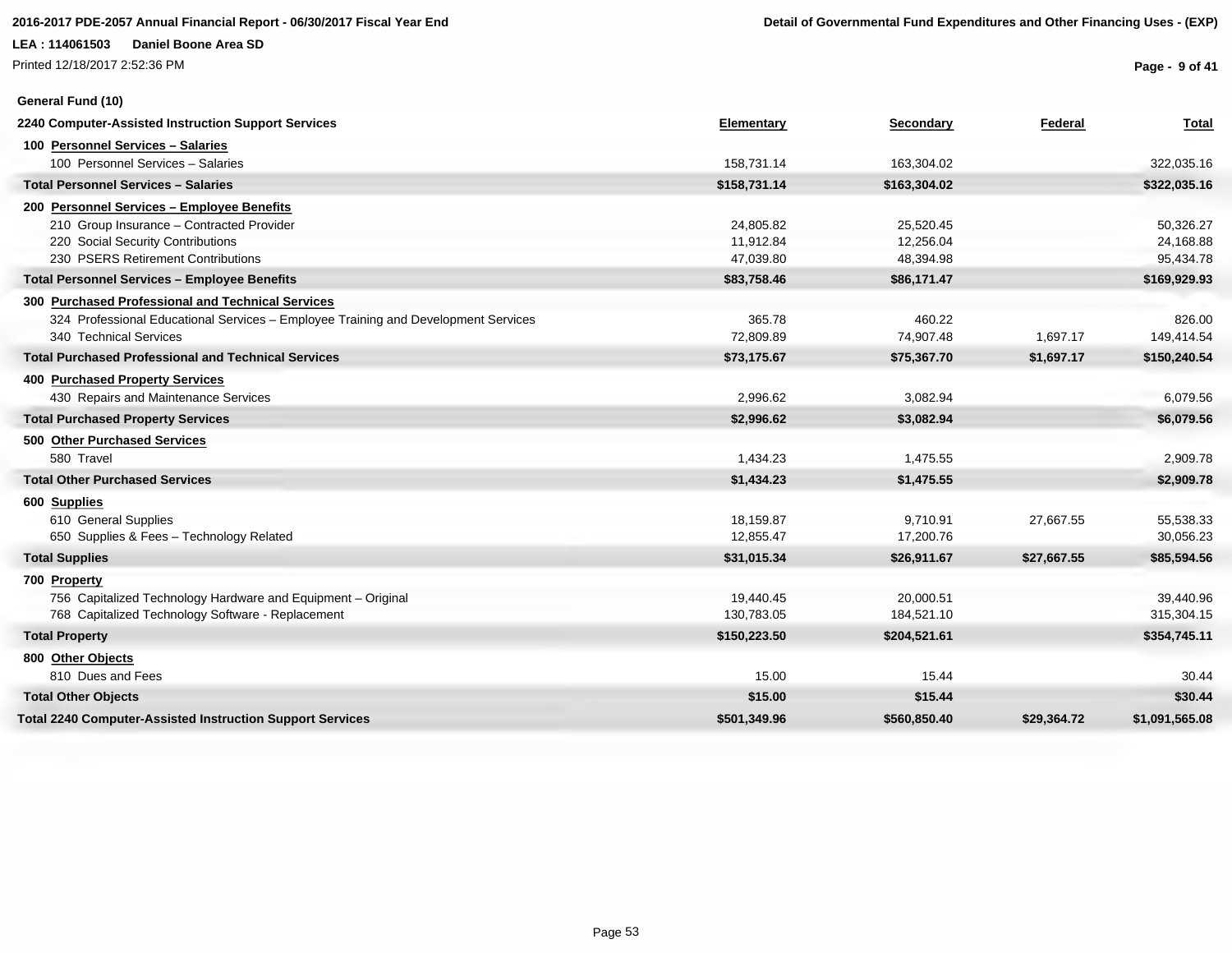Printed 12/18/2017 2:52:36 PM

**General Fund (10)**

**Page - 10 of 41**

| 2250 School Library Services                        | Elementary   | Secondary   | Federal | Total        |
|-----------------------------------------------------|--------------|-------------|---------|--------------|
| 100 Personnel Services - Salaries                   |              |             |         |              |
| 100 Personnel Services - Salaries                   | 72,037.36    | 66,992.00   |         | 139,029.36   |
| <b>Total Personnel Services - Salaries</b>          | \$72,037.36  | \$66,992.00 |         | \$139,029.36 |
| 200 Personnel Services - Employee Benefits          |              |             |         |              |
| 210 Group Insurance - Contracted Provider           | 20,181.39    | 39.10       |         | 20,220.49    |
| 220 Social Security Contributions                   | 5,148.44     | 5,124.85    |         | 10,273.29    |
| 230 PSERS Retirement Contributions                  | 21,632.78    | 20,117.72   |         | 41,750.50    |
| <b>Total Personnel Services - Employee Benefits</b> | \$46,962.61  | \$25,281.67 |         | \$72,244.28  |
| 500 Other Purchased Services                        |              |             |         |              |
| 580 Travel                                          |              | 51.25       |         | 51.25        |
| <b>Total Other Purchased Services</b>               |              | \$51.25     |         | \$51.25      |
| 600 Supplies                                        |              |             |         |              |
| 610 General Supplies                                | 2,348.63     | 332.19      |         | 2,680.82     |
| 640 Books and Periodicals                           | 2,934.38     | 6,542.48    |         | 9,476.86     |
| <b>Total Supplies</b>                               | \$5,283.01   | \$6,874.67  |         | \$12,157.68  |
| 800 Other Objects                                   |              |             |         |              |
| 810 Dues and Fees                                   | 52.94        | 119.06      |         | 172.00       |
| <b>Total Other Objects</b>                          | \$52.94      | \$119.06    |         | \$172.00     |
| <b>Total 2250 School Library Services</b>           | \$124,335.92 | \$99,318.65 |         | \$223,654.57 |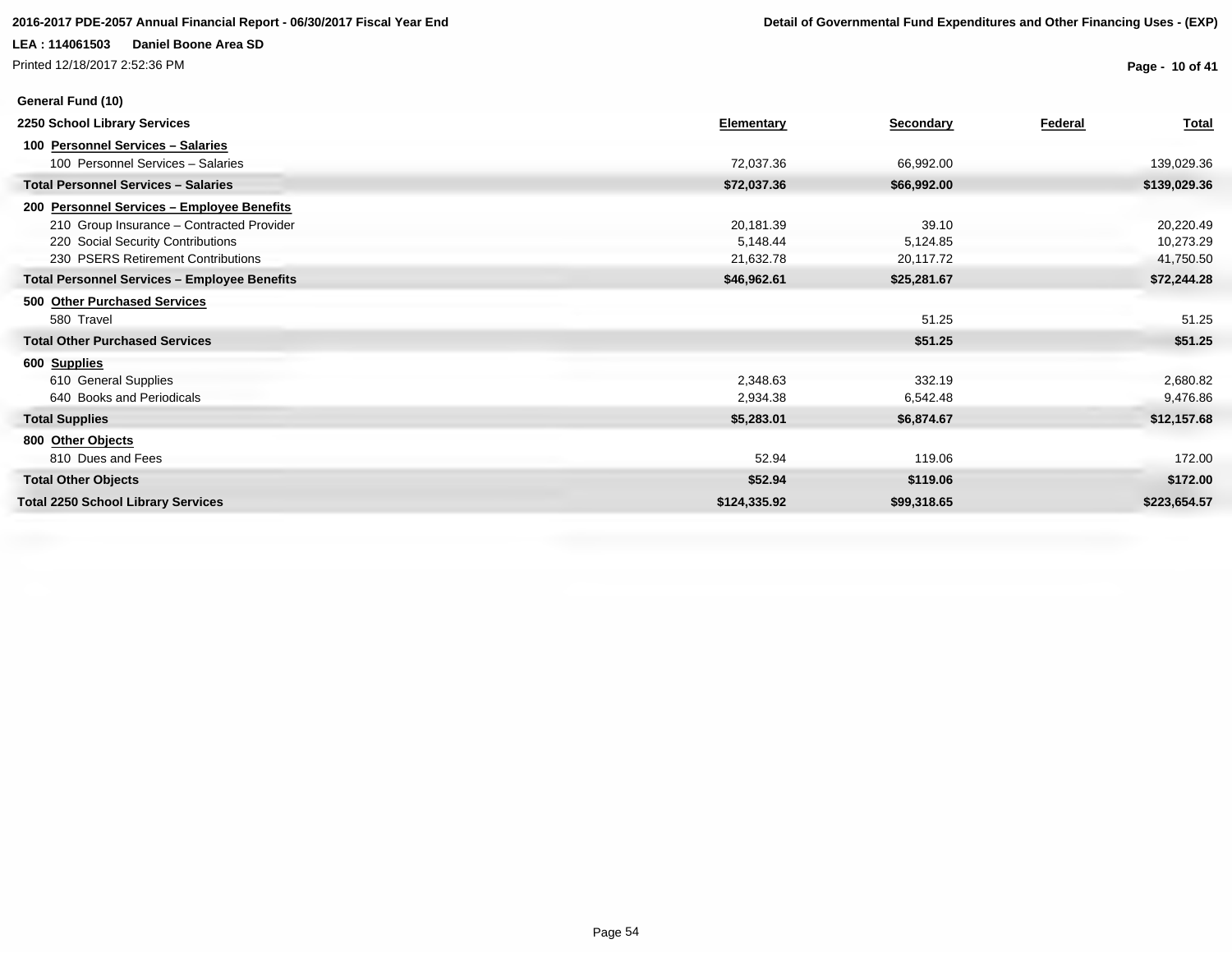### **2016-2017 PDE-2057 Annual Financial Report - 06/30/2017 Fiscal Year End Detail of Governmental Fund Expenditures and Other Financing Uses - (EXP)**

### **LEA : 114061503 Daniel Boone Area SD**

Printed 12/18/2017 2:52:36 PM

**General Fund (10)**

**Page - 11 of 41**

| 2260 Instruction and Curriculum Development Services              | Elementary   | Secondary    | Federal | <b>Total</b> |
|-------------------------------------------------------------------|--------------|--------------|---------|--------------|
| 100 Personnel Services - Salaries                                 |              |              |         |              |
| 100 Personnel Services - Salaries                                 | 100,883.59   | 103,789.95   |         | 204,673.54   |
| <b>Total Personnel Services - Salaries</b>                        | \$100,883.59 | \$103,789.95 |         | \$204,673.54 |
| 200 Personnel Services - Employee Benefits                        |              |              |         |              |
| 210 Group Insurance - Contracted Provider                         | 6,881.88     | 7,080.16     |         | 13,962.04    |
| 220 Social Security Contributions                                 | 7,544.62     | 7,761.97     |         | 15,306.59    |
| 230 PSERS Retirement Contributions                                | 19,683.93    | 20,251.00    |         | 39,934.93    |
| <b>Total Personnel Services - Employee Benefits</b>               | \$34,110.43  | \$35,093.13  |         | \$69,203.56  |
| 300 Purchased Professional and Technical Services                 |              |              |         |              |
| 329 Professional Educational Services - Other                     | 443.61       | 456.39       |         | 900.00       |
| 390 Other Purchased Professional and Technical Services           | 487.48       | 501.52       |         | 989.00       |
| <b>Total Purchased Professional and Technical Services</b>        | \$931.09     | \$957.91     |         | \$1,889.00   |
| 500 Other Purchased Services                                      |              |              |         |              |
| 530 Communications                                                | 3,120.06     | 3,209.94     |         | 6,330.00     |
| 580 Travel                                                        | 636.86       | 655.20       |         | 1,292.06     |
| <b>Total Other Purchased Services</b>                             | \$3,756.92   | \$3,865.14   |         | \$7,622.06   |
| 600 Supplies                                                      |              |              |         |              |
| 610 General Supplies                                              | 2,138.24     | 2,199.84     |         | 4,338.08     |
| 640 Books and Periodicals                                         | 77,994.05    | 80,240.99    |         | 158,235.04   |
| 650 Supplies & Fees - Technology Related                          | 489.82       | 503.93       |         | 993.75       |
| <b>Total Supplies</b>                                             | \$80,622.11  | \$82,944.76  |         | \$163,566.87 |
| 800 Other Objects                                                 |              |              |         |              |
| 810 Dues and Fees                                                 | 427.51       | 439.83       |         | 867.34       |
| <b>Total Other Objects</b>                                        | \$427.51     | \$439.83     |         | \$867.34     |
| <b>Total 2260 Instruction and Curriculum Development Services</b> | \$220,731.65 | \$227,090.72 |         | \$447.822.37 |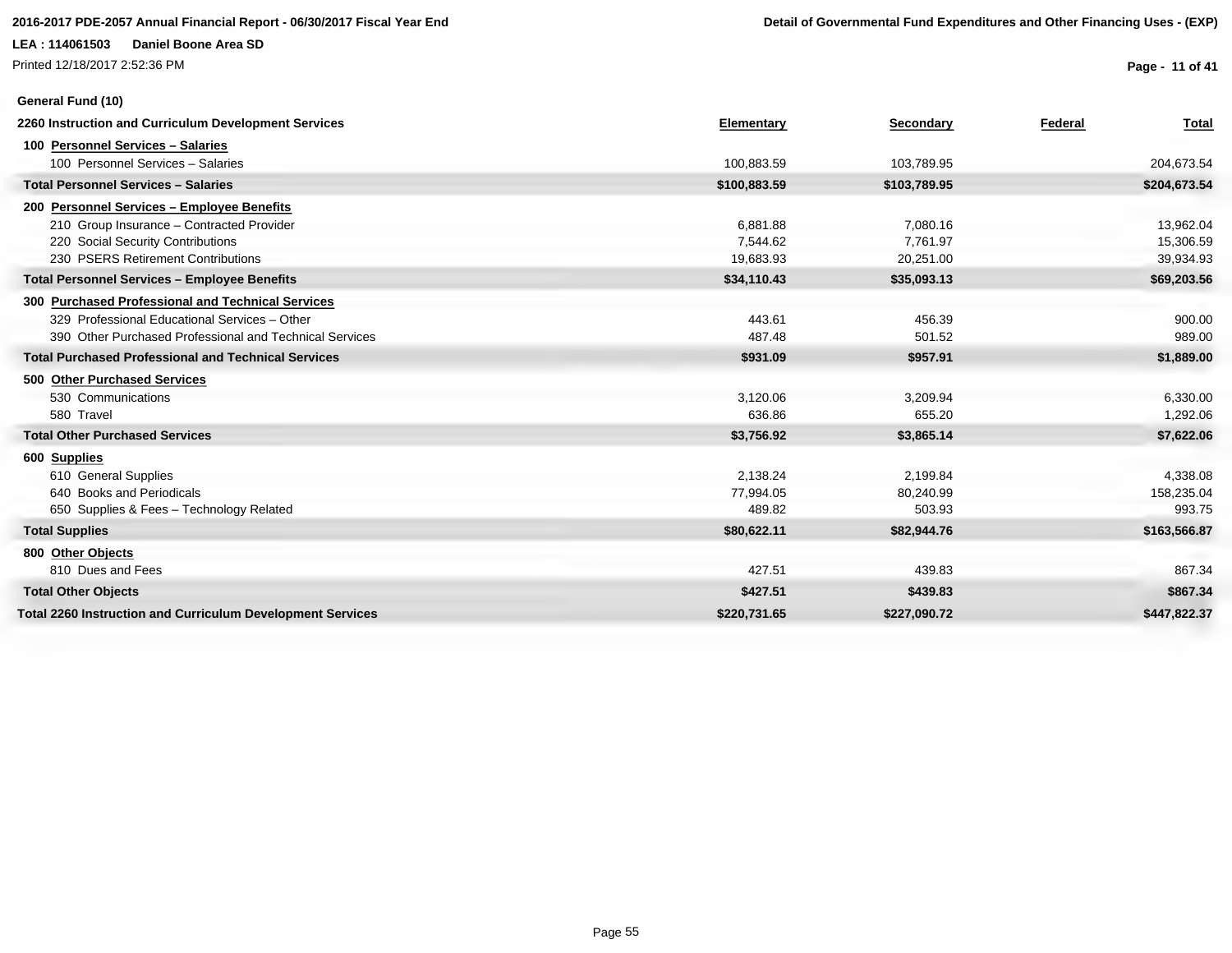Printed 12/18/2017 2:52:36 PM

### **General Fund (10)**

**Page - 12 of 41**

| 2270 Instructional Staff Professional Development Services                         | Elementary  | Secondary   | Federal    | <b>Total</b> |
|------------------------------------------------------------------------------------|-------------|-------------|------------|--------------|
| 200 Personnel Services - Employee Benefits                                         |             |             |            |              |
| 240 Tuition Reimbursement                                                          | 41,222.83   | 52.812.57   |            | 94,035.40    |
| <b>Total Personnel Services - Employee Benefits</b>                                | \$41,222.83 | \$52,812.57 |            | \$94,035.40  |
| 300 Purchased Professional and Technical Services                                  |             |             |            |              |
| 324 Professional Educational Services - Employee Training and Development Services | 1,055.00    | 500.00      |            | 1,555.00     |
| 329 Professional Educational Services - Other                                      |             |             | 297.00     | 297.00       |
| <b>Total Purchased Professional and Technical Services</b>                         | \$1,055.00  | \$500.00    | \$297.00   | \$1,852.00   |
| 500 Other Purchased Services                                                       |             |             |            |              |
| 580 Travel                                                                         | 894.44      | 493.93      | 1.546.14   | 2,934.51     |
| <b>Total Other Purchased Services</b>                                              | \$894.44    | \$493.93    | \$1,546.14 | \$2,934.51   |
| <b>Total 2270 Instructional Staff Professional Development Services</b>            | \$43.172.27 | \$53,806.50 | \$1.843.14 | \$98,821.91  |
|                                                                                    |             |             |            |              |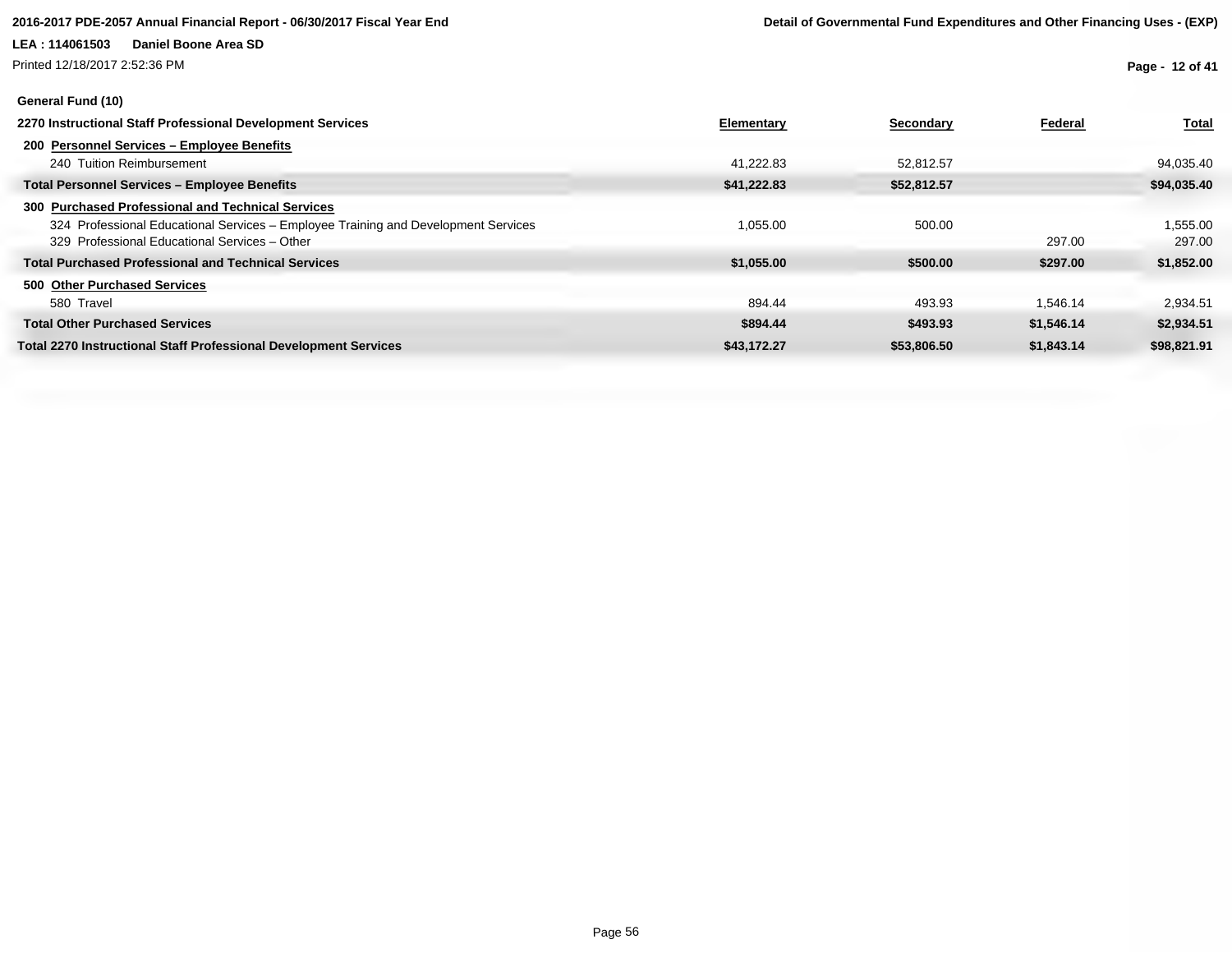Printed 12/18/2017 2:52:36 PM

**General Fund (10)**

**Page - 13 of 41**

| 2300 Support Services - Administration                     | Elementary   | Secondary    | Federal  | <b>Total</b>   |
|------------------------------------------------------------|--------------|--------------|----------|----------------|
| 100 Personnel Services - Salaries                          |              |              |          |                |
| 100 Personnel Services - Salaries                          | 516,376.00   | 605,504.42   | 200.00   | 1,352,163.15   |
| <b>Total Personnel Services - Salaries</b>                 | \$516,376.00 | \$605,504.42 | \$200.00 | \$1,352,163.15 |
| 200 Personnel Services - Employee Benefits                 |              |              |          |                |
| 210 Group Insurance - Contracted Provider                  | 111,956.87   | 105,747.31   |          | 262,635.63     |
| 220 Social Security Contributions                          | 37,867.95    | 45,216.81    | 14.58    | 98,668.28      |
| 230 PSERS Retirement Contributions                         | 148,461.87   | 175,137.60   | 60.06    | 408,833.55     |
| 250 Unemployment Compensation                              |              |              |          | 2,520.30       |
| <b>Total Personnel Services - Employee Benefits</b>        | \$298,286.69 | \$326,101.72 | \$74.64  | \$772,657.76   |
| 300 Purchased Professional and Technical Services          |              |              |          |                |
| 310 Official / Administrative Services                     |              |              |          | 492,437.19     |
| 330 Other Professional Services                            |              |              |          | 263,194.80     |
| 390 Other Purchased Professional and Technical Services    |              | 431.40       |          | 431.40         |
| <b>Total Purchased Professional and Technical Services</b> |              | \$431.40     |          | \$756,063.39   |
| 400 Purchased Property Services                            |              |              |          |                |
| 430 Repairs and Maintenance Services                       |              | 950.00       |          | 1,949.00       |
| <b>Total Purchased Property Services</b>                   |              | \$950.00     |          | \$1,949.00     |
| 500 Other Purchased Services                               |              |              |          |                |
| 520 Insurance - General                                    |              |              |          | 880.00         |
| 530 Communications                                         | 1,062.32     | 1,198.44     |          | 10,661.55      |
| 541 Advertising Related to Federal Grant Awards            |              |              |          | 7,290.02       |
| 550 Printing and Binding                                   | 604.86       | 213.34       |          | 4,916.53       |
| 580 Travel                                                 | 1,159.41     | 530.00       | 387.01   | 11,305.78      |
| <b>Total Other Purchased Services</b>                      | \$2,826.59   | \$1,941.78   | \$387.01 | \$35,053.88    |
| 600 Supplies                                               |              |              |          |                |
| 610 General Supplies                                       | 13,824.64    | 16,101.81    |          | 34,890.98      |
| 630 Food                                                   | 607.08       | 831.60       |          | 1,821.63       |
| 640 Books and Periodicals                                  | 224.79       | (38.10)      |          | 186.69         |
| <b>Total Supplies</b>                                      | \$14,656.51  | \$16,895.31  |          | \$36,899.30    |
| 800 Other Objects                                          |              |              |          |                |
| 810 Dues and Fees                                          | 2,204.85     | 3,516.14     |          | 73,935.98      |
| 820 Claims and Judgments Against the LEA                   |              |              |          | 112,188.53     |
| <b>Total Other Objects</b>                                 | \$2,204.85   | \$3,516.14   |          | \$186,124.51   |
| <b>Total 2300 Support Services - Administration</b>        | \$834,350.64 | \$955,340.77 | \$661.65 | \$3,140,910.99 |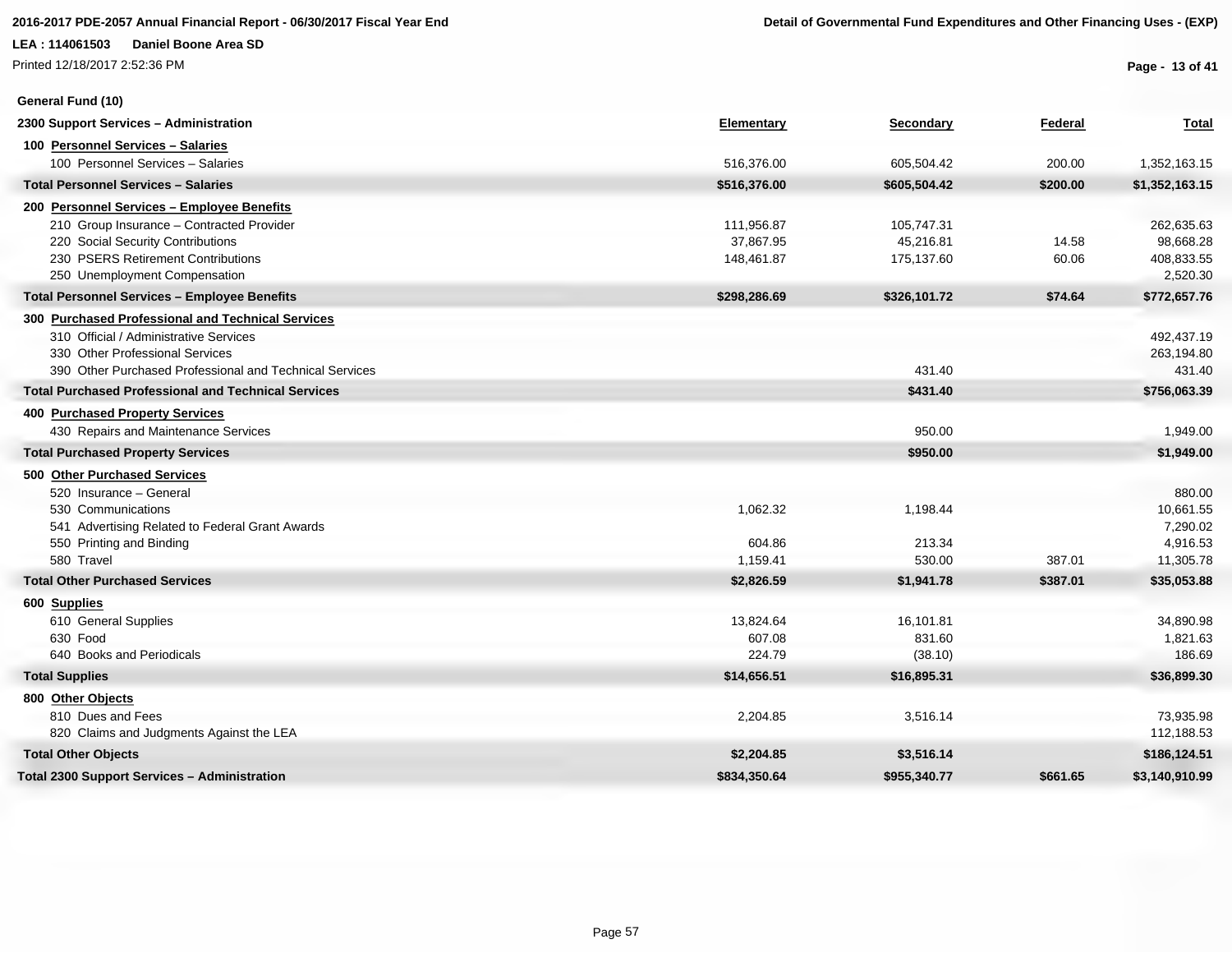Printed 12/18/2017 2:52:36 PM

**Page - 14 of 41**

| General Fund (10)                                                                                                        |                   |           |         |                                |
|--------------------------------------------------------------------------------------------------------------------------|-------------------|-----------|---------|--------------------------------|
| 2310 Board Services                                                                                                      | <b>Elementary</b> | Secondary | Federal | <b>Total</b>                   |
| 100 Personnel Services - Salaries<br>100 Personnel Services - Salaries                                                   |                   |           |         | 24,726.69                      |
| <b>Total Personnel Services - Salaries</b>                                                                               |                   |           |         | \$24,726.69                    |
| 200 Personnel Services - Employee Benefits<br>220 Social Security Contributions<br>230 PSERS Retirement Contributions    |                   |           |         | 1,803.09<br>5,683.77           |
| <b>Total Personnel Services - Employee Benefits</b>                                                                      |                   |           |         | \$7,486.86                     |
| 500 Other Purchased Services<br>520 Insurance - General<br>541 Advertising Related to Federal Grant Awards<br>580 Travel |                   |           |         | 880.00<br>7,290.02<br>5,612.76 |
| <b>Total Other Purchased Services</b>                                                                                    |                   |           |         | \$13,782.78                    |
| 600 Supplies<br>610 General Supplies<br><b>Total Supplies</b>                                                            |                   |           |         | 41.97<br>\$41.97               |
| 800 Other Objects<br>810 Dues and Fees<br>820 Claims and Judgments Against the LEA                                       |                   |           |         | 58,540.44<br>112,188.53        |
| <b>Total Other Objects</b>                                                                                               |                   |           |         | \$170,728.97                   |
| <b>Total 2310 Board Services</b>                                                                                         |                   |           |         | \$216,767.27                   |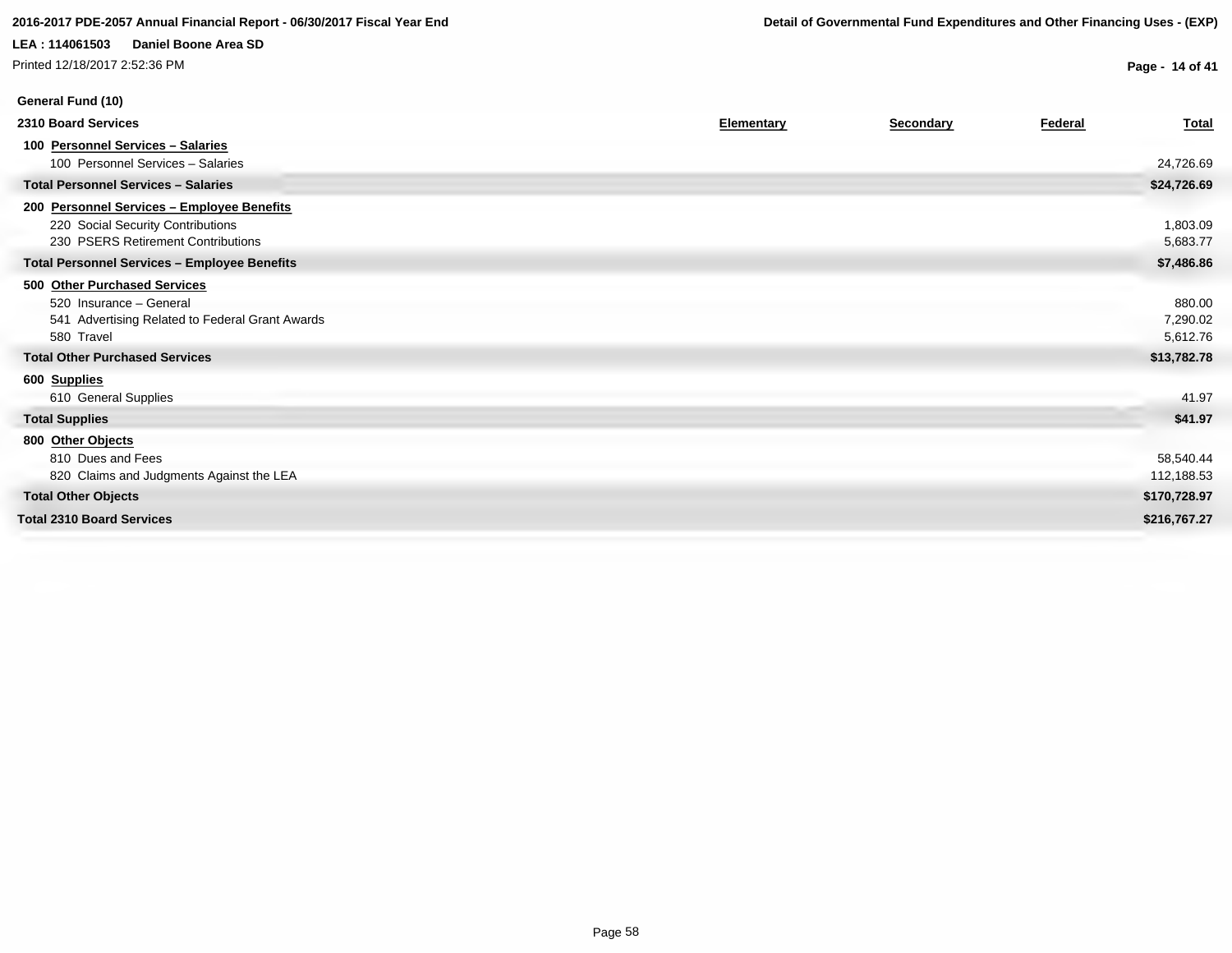# **LEA : 114061503 Daniel Boone Area SD** Printed 12/18/2017 2:52:36 PM

**Page - 15 of 41**

| General Fund (10)                                                                                                     |                   |                  |         |                      |
|-----------------------------------------------------------------------------------------------------------------------|-------------------|------------------|---------|----------------------|
| 2330 Tax Assessment and Collection Services                                                                           | <b>Elementary</b> | <b>Secondary</b> | Federal | <b>Total</b>         |
| 100 Personnel Services - Salaries<br>100 Personnel Services - Salaries                                                |                   |                  |         | 20,816.18            |
| <b>Total Personnel Services - Salaries</b>                                                                            |                   |                  |         | \$20,816.18          |
| 200 Personnel Services - Employee Benefits<br>220 Social Security Contributions<br>230 PSERS Retirement Contributions |                   |                  |         | 1,558.40<br>5,535.41 |
| <b>Total Personnel Services - Employee Benefits</b>                                                                   |                   |                  |         | \$7,093.81           |
| 300 Purchased Professional and Technical Services<br>310 Official / Administrative Services                           |                   |                  |         | 347,523.70           |
| <b>Total Purchased Professional and Technical Services</b>                                                            |                   |                  |         | \$347,523.70         |
| 500 Other Purchased Services<br>530 Communications<br>550 Printing and Binding                                        |                   |                  |         | 8,400.79<br>4,098.33 |
| <b>Total Other Purchased Services</b>                                                                                 |                   |                  |         | \$12,499.12          |
| <b>Total 2330 Tax Assessment and Collection Services</b>                                                              |                   |                  |         | \$387,932.81         |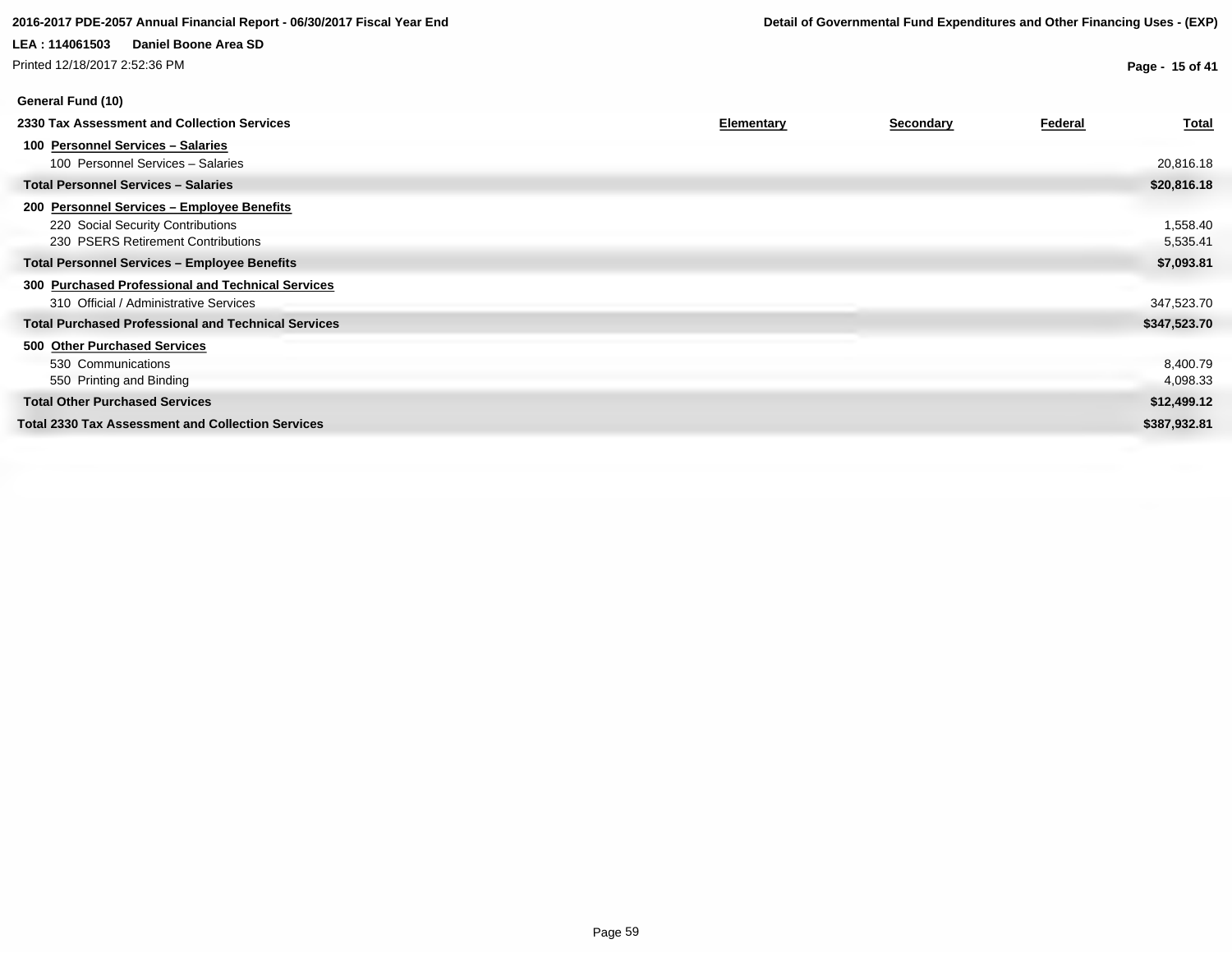## **LEA : 114061503 Daniel Boone Area SD** Printed 12/18/2017 2:52:36 PM

**Page - 16 of 41**

| General Fund (10)                                          |            |           |                |              |
|------------------------------------------------------------|------------|-----------|----------------|--------------|
| 2350 Legal and Accounting Services                         | Elementary | Secondary | <b>Federal</b> | <b>Total</b> |
| 300 Purchased Professional and Technical Services          |            |           |                |              |
| 330 Other Professional Services                            |            |           |                | 263,194.80   |
| <b>Total Purchased Professional and Technical Services</b> |            |           |                | \$263,194.80 |
| <b>Total 2350 Legal and Accounting Services</b>            |            |           |                | \$263,194.80 |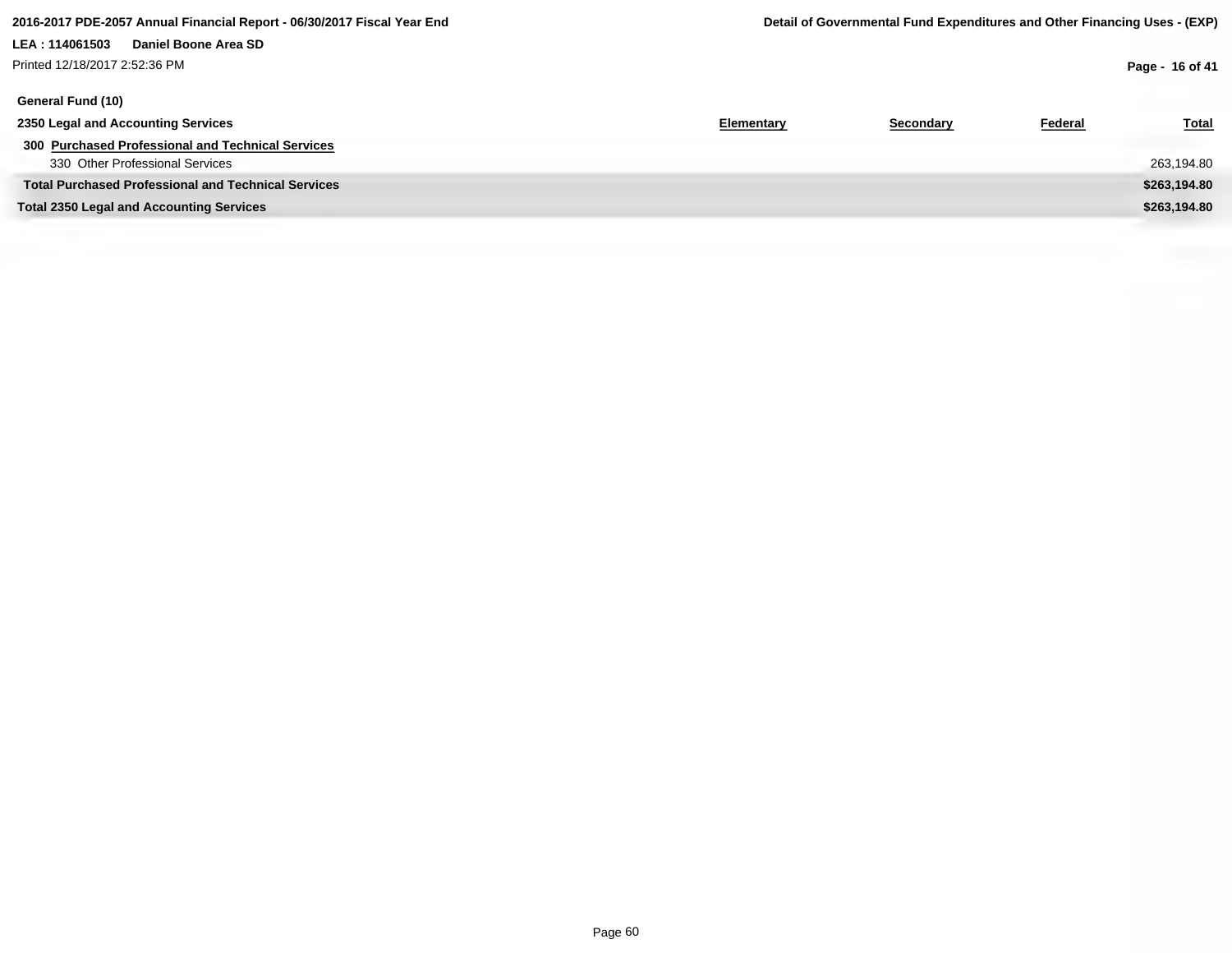# **General Fund (10)**

**Page - 17 of 41**

| 2360 Office of the Superintendent / Executive Director Services       | <b>Elementary</b> | Secondary  | Federal  | <b>Total</b> |
|-----------------------------------------------------------------------|-------------------|------------|----------|--------------|
| 100 Personnel Services - Salaries                                     |                   |            |          |              |
| 100 Personnel Services - Salaries                                     |                   |            |          | 184,539.86   |
| <b>Total Personnel Services - Salaries</b>                            |                   |            |          | \$184,539.86 |
| 200 Personnel Services - Employee Benefits                            |                   |            |          |              |
| 210 Group Insurance - Contracted Provider                             |                   |            |          | 44,931.45    |
| 220 Social Security Contributions                                     |                   |            |          | 12,207.45    |
| 230 PSERS Retirement Contributions                                    |                   |            |          | 73,954.84    |
| 250 Unemployment Compensation                                         |                   |            |          | 2,520.30     |
| <b>Total Personnel Services - Employee Benefits</b>                   |                   |            |          | \$133,614.04 |
| 400 Purchased Property Services                                       |                   |            |          |              |
| 430 Repairs and Maintenance Services                                  |                   |            |          | 999.00       |
| <b>Total Purchased Property Services</b>                              |                   |            |          | \$999.00     |
| 500 Other Purchased Services                                          |                   |            |          |              |
| 530 Communications                                                    | 1,076.99          | 1,108.01   |          | 2,185.00     |
| 580 Travel                                                            |                   |            | 387.01   | 4,003.61     |
| <b>Total Other Purchased Services</b>                                 | \$1,076.99        | \$1,108.01 | \$387.01 | \$6,188.61   |
| 600 Supplies                                                          |                   |            |          |              |
| 610 General Supplies                                                  |                   |            |          | 4,922.56     |
| 630 Food                                                              |                   |            |          | 382.95       |
| <b>Total Supplies</b>                                                 |                   |            |          | \$5,305.51   |
| 800 Other Objects                                                     |                   |            |          |              |
| 810 Dues and Fees                                                     |                   |            |          | 9,674.55     |
| <b>Total Other Objects</b>                                            |                   |            |          | \$9,674.55   |
| Total 2360 Office of the Superintendent / Executive Director Services | \$1,076.99        | \$1,108.01 | \$387.01 | \$340,321.57 |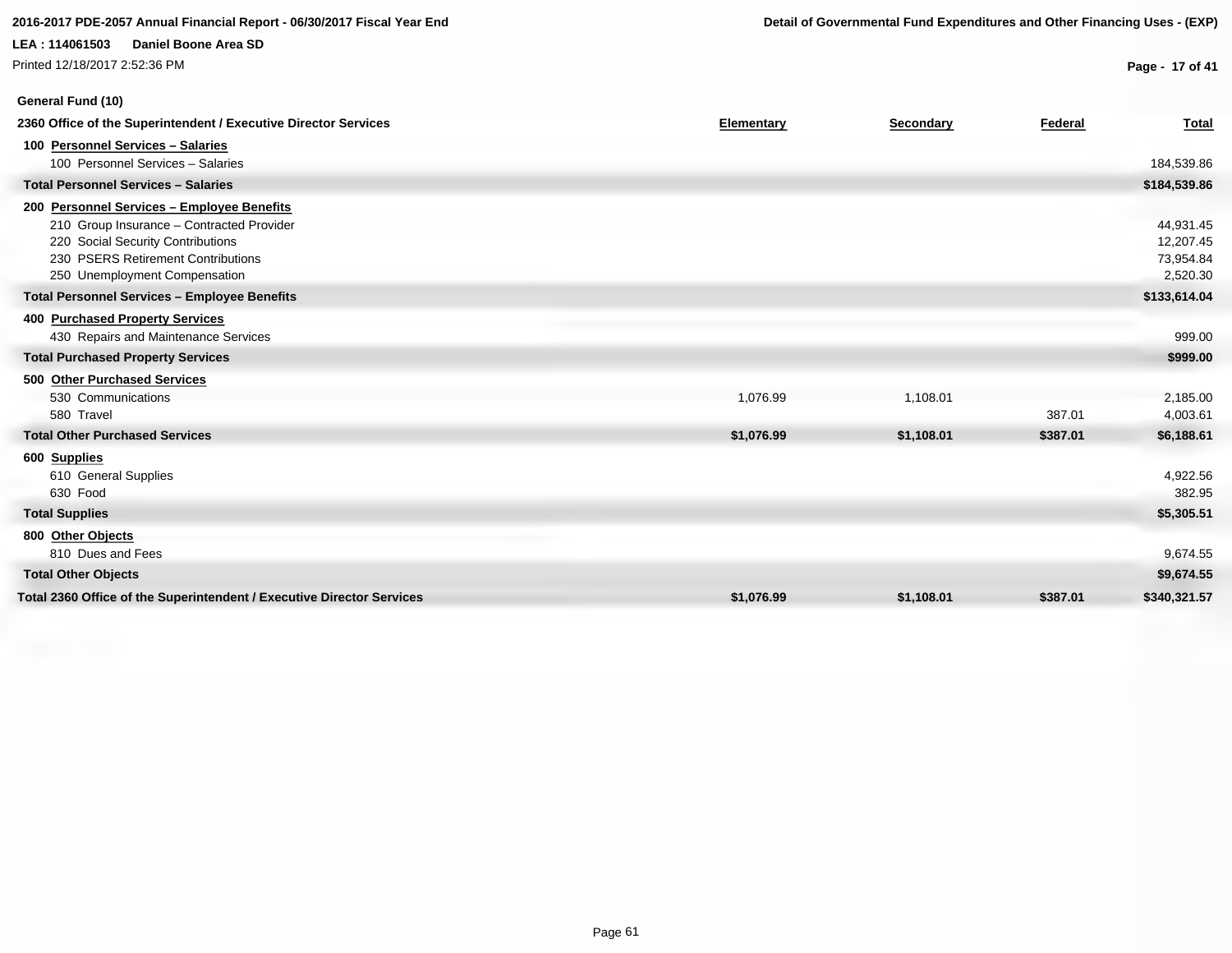Printed 12/18/2017 2:52:36 PM

**General Fund (10)**

**Page - 18 of 41**

| 2380 Office of the Principal Services                      | Elementary   | Secondary    | Federal  | <b>Total</b>   |
|------------------------------------------------------------|--------------|--------------|----------|----------------|
| 100 Personnel Services - Salaries                          |              |              |          |                |
| 100 Personnel Services - Salaries                          | 516,376.00   | 605,504.42   | 200.00   | 1,122,080.42   |
| <b>Total Personnel Services - Salaries</b>                 | \$516,376.00 | \$605,504.42 | \$200.00 | \$1,122,080.42 |
| 200 Personnel Services - Employee Benefits                 |              |              |          |                |
| 210 Group Insurance - Contracted Provider                  | 111,956.87   | 105,747.31   |          | 217,704.18     |
| 220 Social Security Contributions                          | 37,867.95    | 45,216.81    | 14.58    | 83,099.34      |
| 230 PSERS Retirement Contributions                         | 148,461.87   | 175,137.60   | 60.06    | 323,659.53     |
| <b>Total Personnel Services - Employee Benefits</b>        | \$298,286.69 | \$326,101.72 | \$74.64  | \$624,463.05   |
| 300 Purchased Professional and Technical Services          |              |              |          |                |
| 390 Other Purchased Professional and Technical Services    |              | 431.40       |          | 431.40         |
| <b>Total Purchased Professional and Technical Services</b> |              | \$431.40     |          | \$431.40       |
| <b>400 Purchased Property Services</b>                     |              |              |          |                |
| 430 Repairs and Maintenance Services                       |              | 950.00       |          | 950.00         |
| <b>Total Purchased Property Services</b>                   |              | \$950.00     |          | \$950.00       |
| 500 Other Purchased Services                               |              |              |          |                |
| 530 Communications                                         | (14.67)      | 90.43        |          | 75.76          |
| 550 Printing and Binding                                   | 604.86       | 213.34       |          | 818.20         |
| 580 Travel                                                 | 1,159.41     | 530.00       |          | 1,689.41       |
| <b>Total Other Purchased Services</b>                      | \$1,749.60   | \$833.77     |          | \$2,583.37     |
| 600 Supplies                                               |              |              |          |                |
| 610 General Supplies                                       | 13,824.64    | 16,101.81    |          | 29,926.45      |
| 630 Food                                                   | 607.08       | 831.60       |          | 1,438.68       |
| 640 Books and Periodicals                                  | 224.79       | (38.10)      |          | 186.69         |
| <b>Total Supplies</b>                                      | \$14,656.51  | \$16,895.31  |          | \$31,551.82    |
| 800 Other Objects                                          |              |              |          |                |
| 810 Dues and Fees                                          | 2,204.85     | 3,516.14     |          | 5,720.99       |
| <b>Total Other Objects</b>                                 | \$2,204.85   | \$3,516.14   |          | \$5,720.99     |
| <b>Total 2380 Office of the Principal Services</b>         | \$833,273.65 | \$954,232.76 | \$274.64 | \$1,787,781.05 |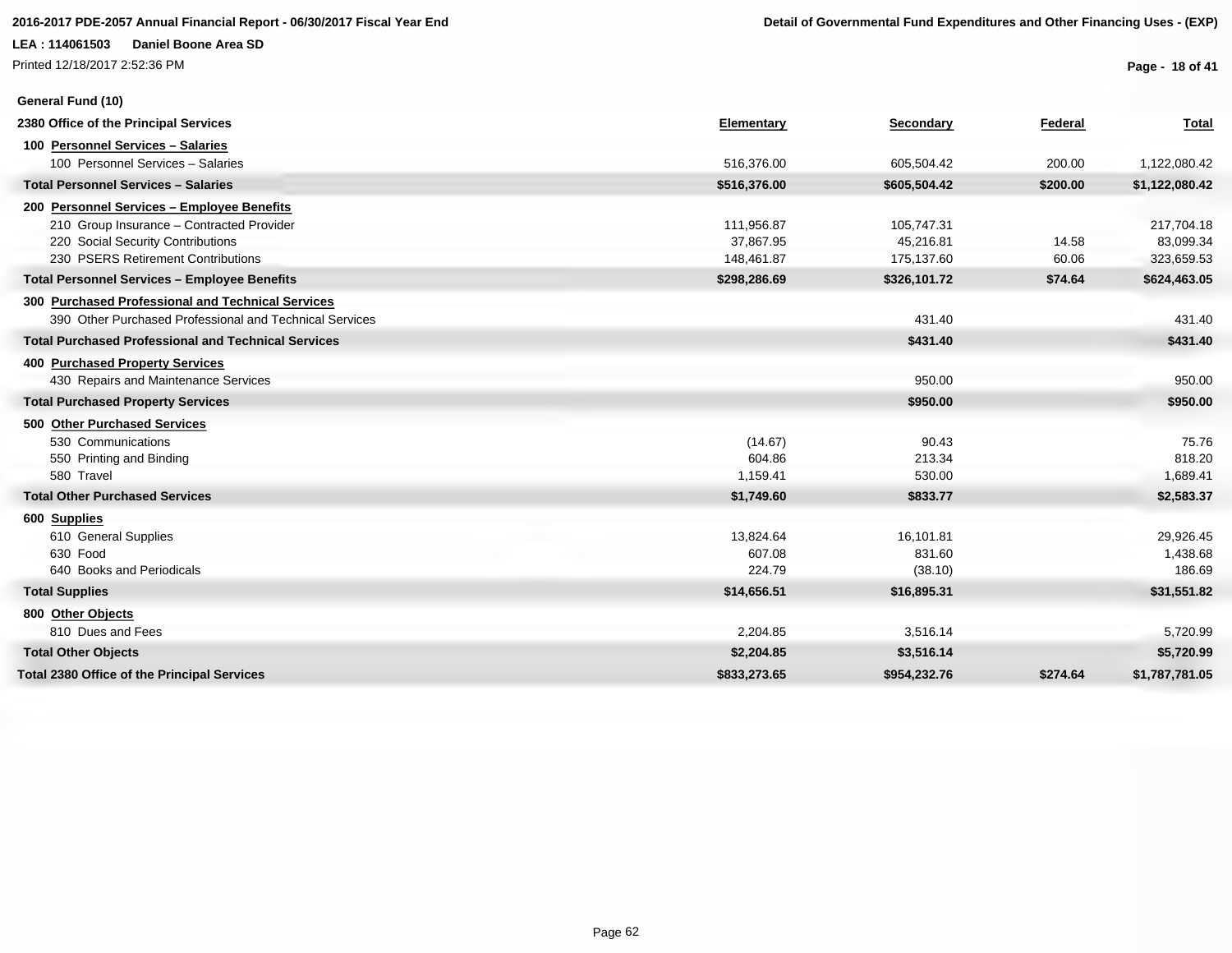## **LEA : 114061503 Daniel Boone Area SD** Printed 12/18/2017 2:52:36 PM

**Page - 19 of 41**

| General Fund (10)                                          |            |           |                |              |
|------------------------------------------------------------|------------|-----------|----------------|--------------|
| 2390 Other Administration Services                         | Elementary | Secondary | <b>Federal</b> | <b>Total</b> |
| 300 Purchased Professional and Technical Services          |            |           |                |              |
| 310 Official / Administrative Services                     |            |           |                | 144,913.49   |
| <b>Total Purchased Professional and Technical Services</b> |            |           |                | \$144,913.49 |
| <b>Total 2390 Other Administration Services</b>            |            |           |                | \$144,913.49 |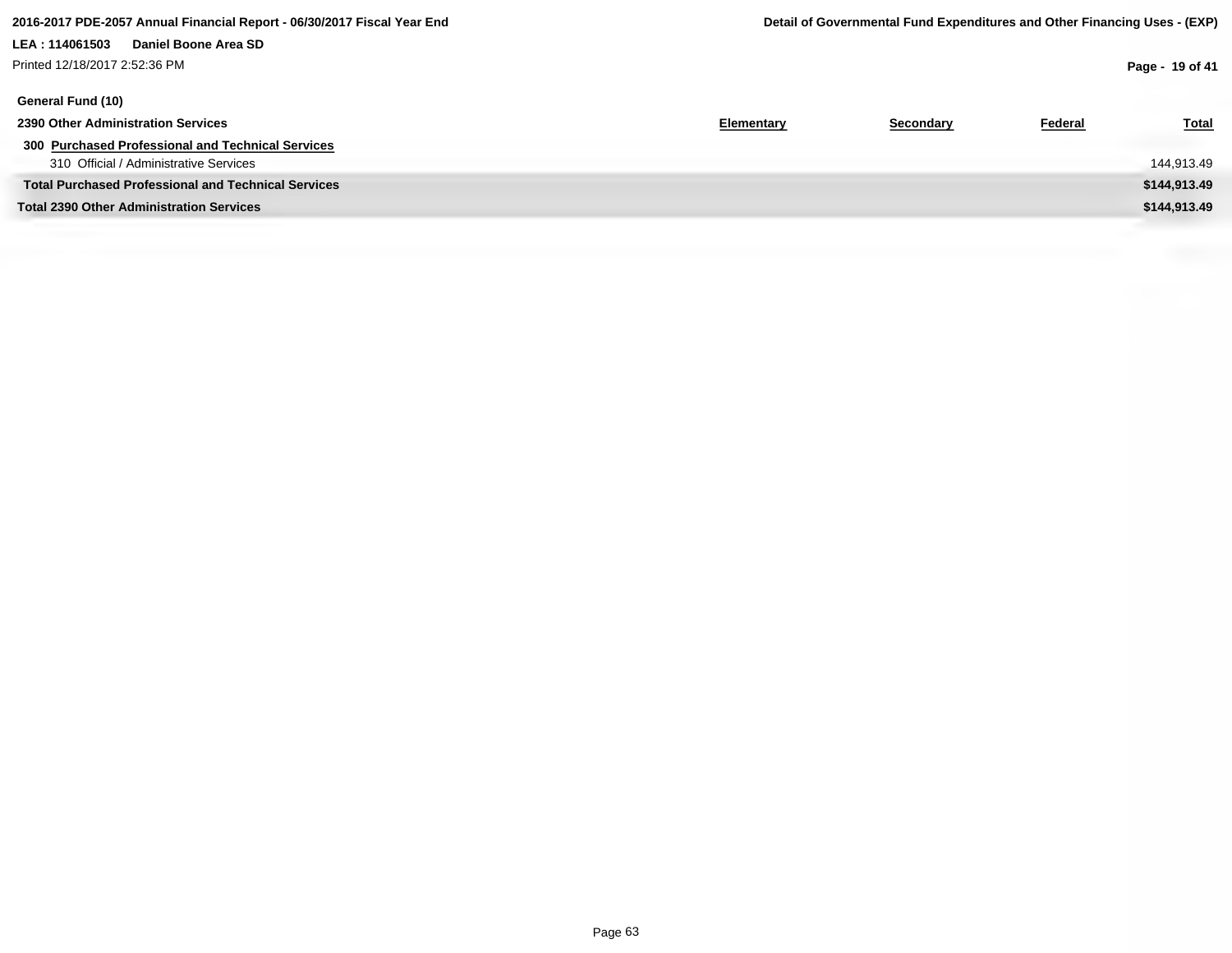# **LEA : 114061503 Daniel Boone Area SD** Printed 12/18/2017 2:52:36 PM

**Page - 20 of 41**

| Elementary<br>Federal<br><b>Secondary</b><br><b>Total</b><br>100 Personnel Services - Salaries<br>100 Personnel Services - Salaries<br>351,626.85<br><b>Total Personnel Services - Salaries</b><br>\$351,626.85<br>200 Personnel Services - Employee Benefits<br>210 Group Insurance - Contracted Provider<br>56,591.13<br>26,336.78<br>220 Social Security Contributions<br>230 PSERS Retirement Contributions<br>105,593.62<br>\$188,521.53<br><b>Total Personnel Services - Employee Benefits</b><br>300 Purchased Professional and Technical Services<br>310 Official / Administrative Services<br>91.44<br>329 Professional Educational Services - Other<br>22,000.00<br>330 Other Professional Services<br>33,182.76<br><b>Total Purchased Professional and Technical Services</b><br>\$55,274.20<br>400 Purchased Property Services<br>430 Repairs and Maintenance Services<br>194.00<br><b>Total Purchased Property Services</b><br>\$194.00<br>500 Other Purchased Services<br>580 Travel<br>12.20<br><b>Total Other Purchased Services</b><br>\$12.20<br>600 Supplies<br>610 General Supplies<br>5,320.02<br><b>Total Supplies</b><br>\$5,320.02 | General Fund (10)                                 |  |  |
|------------------------------------------------------------------------------------------------------------------------------------------------------------------------------------------------------------------------------------------------------------------------------------------------------------------------------------------------------------------------------------------------------------------------------------------------------------------------------------------------------------------------------------------------------------------------------------------------------------------------------------------------------------------------------------------------------------------------------------------------------------------------------------------------------------------------------------------------------------------------------------------------------------------------------------------------------------------------------------------------------------------------------------------------------------------------------------------------------------------------------------------------------------|---------------------------------------------------|--|--|
|                                                                                                                                                                                                                                                                                                                                                                                                                                                                                                                                                                                                                                                                                                                                                                                                                                                                                                                                                                                                                                                                                                                                                            | 2400 Support Services - Pupil Health              |  |  |
|                                                                                                                                                                                                                                                                                                                                                                                                                                                                                                                                                                                                                                                                                                                                                                                                                                                                                                                                                                                                                                                                                                                                                            |                                                   |  |  |
|                                                                                                                                                                                                                                                                                                                                                                                                                                                                                                                                                                                                                                                                                                                                                                                                                                                                                                                                                                                                                                                                                                                                                            |                                                   |  |  |
|                                                                                                                                                                                                                                                                                                                                                                                                                                                                                                                                                                                                                                                                                                                                                                                                                                                                                                                                                                                                                                                                                                                                                            |                                                   |  |  |
|                                                                                                                                                                                                                                                                                                                                                                                                                                                                                                                                                                                                                                                                                                                                                                                                                                                                                                                                                                                                                                                                                                                                                            |                                                   |  |  |
|                                                                                                                                                                                                                                                                                                                                                                                                                                                                                                                                                                                                                                                                                                                                                                                                                                                                                                                                                                                                                                                                                                                                                            |                                                   |  |  |
|                                                                                                                                                                                                                                                                                                                                                                                                                                                                                                                                                                                                                                                                                                                                                                                                                                                                                                                                                                                                                                                                                                                                                            |                                                   |  |  |
|                                                                                                                                                                                                                                                                                                                                                                                                                                                                                                                                                                                                                                                                                                                                                                                                                                                                                                                                                                                                                                                                                                                                                            |                                                   |  |  |
|                                                                                                                                                                                                                                                                                                                                                                                                                                                                                                                                                                                                                                                                                                                                                                                                                                                                                                                                                                                                                                                                                                                                                            |                                                   |  |  |
|                                                                                                                                                                                                                                                                                                                                                                                                                                                                                                                                                                                                                                                                                                                                                                                                                                                                                                                                                                                                                                                                                                                                                            |                                                   |  |  |
|                                                                                                                                                                                                                                                                                                                                                                                                                                                                                                                                                                                                                                                                                                                                                                                                                                                                                                                                                                                                                                                                                                                                                            |                                                   |  |  |
|                                                                                                                                                                                                                                                                                                                                                                                                                                                                                                                                                                                                                                                                                                                                                                                                                                                                                                                                                                                                                                                                                                                                                            |                                                   |  |  |
|                                                                                                                                                                                                                                                                                                                                                                                                                                                                                                                                                                                                                                                                                                                                                                                                                                                                                                                                                                                                                                                                                                                                                            |                                                   |  |  |
|                                                                                                                                                                                                                                                                                                                                                                                                                                                                                                                                                                                                                                                                                                                                                                                                                                                                                                                                                                                                                                                                                                                                                            |                                                   |  |  |
|                                                                                                                                                                                                                                                                                                                                                                                                                                                                                                                                                                                                                                                                                                                                                                                                                                                                                                                                                                                                                                                                                                                                                            |                                                   |  |  |
|                                                                                                                                                                                                                                                                                                                                                                                                                                                                                                                                                                                                                                                                                                                                                                                                                                                                                                                                                                                                                                                                                                                                                            |                                                   |  |  |
|                                                                                                                                                                                                                                                                                                                                                                                                                                                                                                                                                                                                                                                                                                                                                                                                                                                                                                                                                                                                                                                                                                                                                            |                                                   |  |  |
|                                                                                                                                                                                                                                                                                                                                                                                                                                                                                                                                                                                                                                                                                                                                                                                                                                                                                                                                                                                                                                                                                                                                                            |                                                   |  |  |
|                                                                                                                                                                                                                                                                                                                                                                                                                                                                                                                                                                                                                                                                                                                                                                                                                                                                                                                                                                                                                                                                                                                                                            |                                                   |  |  |
|                                                                                                                                                                                                                                                                                                                                                                                                                                                                                                                                                                                                                                                                                                                                                                                                                                                                                                                                                                                                                                                                                                                                                            |                                                   |  |  |
|                                                                                                                                                                                                                                                                                                                                                                                                                                                                                                                                                                                                                                                                                                                                                                                                                                                                                                                                                                                                                                                                                                                                                            |                                                   |  |  |
|                                                                                                                                                                                                                                                                                                                                                                                                                                                                                                                                                                                                                                                                                                                                                                                                                                                                                                                                                                                                                                                                                                                                                            |                                                   |  |  |
|                                                                                                                                                                                                                                                                                                                                                                                                                                                                                                                                                                                                                                                                                                                                                                                                                                                                                                                                                                                                                                                                                                                                                            |                                                   |  |  |
| \$600,948.80                                                                                                                                                                                                                                                                                                                                                                                                                                                                                                                                                                                                                                                                                                                                                                                                                                                                                                                                                                                                                                                                                                                                               | <b>Total 2400 Support Services - Pupil Health</b> |  |  |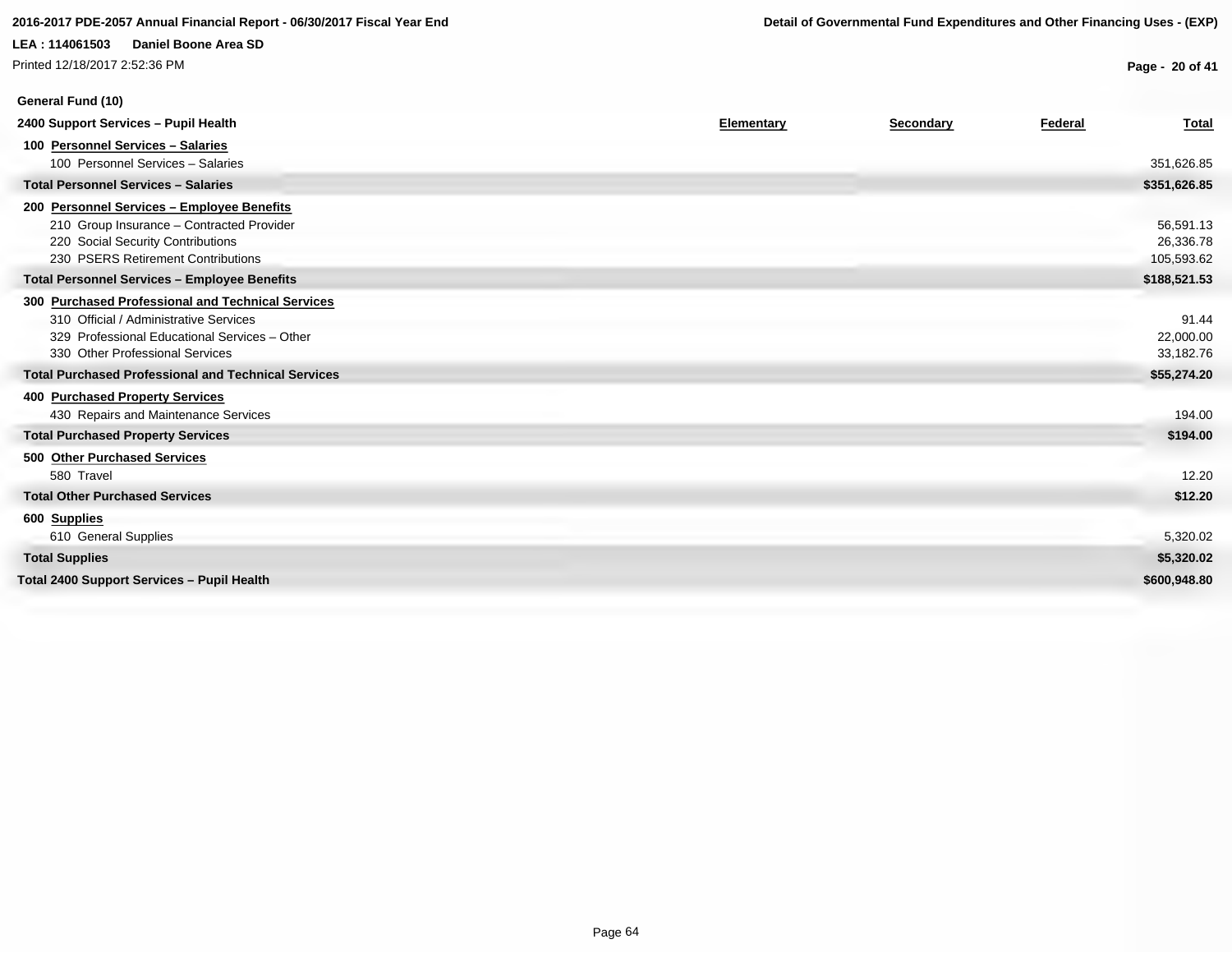Printed 12/18/2017 2:52:36 PM

**General Fund (10)**

**Page - 21 of 41**

| <b>2440 Nursing Services</b>                                                                                                                                                    | Elementary | <b>Secondary</b> | Federal | <b>Total</b>                         |
|---------------------------------------------------------------------------------------------------------------------------------------------------------------------------------|------------|------------------|---------|--------------------------------------|
| 100 Personnel Services - Salaries<br>100 Personnel Services - Salaries                                                                                                          |            |                  |         | 351,626.85                           |
| <b>Total Personnel Services - Salaries</b>                                                                                                                                      |            |                  |         | \$351,626.85                         |
| 200 Personnel Services - Employee Benefits<br>210 Group Insurance - Contracted Provider<br>220 Social Security Contributions<br>230 PSERS Retirement Contributions              |            |                  |         | 56,591.13<br>26,336.78<br>105,593.62 |
| <b>Total Personnel Services - Employee Benefits</b>                                                                                                                             |            |                  |         | \$188,521.53                         |
| 300 Purchased Professional and Technical Services<br>310 Official / Administrative Services<br>329 Professional Educational Services - Other<br>330 Other Professional Services |            |                  |         | 91.44<br>22,000.00<br>33,182.76      |
| <b>Total Purchased Professional and Technical Services</b>                                                                                                                      |            |                  |         | \$55,274.20                          |
| 400 Purchased Property Services<br>430 Repairs and Maintenance Services<br><b>Total Purchased Property Services</b>                                                             |            |                  |         | 194.00<br>\$194.00                   |
| 500 Other Purchased Services                                                                                                                                                    |            |                  |         |                                      |
| 580 Travel                                                                                                                                                                      |            |                  |         | 12.20                                |
| <b>Total Other Purchased Services</b>                                                                                                                                           |            |                  |         | \$12.20                              |
| 600 Supplies<br>610 General Supplies                                                                                                                                            |            |                  |         | 5,320.02                             |
| <b>Total Supplies</b>                                                                                                                                                           |            |                  |         | \$5,320.02                           |
| <b>Total 2440 Nursing Services</b>                                                                                                                                              |            |                  |         | \$600,948.80                         |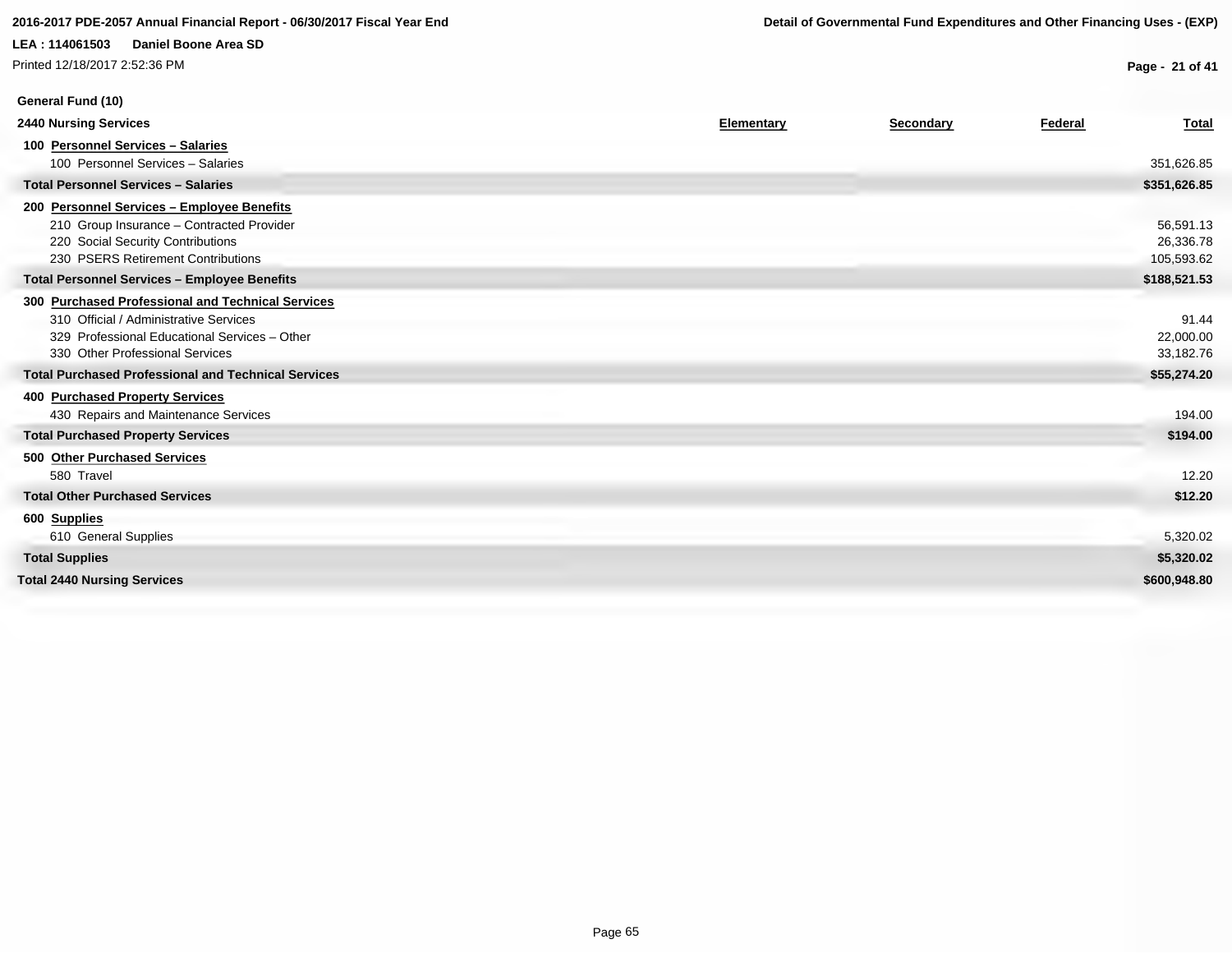Printed 12/18/2017 2:52:36 PM

**General Fund (10)**

**Page - 22 of 41**

| 2500 Support Services - Business                           | Elementary | Secondary | Federal | <b>Total</b> |
|------------------------------------------------------------|------------|-----------|---------|--------------|
| 100 Personnel Services - Salaries                          |            |           |         |              |
| 100 Personnel Services - Salaries                          |            |           |         | 347,634.66   |
| <b>Total Personnel Services - Salaries</b>                 |            |           |         | \$347,634.66 |
| 200 Personnel Services - Employee Benefits                 |            |           |         |              |
| 210 Group Insurance - Contracted Provider                  |            |           |         | 93,867.58    |
| 220 Social Security Contributions                          |            |           |         | 23,937.22    |
| 230 PSERS Retirement Contributions                         |            |           |         | 96,620.50    |
| 250 Unemployment Compensation                              |            |           |         | 2,520.30     |
| 299 All Other Employee Benefits                            |            |           |         | 26,618.91    |
| <b>Total Personnel Services - Employee Benefits</b>        |            |           |         | \$243,564.51 |
| 300 Purchased Professional and Technical Services          |            |           |         |              |
| 310 Official / Administrative Services                     |            |           |         | 1,523.00     |
| <b>Total Purchased Professional and Technical Services</b> |            |           |         | \$1,523.00   |
| 400 Purchased Property Services                            |            |           |         |              |
| 430 Repairs and Maintenance Services                       |            |           |         | 685.00       |
| <b>Total Purchased Property Services</b>                   |            |           |         | \$685.00     |
| 500 Other Purchased Services                               |            |           |         |              |
| 580 Travel                                                 |            |           |         | 596.81       |
| <b>Total Other Purchased Services</b>                      |            |           |         | \$596.81     |
| 600 Supplies                                               |            |           |         |              |
| 610 General Supplies                                       |            |           |         | 6,530.74     |
| 630 Food                                                   |            |           |         | 78.26        |
| 640 Books and Periodicals                                  |            |           |         | 115.00       |
| <b>Total Supplies</b>                                      |            |           |         | \$6,724.00   |
| 800 Other Objects                                          |            |           |         |              |
| 810 Dues and Fees                                          |            |           |         | 7,454.92     |
| <b>Total Other Objects</b>                                 |            |           |         | \$7,454.92   |
| <b>Total 2500 Support Services - Business</b>              |            |           |         | \$608,182.90 |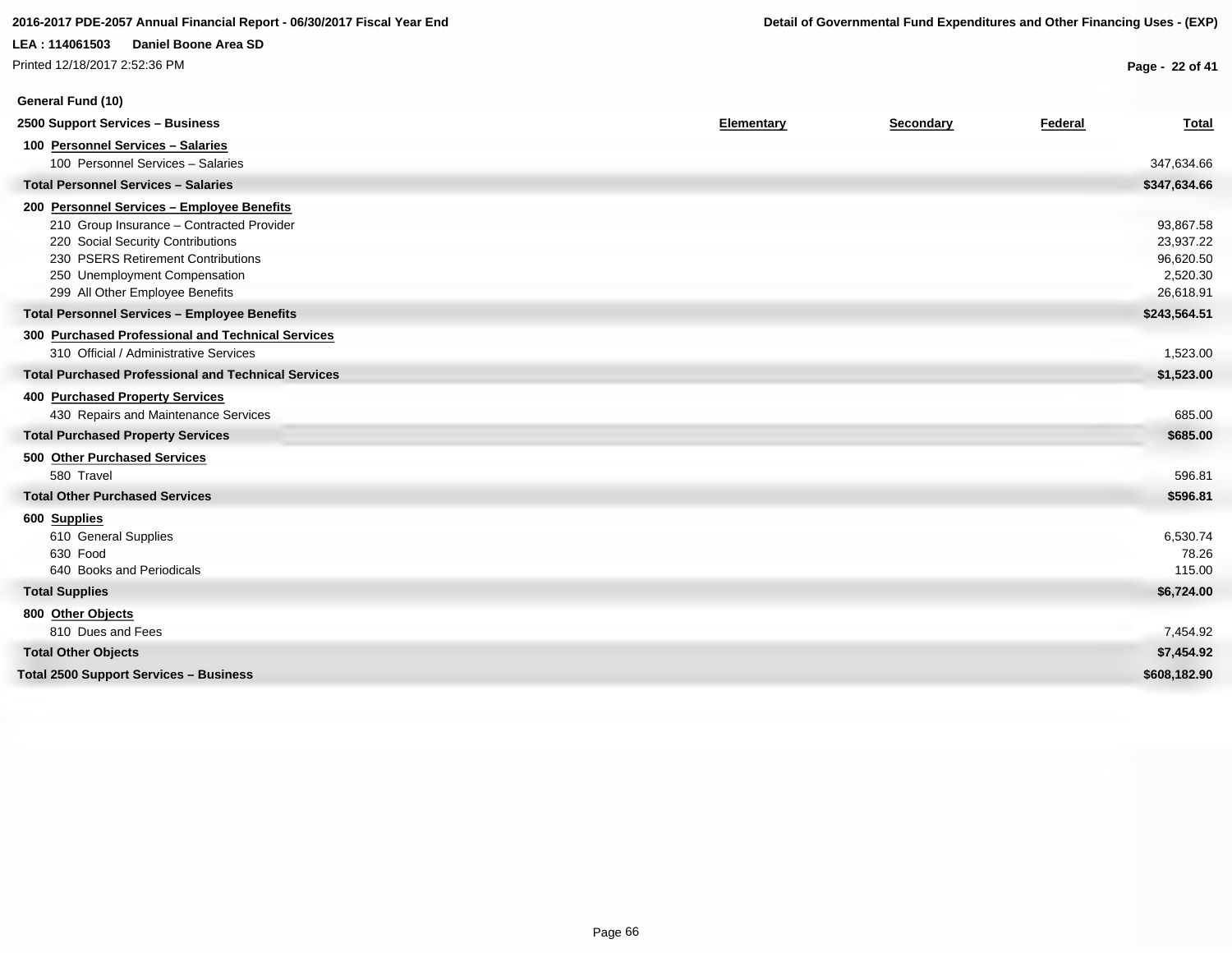Printed 12/18/2017 2:52:36 PM

**General Fund (10)**

**Page - 23 of 41**

| <b>2510 Fiscal Services</b>                                | Elementary | Secondary | Federal | <b>Total</b> |
|------------------------------------------------------------|------------|-----------|---------|--------------|
| 100 Personnel Services - Salaries                          |            |           |         |              |
| 100 Personnel Services - Salaries                          |            |           |         | 347,634.66   |
| <b>Total Personnel Services - Salaries</b>                 |            |           |         | \$347,634.66 |
| 200 Personnel Services - Employee Benefits                 |            |           |         |              |
| 210 Group Insurance - Contracted Provider                  |            |           |         | 93,867.58    |
| 220 Social Security Contributions                          |            |           |         | 23,937.22    |
| 230 PSERS Retirement Contributions                         |            |           |         | 96,620.50    |
| 250 Unemployment Compensation                              |            |           |         | 2,520.30     |
| 299 All Other Employee Benefits                            |            |           |         | 26,618.91    |
| <b>Total Personnel Services - Employee Benefits</b>        |            |           |         | \$243,564.51 |
| 300 Purchased Professional and Technical Services          |            |           |         |              |
| 310 Official / Administrative Services                     |            |           |         | 1,523.00     |
| <b>Total Purchased Professional and Technical Services</b> |            |           |         | \$1,523.00   |
| 400 Purchased Property Services                            |            |           |         |              |
| 430 Repairs and Maintenance Services                       |            |           |         | 685.00       |
| <b>Total Purchased Property Services</b>                   |            |           |         | \$685.00     |
| 500 Other Purchased Services                               |            |           |         |              |
| 580 Travel                                                 |            |           |         | 596.81       |
| <b>Total Other Purchased Services</b>                      |            |           |         | \$596.81     |
| 600 Supplies                                               |            |           |         |              |
| 610 General Supplies                                       |            |           |         | 6,530.74     |
| 630 Food                                                   |            |           |         | 78.26        |
| 640 Books and Periodicals                                  |            |           |         | 115.00       |
| <b>Total Supplies</b>                                      |            |           |         | \$6,724.00   |
| 800 Other Objects                                          |            |           |         |              |
| 810 Dues and Fees                                          |            |           |         | 7,454.92     |
| <b>Total Other Objects</b>                                 |            |           |         | \$7,454.92   |
| <b>Total 2510 Fiscal Services</b>                          |            |           |         | \$608,182.90 |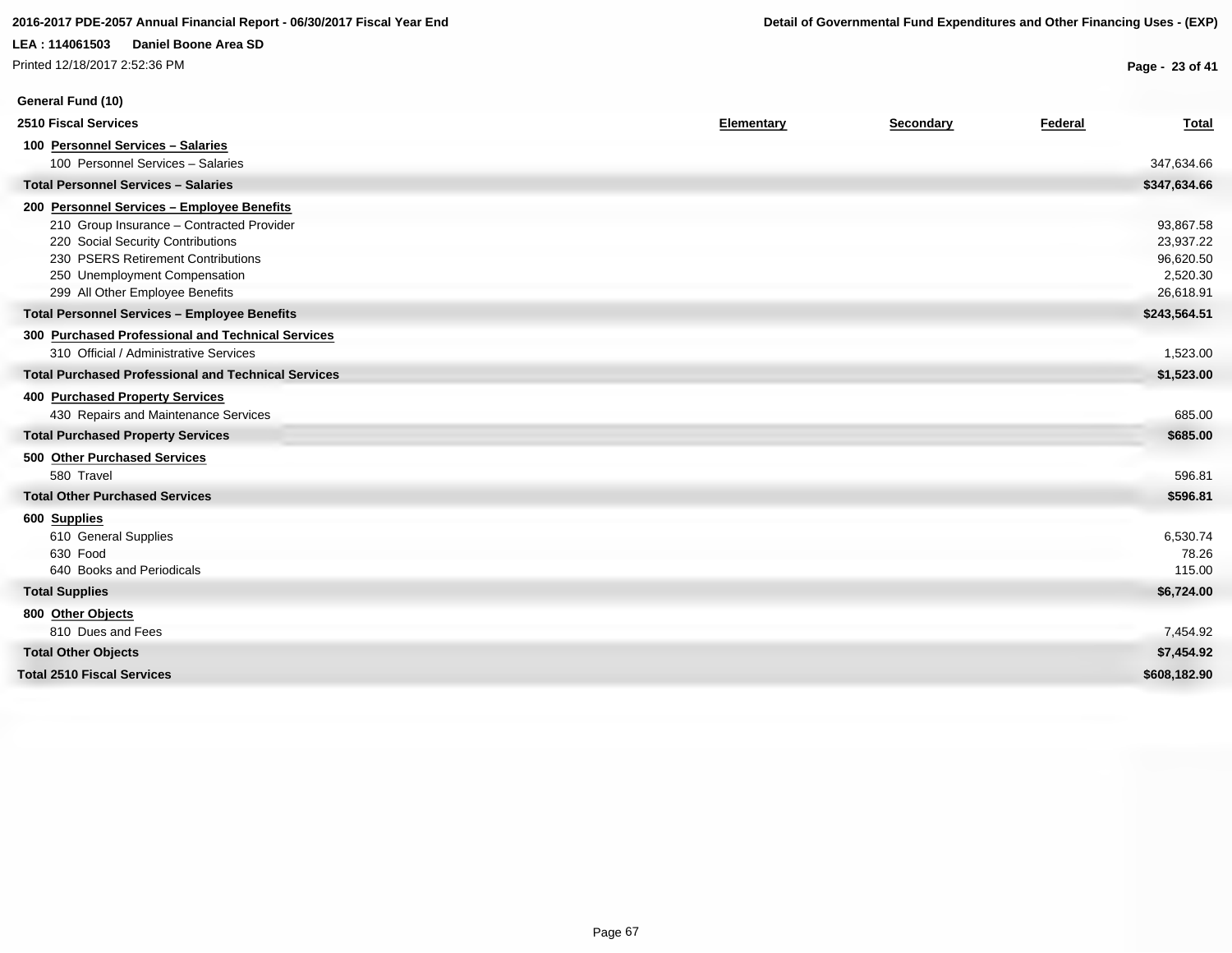# **LEA : 114061503 Daniel Boone Area SD** Printed 12/18/2017 2:52:36 PM

**Page - 24 of 41**

| General Fund (10)                                             |            |           |         |              |
|---------------------------------------------------------------|------------|-----------|---------|--------------|
| 2511 Supervision of Fiscal Services - Head of Component       | Elementary | Secondary | Federal | <b>Total</b> |
| 100 Personnel Services - Salaries                             |            |           |         |              |
| 100 Personnel Services - Salaries                             |            |           |         | 347,634.66   |
| <b>Total Personnel Services - Salaries</b>                    |            |           |         | \$347,634.66 |
| 200 Personnel Services - Employee Benefits                    |            |           |         |              |
| 210 Group Insurance - Contracted Provider                     |            |           |         | 93,867.58    |
| 220 Social Security Contributions                             |            |           |         | 23,937.22    |
| 230 PSERS Retirement Contributions                            |            |           |         | 96,620.50    |
| 250 Unemployment Compensation                                 |            |           |         | 2,520.30     |
| 299 All Other Employee Benefits                               |            |           |         | 26,618.91    |
| <b>Total Personnel Services - Employee Benefits</b>           |            |           |         | \$243,564.51 |
| 300 Purchased Professional and Technical Services             |            |           |         |              |
| 310 Official / Administrative Services                        |            |           |         | 1,523.00     |
| <b>Total Purchased Professional and Technical Services</b>    |            |           |         | \$1,523.00   |
| <b>400 Purchased Property Services</b>                        |            |           |         |              |
| 430 Repairs and Maintenance Services                          |            |           |         | 685.00       |
| <b>Total Purchased Property Services</b>                      |            |           |         | \$685.00     |
| 500 Other Purchased Services                                  |            |           |         |              |
| 580 Travel                                                    |            |           |         | 596.81       |
| <b>Total Other Purchased Services</b>                         |            |           |         | \$596.81     |
| 600 Supplies                                                  |            |           |         |              |
| 610 General Supplies                                          |            |           |         | 6,530.74     |
| 630 Food                                                      |            |           |         | 78.26        |
| 640 Books and Periodicals                                     |            |           |         | 115.00       |
| <b>Total Supplies</b>                                         |            |           |         | \$6,724.00   |
| 800 Other Objects                                             |            |           |         |              |
| 810 Dues and Fees                                             |            |           |         | 7,454.92     |
| <b>Total Other Objects</b>                                    |            |           |         | \$7,454.92   |
| Total 2511 Supervision of Fiscal Services - Head of Component |            |           |         | \$608,182,90 |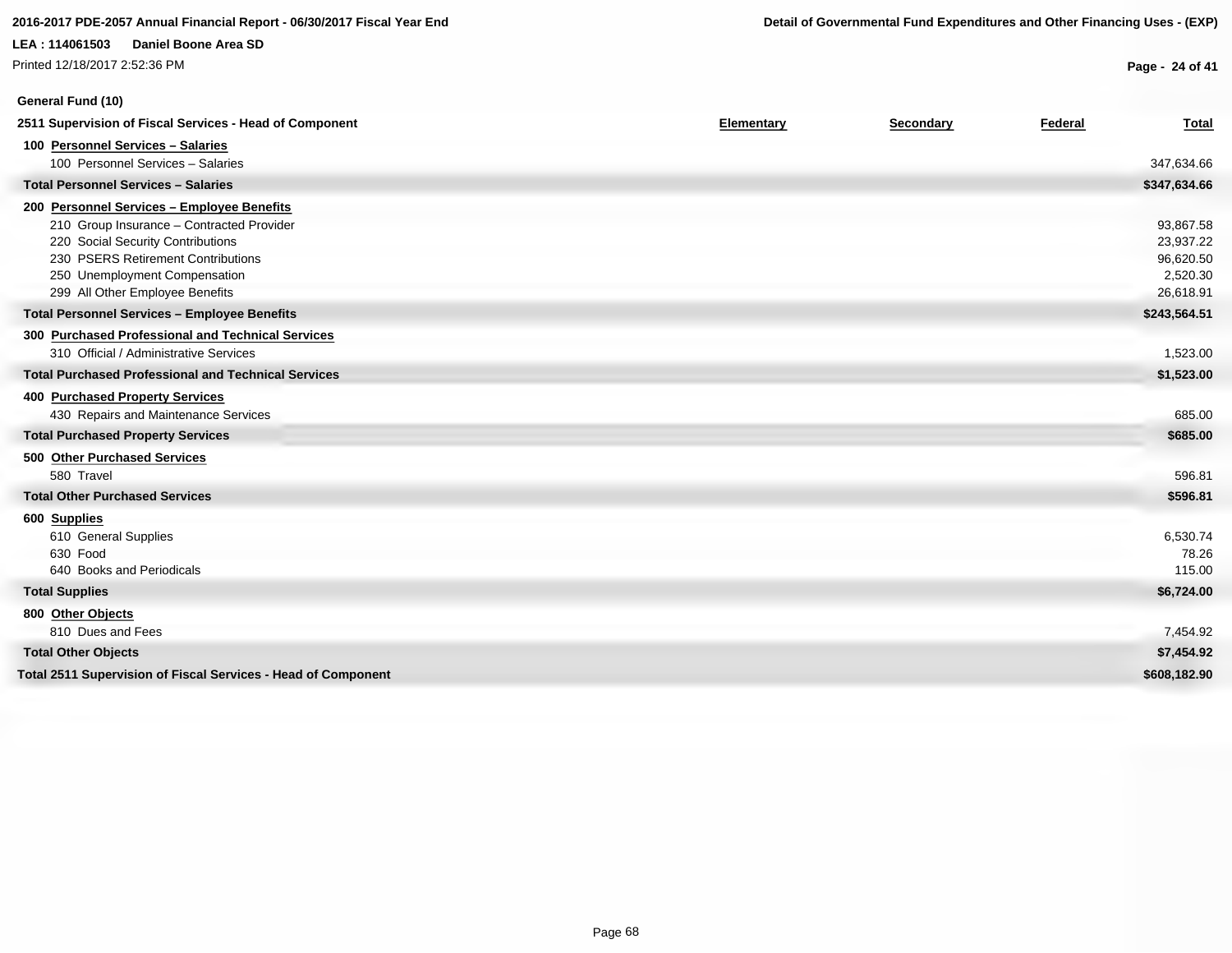# **LEA : 114061503 Daniel Boone Area SD** Printed 12/18/2017 2:52:36 PM

**General Fund (10)**

**Page - 25 of 41**

| 2600 Operation and Maintenance of Plant Services              | Elementary  | Secondary    | Federal | <b>Total</b>   |
|---------------------------------------------------------------|-------------|--------------|---------|----------------|
| 100 Personnel Services - Salaries                             |             |              |         |                |
| 100 Personnel Services - Salaries                             |             |              |         | 81,812.95      |
| <b>Total Personnel Services - Salaries</b>                    |             |              |         | \$81,812.95    |
| 200 Personnel Services - Employee Benefits                    |             |              |         |                |
| 210 Group Insurance - Contracted Provider                     |             |              |         | 19,054.12      |
| 220 Social Security Contributions                             |             |              |         | 5,855.65       |
| 230 PSERS Retirement Contributions                            |             |              |         | 23,177.68      |
| 250 Unemployment Compensation                                 |             |              |         | 6,300.74       |
| <b>Total Personnel Services - Employee Benefits</b>           |             |              |         | \$54,388.19    |
| <b>400 Purchased Property Services</b>                        |             |              |         |                |
| 410 Cleaning Services                                         |             |              |         | 1,353,524.87   |
| 420 Utility Services                                          |             |              |         | 233,521.09     |
| 430 Repairs and Maintenance Services                          |             |              |         | 772,761.46     |
| 440 Rentals                                                   |             |              |         | 4,716.89       |
| 460 Extermination Services                                    |             |              |         | 8,000.00       |
| 490 Other Purchased Property Services                         |             |              |         | 990.00         |
| <b>Total Purchased Property Services</b>                      |             |              |         | \$2,373,514.31 |
| 500 Other Purchased Services                                  |             |              |         |                |
| 521 Fire Insurance                                            |             |              |         | 92,457.50      |
| 522 Automotive Liability Insurance                            |             |              |         | 7,641.00       |
| 523 General Property and Liability Insurance                  |             |              |         | 5,439.50       |
| 529 Other Insurance                                           |             |              |         | 8,199.00       |
| 580 Travel                                                    |             |              |         | 794.80         |
| <b>Total Other Purchased Services</b>                         |             |              |         | \$114,531.80   |
| 600 Supplies                                                  |             |              |         |                |
| 610 General Supplies                                          | 78,443.70   | 177,564.33   |         | 256,008.03     |
| 620 Energy                                                    |             |              |         | 722,623.58     |
| <b>Total Supplies</b>                                         | \$78,443.70 | \$177,564.33 |         | \$978,631.61   |
| 800 Other Objects                                             |             |              |         |                |
| 810 Dues and Fees                                             |             |              |         | 1,793.55       |
| <b>Total Other Objects</b>                                    |             |              |         | \$1,793.55     |
| <b>Total 2600 Operation and Maintenance of Plant Services</b> | \$78,443.70 | \$177,564.33 |         | \$3,604,672.41 |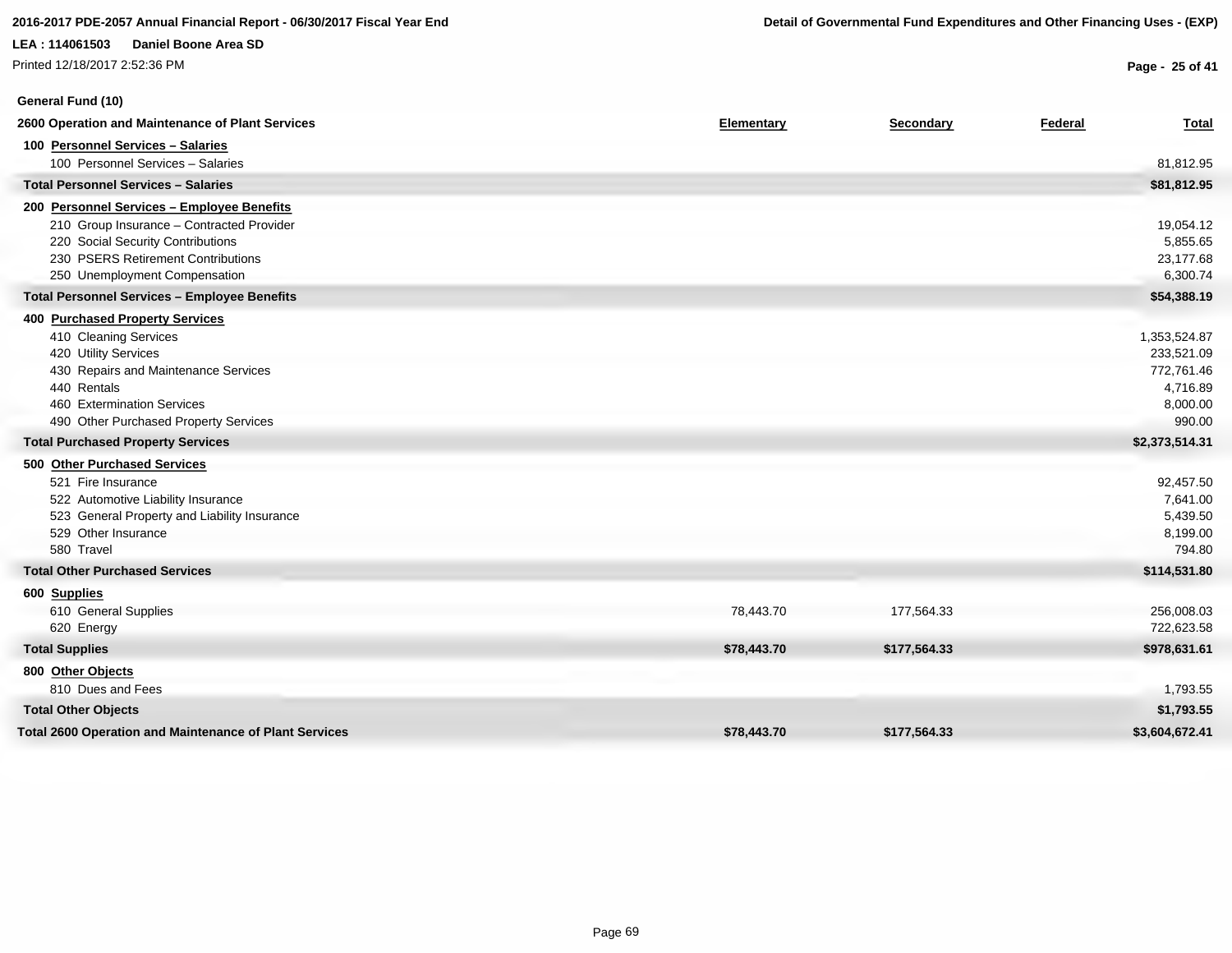# **General Fund (10)**

**Page - 26 of 41**

| 2610 Supervision of Operation and Maintenance of Plant Services       | Elementary  | Secondary    | Federal | <b>Total</b>   |
|-----------------------------------------------------------------------|-------------|--------------|---------|----------------|
| 100 Personnel Services - Salaries                                     |             |              |         |                |
| 100 Personnel Services - Salaries                                     |             |              |         | 81,812.95      |
| <b>Total Personnel Services - Salaries</b>                            |             |              |         | \$81,812.95    |
| 200 Personnel Services - Employee Benefits                            |             |              |         |                |
| 210 Group Insurance - Contracted Provider                             |             |              |         | 19,054.12      |
| 220 Social Security Contributions                                     |             |              |         | 5,855.65       |
| 230 PSERS Retirement Contributions                                    |             |              |         | 23,177.68      |
| 250 Unemployment Compensation                                         |             |              |         | 6,300.74       |
| <b>Total Personnel Services - Employee Benefits</b>                   |             |              |         | \$54,388.19    |
| <b>400 Purchased Property Services</b>                                |             |              |         |                |
| 410 Cleaning Services                                                 |             |              |         | 1,353,524.87   |
| 420 Utility Services                                                  |             |              |         | 233,521.09     |
| 430 Repairs and Maintenance Services                                  |             |              |         | 772,761.46     |
| 440 Rentals                                                           |             |              |         | 4,716.89       |
| 460 Extermination Services                                            |             |              |         | 8,000.00       |
| 490 Other Purchased Property Services                                 |             |              |         | 990.00         |
| <b>Total Purchased Property Services</b>                              |             |              |         | \$2,373,514.31 |
| 500 Other Purchased Services                                          |             |              |         |                |
| 521 Fire Insurance                                                    |             |              |         | 92,457.50      |
| 522 Automotive Liability Insurance                                    |             |              |         | 7,641.00       |
| 523 General Property and Liability Insurance                          |             |              |         | 5,439.50       |
| 529 Other Insurance                                                   |             |              |         | 8,199.00       |
| 580 Travel                                                            |             |              |         | 794.80         |
| <b>Total Other Purchased Services</b>                                 |             |              |         | \$114,531.80   |
| 600 Supplies                                                          |             |              |         |                |
| 610 General Supplies                                                  | 78,443.70   | 177,564.33   |         | 256,008.03     |
| 620 Energy                                                            |             |              |         | 722,623.58     |
| <b>Total Supplies</b>                                                 | \$78,443.70 | \$177,564.33 |         | \$978,631.61   |
| 800 Other Objects                                                     |             |              |         |                |
| 810 Dues and Fees                                                     |             |              |         | 1,793.55       |
| <b>Total Other Objects</b>                                            |             |              |         | \$1,793.55     |
| Total 2610 Supervision of Operation and Maintenance of Plant Services | \$78,443.70 | \$177,564.33 |         | \$3,604,672.41 |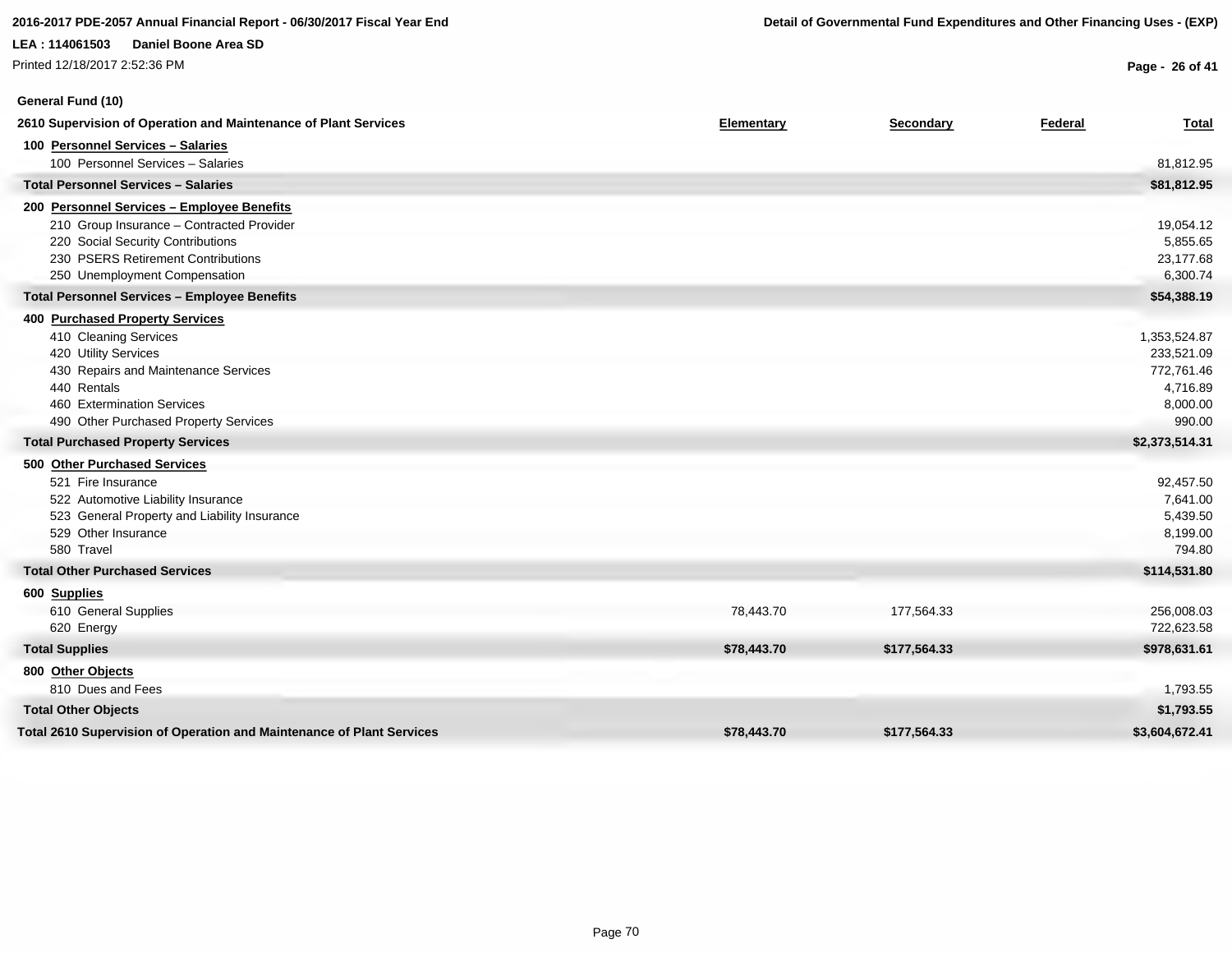Printed 12/18/2017 2:52:36 PM

# **General Fund (10)**

**Page - 27 of 41**

| 2611 Supervision of Operation and Maintenance of Plant Services - Head of Component       | Elementary  | Secondary    | Federal | <b>Total</b>   |
|-------------------------------------------------------------------------------------------|-------------|--------------|---------|----------------|
| 100 Personnel Services - Salaries                                                         |             |              |         |                |
| 100 Personnel Services - Salaries                                                         |             |              |         | 81,812.95      |
| <b>Total Personnel Services - Salaries</b>                                                |             |              |         | \$81,812.95    |
| 200 Personnel Services - Employee Benefits                                                |             |              |         |                |
| 210 Group Insurance - Contracted Provider                                                 |             |              |         | 19,054.12      |
| 220 Social Security Contributions                                                         |             |              |         | 5,855.65       |
| 230 PSERS Retirement Contributions                                                        |             |              |         | 23,177.68      |
| 250 Unemployment Compensation                                                             |             |              |         | 6,300.74       |
| <b>Total Personnel Services - Employee Benefits</b>                                       |             |              |         | \$54,388.19    |
| 400 Purchased Property Services                                                           |             |              |         |                |
| 410 Cleaning Services                                                                     |             |              |         | 1,353,524.87   |
| 420 Utility Services                                                                      |             |              |         | 233,521.09     |
| 430 Repairs and Maintenance Services                                                      |             |              |         | 772,761.46     |
| 440 Rentals                                                                               |             |              |         | 4,716.89       |
| 460 Extermination Services                                                                |             |              |         | 8,000.00       |
| 490 Other Purchased Property Services                                                     |             |              |         | 990.00         |
| <b>Total Purchased Property Services</b>                                                  |             |              |         | \$2,373,514.31 |
| 500 Other Purchased Services                                                              |             |              |         |                |
| 521 Fire Insurance                                                                        |             |              |         | 92,457.50      |
| 522 Automotive Liability Insurance                                                        |             |              |         | 7,641.00       |
| 523 General Property and Liability Insurance                                              |             |              |         | 5,439.50       |
| 529 Other Insurance                                                                       |             |              |         | 8,199.00       |
| 580 Travel                                                                                |             |              |         | 794.80         |
| <b>Total Other Purchased Services</b>                                                     |             |              |         | \$114,531.80   |
| 600 Supplies                                                                              |             |              |         |                |
| 610 General Supplies                                                                      | 78,443.70   | 177,564.33   |         | 256,008.03     |
| 620 Energy                                                                                |             |              |         | 722,623.58     |
| <b>Total Supplies</b>                                                                     | \$78,443.70 | \$177,564.33 |         | \$978,631.61   |
| 800 Other Objects                                                                         |             |              |         |                |
| 810 Dues and Fees                                                                         |             |              |         | 1,793.55       |
| <b>Total Other Objects</b>                                                                |             |              |         | \$1,793.55     |
| Total 2611 Supervision of Operation and Maintenance of Plant Services - Head of Component | \$78,443.70 | \$177,564.33 |         | \$3,604,672.41 |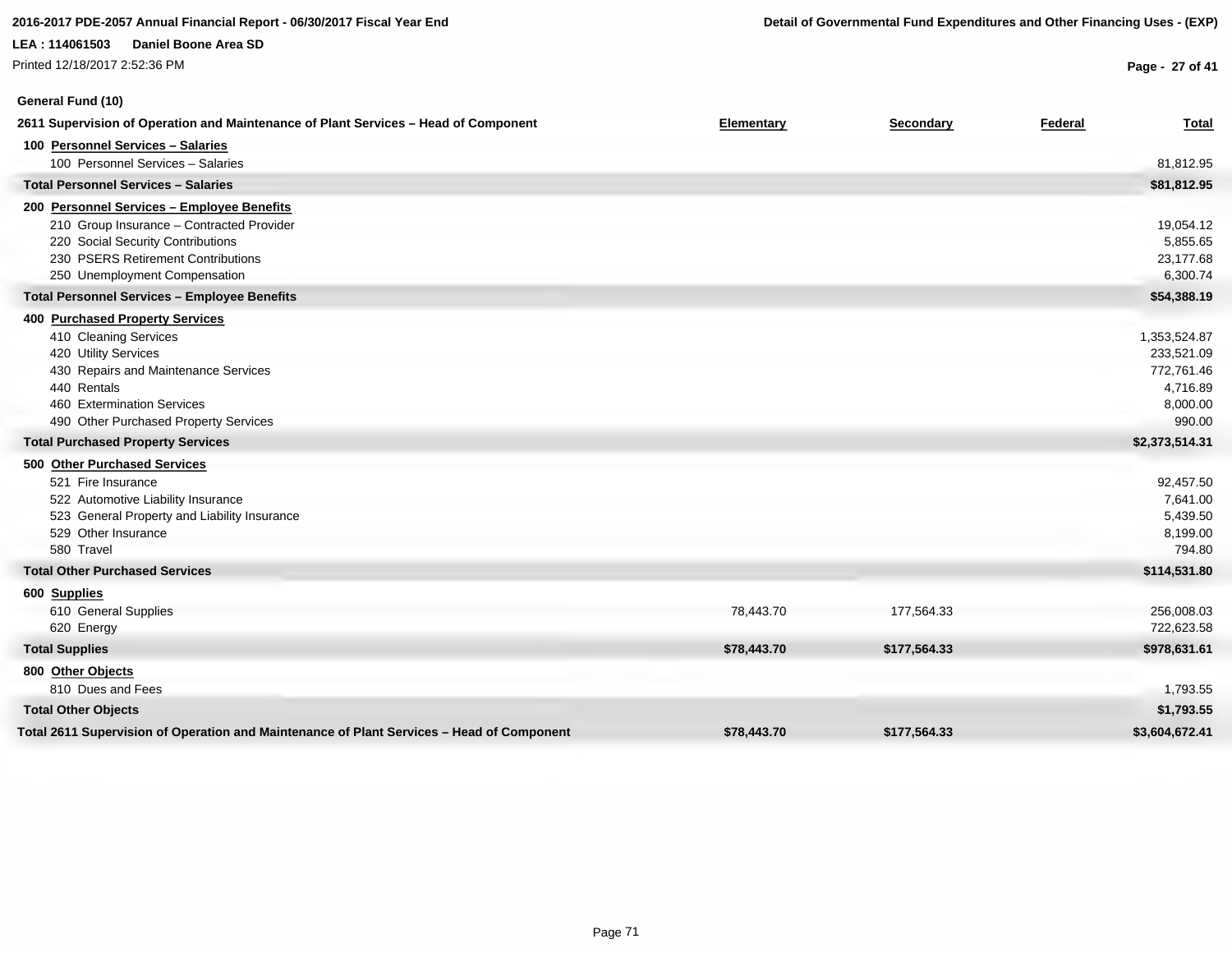Printed 12/18/2017 2:52:36 PM

**General Fund (10)**

**Page - 28 of 41**

| 2700 Student Transportation Services                | <b>Elementary</b> | <b>Secondary</b> | Federal  | <b>Total</b>   |
|-----------------------------------------------------|-------------------|------------------|----------|----------------|
| 100 Personnel Services - Salaries                   |                   |                  |          |                |
| 100 Personnel Services - Salaries                   |                   |                  |          | 8,315.38       |
| <b>Total Personnel Services - Salaries</b>          |                   |                  |          | \$8,315.38     |
| 200 Personnel Services - Employee Benefits          |                   |                  |          |                |
| 220 Social Security Contributions                   |                   |                  |          | 636.13         |
| 230 PSERS Retirement Contributions                  |                   |                  |          | 2,497.11       |
| <b>Total Personnel Services - Employee Benefits</b> |                   |                  |          | \$3,133.24     |
| 500 Other Purchased Services                        |                   |                  |          |                |
| 513 Contracted Carriers                             |                   |                  | 143.66   | 2,797,264.41   |
| 516 Student Transportation Services From the IU     |                   |                  |          | 55,631.78      |
| <b>Total Other Purchased Services</b>               |                   |                  | \$143.66 | \$2,852,896.19 |
| 600 Supplies                                        |                   |                  |          |                |
| 610 General Supplies                                |                   |                  |          | 15,040.00      |
| <b>Total Supplies</b>                               |                   |                  |          | \$15,040.00    |
| <b>Total 2700 Student Transportation Services</b>   |                   |                  | \$143.66 | \$2,879,384.81 |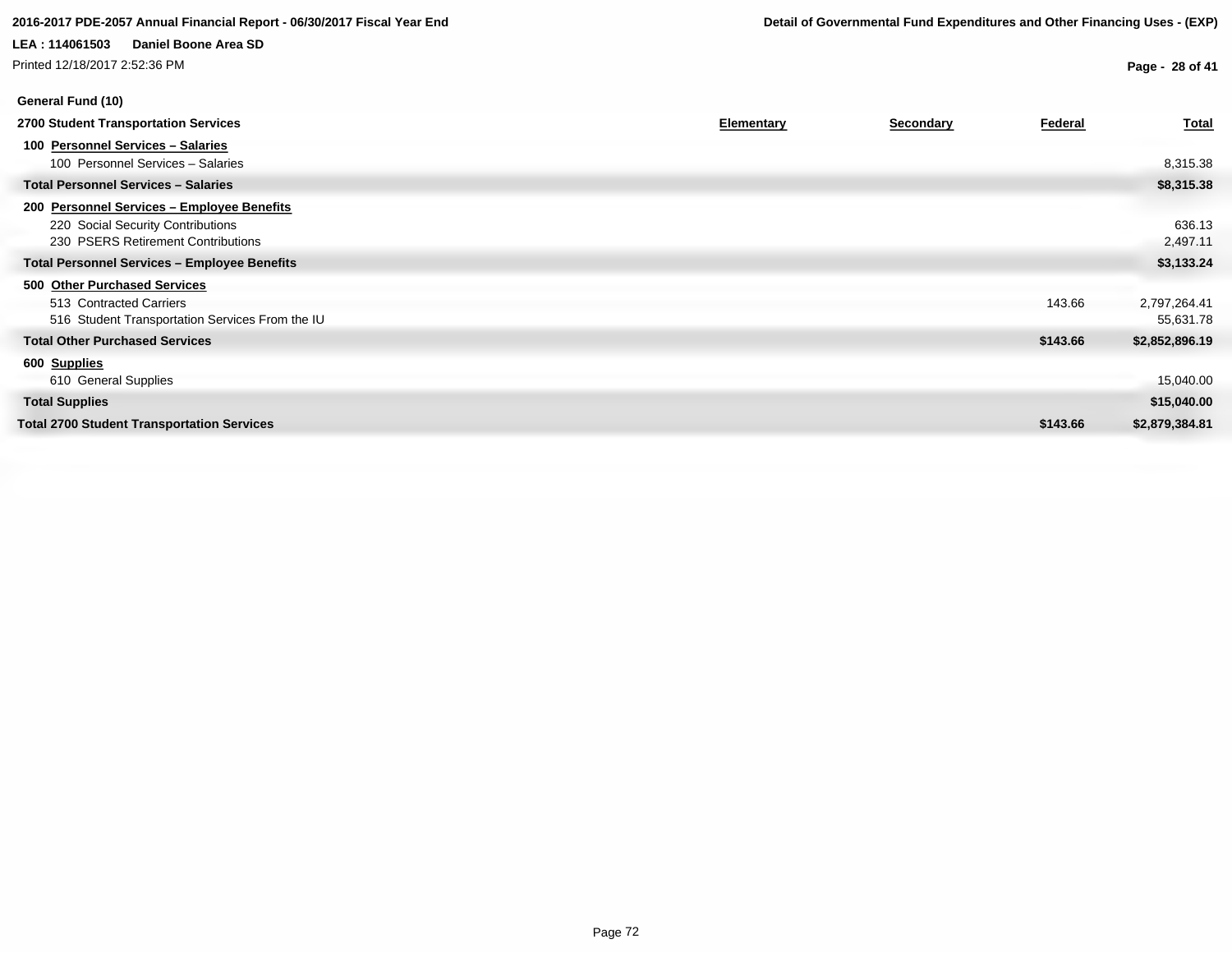# **LEA : 114061503 Daniel Boone Area SD** Printed 12/18/2017 2:52:36 PM

**Page - 29 of 41**

| 2710 Supervision of Student Transportation Services                                                                   | Elementary | Secondary | Federal | <b>Total</b>              |
|-----------------------------------------------------------------------------------------------------------------------|------------|-----------|---------|---------------------------|
| 100 Personnel Services - Salaries<br>100 Personnel Services - Salaries                                                |            |           |         | 8,315.38                  |
| <b>Total Personnel Services - Salaries</b>                                                                            |            |           |         | \$8,315.38                |
| 200 Personnel Services - Employee Benefits<br>220 Social Security Contributions<br>230 PSERS Retirement Contributions |            |           |         | 636.13<br>2,497.11        |
| <b>Total Personnel Services - Employee Benefits</b>                                                                   |            |           |         | \$3,133.24                |
| 500 Other Purchased Services<br>513 Contracted Carriers<br>516 Student Transportation Services From the IU            |            |           |         | 1,832,236.00<br>55,631.78 |
| <b>Total Other Purchased Services</b>                                                                                 |            |           |         | \$1,887,867.78            |
| 600 Supplies<br>610 General Supplies                                                                                  |            |           |         | 15,040.00                 |
| <b>Total Supplies</b>                                                                                                 |            |           |         | \$15,040.00               |
| <b>Total 2710 Supervision of Student Transportation Services</b>                                                      |            |           |         | \$1,914,356.40            |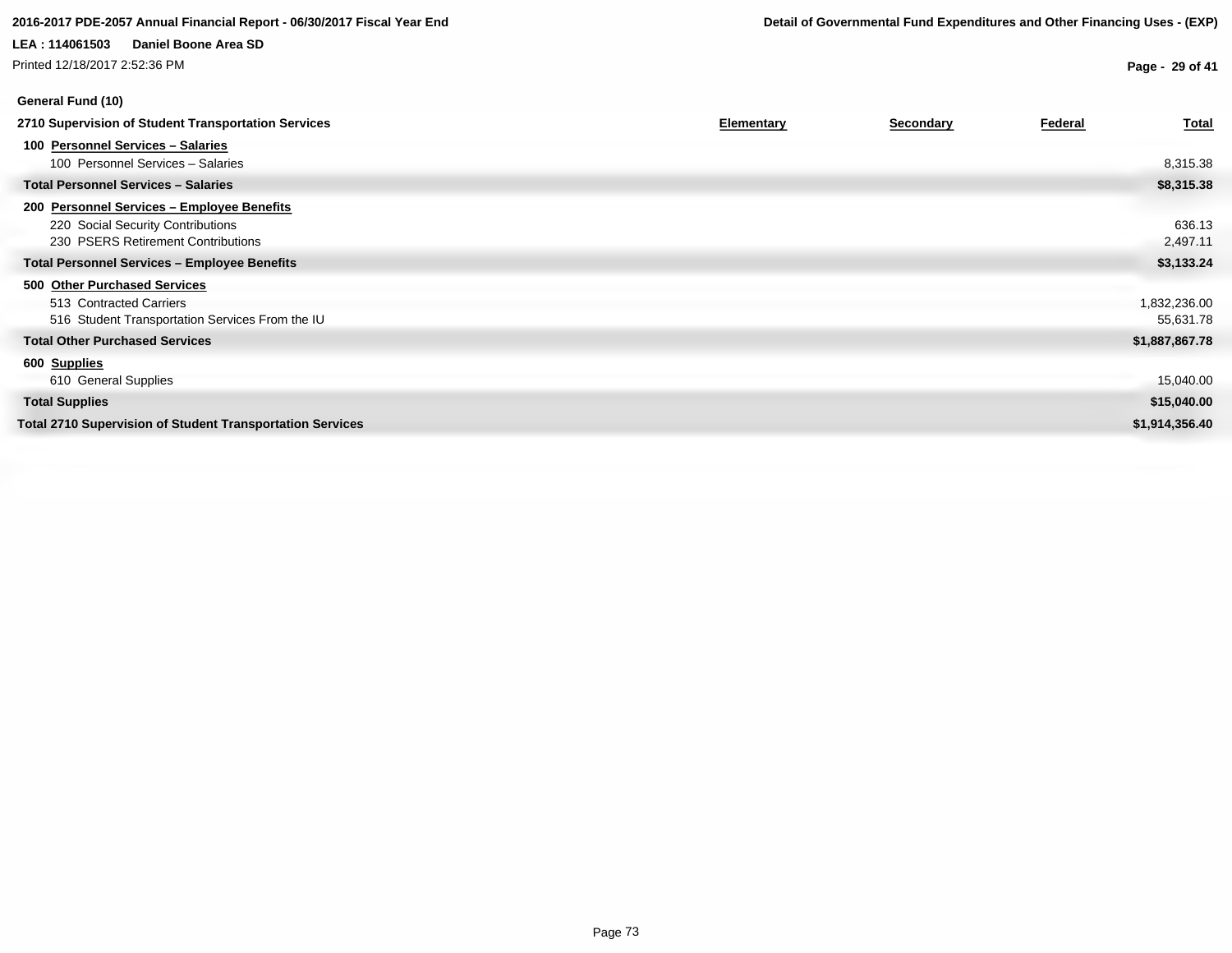Printed 12/18/2017 2:52:36 PM

# **General Fund (10)**

**Page - 30 of 41**

| 2711 Supervision of Student Transportation Services – Head of Component       | <b>Elementary</b> | <b>Secondary</b> | Federal | <b>Total</b>   |
|-------------------------------------------------------------------------------|-------------------|------------------|---------|----------------|
| 100 Personnel Services - Salaries                                             |                   |                  |         |                |
| 100 Personnel Services - Salaries                                             |                   |                  |         | 8,315.38       |
| <b>Total Personnel Services - Salaries</b>                                    |                   |                  |         | \$8,315.38     |
| 200 Personnel Services - Employee Benefits                                    |                   |                  |         |                |
| 220 Social Security Contributions                                             |                   |                  |         | 636.13         |
| 230 PSERS Retirement Contributions                                            |                   |                  |         | 2,497.11       |
| <b>Total Personnel Services - Employee Benefits</b>                           |                   |                  |         | \$3,133.24     |
| 500 Other Purchased Services                                                  |                   |                  |         |                |
| 513 Contracted Carriers                                                       |                   |                  |         | 1,832,236.00   |
| 516 Student Transportation Services From the IU                               |                   |                  |         | 55,631.78      |
| <b>Total Other Purchased Services</b>                                         |                   |                  |         | \$1,887,867.78 |
| 600 Supplies                                                                  |                   |                  |         |                |
| 610 General Supplies                                                          |                   |                  |         | 15,040.00      |
| <b>Total Supplies</b>                                                         |                   |                  |         | \$15,040.00    |
| Total 2711 Supervision of Student Transportation Services – Head of Component |                   |                  |         | \$1,914,356.40 |
|                                                                               |                   |                  |         |                |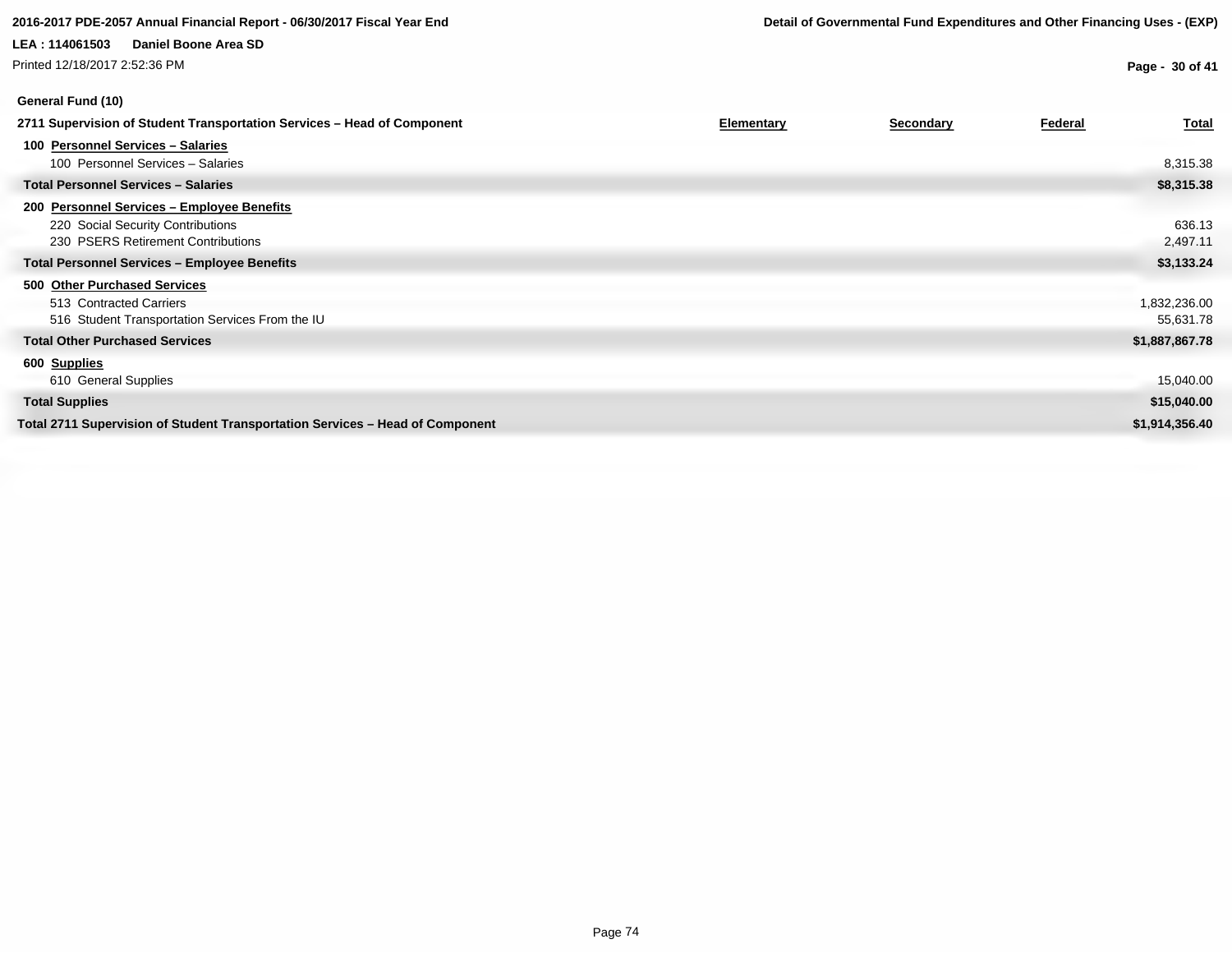# **LEA : 114061503 Daniel Boone Area SD** Printed 12/18/2017 2:52:36 PM

| General Fund (10)                          |            |           |          |              |
|--------------------------------------------|------------|-----------|----------|--------------|
| 2750 Nonpublic Transportation              | Elementary | Secondary | Federal  | <b>Total</b> |
| 500 Other Purchased Services               |            |           |          |              |
| 513 Contracted Carriers                    |            |           | 143.66   | 965,028.41   |
| <b>Total Other Purchased Services</b>      |            |           | \$143.66 | \$965,028.41 |
| <b>Total 2750 Nonpublic Transportation</b> |            |           | \$143.66 | \$965,028.41 |
|                                            |            |           |          |              |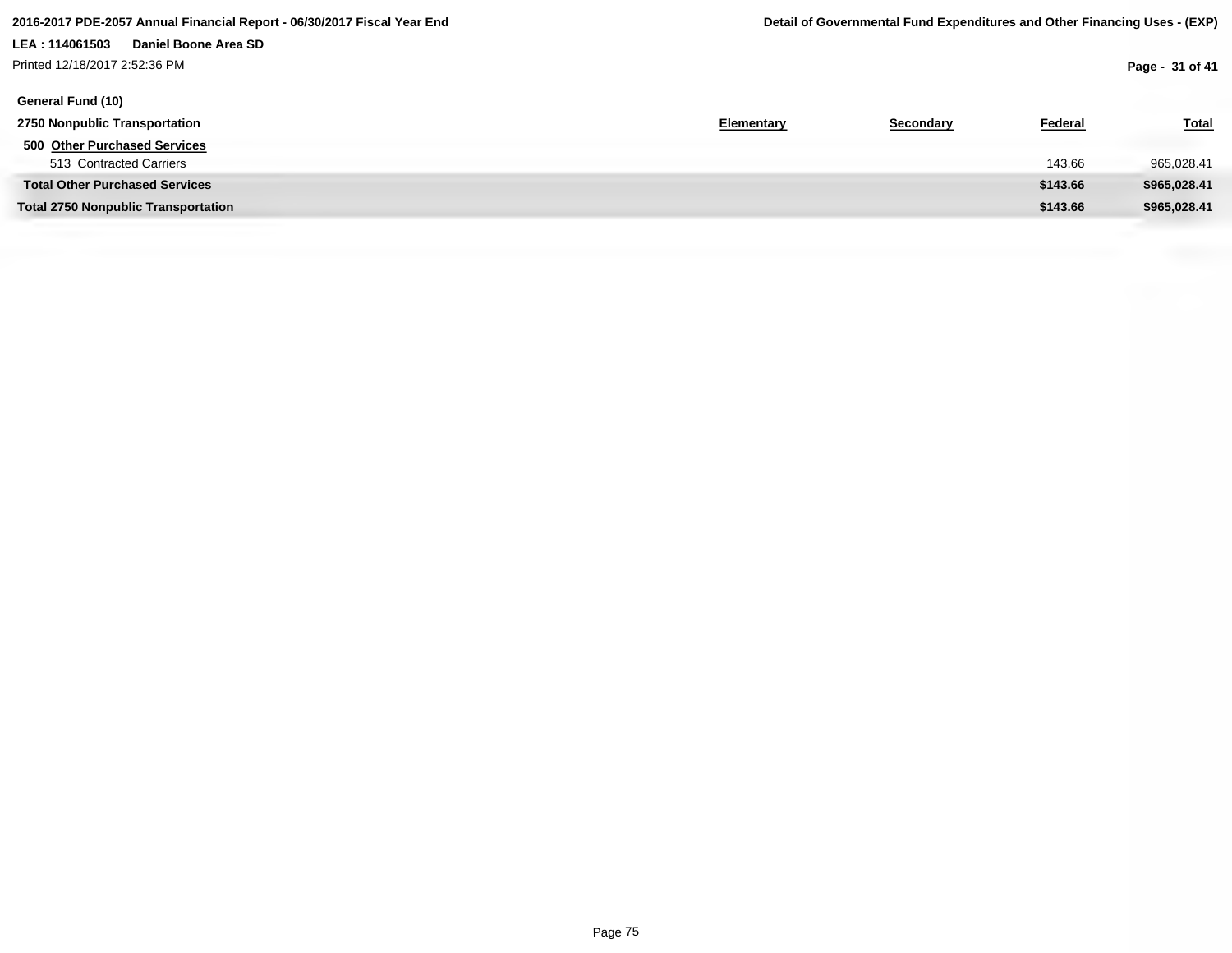Printed 12/18/2017 2:52:36 PM

**General Fund (10)**

**Page - 32 of 41**

| 2800 Support Services - Central                                                    | Elementary | Secondary | Federal  | <b>Total</b> |
|------------------------------------------------------------------------------------|------------|-----------|----------|--------------|
| 100 Personnel Services - Salaries                                                  |            |           |          |              |
| 100 Personnel Services - Salaries                                                  |            |           |          | 19,854.90    |
| <b>Total Personnel Services - Salaries</b>                                         |            |           |          | \$19,854.90  |
| 200 Personnel Services - Employee Benefits                                         |            |           |          |              |
| 210 Group Insurance - Contracted Provider                                          |            |           |          | 46.59        |
| 220 Social Security Contributions                                                  |            |           |          | 1,518.91     |
| 230 PSERS Retirement Contributions                                                 |            |           |          | 5,662.13     |
| 240 Tuition Reimbursement                                                          |            |           |          | 1,375.00     |
| <b>Total Personnel Services - Employee Benefits</b>                                |            |           |          | \$8,602.63   |
| 300 Purchased Professional and Technical Services                                  |            |           |          |              |
| 323 Professional Educational Services - Other Educational Agencies                 |            |           |          | 1,914.40     |
| 324 Professional Educational Services - Employee Training and Development Services |            |           |          | 6,816.68     |
| 330 Other Professional Services                                                    |            |           |          | 1,212.13     |
| 340 Technical Services                                                             |            |           |          | 32,489.19    |
| 350 Security / Safety Services                                                     |            |           |          | 50,417.50    |
| <b>Total Purchased Professional and Technical Services</b>                         |            |           |          | \$92,849.90  |
| <b>400 Purchased Property Services</b>                                             |            |           |          |              |
| 440 Rentals                                                                        |            |           |          | 6,847.28     |
| 490 Other Purchased Property Services                                              |            |           |          | 370.00       |
| <b>Total Purchased Property Services</b>                                           |            |           |          | \$7,217.28   |
| 500 Other Purchased Services                                                       |            |           |          |              |
| 530 Communications                                                                 |            |           |          | 62,006.20    |
| 580 Travel                                                                         |            |           | 336.70   | 5,713.70     |
| <b>Total Other Purchased Services</b>                                              |            |           | \$336.70 | \$67,719.90  |
| 600 Supplies                                                                       |            |           |          |              |
| 610 General Supplies                                                               |            |           |          | 1,206.27     |
| 630 Food                                                                           |            |           |          | 2,913.44     |
| 650 Supplies & Fees - Technology Related                                           |            |           |          | 52,519.75    |
| <b>Total Supplies</b>                                                              |            |           |          | \$56,639.46  |
| <b>Total 2800 Support Services - Central</b>                                       |            |           | \$336.70 | \$252,884.07 |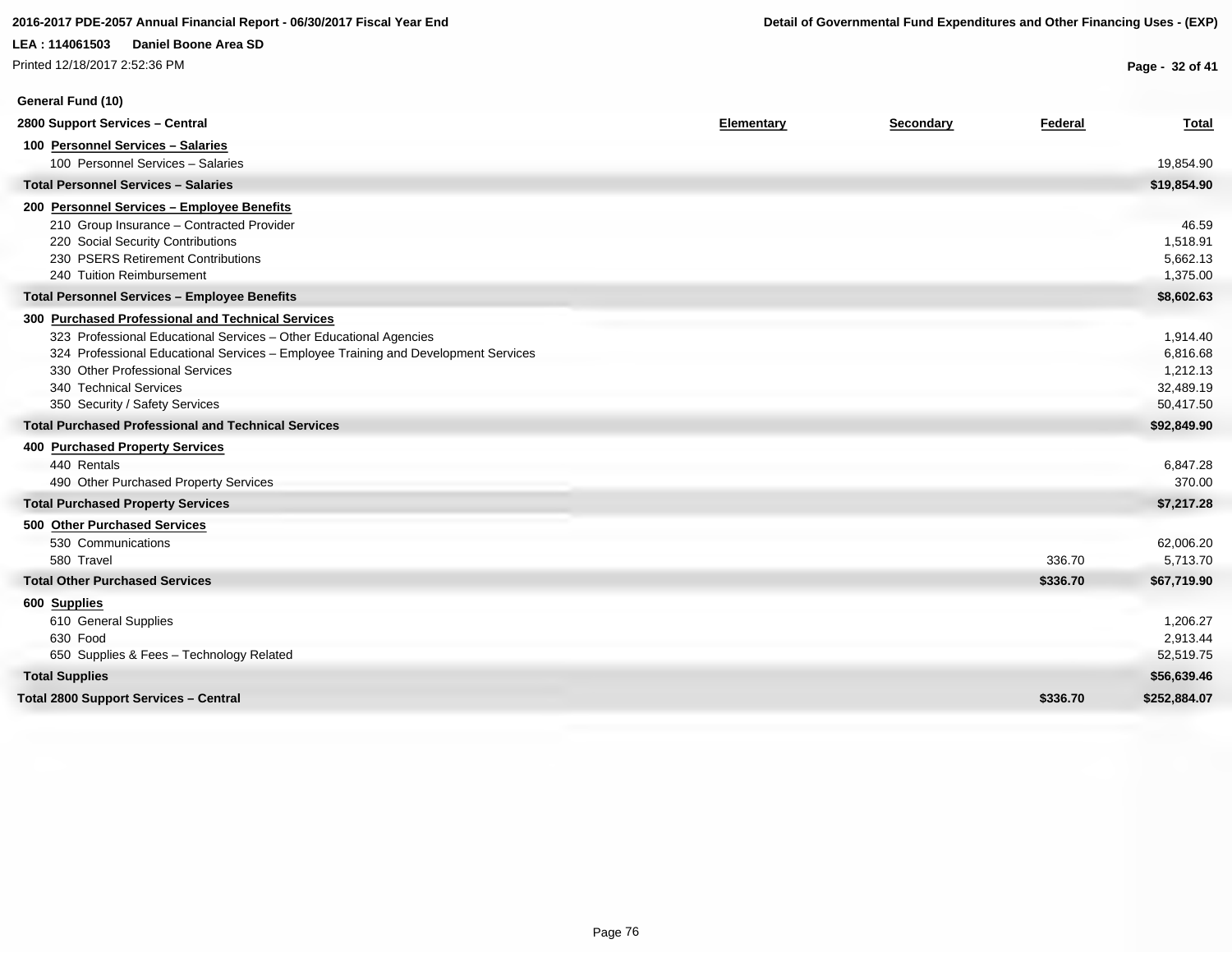# **LEA : 114061503 Daniel Boone Area SD** Printed 12/18/2017 2:52:36 PM

| General Fund (10)                      |            |           |                |              |
|----------------------------------------|------------|-----------|----------------|--------------|
| <b>2820 Information Services</b>       | Elementary | Secondary | <b>Federal</b> | <b>Total</b> |
| 500 Other Purchased Services           |            |           |                |              |
| 530 Communications                     |            |           |                | 6,463.91     |
| <b>Total Other Purchased Services</b>  |            |           |                | \$6,463.91   |
| <b>Total 2820 Information Services</b> |            |           |                | \$6,463.91   |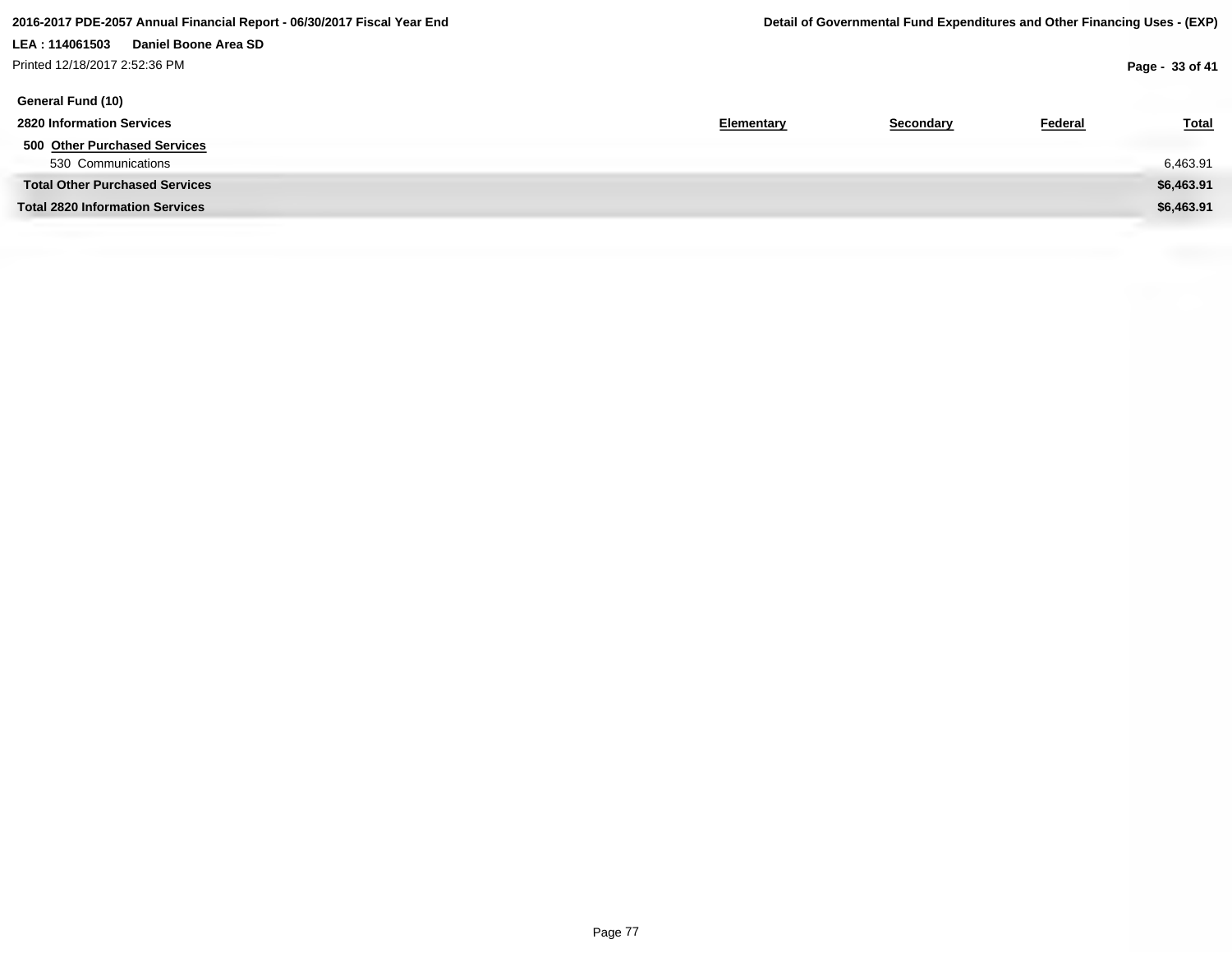# **LEA : 114061503 Daniel Boone Area SD** Printed 12/18/2017 2:52:36 PM

**Page - 34 of 41**

| General Fund (10)                                     |            |           |                |              |
|-------------------------------------------------------|------------|-----------|----------------|--------------|
| 2821 Supervision of Information Services              | Elementary | Secondary | <b>Federal</b> | <b>Total</b> |
| 500 Other Purchased Services                          |            |           |                |              |
| 530 Communications                                    |            |           |                | 6,463.91     |
| <b>Total Other Purchased Services</b>                 |            |           |                | \$6,463.91   |
| <b>Total 2821 Supervision of Information Services</b> |            |           |                | \$6,463.91   |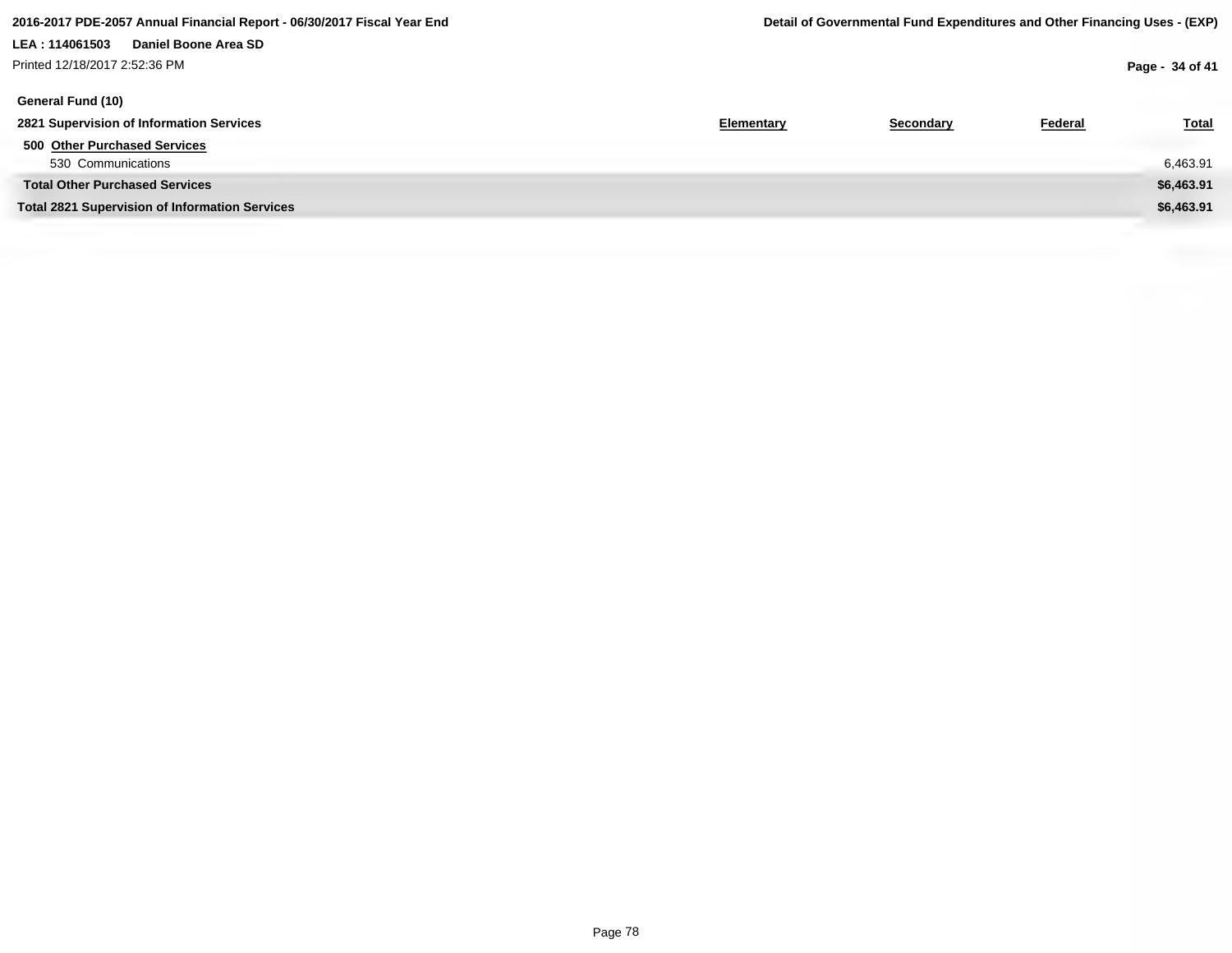Printed 12/18/2017 2:52:36 PM

**Page - 35 of 41**

| General Fund (10)                                                                  |            |           |          |              |
|------------------------------------------------------------------------------------|------------|-----------|----------|--------------|
| 2830 Staff Services                                                                | Elementary | Secondary | Federal  | <b>Total</b> |
| 200 Personnel Services - Employee Benefits                                         |            |           |          |              |
| 240 Tuition Reimbursement                                                          |            |           |          | 1,375.00     |
| <b>Total Personnel Services - Employee Benefits</b>                                |            |           |          | \$1,375.00   |
| 300 Purchased Professional and Technical Services                                  |            |           |          |              |
| 323 Professional Educational Services - Other Educational Agencies                 |            |           |          | 1,914.40     |
| 324 Professional Educational Services - Employee Training and Development Services |            |           |          | 6,816.68     |
| <b>Total Purchased Professional and Technical Services</b>                         |            |           |          | \$8,731.08   |
| 500 Other Purchased Services                                                       |            |           |          |              |
| 580 Travel                                                                         |            |           | 336.70   | 5,713.70     |
| <b>Total Other Purchased Services</b>                                              |            |           | \$336.70 | \$5,713.70   |
| <b>Total 2830 Staff Services</b>                                                   |            |           | \$336.70 | \$15,819.78  |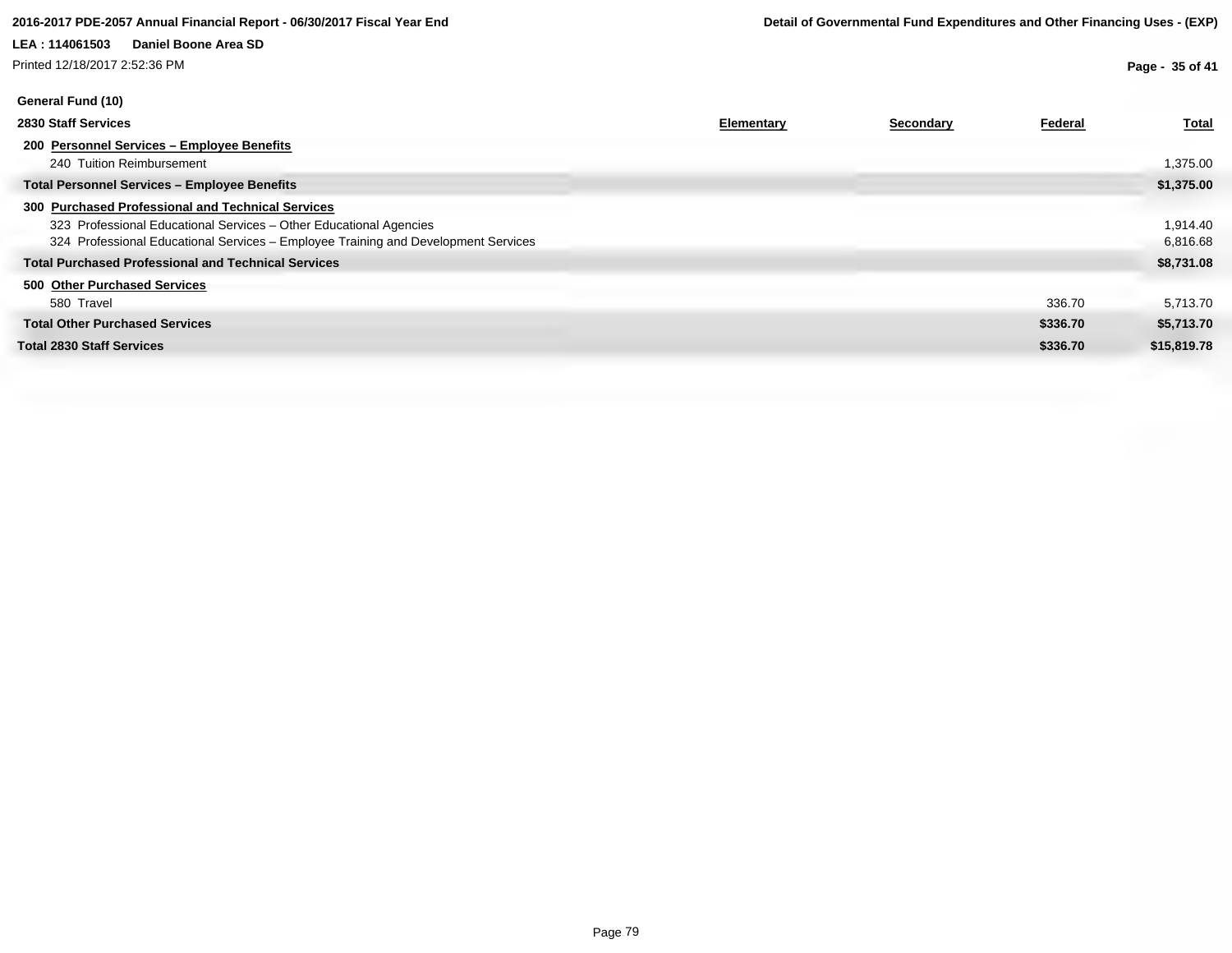Printed 12/18/2017 2:52:36 PM

**Page - 36 of 41**

| 97117141 1 9119 1 1 97                                                             |            |           |          |              |
|------------------------------------------------------------------------------------|------------|-----------|----------|--------------|
| 2834 Staff Development Services - Non-Instructional, Certified Staff Only          | Elementary | Secondary | Federal  | <b>Total</b> |
| 200 Personnel Services - Employee Benefits<br>240 Tuition Reimbursement            |            |           |          | 1,375.00     |
| <b>Total Personnel Services - Employee Benefits</b>                                |            |           |          | \$1,375.00   |
| 300 Purchased Professional and Technical Services                                  |            |           |          |              |
| 323 Professional Educational Services - Other Educational Agencies                 |            |           |          | 99.00        |
| 324 Professional Educational Services - Employee Training and Development Services |            |           |          | 360.00       |
| <b>Total Purchased Professional and Technical Services</b>                         |            |           |          | \$459.00     |
| 500 Other Purchased Services                                                       |            |           |          |              |
| 580 Travel                                                                         |            |           | 336.70   | 3,472.81     |
| <b>Total Other Purchased Services</b>                                              |            |           | \$336.70 | \$3,472.81   |
| Total 2834 Staff Development Services – Non-Instructional, Certified Staff Only    |            |           | \$336.70 | \$5,306.81   |
|                                                                                    |            |           |          |              |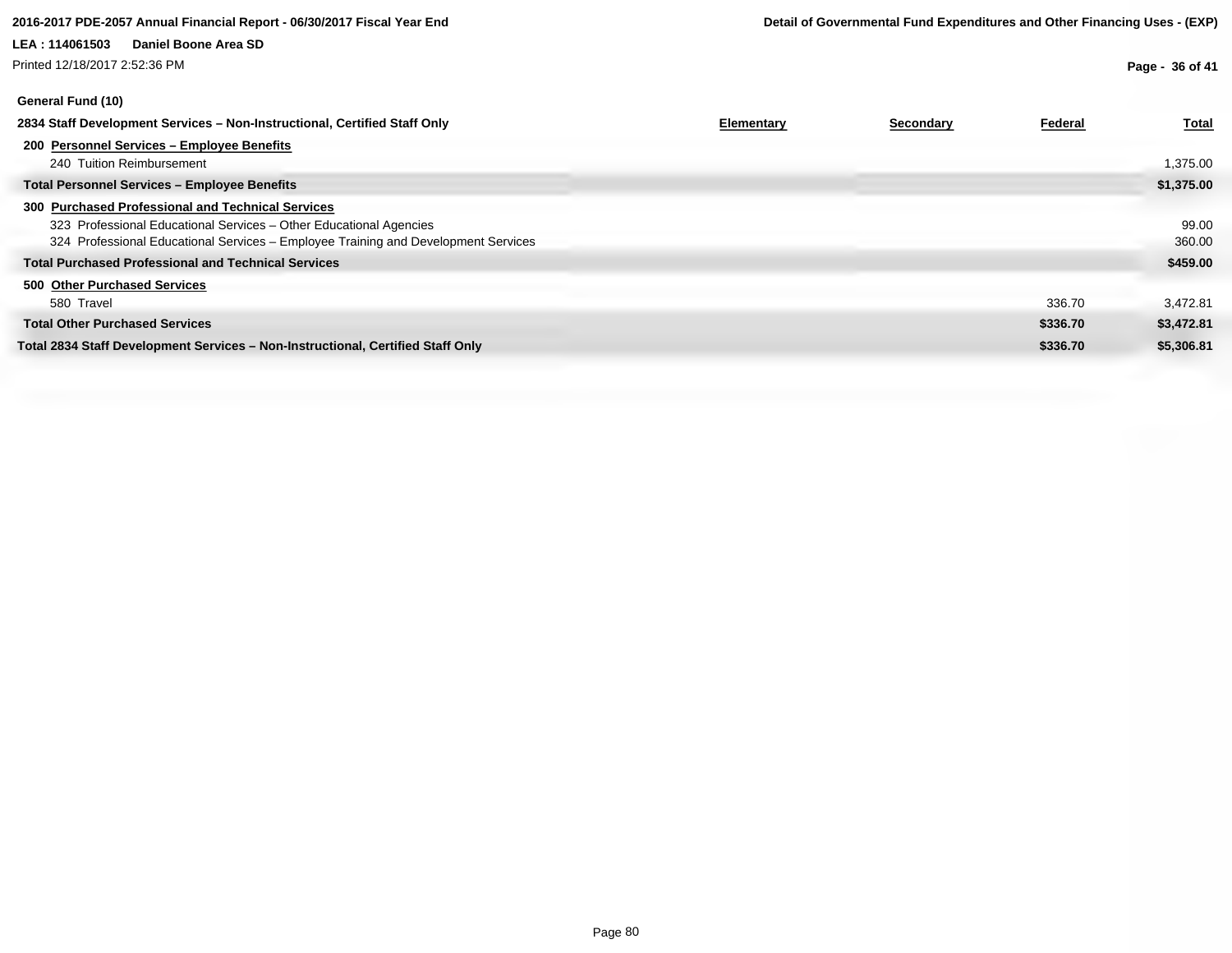Printed 12/18/2017 2:52:36 PM

# **General Fund (10)**

**Page - 37 of 41**

| Elementary | Secondary | Federal | <u>Total</u> |
|------------|-----------|---------|--------------|
|            |           |         |              |
|            |           |         | 1,815.40     |
|            |           |         | 6,456.68     |
|            |           |         | \$8,272.08   |
|            |           |         |              |
|            |           |         | 2,240.89     |
|            |           |         | \$2,240.89   |
|            |           |         | \$10,512.97  |
|            |           |         |              |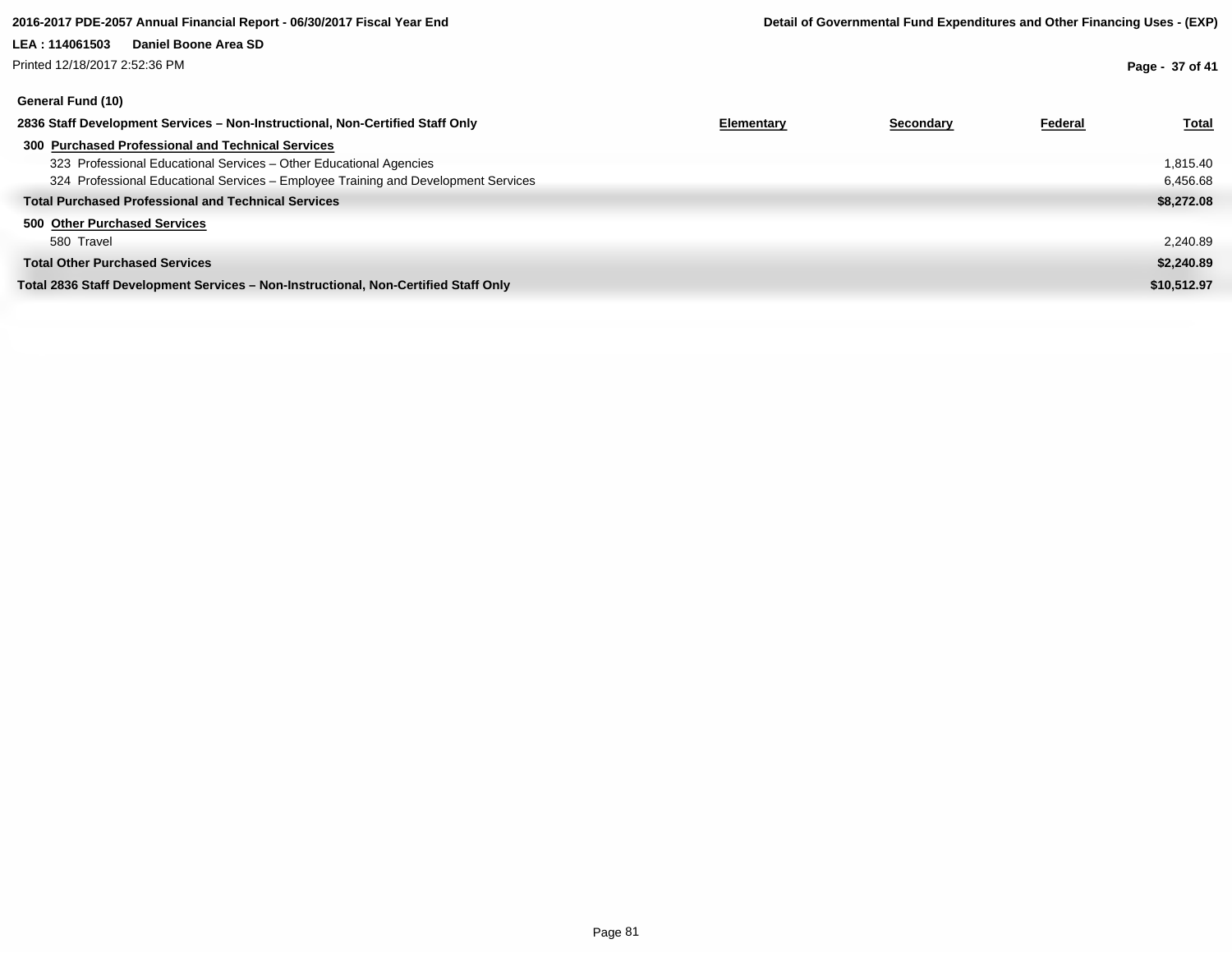# **LEA : 114061503 Daniel Boone Area SD** Printed 12/18/2017 2:52:36 PM

**Page - 38 of 41**

| General Fund (10)                                          |            |           |         |              |
|------------------------------------------------------------|------------|-----------|---------|--------------|
| 2840 Data Processing Services                              | Elementary | Secondary | Federal | <b>Total</b> |
| 300 Purchased Professional and Technical Services          |            |           |         |              |
| 340 Technical Services                                     |            |           |         | 32,489.19    |
| <b>Total Purchased Professional and Technical Services</b> |            |           |         | \$32,489.19  |
| 600 Supplies                                               |            |           |         |              |
| 650 Supplies & Fees - Technology Related                   |            |           |         | 52,519.75    |
| <b>Total Supplies</b>                                      |            |           |         | \$52,519.75  |
| <b>Total 2840 Data Processing Services</b>                 |            |           |         | \$85,008.94  |
|                                                            |            |           |         |              |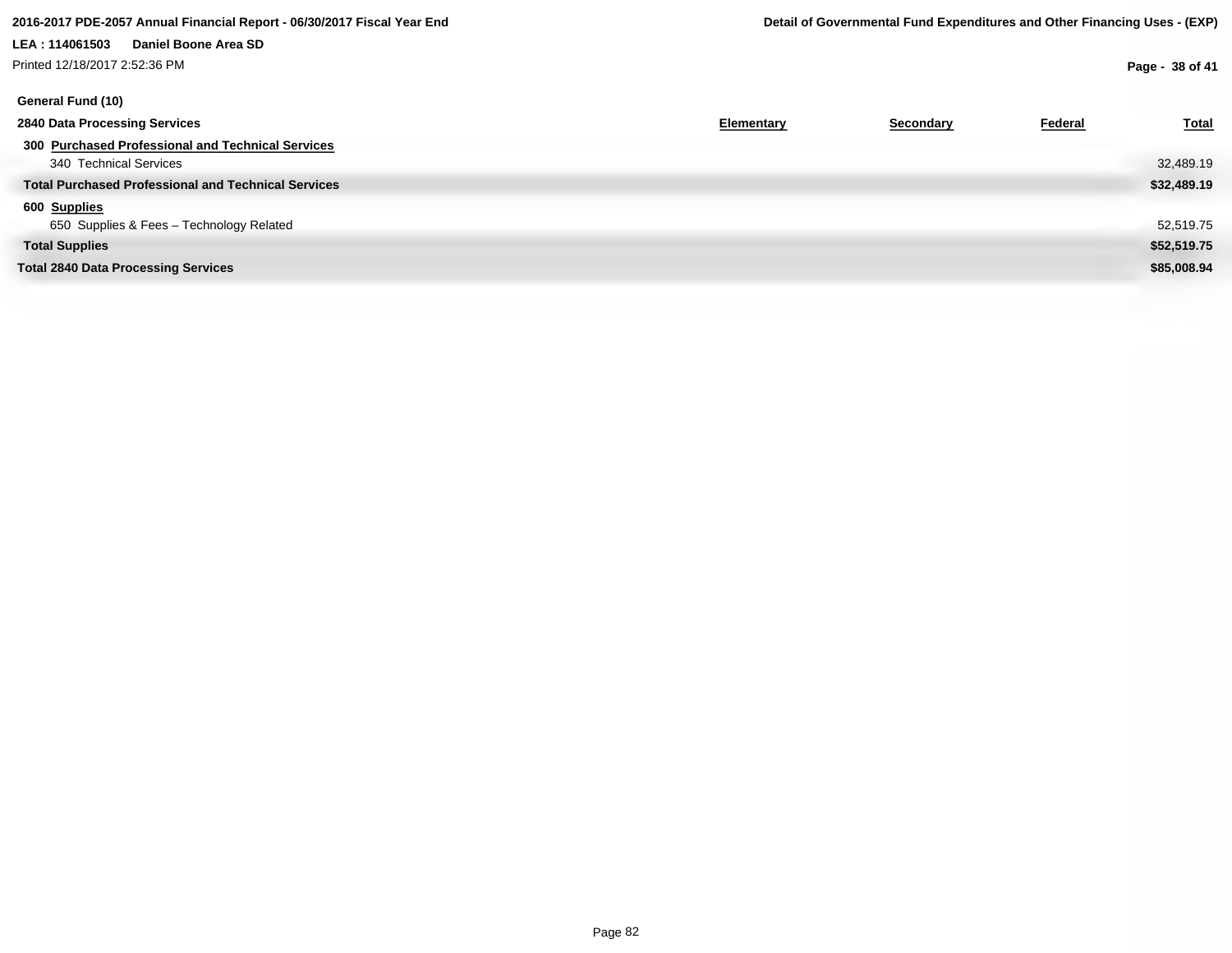### **2016-2017 PDE-2057 Annual Financial Report - 06/30/2017 Fiscal Year End Detail of Governmental Fund Expenditures and Other Financing Uses - (EXP)**

# **LEA : 114061503 Daniel Boone Area SD**

Printed 12/18/2017 2:52:36 PM

**General Fund (10)**

**Page - 39 of 41**

| 2860 Management Services                                   | Elementary | Secondary | Federal | <b>Total</b> |
|------------------------------------------------------------|------------|-----------|---------|--------------|
| 100 Personnel Services - Salaries                          |            |           |         |              |
| 100 Personnel Services - Salaries                          |            |           |         | 19,854.90    |
| <b>Total Personnel Services - Salaries</b>                 |            |           |         | \$19,854.90  |
| 200 Personnel Services - Employee Benefits                 |            |           |         |              |
| 210 Group Insurance - Contracted Provider                  |            |           |         | 46.59        |
| 220 Social Security Contributions                          |            |           |         | 1,518.91     |
| 230 PSERS Retirement Contributions                         |            |           |         | 5,662.13     |
| <b>Total Personnel Services - Employee Benefits</b>        |            |           |         | \$7,227.63   |
| 300 Purchased Professional and Technical Services          |            |           |         |              |
| 330 Other Professional Services                            |            |           |         | 1,212.13     |
| 350 Security / Safety Services                             |            |           |         | 50,417.50    |
| <b>Total Purchased Professional and Technical Services</b> |            |           |         | \$51,629.63  |
| 400 Purchased Property Services                            |            |           |         |              |
| 440 Rentals                                                |            |           |         | 6,847.28     |
| 490 Other Purchased Property Services                      |            |           |         | 370.00       |
| <b>Total Purchased Property Services</b>                   |            |           |         | \$7,217.28   |
| 500 Other Purchased Services                               |            |           |         |              |
| 530 Communications                                         |            |           |         | 55,542.29    |
| <b>Total Other Purchased Services</b>                      |            |           |         | \$55,542.29  |
| 600 Supplies                                               |            |           |         |              |
| 610 General Supplies                                       |            |           |         | 1,206.27     |
| 630 Food                                                   |            |           |         | 2,913.44     |
| <b>Total Supplies</b>                                      |            |           |         | \$4,119.71   |
| <b>Total 2860 Management Services</b>                      |            |           |         | \$145,591.44 |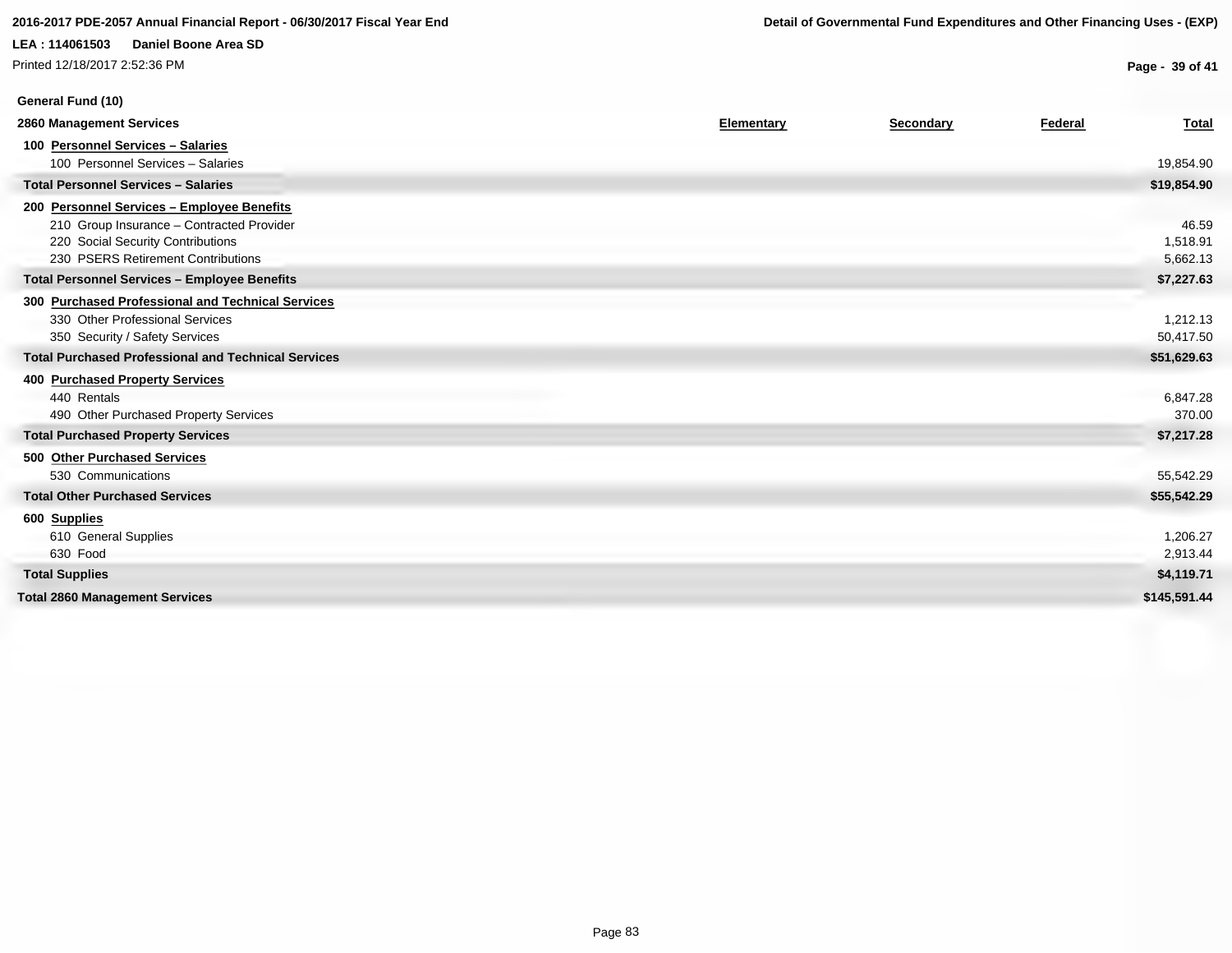# **LEA : 114061503 Daniel Boone Area SD** Printed 12/18/2017 2:52:36 PM

**Page - 40 of 41**

| General Fund (10)                        |            |           |                |              |
|------------------------------------------|------------|-----------|----------------|--------------|
| 2900 Other Support Services              | Elementary | Secondary | <b>Federal</b> | <b>Total</b> |
| 500 Other Purchased Services             |            |           |                |              |
| 595 IU Payments By Withholding           |            |           |                | 37,065.85    |
| <b>Total Other Purchased Services</b>    |            |           |                | \$37,065.85  |
| <b>Total 2900 Other Support Services</b> |            |           |                | \$37,065.85  |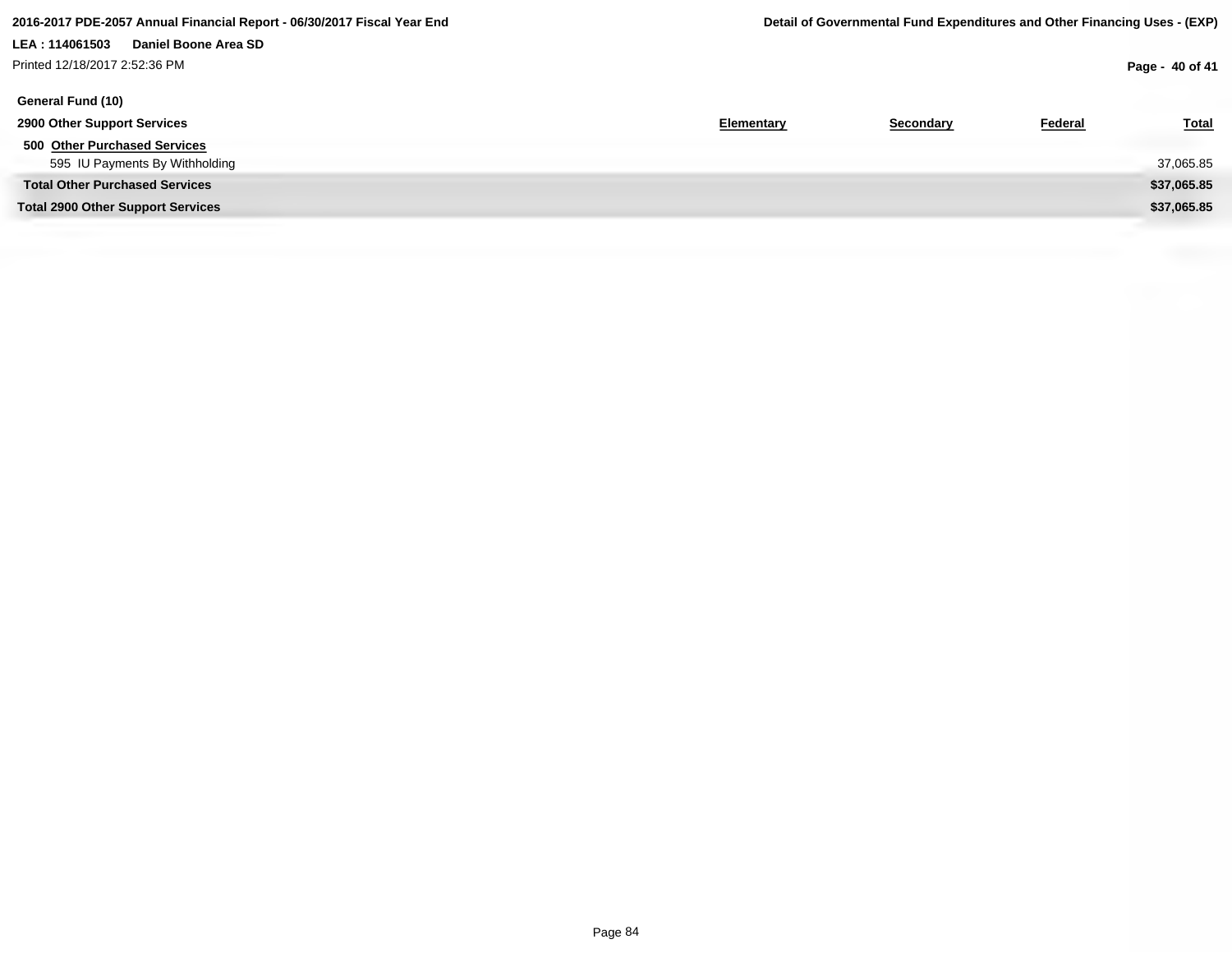# **LEA : 114061503 Daniel Boone Area SD** Printed 12/18/2017 2:52:36 PM

| Elementary | Secondary | Federal | <b>Total</b> |
|------------|-----------|---------|--------------|
|            |           |         |              |
|            |           |         | 37,065.85    |
|            |           |         | \$37,065.85  |
|            |           |         | \$37,065.85  |
|            |           |         |              |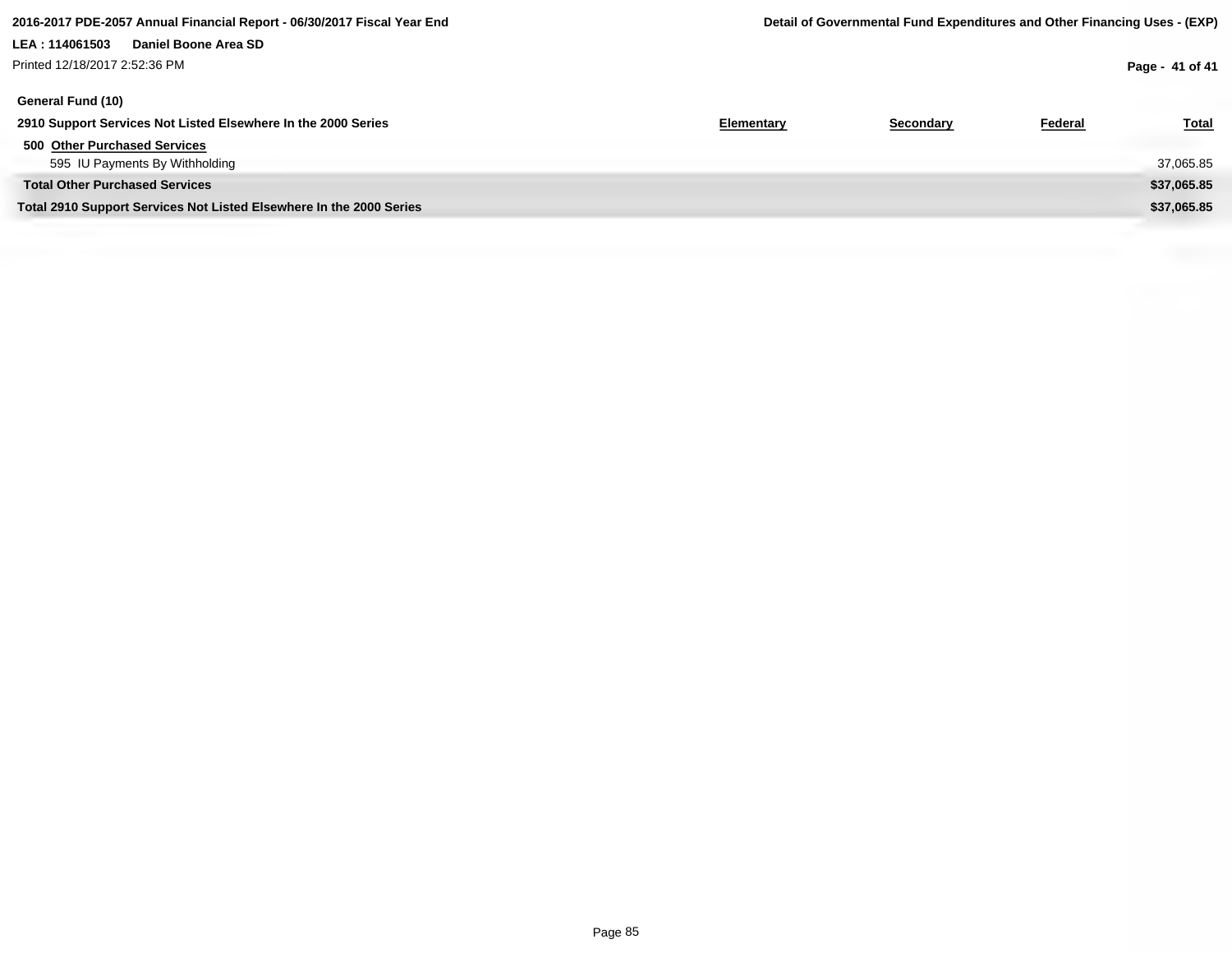| Printed 12/18/2017 2:52:39 PM                              | Page - 1 of 3 |
|------------------------------------------------------------|---------------|
| General Fund (10)                                          |               |
| 3000 Operation of Non-Instructional Services               | <b>Total</b>  |
| 100 Personnel Services - Salaries                          |               |
| 100 Personnel Services - Salaries                          | 441,393.16    |
| <b>Total Personnel Services - Salaries</b>                 | \$441,393.16  |
| 200 Personnel Services - Employee Benefits                 |               |
| 210 Group Insurance - Contracted Provider                  | 33,147.41     |
| 220 Social Security Contributions                          | 33,117.14     |
| 230 PSERS Retirement Contributions                         | 87,857.54     |
| <b>Total Personnel Services - Employee Benefits</b>        | \$154,122.09  |
| 300 Purchased Professional and Technical Services          |               |
| 330 Other Professional Services                            | 1,800.00      |
| 350 Security / Safety Services                             | 4,952.00      |
| 390 Other Purchased Professional and Technical Services    | 35,682.48     |
| <b>Total Purchased Professional and Technical Services</b> | \$42,434.48   |
| <b>400 Purchased Property Services</b>                     |               |
| 430 Repairs and Maintenance Services                       | 15,152.16     |
| 440 Rentals                                                | 2,112.94      |
| <b>Total Purchased Property Services</b>                   | \$17,265.10   |
| 500 Other Purchased Services                               |               |
| 510 Student Transportation Services                        | 24,291.94     |
| 520 Insurance - General                                    | 11,499.00     |
| 580 Travel                                                 | 1,976.54      |
| <b>Total Other Purchased Services</b>                      | \$37,767.48   |
| 600 Supplies                                               |               |
| 610 General Supplies                                       | 26,913.39     |
| 620 Energy                                                 | 2,914.05      |
| <b>Total Supplies</b>                                      | \$29,827.44   |
| 700 Property                                               |               |
| 752 Capital Equipment - Original and Additional            | 787.62        |
| <b>Total Property</b>                                      | \$787.62      |
| 800 Other Objects                                          |               |
| 810 Dues and Fees                                          | 9,730.00      |
| 890 Miscellaneous Expenditures                             | 10,000.00     |
| <b>Total Other Objects</b>                                 | \$19,730.00   |
| <b>Total 3000 Operation of Non-Instructional Services</b>  | \$743,327.37  |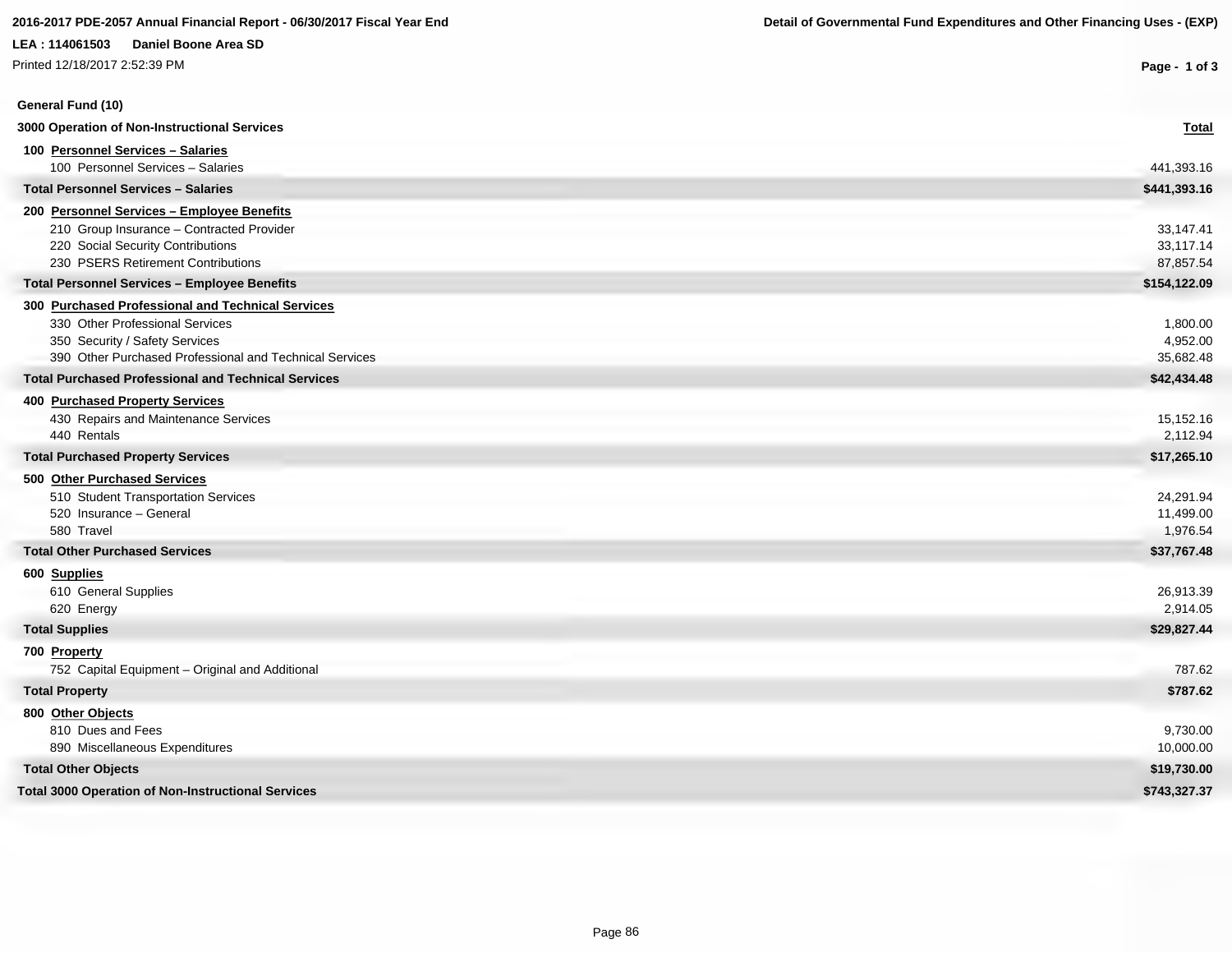Printed 12/18/2017 2:52:39 PM

| General Fund (10)                                                                         |            |           |         |                       |
|-------------------------------------------------------------------------------------------|------------|-----------|---------|-----------------------|
| <b>3200 Student Activities</b>                                                            | Elementary | Secondary | Federal | <b>Total</b>          |
| 100 Personnel Services - Salaries                                                         |            |           |         |                       |
| 100 Personnel Services - Salaries                                                         |            |           |         | 441,393.16            |
| <b>Total Personnel Services - Salaries</b>                                                |            |           |         | \$441,393.16          |
| 200 Personnel Services - Employee Benefits                                                |            |           |         |                       |
| 210 Group Insurance - Contracted Provider                                                 |            |           |         | 33,147.41             |
| 220 Social Security Contributions                                                         |            |           |         | 33,117.14             |
| 230 PSERS Retirement Contributions                                                        |            |           |         | 87,857.54             |
| <b>Total Personnel Services - Employee Benefits</b>                                       |            |           |         | \$154,122.09          |
| 300 Purchased Professional and Technical Services                                         |            |           |         |                       |
| 330 Other Professional Services                                                           |            |           |         | 1,800.00              |
| 350 Security / Safety Services<br>390 Other Purchased Professional and Technical Services |            |           |         | 4,952.00<br>35,682.48 |
| <b>Total Purchased Professional and Technical Services</b>                                |            |           |         | \$42,434.48           |
|                                                                                           |            |           |         |                       |
| <b>400 Purchased Property Services</b>                                                    |            |           |         |                       |
| 430 Repairs and Maintenance Services<br>440 Rentals                                       |            |           |         | 15,152.16<br>2,112.94 |
| <b>Total Purchased Property Services</b>                                                  |            |           |         | \$17,265.10           |
| 500 Other Purchased Services                                                              |            |           |         |                       |
| 510 Student Transportation Services                                                       |            |           |         | 24,291.94             |
| 520 Insurance - General                                                                   |            |           |         | 11,499.00             |
| 580 Travel                                                                                |            |           |         | 1,976.54              |
| <b>Total Other Purchased Services</b>                                                     |            |           |         | \$37,767.48           |
| 600 Supplies                                                                              |            |           |         |                       |
| 610 General Supplies                                                                      |            |           |         | 26,913.39             |
| 620 Energy                                                                                |            |           |         | 2,914.05              |
| <b>Total Supplies</b>                                                                     |            |           |         | \$29,827.44           |
| 700 Property                                                                              |            |           |         |                       |
| 752 Capital Equipment - Original and Additional                                           |            |           |         | 787.62                |
| <b>Total Property</b>                                                                     |            |           |         | \$787.62              |
| 800 Other Objects                                                                         |            |           |         |                       |
| 810 Dues and Fees                                                                         |            |           |         | 9,730.00              |
| <b>Total Other Objects</b>                                                                |            |           |         | \$9,730.00            |
| <b>Total 3200 Student Activities</b>                                                      |            |           |         | \$733,327.37          |
|                                                                                           |            |           |         |                       |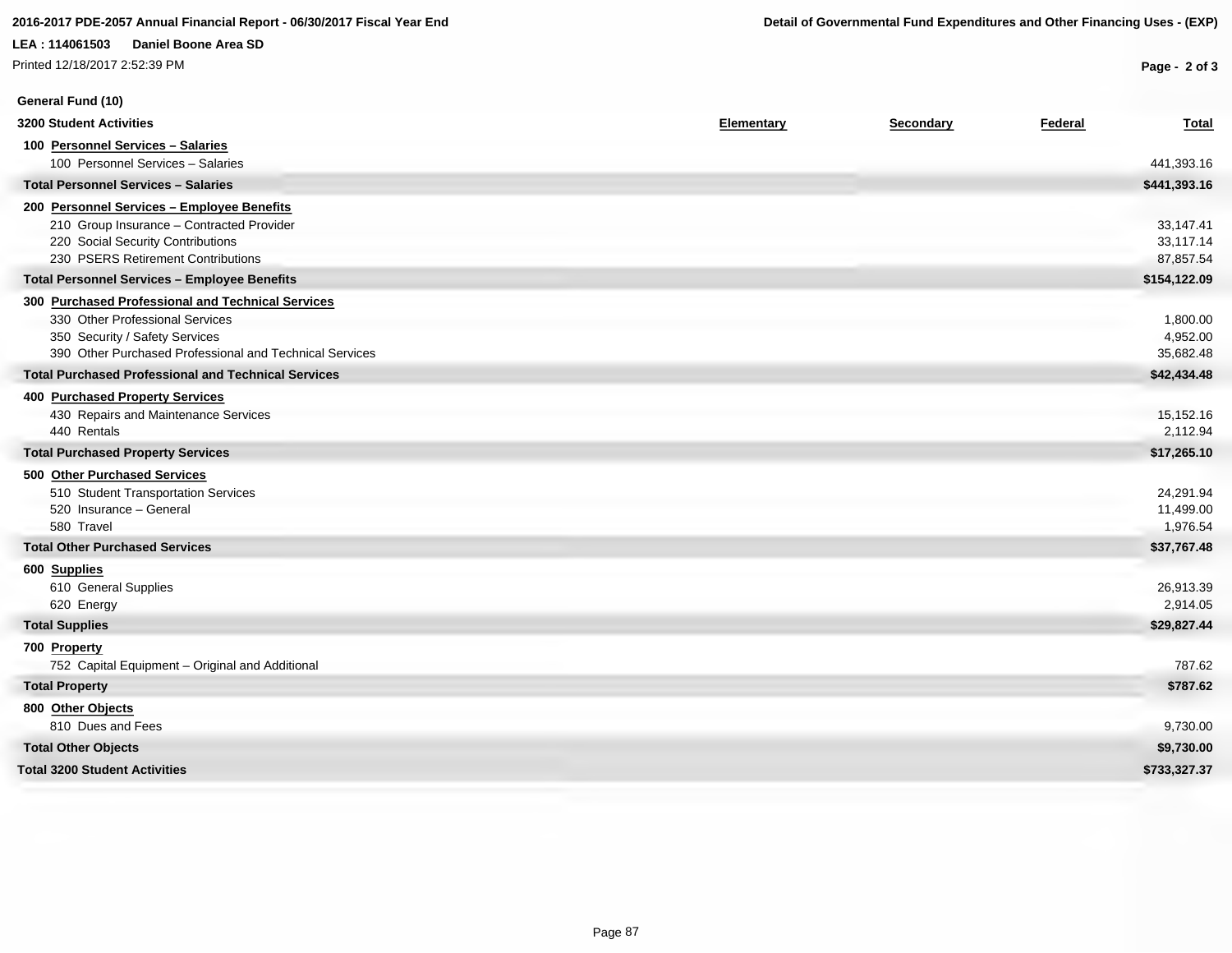# **LEA : 114061503 Daniel Boone Area SD** Printed 12/18/2017 2:52:39 PM

| General Fund (10)                         |                   |           |         |              |
|-------------------------------------------|-------------------|-----------|---------|--------------|
| 3400 Scholarships and Awards              | <b>Elementary</b> | Secondary | Federal | <b>Total</b> |
| 800 Other Objects                         |                   |           |         |              |
| 890 Miscellaneous Expenditures            |                   |           |         | 10,000.00    |
| <b>Total Other Objects</b>                |                   |           |         | \$10,000.00  |
| <b>Total 3400 Scholarships and Awards</b> |                   |           |         | \$10,000.00  |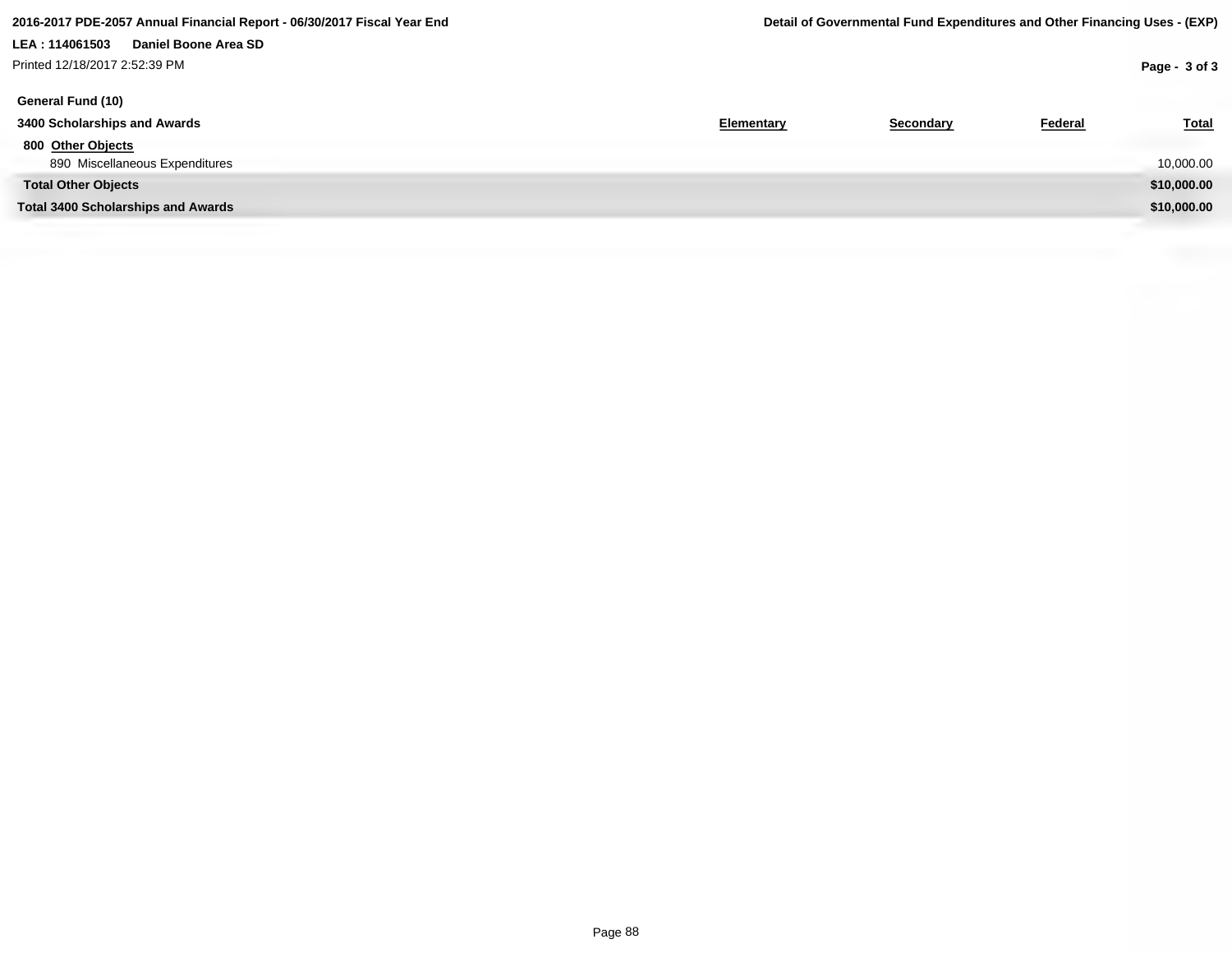# **2016-2017 PDE-2057 Annual Financial Report - 06/30/2017 Fiscal Year End Detail of Governmental Fund Expenditures and Other Financing Uses - (EXP)**

# **LEA : 114061503 Daniel Boone Area SD**

| Printed 12/18/2017 2:52:42 PM                            | Page - 1 of 6   |
|----------------------------------------------------------|-----------------|
| General Fund (10)                                        |                 |
| 5000 Other Expenditures and Financing Uses               | <b>Total</b>    |
| 800 Other Objects                                        |                 |
| 830 Interest                                             | 3,350,754.38    |
| <b>Total Other Objects</b>                               | \$3,350,754.38  |
| 900 Other Uses of Funds                                  |                 |
| 910 Redemption of Principal                              | 3,093,015.59    |
| 920 Authority Obligations                                | 36,325,000.00   |
| 932 Capital Reserve Fund Transfers Applicable To Fund 32 | 1,150,000.00    |
| <b>Total Other Uses of Funds</b>                         | \$40,568,015.59 |
| <b>Total 5000 Other Expenditures and Financing Uses</b>  | \$43,918,769.97 |
|                                                          |                 |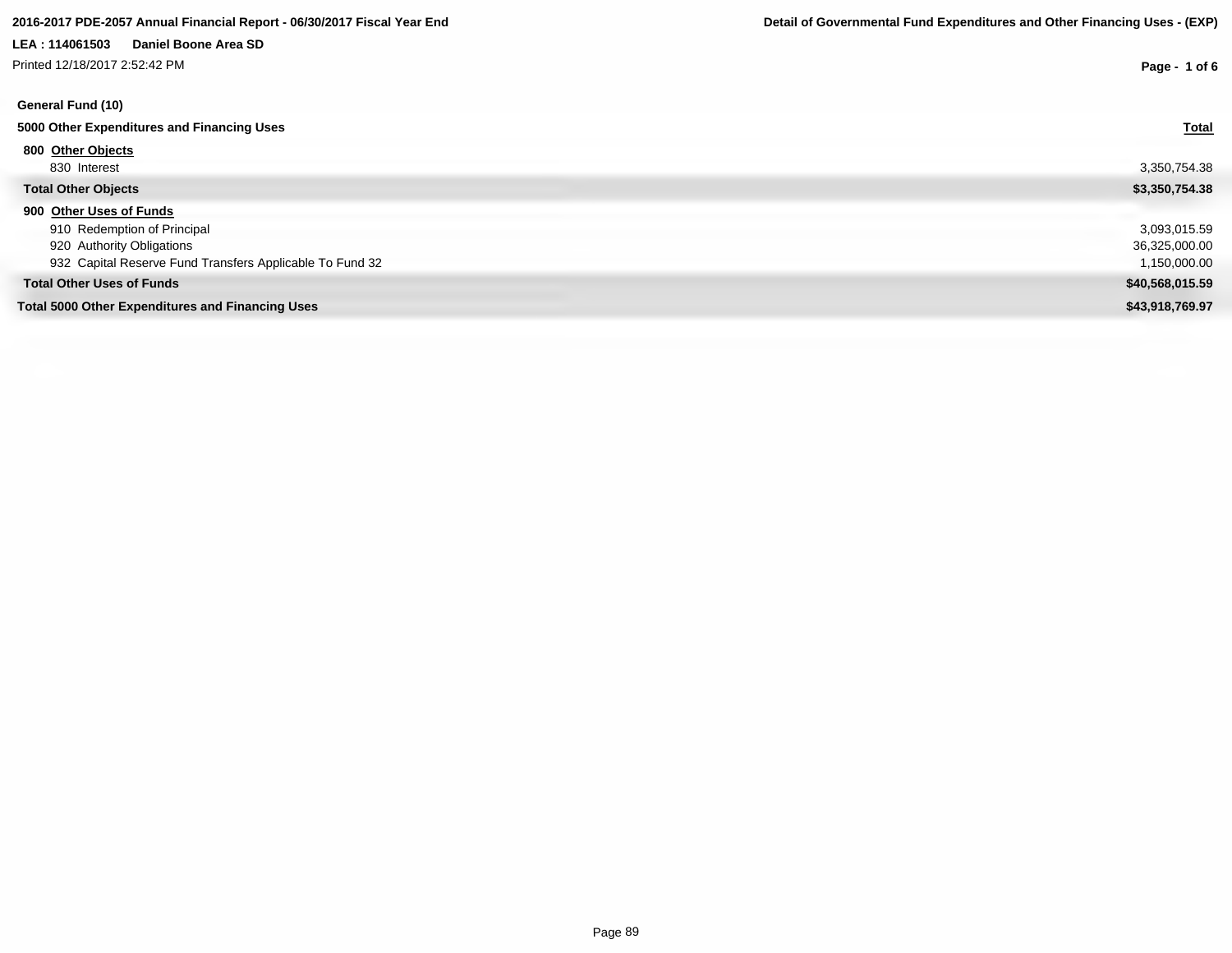# **LEA : 114061503 Daniel Boone Area SD** Printed 12/18/2017 2:52:42 PM

| General Fund (10)                                               |            |           |         |                 |
|-----------------------------------------------------------------|------------|-----------|---------|-----------------|
| 5100 Debt Service / Other Expenditures and Financing Uses       | Elementary | Secondary | Federal | <b>Total</b>    |
| 800 Other Objects                                               |            |           |         |                 |
| 830 Interest                                                    |            |           |         | 3,350,754.38    |
| <b>Total Other Objects</b>                                      |            |           |         | \$3,350,754.38  |
| 900 Other Uses of Funds                                         |            |           |         |                 |
| 910 Redemption of Principal                                     |            |           |         | 3,093,015.59    |
| 920 Authority Obligations                                       |            |           |         | 36,325,000.00   |
| <b>Total Other Uses of Funds</b>                                |            |           |         | \$39,418,015.59 |
| Total 5100 Debt Service / Other Expenditures and Financing Uses |            |           |         | \$42,768,769.97 |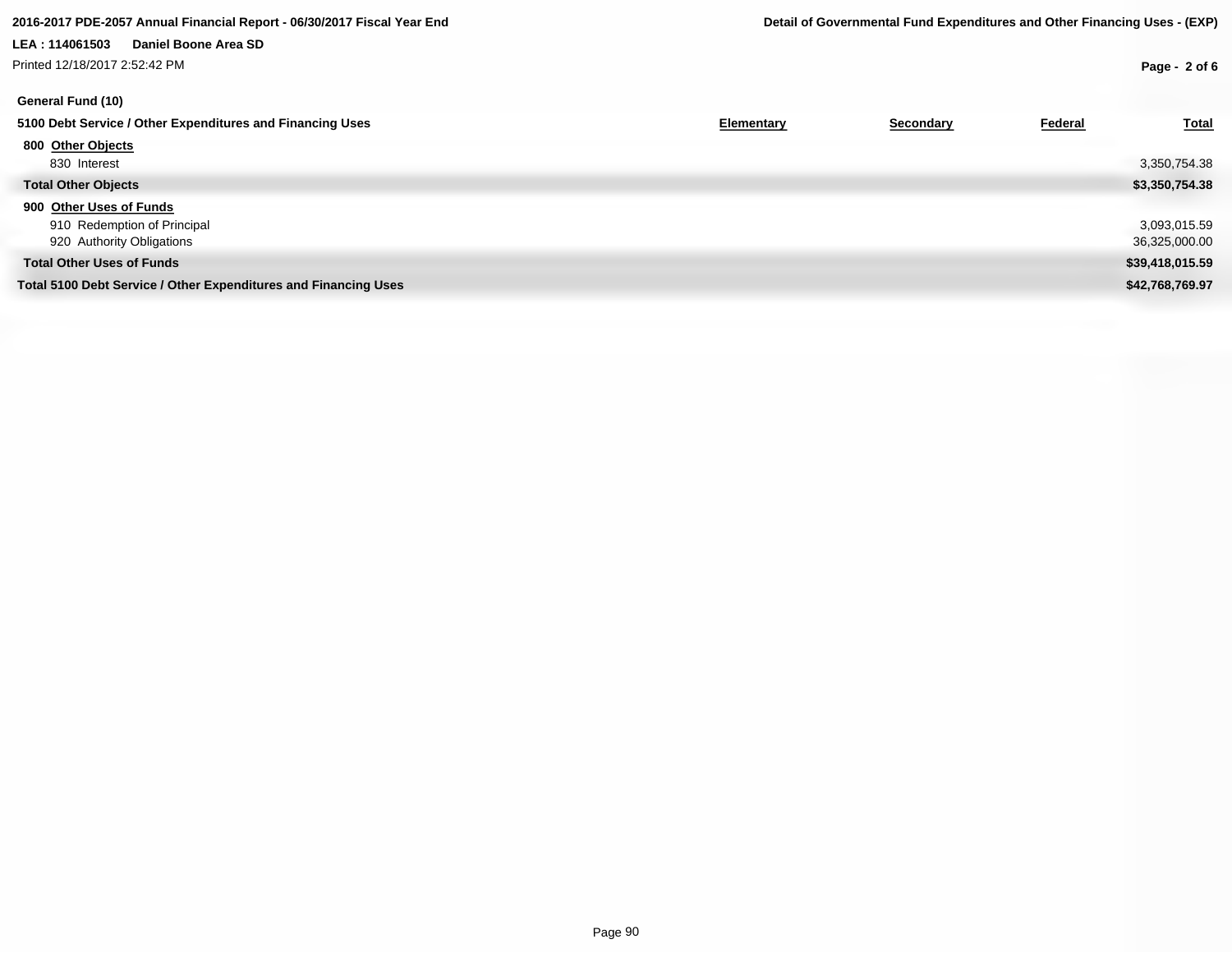Printed 12/18/2017 2:52:42 PM

| General Fund (10)                |            |           |         |                |
|----------------------------------|------------|-----------|---------|----------------|
| 5110 Debt Service                | Elementary | Secondary | Federal | <b>Total</b>   |
| 800 Other Objects                |            |           |         |                |
| 830 Interest                     |            |           |         | 3,350,754.38   |
| <b>Total Other Objects</b>       |            |           |         | \$3,350,754.38 |
| 900 Other Uses of Funds          |            |           |         |                |
| 910 Redemption of Principal      |            |           |         | 3,093,015.59   |
| <b>Total Other Uses of Funds</b> |            |           |         | \$3,093,015.59 |
| <b>Total 5110 Debt Service</b>   |            |           |         | \$6,443,769.97 |
|                                  |            |           |         |                |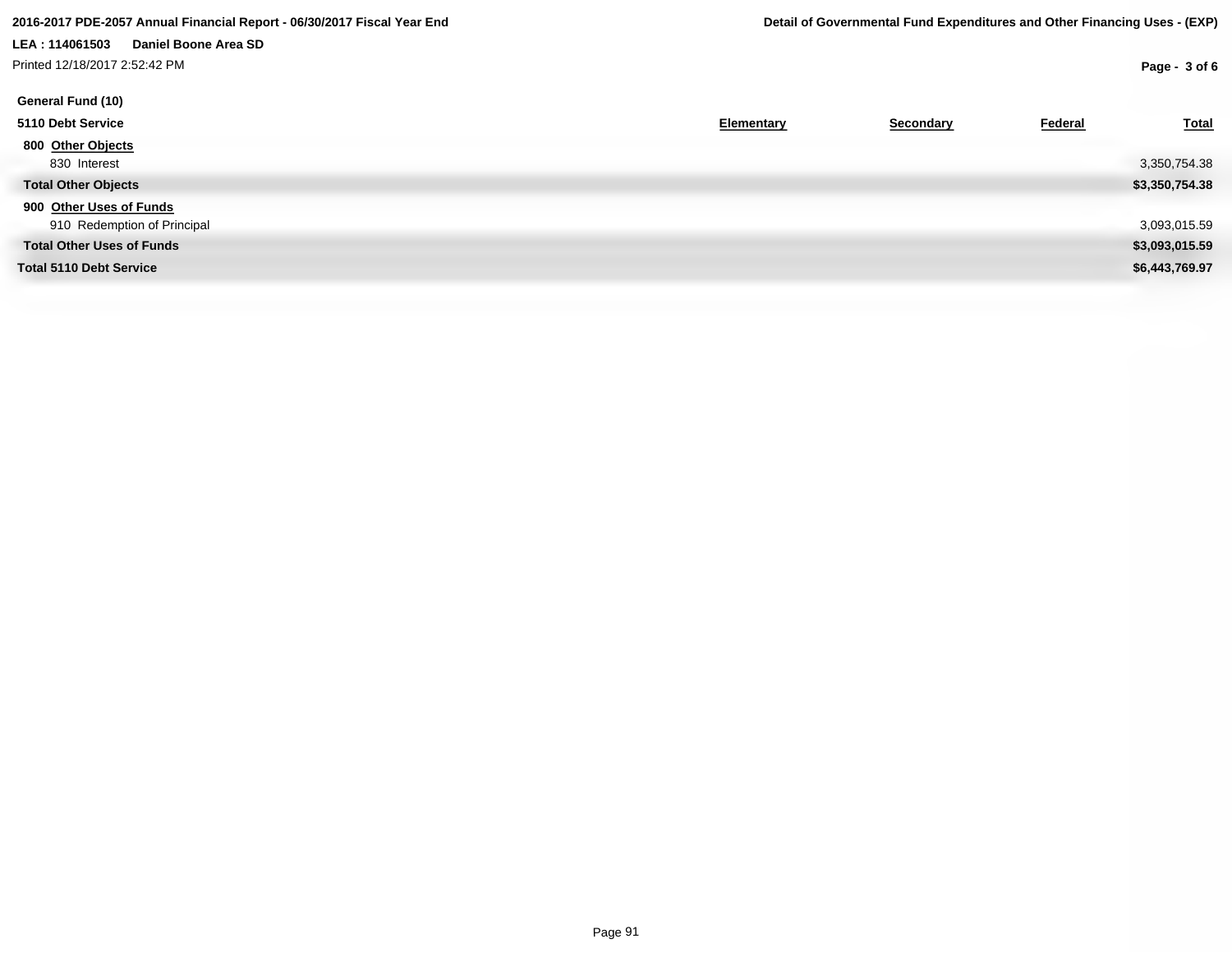# **LEA : 114061503 Daniel Boone Area SD** Printed 12/18/2017 2:52:42 PM

| General Fund (10)                        |                   |           |                |                 |
|------------------------------------------|-------------------|-----------|----------------|-----------------|
| 5120 Debt Service - Refunded Bonds       | <b>Elementary</b> | Secondary | <b>Federal</b> | <b>Total</b>    |
| 900 Other Uses of Funds                  |                   |           |                |                 |
| 920 Authority Obligations                |                   |           |                | 36,325,000.00   |
| <b>Total Other Uses of Funds</b>         |                   |           |                | \$36,325,000.00 |
| Total 5120 Debt Service - Refunded Bonds |                   |           |                | \$36,325,000.00 |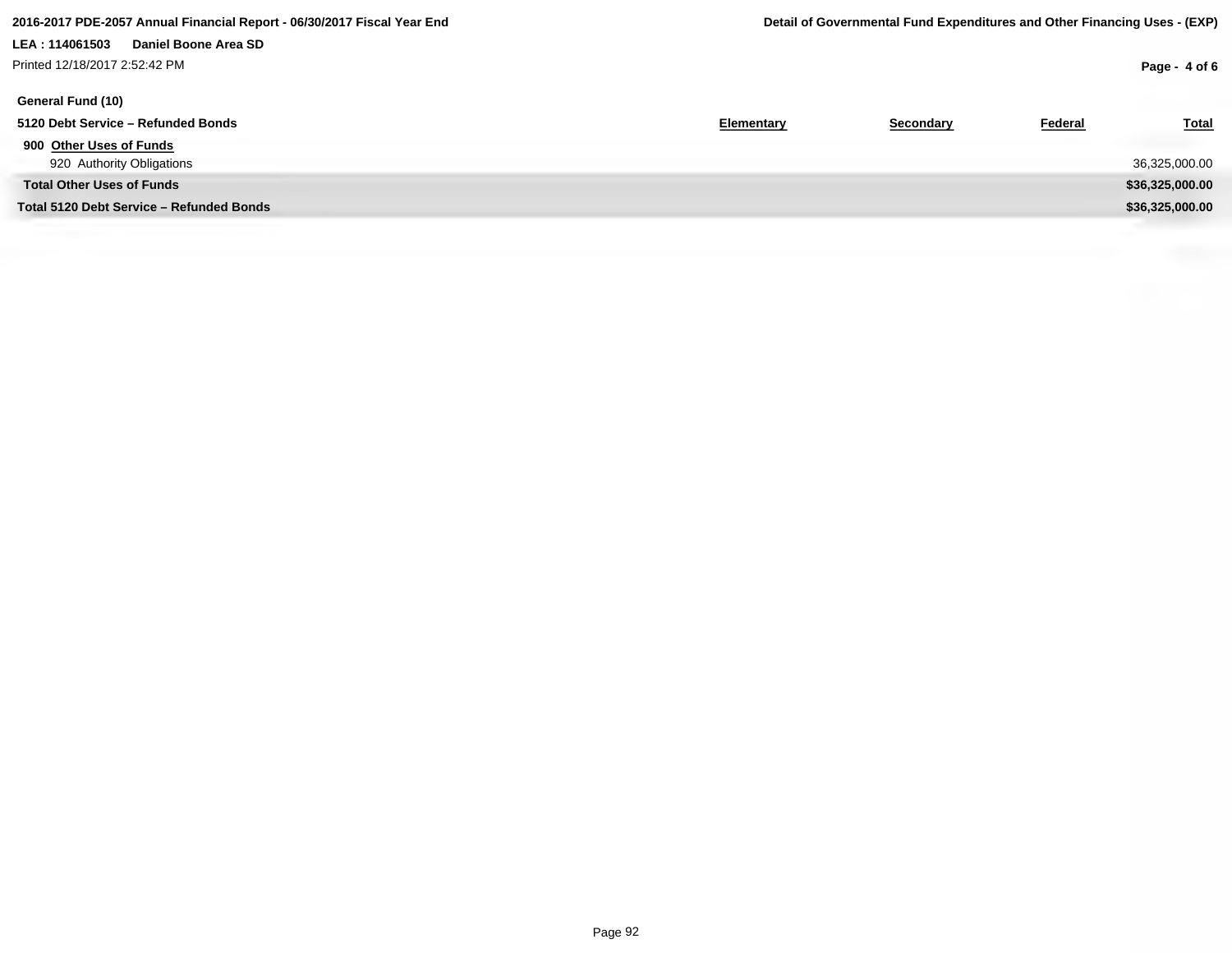# **LEA : 114061503 Daniel Boone Area SD** Printed 12/18/2017 2:52:42 PM

| General Fund (10)                                        |            |           |         |                |
|----------------------------------------------------------|------------|-----------|---------|----------------|
| 5200 Interfund Transfers - Out                           | Elementary | Secondary | Federal | <u>Total</u>   |
| 900 Other Uses of Funds                                  |            |           |         |                |
| 932 Capital Reserve Fund Transfers Applicable To Fund 32 |            |           |         | 1,150,000.00   |
| <b>Total Other Uses of Funds</b>                         |            |           |         | \$1,150,000.00 |
| Total 5200 Interfund Transfers - Out                     |            |           |         | \$1,150,000.00 |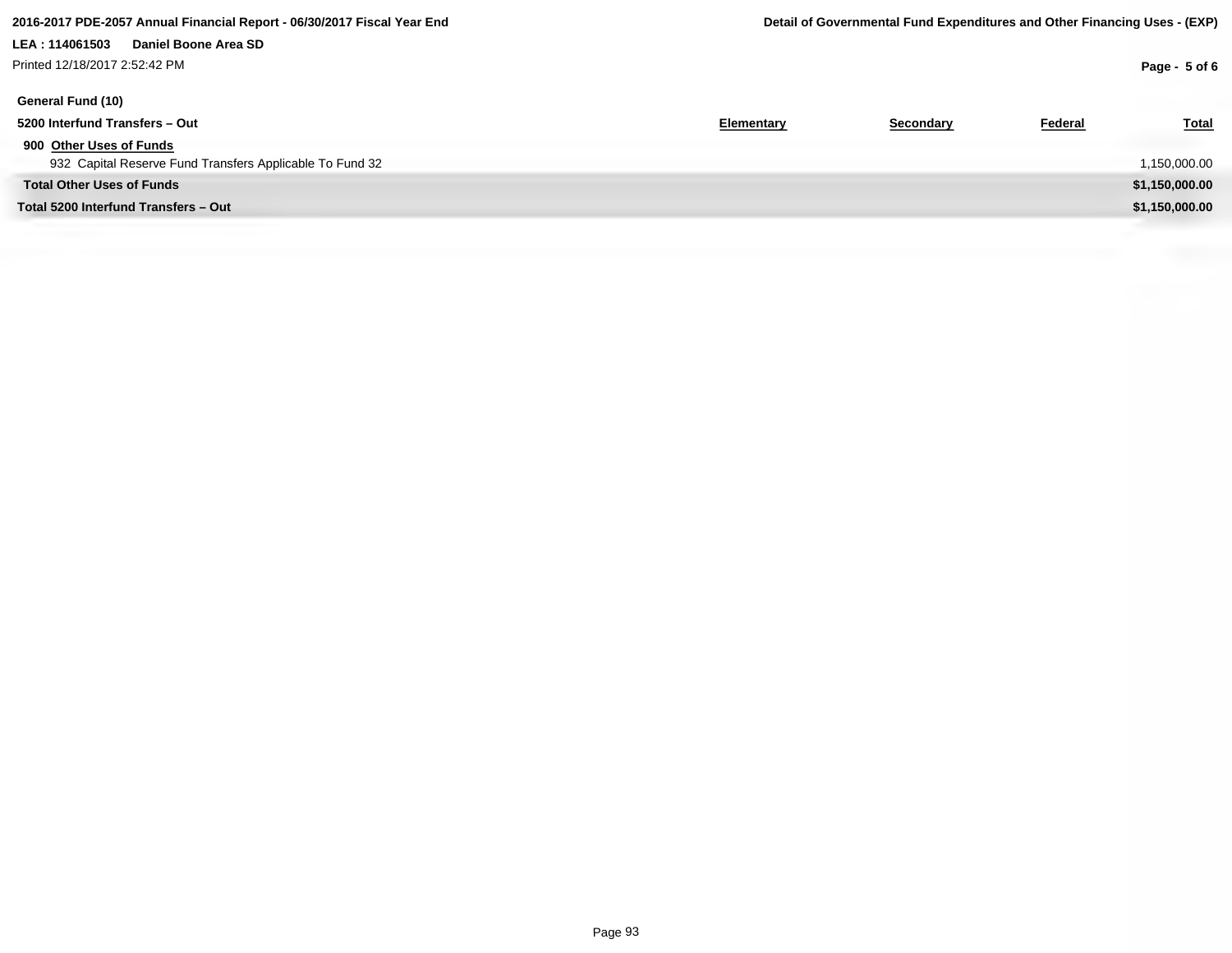### **2016-2017 PDE-2057 Annual Financial Report - 06/30/2017 Fiscal Year End Detail of Governmental Fund Expenditures and Other Financing Uses - (EXP)**

# **LEA : 114061503 Daniel Boone Area SD** Printed 12/18/2017 2:52:42 PM

| General Fund (10)                                        |            |           |                |                |
|----------------------------------------------------------|------------|-----------|----------------|----------------|
| 5230 Capital Projects Fund Transfers                     | Elementary | Secondary | <b>Federal</b> | Total          |
| 900 Other Uses of Funds                                  |            |           |                |                |
| 932 Capital Reserve Fund Transfers Applicable To Fund 32 |            |           |                | 1,150,000.00   |
| <b>Total Other Uses of Funds</b>                         |            |           |                | \$1,150,000.00 |
| <b>Total 5230 Capital Projects Fund Transfers</b>        |            |           |                | \$1,150,000.00 |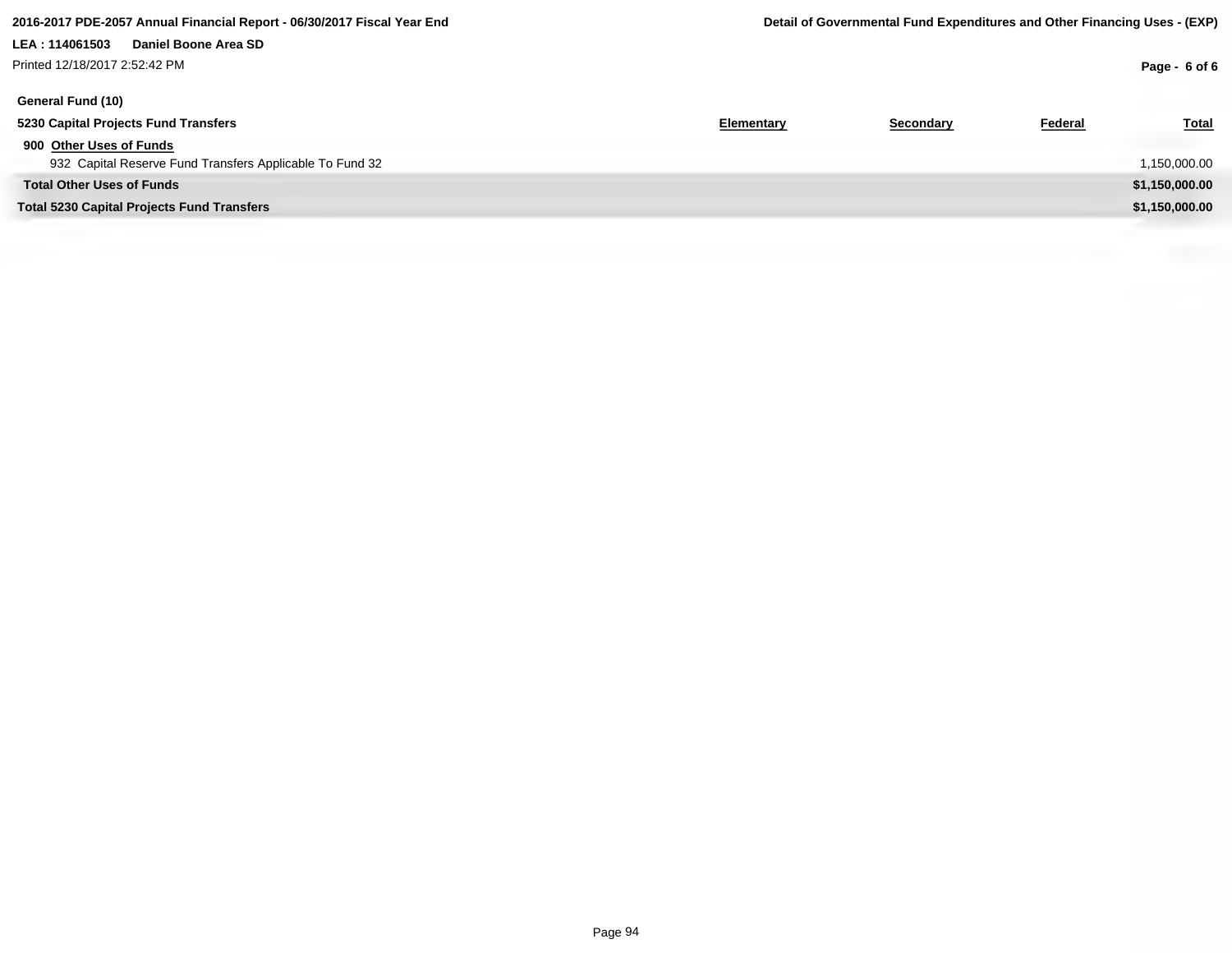Printed 12/18/2017 2:52:38 PM

| rinted 12/18/2017 2:52:38 PM                    | Page - 1 of 4 |
|-------------------------------------------------|---------------|
| Capital Reserve Fund - § 1431 (32)              |               |
| <b>2000 Support Services</b>                    | <b>Total</b>  |
| 400 Purchased Property Services                 |               |
| 430 Repairs and Maintenance Services            | 748,793.73    |
| <b>Total Purchased Property Services</b>        | \$748,793.73  |
| 600 Supplies                                    |               |
| 610 General Supplies                            | 59,879.00     |
| <b>Total Supplies</b>                           | \$59,879.00   |
| 700 Property                                    |               |
| 752 Capital Equipment - Original and Additional | 48,776.00     |
| <b>Total Property</b>                           | \$48,776.00   |
| <b>Total 2000 Support Services</b>              | \$857,448.73  |
|                                                 |               |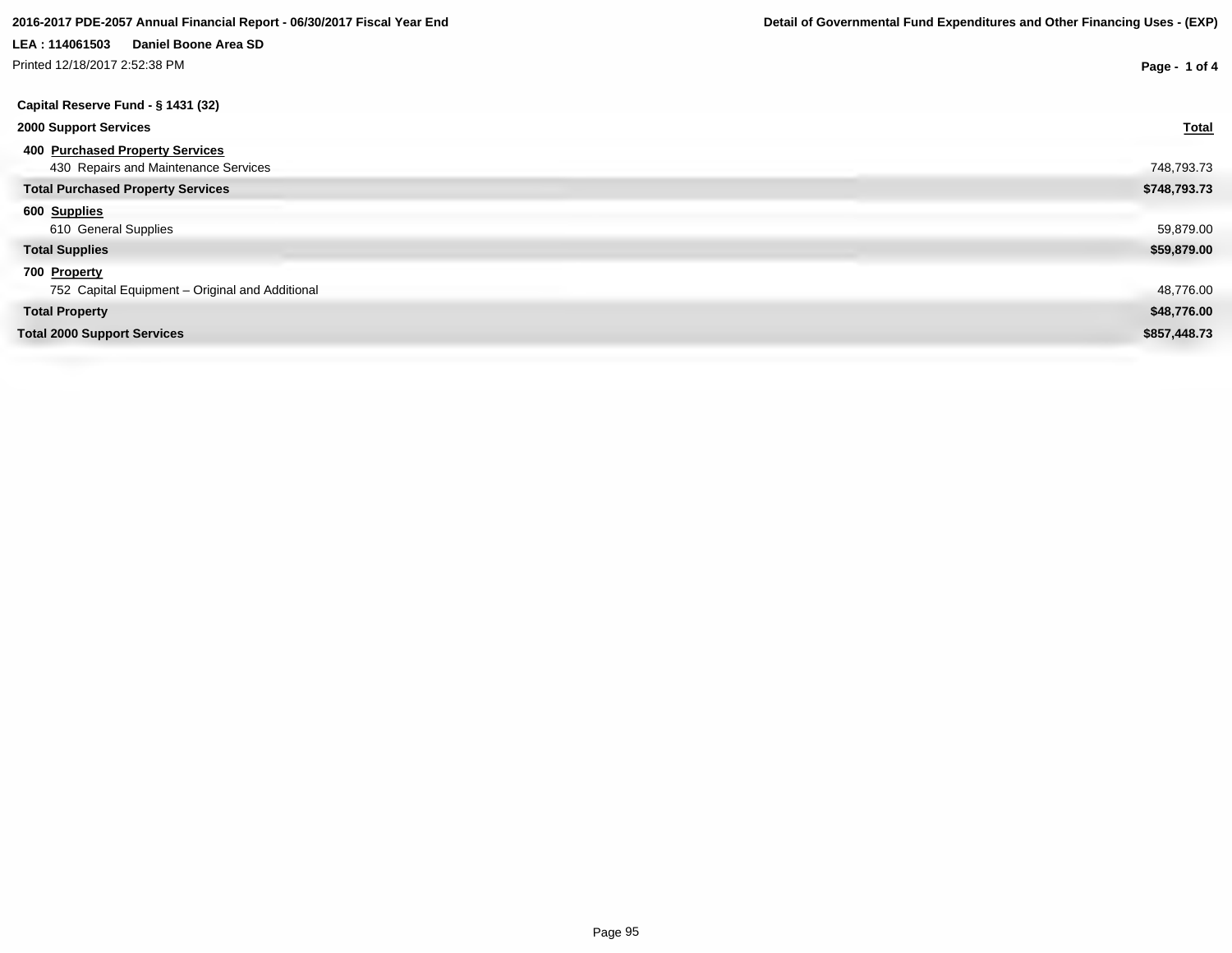# **LEA : 114061503 Daniel Boone Area SD** Printed 12/18/2017 2:52:38 PM

| Capital Reserve Fund - § 1431 (32)                            |            |             |         |              |
|---------------------------------------------------------------|------------|-------------|---------|--------------|
| 2600 Operation and Maintenance of Plant Services              | Elementary | Secondary   | Federal | <b>Total</b> |
| <b>400 Purchased Property Services</b>                        |            |             |         |              |
| 430 Repairs and Maintenance Services                          |            |             |         | 748,793.73   |
| <b>Total Purchased Property Services</b>                      |            |             |         | \$748,793.73 |
| 600 Supplies                                                  |            |             |         |              |
| 610 General Supplies                                          |            | 59,879.00   |         | 59,879.00    |
| <b>Total Supplies</b>                                         |            | \$59,879.00 |         | \$59,879.00  |
| 700 Property                                                  |            |             |         |              |
| 752 Capital Equipment - Original and Additional               |            |             |         | 48,776.00    |
| <b>Total Property</b>                                         |            |             |         | \$48,776.00  |
| <b>Total 2600 Operation and Maintenance of Plant Services</b> |            | \$59,879.00 |         | \$857,448.73 |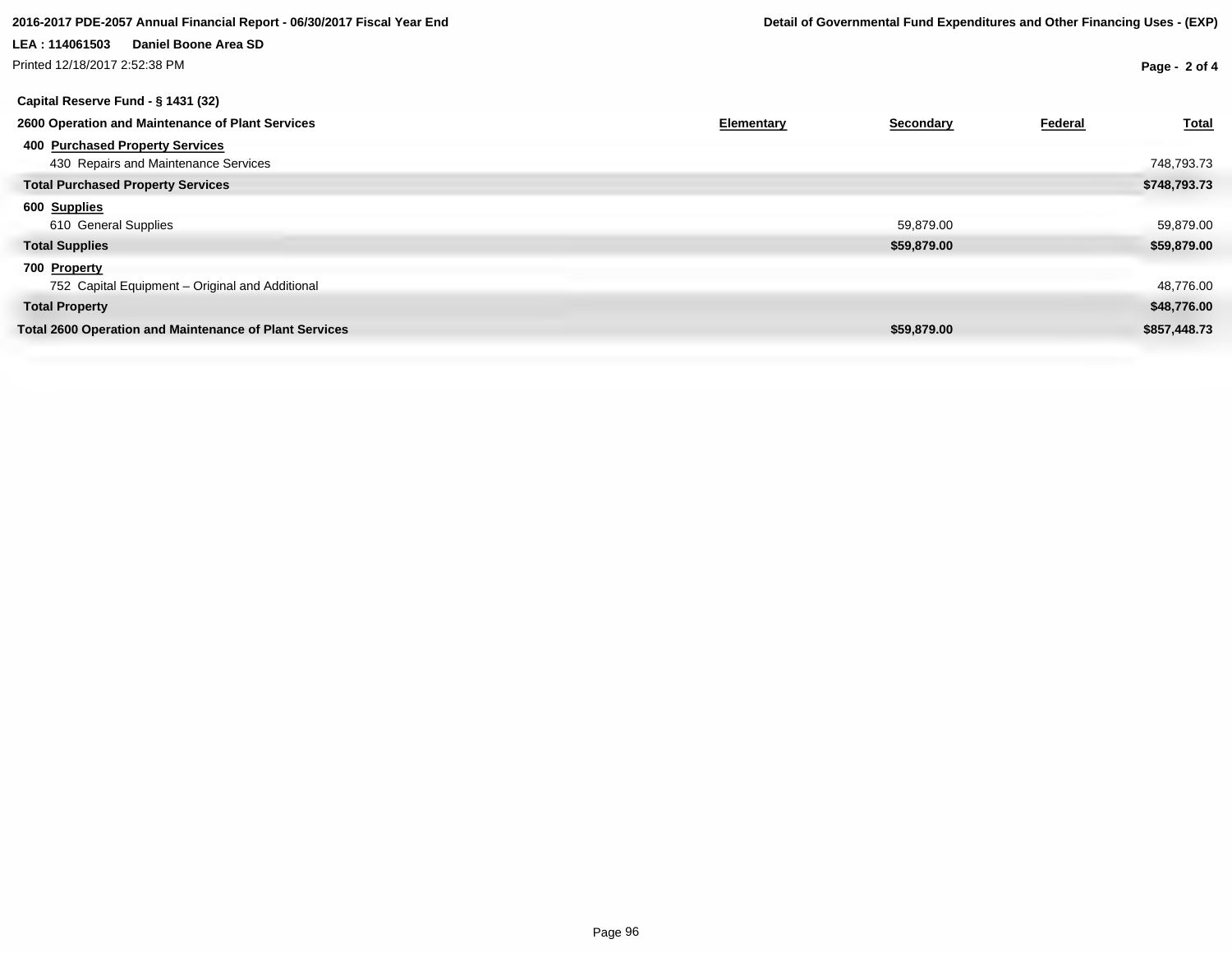Printed 12/18/2017 2:52:38 PM

# **Capital Reserve Fund - § 1431 (32)**

| 2610 Supervision of Operation and Maintenance of Plant Services       | Elementary | Secondary   | Federal | <b>Total</b> |
|-----------------------------------------------------------------------|------------|-------------|---------|--------------|
| 400 Purchased Property Services                                       |            |             |         |              |
| 430 Repairs and Maintenance Services                                  |            |             |         | 748,793.73   |
| <b>Total Purchased Property Services</b>                              |            |             |         | \$748,793.73 |
| 600 Supplies                                                          |            |             |         |              |
| 610 General Supplies                                                  |            | 59,879.00   |         | 59,879.00    |
| <b>Total Supplies</b>                                                 |            | \$59,879.00 |         | \$59,879.00  |
| 700 Property                                                          |            |             |         |              |
| 752 Capital Equipment - Original and Additional                       |            |             |         | 48,776.00    |
| <b>Total Property</b>                                                 |            |             |         | \$48,776.00  |
| Total 2610 Supervision of Operation and Maintenance of Plant Services |            | \$59,879.00 |         | \$857,448.73 |
|                                                                       |            |             |         |              |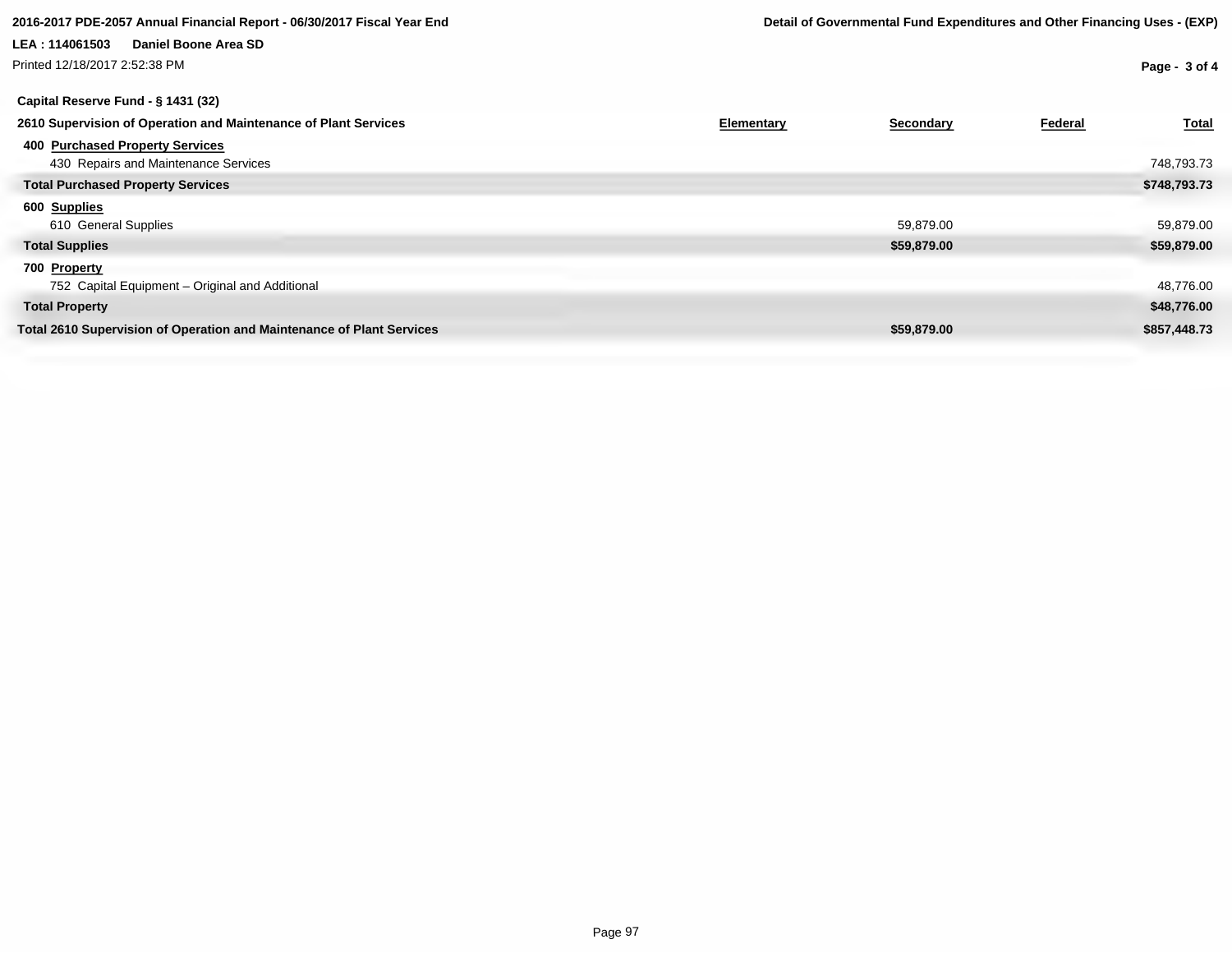Printed 12/18/2017 2:52:38 PM

| Capital Reserve Fund - § 1431 (32)                                                        |                         |                  |
|-------------------------------------------------------------------------------------------|-------------------------|------------------|
| 2611 Supervision of Operation and Maintenance of Plant Services - Head of Component       | Elementary<br>Secondary | Total<br>Federal |
| 400 Purchased Property Services                                                           |                         |                  |
| 430 Repairs and Maintenance Services                                                      |                         | 748,793.73       |
| <b>Total Purchased Property Services</b>                                                  |                         | \$748,793.73     |
| 600 Supplies                                                                              |                         |                  |
| 610 General Supplies                                                                      | 59,879.00               | 59,879.00        |
| <b>Total Supplies</b>                                                                     | \$59,879.00             | \$59,879.00      |
| 700 Property                                                                              |                         |                  |
| 752 Capital Equipment - Original and Additional                                           |                         | 48,776.00        |
| <b>Total Property</b>                                                                     |                         | \$48,776.00      |
| Total 2611 Supervision of Operation and Maintenance of Plant Services - Head of Component | \$59,879.00             | \$857,448.73     |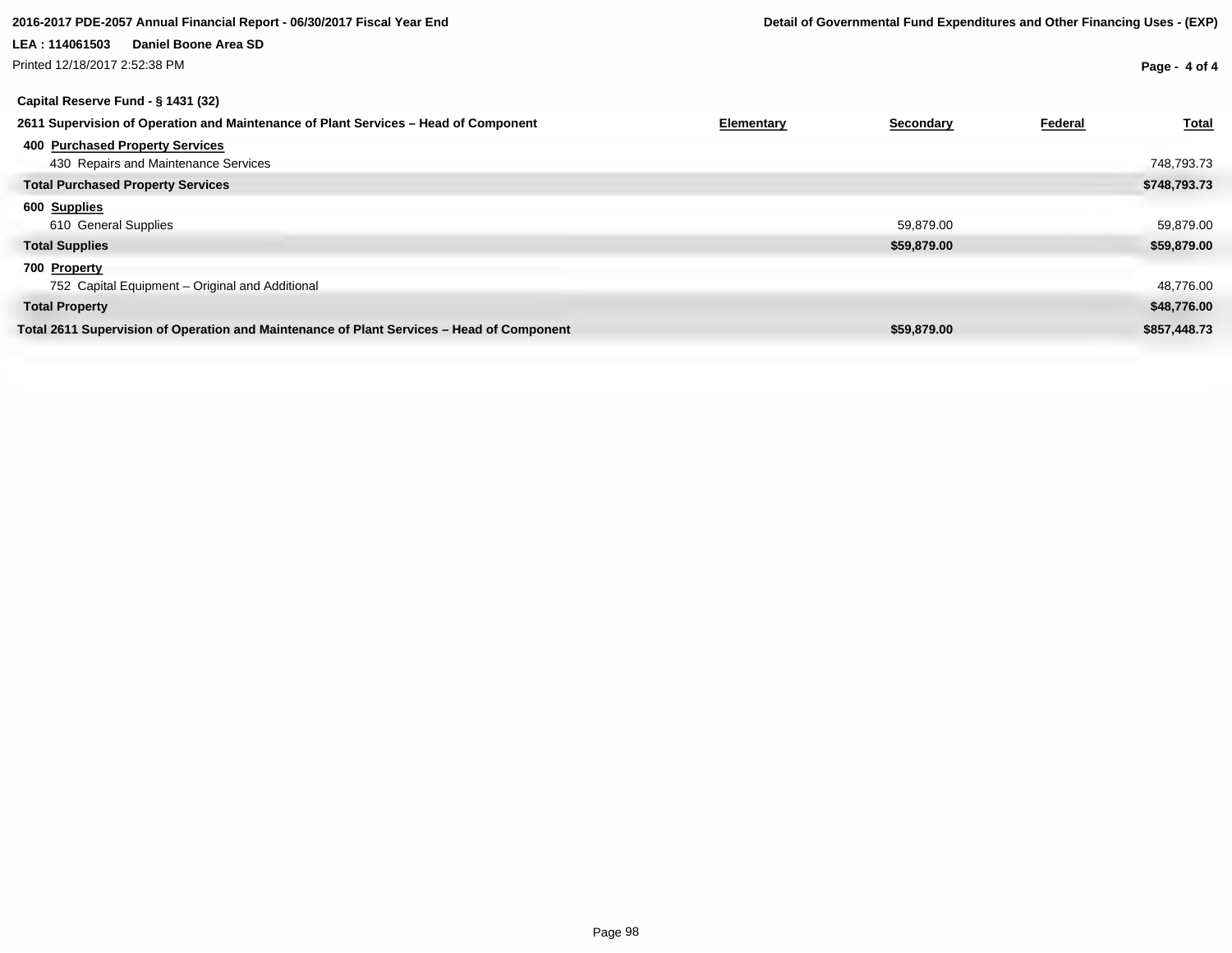| Printed 12/18/2017 2:52:41 PM                             | Page - 1 of 2 |
|-----------------------------------------------------------|---------------|
| Capital Reserve Fund - § 1431 (32)                        |               |
| 3000 Operation of Non-Instructional Services              | <b>Total</b>  |
| 700 Property                                              |               |
| 752 Capital Equipment - Original and Additional           | 172,863.00    |
| <b>Total Property</b>                                     | \$172,863.00  |
| <b>Total 3000 Operation of Non-Instructional Services</b> | \$172,863.00  |
|                                                           |               |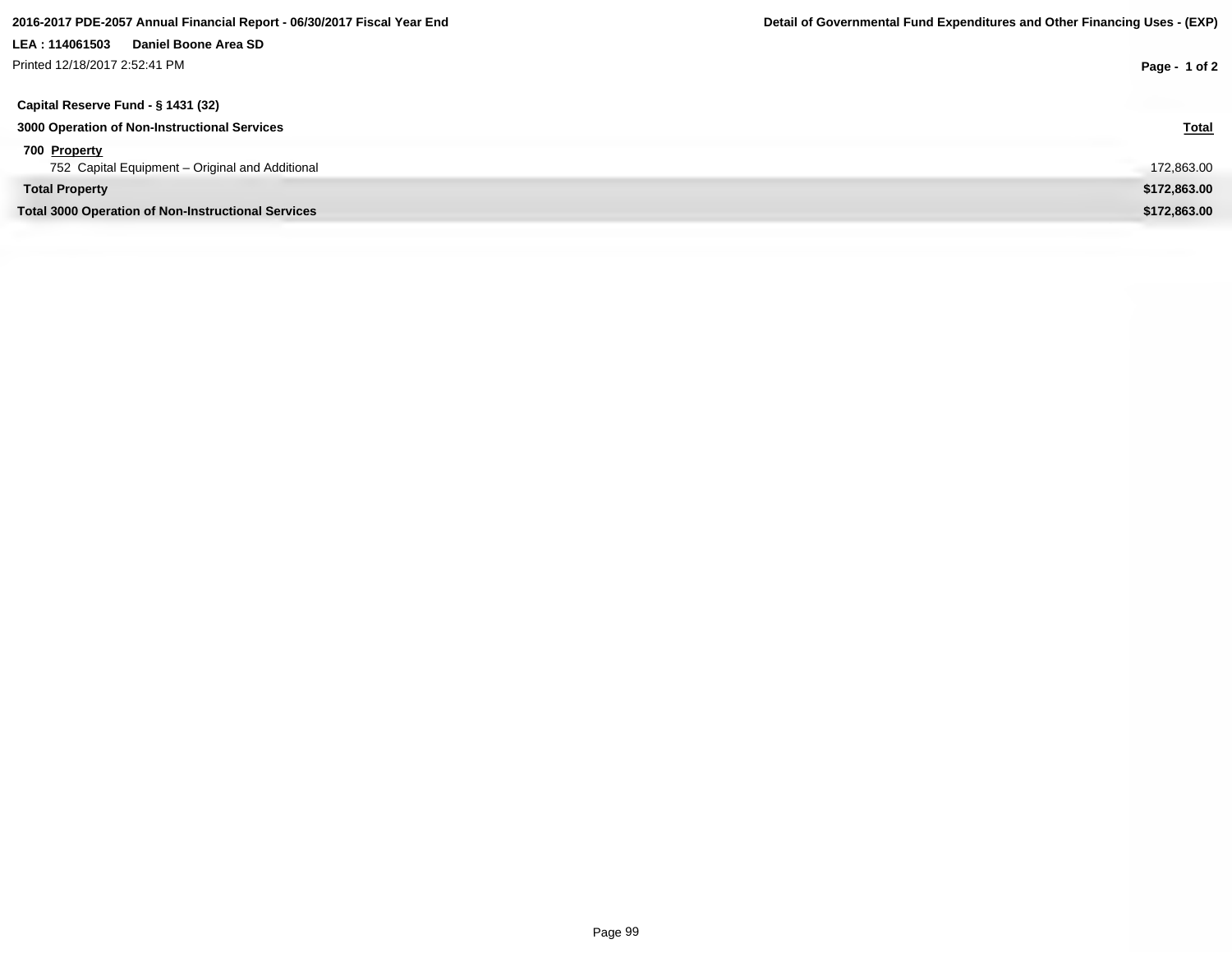Printed 12/18/2017 2:52:41 PM

| Capital Reserve Fund - § 1431 (32)              |                   |           |         |              |
|-------------------------------------------------|-------------------|-----------|---------|--------------|
| 3200 Student Activities                         | <b>Elementary</b> | Secondary | Federal | <b>Total</b> |
| 700 Property                                    |                   |           |         |              |
| 752 Capital Equipment - Original and Additional |                   |           |         | 172,863.00   |
| <b>Total Property</b>                           |                   |           |         | \$172,863.00 |
| <b>Total 3200 Student Activities</b>            |                   |           |         | \$172,863.00 |
|                                                 |                   |           |         |              |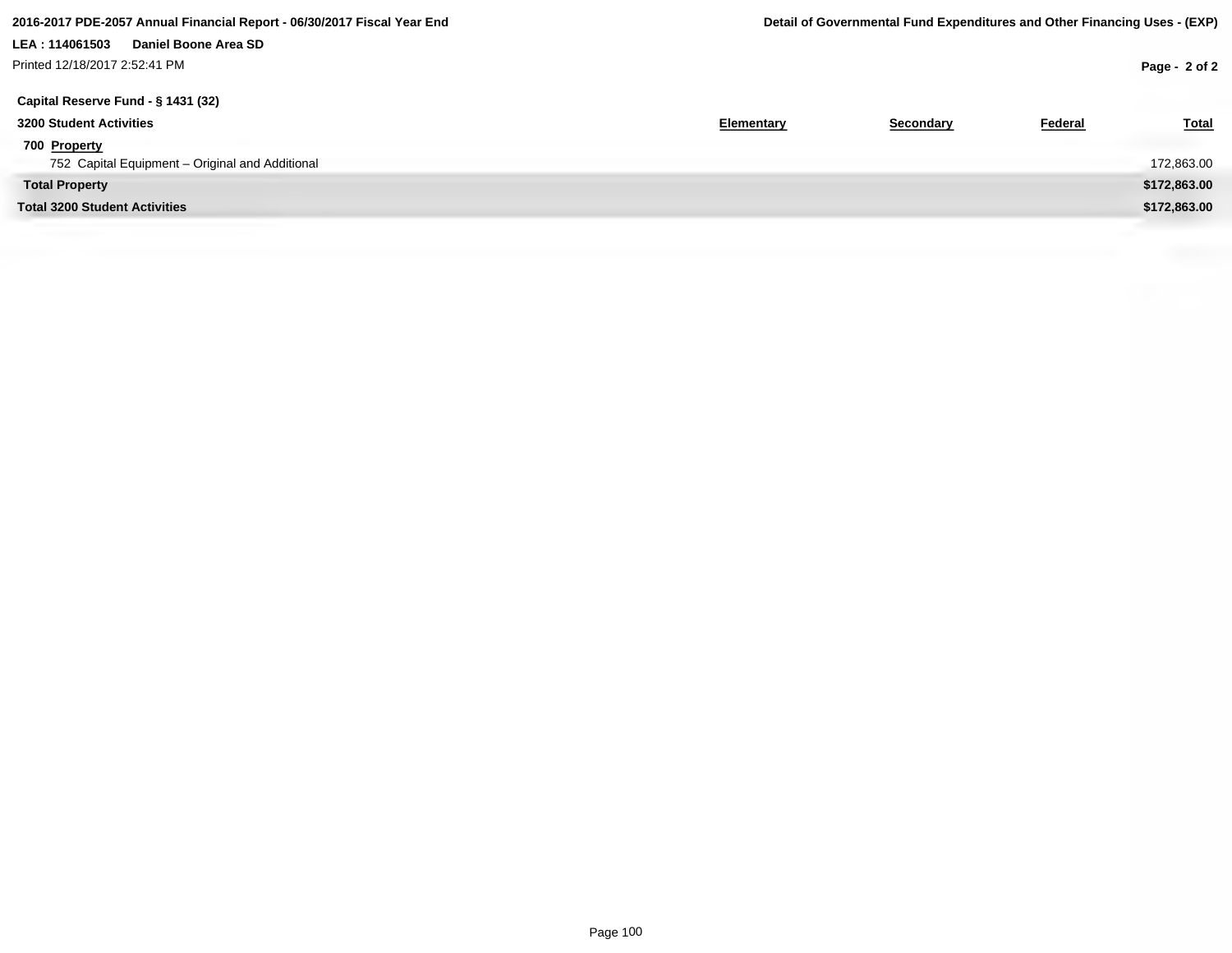Printed 12/18/2017 2:52:45 PM

|                                                            |                 | General Fund(10) Public Purpose Trust(27) | <b>Other Compt Approved</b><br>(28) | Athletic / Activity(29) | Capital Reserve (690,<br>1850)(31) |
|------------------------------------------------------------|-----------------|-------------------------------------------|-------------------------------------|-------------------------|------------------------------------|
| 1000 Instruction                                           |                 |                                           |                                     |                         |                                    |
| 1100 Regular Programs - Elementary / Secondary             | 23,578,088.74   |                                           |                                     |                         |                                    |
| 1200 Special Programs - Elementary / Secondary             | 7,366,467.32    |                                           |                                     |                         |                                    |
| 1300 Vocational Education                                  | 1,046,849.13    |                                           |                                     |                         |                                    |
| 1400 Other Instructional Programs - Elementary / Secondary | 21,079.92       |                                           |                                     |                         |                                    |
| 1500 Nonpublic School Programs                             | 15,162.54       |                                           |                                     |                         |                                    |
| <b>Total Instruction</b>                                   | \$32,027,647.65 |                                           |                                     |                         |                                    |
| 2000 Support Services                                      |                 |                                           |                                     |                         |                                    |
| 2100 Support Services - Students                           | 1,706,595.44    |                                           |                                     |                         |                                    |
| 2200 Support Services - Instructional Staff                | 1,861,863.93    |                                           |                                     |                         |                                    |
| 2300 Support Services - Administration                     | 3,140,910.99    |                                           |                                     |                         |                                    |
| 2400 Support Services - Pupil Health                       | 600,948.80      |                                           |                                     |                         |                                    |
| 2500 Support Services - Business                           | 608,182.90      |                                           |                                     |                         |                                    |
| 2600 Operation and Maintenance of Plant Services           | 3,604,672.41    |                                           |                                     |                         |                                    |
| 2700 Student Transportation Services                       | 2,879,384.81    |                                           |                                     |                         |                                    |
| 2800 Support Services - Central                            | 252,884.07      |                                           |                                     |                         |                                    |
| 2900 Other Support Services                                | 37,065.85       |                                           |                                     |                         |                                    |
| <b>Total Support Services</b>                              | \$14,692,509.20 |                                           |                                     |                         |                                    |
| 3000 Operation of Non-Instructional Services               |                 |                                           |                                     |                         |                                    |
| 3200 Student Activities                                    | 733,327.37      |                                           |                                     |                         |                                    |
| 3400 Scholarships and Awards                               | 10,000.00       |                                           |                                     |                         |                                    |
| <b>Total Operation of Non-Instructional Services</b>       | \$743,327.37    |                                           |                                     |                         |                                    |
| 5000 Other Expenditures and Financing Uses                 |                 |                                           |                                     |                         |                                    |
| 5100 Debt Service / Other Expenditures and Financing Uses  | 42,768,769.97   |                                           |                                     |                         |                                    |
| 5200 Interfund Transfers - Out                             | 1,150,000.00    |                                           |                                     |                         |                                    |
| <b>Total Other Expenditures and Financing Uses</b>         | \$43,918,769.97 |                                           |                                     |                         |                                    |
| TOTAL ACTUAL EXPENDITURES & OTHER FINANCING USES           | \$91,382,254.19 |                                           |                                     |                         |                                    |
|                                                            |                 |                                           |                                     |                         |                                    |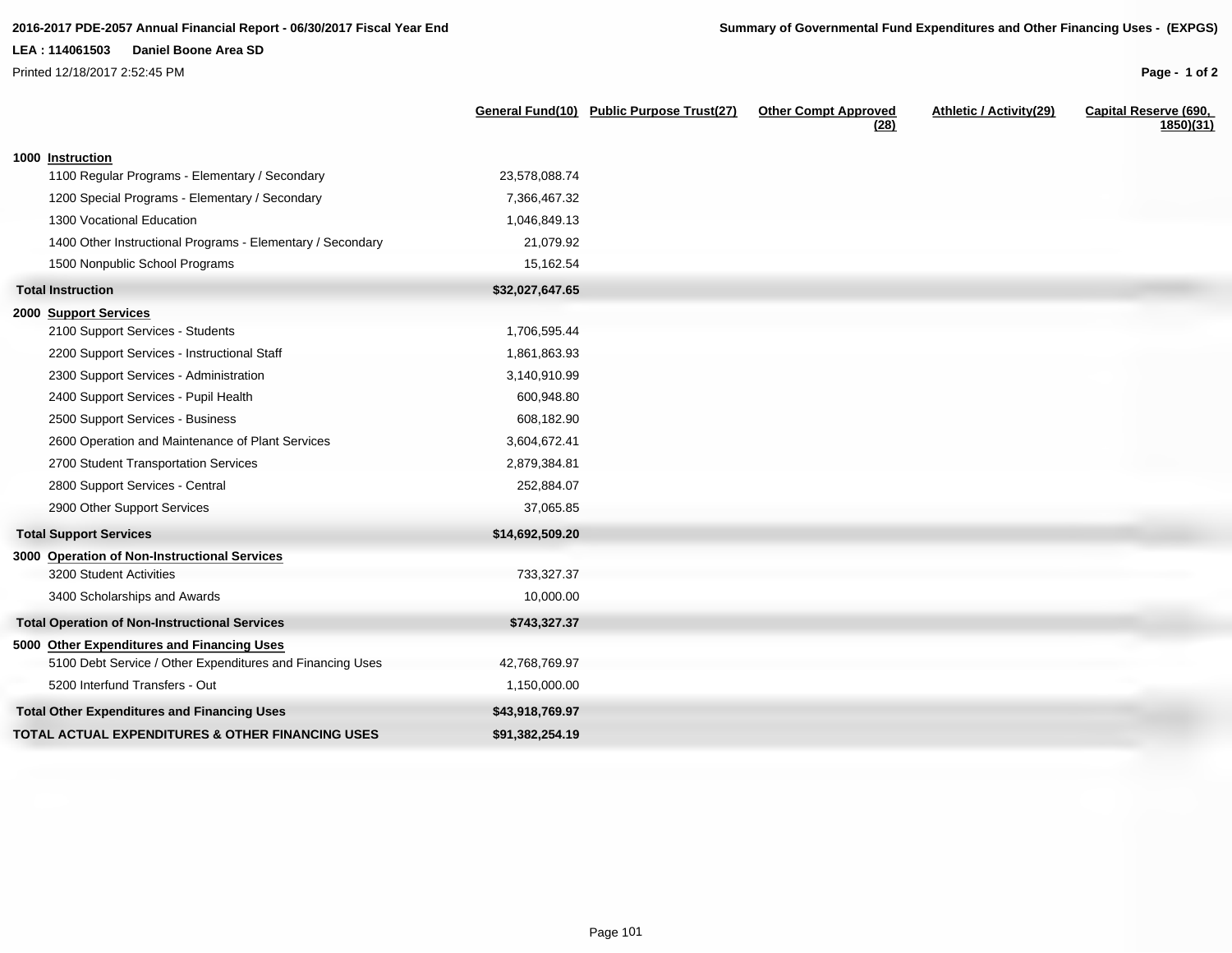Printed 12/18/2017 2:52:45 PM

| Page - 2 of 2 |  |
|---------------|--|
|               |  |

|                                                                                                         | Capital Reserve (1431)(32) | <b>Other Capital Projects</b><br><b>Fund(39)</b> | Debt Service(40) | Permanent(90) | <b>Total</b>    |
|---------------------------------------------------------------------------------------------------------|----------------------------|--------------------------------------------------|------------------|---------------|-----------------|
| 1000 Instruction                                                                                        |                            |                                                  |                  |               |                 |
| 1100 Regular Programs - Elementary / Secondary                                                          |                            |                                                  |                  |               | 23,578,088.74   |
| 1200 Special Programs - Elementary / Secondary                                                          |                            |                                                  |                  |               | 7,366,467.32    |
| 1300 Vocational Education                                                                               |                            |                                                  |                  |               | 1,046,849.13    |
| 1400 Other Instructional Programs - Elementary / Secondary                                              |                            |                                                  |                  |               | 21,079.92       |
| 1500 Nonpublic School Programs                                                                          |                            |                                                  |                  |               | 15,162.54       |
| <b>Total Instruction</b>                                                                                |                            |                                                  |                  |               | \$32,027,647.65 |
| 2000 Support Services                                                                                   |                            |                                                  |                  |               |                 |
| 2100 Support Services - Students                                                                        |                            |                                                  |                  |               | 1,706,595.44    |
| 2200 Support Services - Instructional Staff                                                             |                            |                                                  |                  |               | 1,861,863.93    |
| 2300 Support Services - Administration                                                                  |                            |                                                  |                  |               | 3,140,910.99    |
| 2400 Support Services - Pupil Health                                                                    |                            |                                                  |                  |               | 600,948.80      |
| 2500 Support Services - Business                                                                        |                            |                                                  |                  |               | 608,182.90      |
| 2600 Operation and Maintenance of Plant Services                                                        | 857,448.73                 |                                                  |                  |               | 4,462,121.14    |
| 2700 Student Transportation Services                                                                    |                            |                                                  |                  |               | 2,879,384.81    |
| 2800 Support Services - Central                                                                         |                            |                                                  |                  |               | 252,884.07      |
| 2900 Other Support Services                                                                             |                            |                                                  |                  |               | 37,065.85       |
| <b>Total Support Services</b>                                                                           | \$857,448.73               |                                                  |                  |               | \$15,549,957.93 |
| 3000 Operation of Non-Instructional Services                                                            |                            |                                                  |                  |               |                 |
| 3200 Student Activities                                                                                 | 172,863.00                 |                                                  |                  |               | 906,190.37      |
| 3400 Scholarships and Awards                                                                            |                            |                                                  |                  |               | 10,000.00       |
| <b>Total Operation of Non-Instructional Services</b>                                                    | \$172,863.00               |                                                  |                  |               | \$916,190.37    |
| 5000 Other Expenditures and Financing Uses<br>5100 Debt Service / Other Expenditures and Financing Uses |                            |                                                  |                  |               | 42,768,769.97   |
| 5200 Interfund Transfers - Out                                                                          |                            |                                                  |                  |               | 1,150,000.00    |
| <b>Total Other Expenditures and Financing Uses</b>                                                      |                            |                                                  |                  |               | \$43,918,769.97 |
| <b>TOTAL ACTUAL EXPENDITURES &amp; OTHER FINANCING USES</b>                                             | \$1,030,311.73             |                                                  |                  |               | \$92,412,565.92 |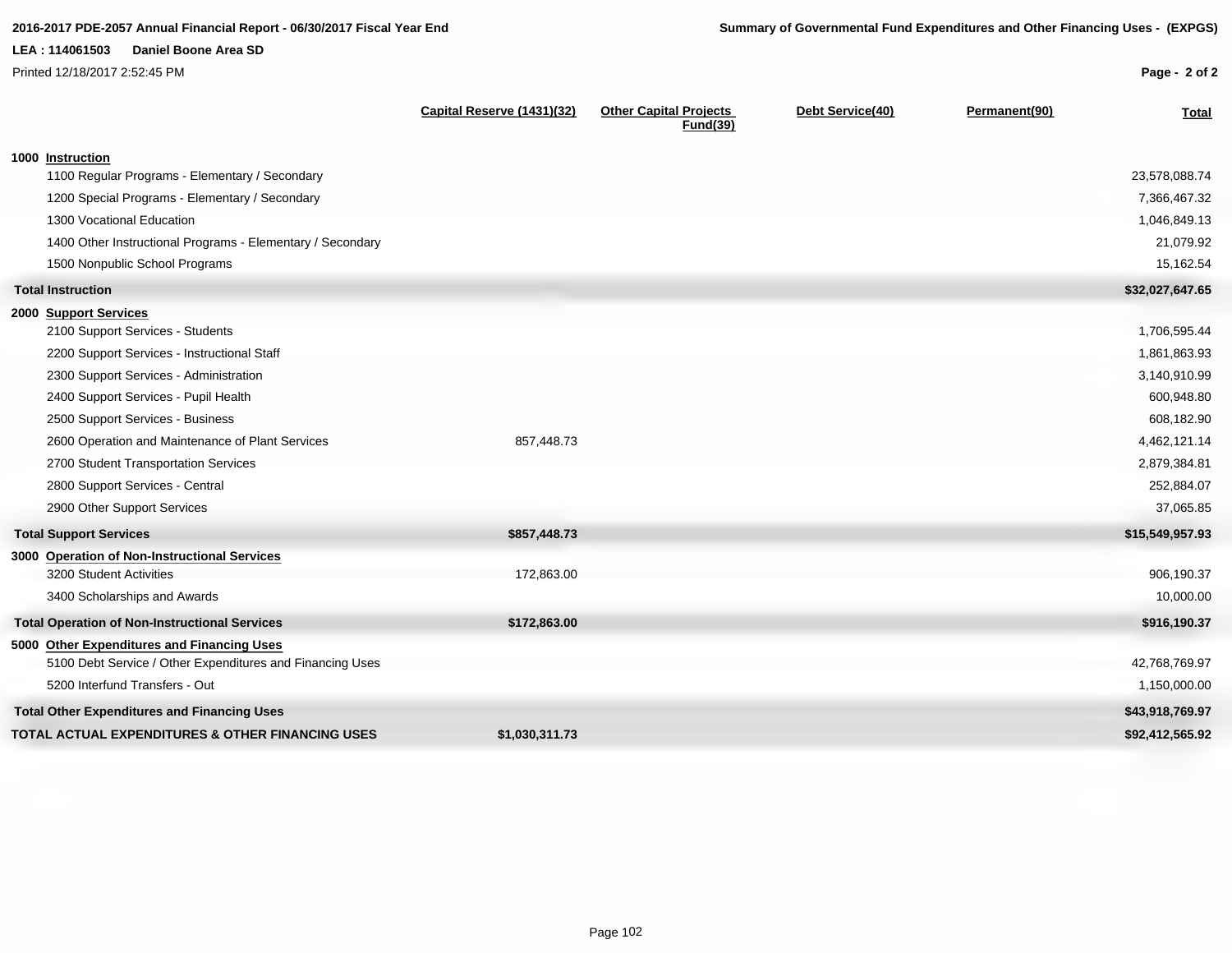### **2016-2017 PDE-2057 Annual Financial Report - 06/30/2017 Fiscal Year End Additional Data Collection Schedule - (ADCS)**

### **LEA : 114061503 Daniel Boone Area SD**

Printed 12/18/2017 2:52:52 PM

### **PSERS Salary Data (Salary Data should relate to the General Fund only)**

| <b>Amount Description</b>                                    | Amount        |  |
|--------------------------------------------------------------|---------------|--|
| Total Salary Base for salaries subject to PSERS withholding  | 20.749.239.59 |  |
| Total Federally Funded salaries subject to PSERS withholding | 869.705.49    |  |
|                                                              |               |  |

### **Title I Expenditure Data**

| <b>Amount Description</b>                         | Amount       |
|---------------------------------------------------|--------------|
| Expenditures Funded with Current Title I Funds    | 394.612.00   |
| Expenditures Funded with Carry over Title I Funds | 22,327,00    |
| <b>Total Title I Expenditure Data</b>             | \$416,939.00 |

### **Title I ARRA Amount**

| <b>Amount Description</b>                                      | Amount |
|----------------------------------------------------------------|--------|
| Portion of Total Title I Expenditures funded with ARRA Title I |        |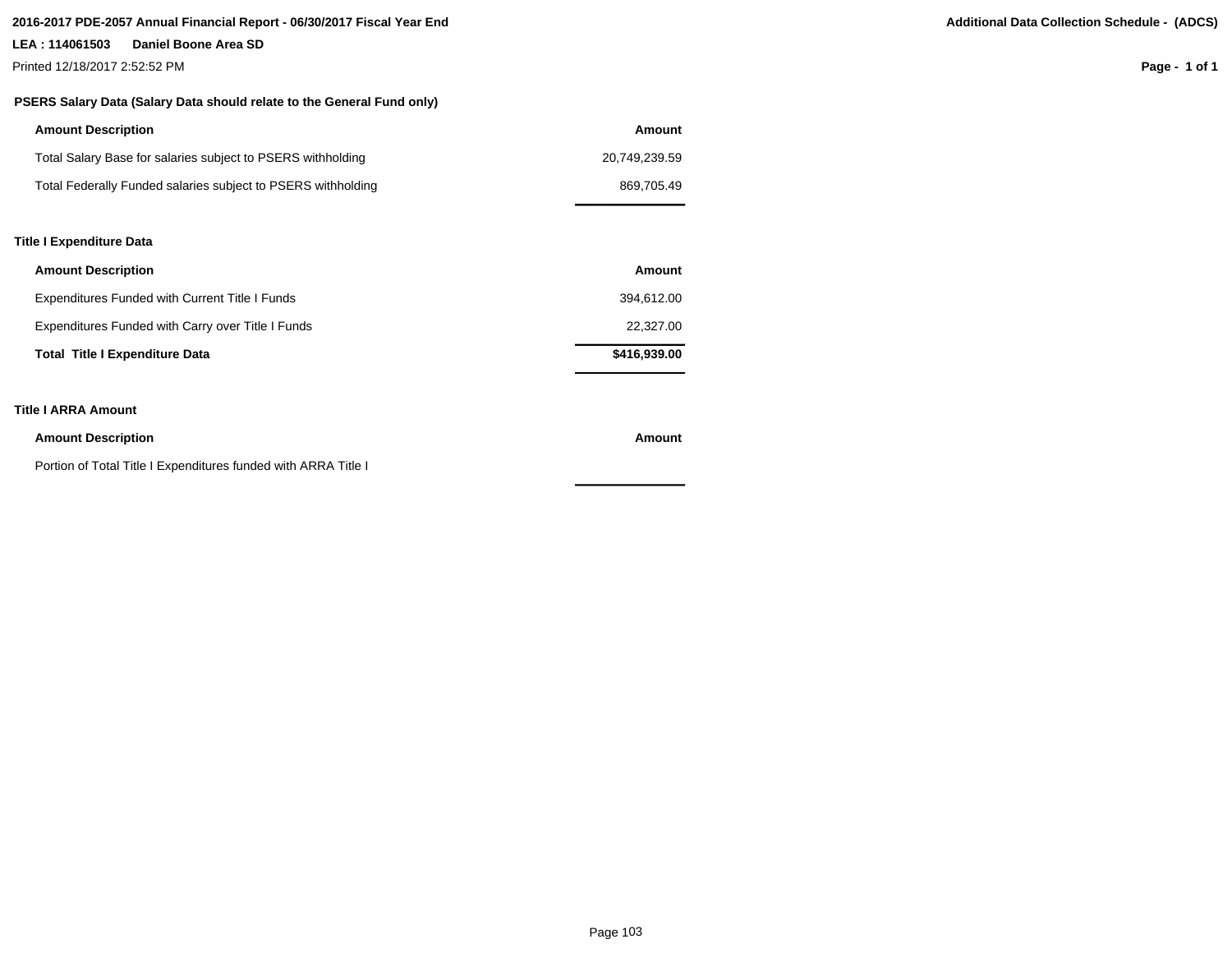Printed 12/18/2017 2:52:53 PM

|                           |                                          | <b>Benefits for Staff Relative to Collective</b><br><b>Bargaining Agreements</b> |                    |                |  |
|---------------------------|------------------------------------------|----------------------------------------------------------------------------------|--------------------|----------------|--|
|                           | <b>OBJECT</b>                            | <b>COVERED</b>                                                                   | <b>NOT COVERED</b> | <b>TOTAL</b>   |  |
| 10 General Fund           | No Self Insurance data to report         |                                                                                  |                    |                |  |
|                           | 211 Medical Insurance                    | 3,586,721.65                                                                     | 264,754.38         | 3,851,476.03   |  |
|                           | 212 Dental Insurance                     | 147,524.81                                                                       | 10,961.36          | 158,486.17     |  |
|                           | 215 Eye Care Insurance                   | 8,879.10                                                                         | 666.50             | 9,545.60       |  |
|                           | 216 Prescription Insurance               |                                                                                  |                    |                |  |
|                           | 271 Self-Insurance Medical Benefits      |                                                                                  |                    |                |  |
|                           | 272 Self-Insurance Dental Benefits       |                                                                                  |                    |                |  |
|                           | 275 Self-Insurance Eye Care Benefits     |                                                                                  |                    |                |  |
|                           | 276 Self-Insurance Prescription Benefits |                                                                                  |                    |                |  |
|                           | <b>FUND TOTAL</b>                        | \$3,743,125.56                                                                   | \$276,382.24       | \$4,019,507.80 |  |
| 50 Enterprise Fund        | No Self Insurance data to report         |                                                                                  |                    |                |  |
|                           | 211 Medical Insurance                    |                                                                                  |                    |                |  |
|                           | 212 Dental Insurance                     |                                                                                  |                    |                |  |
|                           | 215 Eye Care Insurance                   |                                                                                  |                    |                |  |
|                           | 216 Prescription Insurance               |                                                                                  |                    |                |  |
|                           | 271 Self-Insurance Medical Benefits      |                                                                                  |                    |                |  |
|                           | 272 Self-Insurance Dental Benefits       |                                                                                  |                    |                |  |
|                           | 275 Self-Insurance Eye Care Benefits     |                                                                                  |                    |                |  |
|                           | 276 Self-Insurance Prescription Benefits |                                                                                  |                    |                |  |
|                           | <b>FUND TOTAL</b>                        |                                                                                  |                    |                |  |
| 60 Internal Service Fund  | No Self Insurance data to report         |                                                                                  |                    |                |  |
|                           | 211 Medical Insurance                    |                                                                                  |                    |                |  |
|                           | 212 Dental Insurance                     |                                                                                  |                    |                |  |
|                           | 215 Eye Care Insurance                   |                                                                                  |                    |                |  |
|                           | 216 Prescription Insurance               |                                                                                  |                    |                |  |
|                           | 271 Self-Insurance Medical Benefits      |                                                                                  |                    |                |  |
|                           | 272 Self-Insurance Dental Benefits       |                                                                                  |                    |                |  |
|                           | 275 Self-Insurance Eye Care Benefits     |                                                                                  |                    |                |  |
|                           | 276 Self-Insurance Prescription Benefits |                                                                                  |                    |                |  |
|                           | <b>FUND TOTAL</b>                        |                                                                                  |                    |                |  |
| <b>Total of All Funds</b> |                                          | \$3,743,125.56                                                                   | \$276,382.24       | \$4,019,507.80 |  |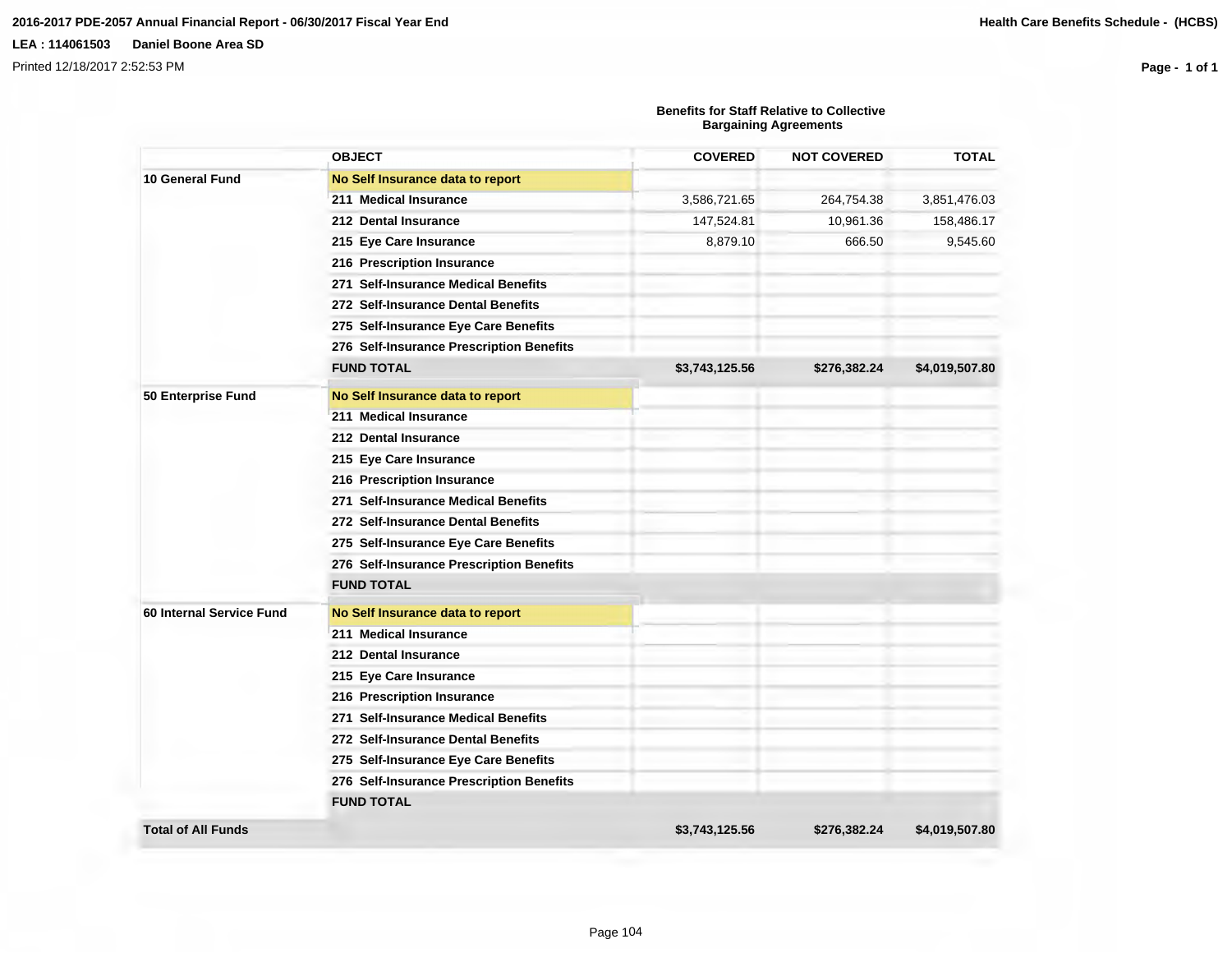### **2016-2017 PDE-2057 Annual Financial Report - 06/30/2017 Fiscal Year End Special Education Services Schedule - (SESS)**

### **LEA : 114061503 Daniel Boone Area SD**

Printed 12/18/2017 2:52:54 PM

| <b>Function</b>                                      | <b>Special Education</b><br>(Prior Year) | <b>Nonspecial Education</b><br>(Prior Year) | <b>Total (Prior Year)</b> | <b>Special Education</b><br>(Current Year) | <b>Nonspecial Education</b><br>(Current Year) | <b>Total (Current Year)</b> |
|------------------------------------------------------|------------------------------------------|---------------------------------------------|---------------------------|--------------------------------------------|-----------------------------------------------|-----------------------------|
| 2120 Guidance Services                               | 184,915.50                               | 1,047,860.20                                | 1,232,775.70              | 183,394.58                                 | 1,039,241.62                                  | 1,222,636.20                |
| 2140 Psychological Services                          | 113,221.96                               | 113,221.95                                  | 226,443.91                | 121,719.36                                 | 121,719.36                                    | 243,438.72                  |
| 2150 Speech Pathology and Audiology Services         |                                          |                                             |                           |                                            |                                               |                             |
| 2160 Social Work Services                            |                                          |                                             |                           |                                            |                                               |                             |
| 2260 Instruction and Curriculum Development Services | 39,721.68                                | 225,091.24                                  | 264,812.92                | 44,782.24                                  | 403,040.13                                    | 447,822.37                  |
| 2350 Legal and Accounting Services                   | 34,375.39                                | 236,575.36                                  | 270,950.75                | 44,553.64                                  | 218,641.16                                    | 263,194.80                  |
| 2420 Medical Services                                |                                          |                                             |                           |                                            |                                               |                             |
| 2440 Nursing Services                                | 84,934.04                                | 480,024.53                                  | 564,958.57                | 90,142.37                                  | 510,806.41                                    | 600,948.78                  |
| 2700 Student Transportation Services                 | 956,580.89                               | 2,057,470.16                                | 3,014,051.05              | 913,841.35                                 | 1,965,543.46                                  | 2,879,384.81                |
| Total                                                | \$1,413,749.46                           | \$4,160,243.44                              | \$5,573,992.90            | \$1,398,433.54                             | \$4,258,992.14                                | \$5,657,425.68              |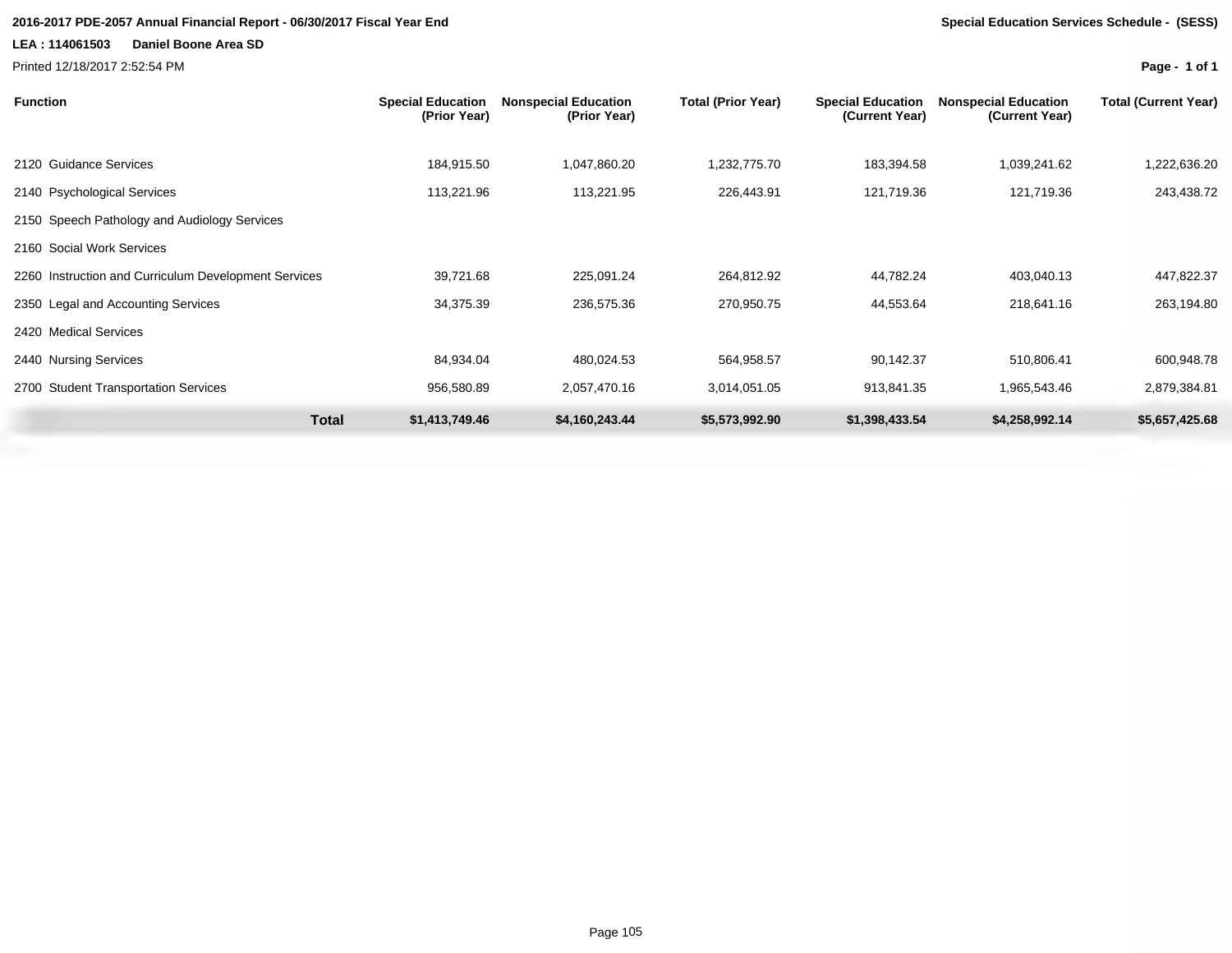### **2016-2017 PDE-2057 Annual Financial Report - 06/30/2017 Fiscal Year End Statement of Indebtedness - (SOIN)**

### **LEA : 114061503 Daniel Boone Area SD**

Printed 12/18/2017 2:52:54 PM

**Page - 1 of 3**

### **(PRINCIPAL AMOUNTS ONLY)**

| <b>GOVERNMENTAL FUNDS/ ACTIVITIES</b>       | <b>Short-Term</b><br><b>Borrowing</b> | General<br>Obligation<br><b>Bonds/Notes</b> | <b>Authority Building</b><br><b>Obligations</b> | <b>Other Long-Term</b><br><b>Debt</b> | <b>Other Post-</b><br><b>Employment</b><br><b>Benefits (OPEB)</b> | Compensated<br><b>Absences</b> | <b>Net Pension</b><br>Liability | Total          |
|---------------------------------------------|---------------------------------------|---------------------------------------------|-------------------------------------------------|---------------------------------------|-------------------------------------------------------------------|--------------------------------|---------------------------------|----------------|
| . Debt at Beginning of Fiscal Year          |                                       | 44,950,000.00                               | 37,325,000.00                                   | 2,883,496.00                          | 1,114,199.00                                                      | 725,080.00                     | 81,476,000.00                   | 168,473,775.00 |
| 2. Additional Debt Incurred During Year     |                                       | 31,685,000.00                               |                                                 |                                       | 356,511.00                                                        | 40,821.60                      | 6,983,000.00                    | 39,065,332.60  |
| 3. Retirements and Repayments               |                                       | 1,675,000.00                                | 37,325,000.00                                   | 418.016.00                            | 110,939.00                                                        |                                |                                 | 39,528,955.00  |
| 4. Debt at End of Fiscal Year               |                                       | 74,960,000.00                               |                                                 | 2,465,480.00                          | 1,359,771.00                                                      | 765,901.60                     | 88,459,000.00                   | 168,010,152.60 |
| 5. Accreted Interest at End Of Fiscal Year  |                                       |                                             |                                                 |                                       |                                                                   |                                |                                 |                |
| 6. Total Debt and Accreted Interest         |                                       | 74,960,000.00                               |                                                 | 2,465,480.00                          | 1,359,771.00                                                      | 765,901.60                     | 88,459,000.00                   | 168,010,152.60 |
| 7. Current Portion P&I - Due within 1 year  |                                       | 5,236,867.00                                |                                                 | 536,662.00                            |                                                                   |                                |                                 | 5,773,529.00   |
| 8. Interest Paid during current fiscal year |                                       | 1,599,681.00                                | 1.628.000.00                                    | 118.646.00                            |                                                                   |                                |                                 | 3.346.327.00   |

### **(PRINCIPAL AMOUNTS ONLY)**

### **PROPRIETARY FUNDS**

- 1. Debt at Beginning of Fiscal Year
- 2. Additional Debt Incurred During Year
- 3. Retirements and Repayments
- 4. Debt at End of Fiscal Year
- 5. Accreted Interest at End Of Fiscal Year
- 6. Total Debt and Accreted Interest
- 7. Current Portion P&I Due within 1 year
- 8. Interest Paid during current fiscal year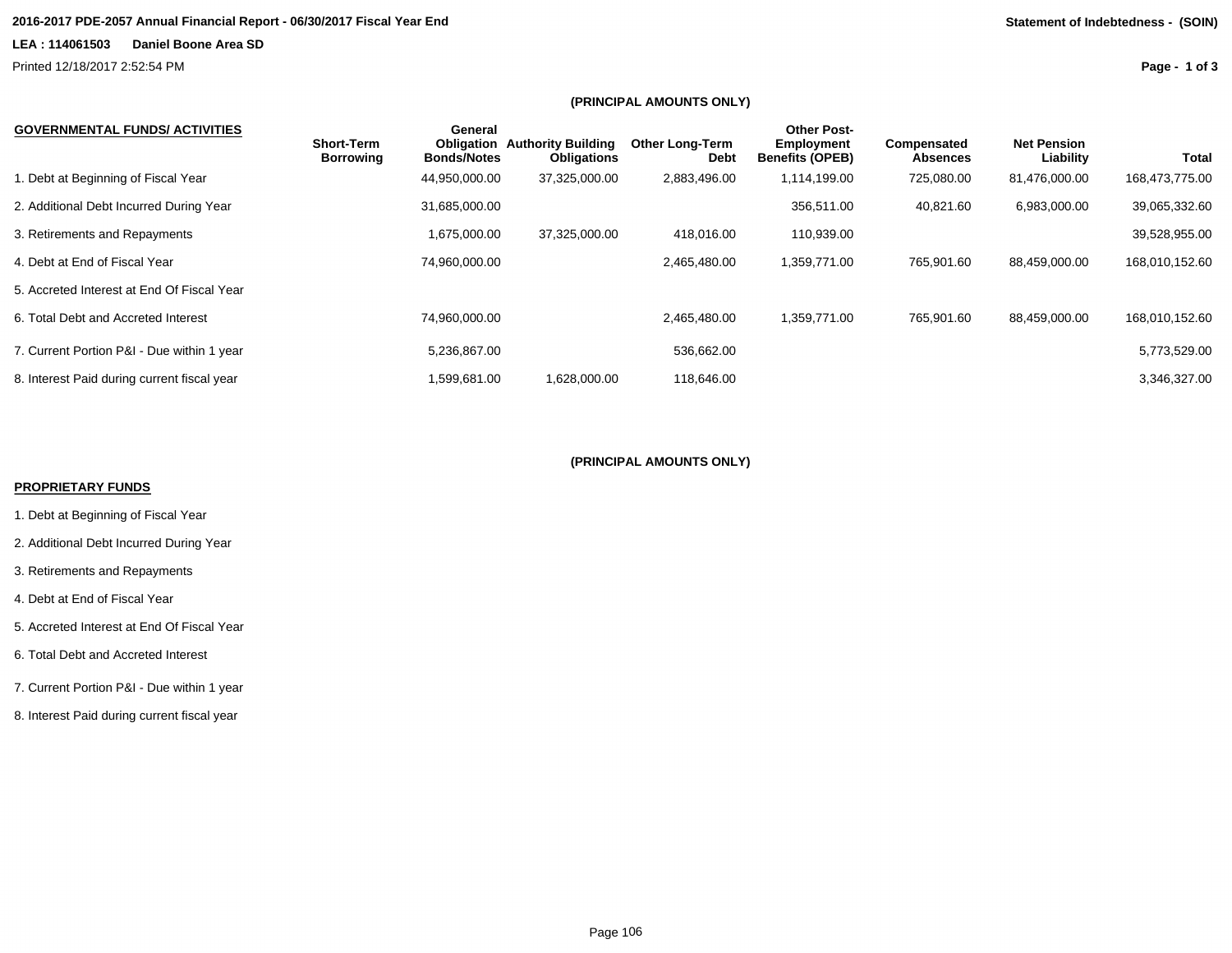**2016-2017 PDE-2057 Annual Financial Report - 06/30/2017 Fiscal Year End Statement of Indebtedness - (SOIN)**

### **LEA : 114061503 Daniel Boone Area SD**

Printed 12/18/2017 2:52:54 PM

**Page - 2 of 3**

### **Total Principal and Interest Payments Made by Your School - All Funds**

| <b>Function</b>                                 | <b>Fund</b> |                                                | Principal (910) | Principal (920) | Interest (830)  | <b>Total (Principal +Interest)</b> | Misc Other Uses (990) |
|-------------------------------------------------|-------------|------------------------------------------------|-----------------|-----------------|-----------------|------------------------------------|-----------------------|
| 5110                                            | 10          | General Fund                                   | 3,093,015.59    |                 | 3,350,754.38    | 6,443,769.97                       |                       |
| 5110                                            | 20          | Special Revenue Funds                          |                 |                 |                 |                                    |                       |
| 5110                                            | 30          | Capital Projects Funds                         |                 |                 |                 |                                    |                       |
| 5110                                            | 40          | Debt Service Fund                              |                 |                 |                 |                                    |                       |
| 5110                                            | 90          | Permanent Fund                                 |                 |                 |                 |                                    |                       |
| 5120                                            | 10          | General Fund                                   |                 | 36,325,000.00   |                 | 36,325,000.00                      |                       |
| 5120                                            | 20          | Special Revenue Funds                          |                 |                 |                 |                                    |                       |
| 5120                                            | 30          | Capital Projects Funds                         |                 |                 |                 |                                    |                       |
| 5120                                            | 40          | Debt Service Fund                              |                 |                 |                 |                                    |                       |
| <b>Total Debt Payments - Governmental Funds</b> |             | \$3,093,015.59                                 | \$36,325,000.00 | \$3,350,754.38  | \$42,768,769.97 |                                    |                       |
| <b>Function</b>                                 | <b>Fund</b> |                                                | Principal (910) | Principal (920) | Interest (830)  | <b>Total (Principal +Interest)</b> |                       |
| 5110                                            | 50          | Enterprise Fund                                |                 |                 |                 |                                    |                       |
| 5110                                            | 60          | Internal Service Fund                          |                 |                 |                 |                                    |                       |
| 5120                                            | 50          | Enterprise Fund                                |                 |                 |                 |                                    |                       |
| 5120                                            | 60          | <b>Internal Service Fund</b>                   |                 |                 |                 |                                    |                       |
|                                                 |             | <b>Total Debt Payments - Proprietary Funds</b> |                 |                 |                 |                                    |                       |
|                                                 |             |                                                |                 |                 |                 |                                    |                       |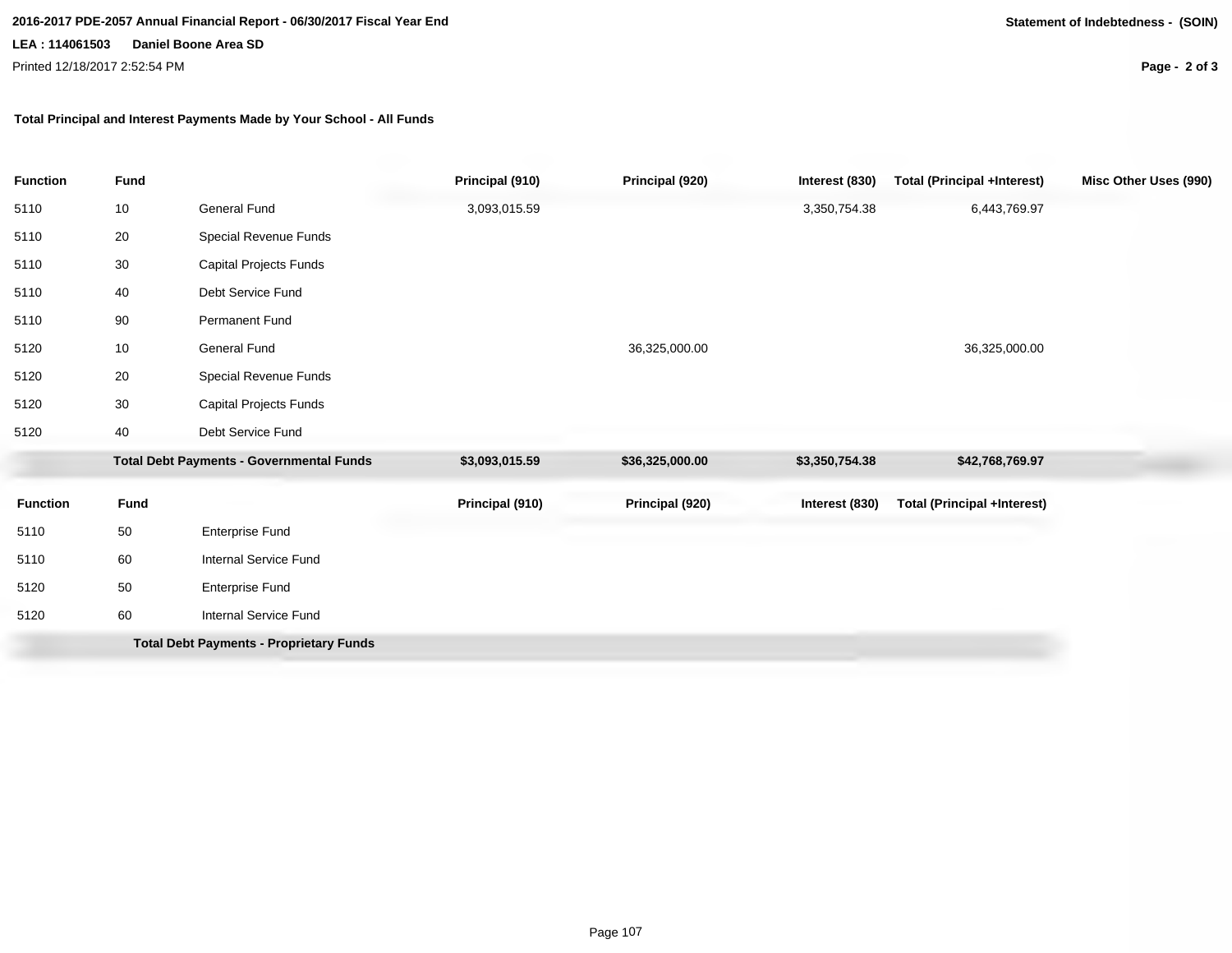Printed 12/18/2017 2:52:54 PM

| υευι υειαιιν<br>Governmental Funds/ Activities |                                 |                                     | <b>Principal Amounts Only</b> | <b>Current Portion</b>            |                                      |                                                    |                                                   |
|------------------------------------------------|---------------------------------|-------------------------------------|-------------------------------|-----------------------------------|--------------------------------------|----------------------------------------------------|---------------------------------------------------|
| <b>Debt Category</b>                           | Debt Issue<br>Date<br>(MM/YYYY) | Debt at Beginning<br>of Fiscal Year | <b>Additions</b>              | <b>Reductions /</b><br>Repayments | Debt at End of<br><b>Fiscal Year</b> | Due Within One<br>Year (Principal and<br>Interest) | <b>Interest Paid</b><br><b>During Fiscal Year</b> |
| General Obligation Bonds/Notes - CIB           | 04/2017                         |                                     | 31,685,000.00                 |                                   | 31,685,000.00                        | 1,779,033.00                                       | 800.00                                            |
| General Obligation Bonds/Notes - CIB           | 02/2016                         | 9,995,000.00                        |                               | 5,000.00                          | 9,990,000.00                         | 317,523.00                                         | 312,560.00                                        |
| General Obligation Bonds/Notes - CIB           | 01/2015                         | 9,995,000.00                        |                               | 5,000.00                          | 9,990,000.00                         | 413,278.00                                         | 308,816.00                                        |
| General Obligation Bonds/Notes - CIB           | 12/2014                         | 9,990,000.00                        |                               | 95,000.00                         | 9,895,000.00                         | 415,245.00                                         | 311,055.00                                        |
| General Obligation Bonds/Notes - CIB           | 08/2008                         | 14,970,000.00                       |                               | 1,570,000.00                      | 13,400,000.00                        | 2,311,788.00                                       | 666,450.00                                        |
| Authority Building Obligations - CIB           | 01/2007                         | 37,325,000.00                       |                               | 37,325,000.00                     |                                      |                                                    | 1,628,000.00                                      |
| <b>Extended Term Financing Agreements</b>      |                                 | 2,883,496.00                        |                               | 418,016.00                        | 2,465,480.00                         | 536,662.00                                         | 118,646.00                                        |
| <b>Compensated Absences</b>                    |                                 | 725,080.00                          | 40,821.60                     |                                   | 765,901.60                           |                                                    |                                                   |
| Other Post-Employment Benefits (OPEB)          |                                 | 1,114,199.00                        | 356,511.00                    | 110,939.00                        | 1,359,771.00                         |                                                    |                                                   |
| Net Pension Liability                          |                                 | 81,476,000.00                       | 6,983,000.00                  |                                   | 88,459,000.00                        |                                                    |                                                   |
| <b>Totals for Debt Entered:</b>                |                                 | \$168,473,775.00                    | \$39,065,332.60               | \$39,528,955.00                   | \$168,010,152.60                     | \$5,773,529.00                                     | \$3,346,327.00                                    |